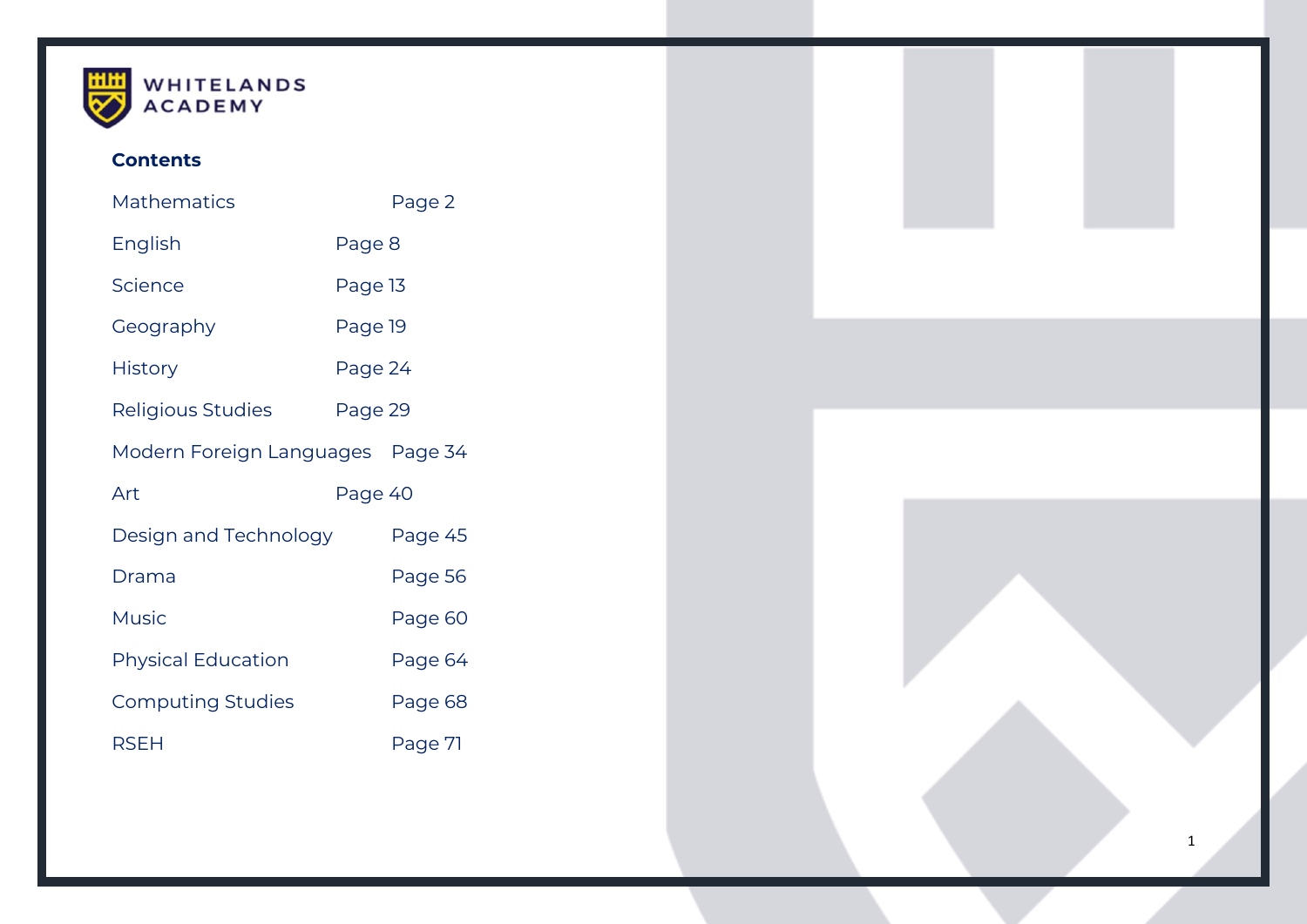

# **Mathematics Intent**

Mathematics is the means of looking at the patterns that make up our world and the intricate and beautiful ways in which they are constructed and realised. Numeracy is the means of making that knowledge useful. Mathematics transcends cultural boundaries and its importance is universally recognised. Mathematics helps us to understand and change the world. At Whitelands Academy, every student will be given the opportunities to become outstanding Mathematicians – to help build a better world for future generations to come.

At Whitelands Academy, our intention is to create the very best Mathematicians. They will learn how to follow a chain of reasoning to a logical conclusion and will be able to make informed predictions about new situations. They will also learn how to solve problems by approaching an unknown situation in a conceptual way. Throughout their learning, they will start to enjoy solving puzzles and persevering with problems; finding the beauty in abstract processes and seemingly unrelated concepts.

### **Our curriculum is academic and ambitious:**

Cohort 2025 entered Whitelands Academy with a numeracy age range of 7 to 12 years. The use of internal baseline assessments at the start of the academic year will ensure that every new student joining Whitelands Academy has the opportunity to develop their Mathematical knowledge and skills at the appropriate pace to suit their learning capabilities. Our ambitions are the same for all of our students, so independent of the ability group students are placed into, students will be learning the same objectives. Students who are unable to access KS3 Mathematics are taught in a nurture group, where knowledge and application of KS2 Mathematics is mastered and built upon with the aim of students learning and achieving the same curriculum objectives as all other year KS3 groups.

We value basic numeracy skills such as times tables and so support students in mastering these skills through weekly multiplication challenges so that they can focus on the intended learning in the classroom.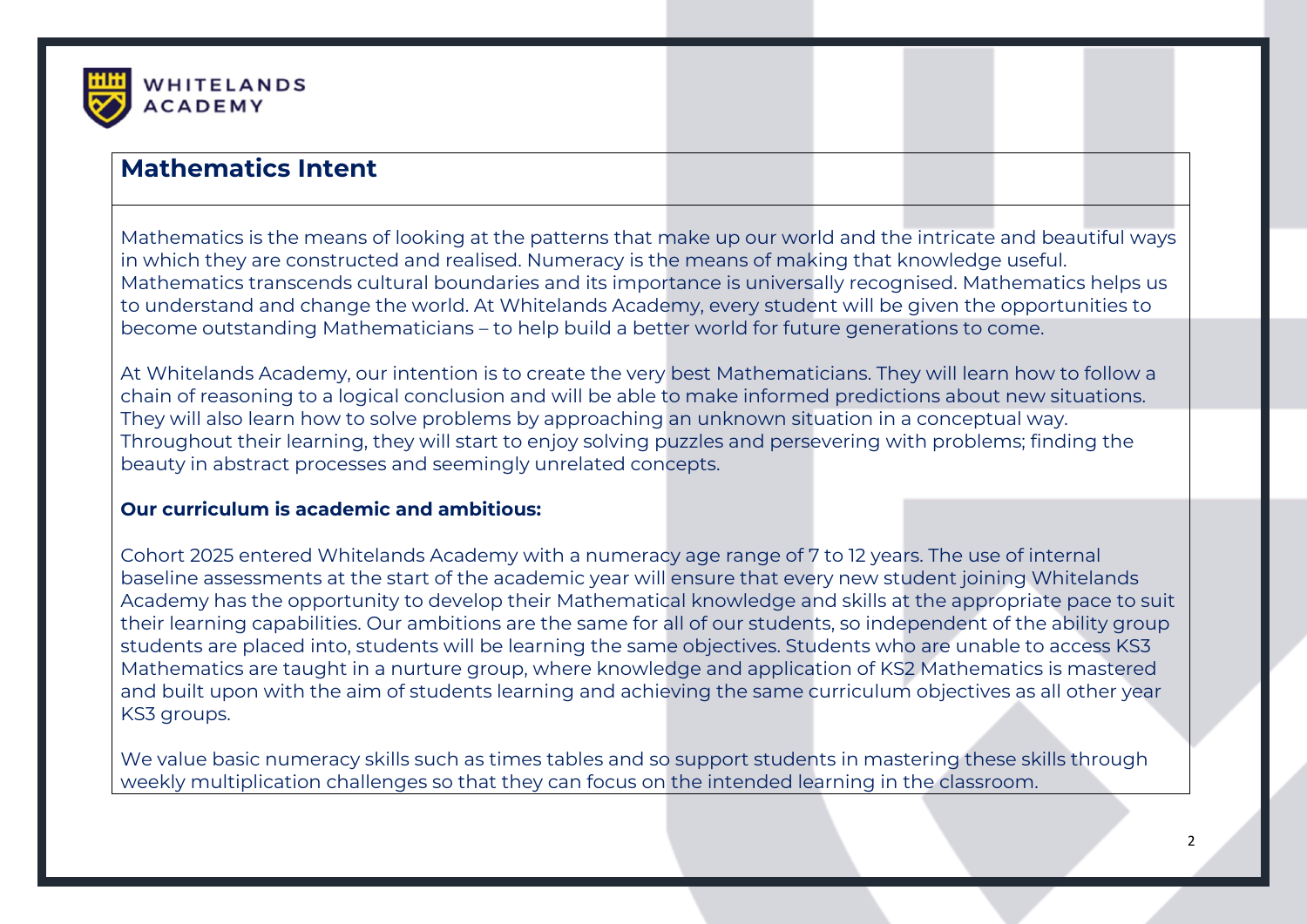

### **Our curriculum is broad and enriching:**

Our curriculum goes far beyond what is taught in lessons, for whilst we want students to achieve the very best examination results possible, we believe our curriculum goes beyond what is examinable. The Mathematics Department offer opportunities for individual and team competition through the UKMT in KS3 and eventually KS4. We also offer opportunities to model Mathematics in everyday life and embed the knowledge and skills in other subjects, such as Science, Geography and Technology.

Students will have the opportunity to extend their knowledge beyond the curriculum by participating in UKMT events. An example of this will be when several students in the year group will have the opportunity to sit the Junior Maths Challenge, as well as participate in team events, competing against other schools. There will be a UKMT club during lunchtimes to help accommodate this, as well as using particular UKMT problem solving questions in lessons when deemed appropriate.

### **Our curriculum promotes core literacy skills:**

Tier 3 vocabulary is promoted in all Mathematical lessons. Students are introduced to the vocabulary using dual coding. Students are challenged to be able to solve mathematical concepts from both expressions and paragraphs. We therefore practice the numeracy skill from expressions to then extend the comprehension of written problems.

### **We offer a values-based education:**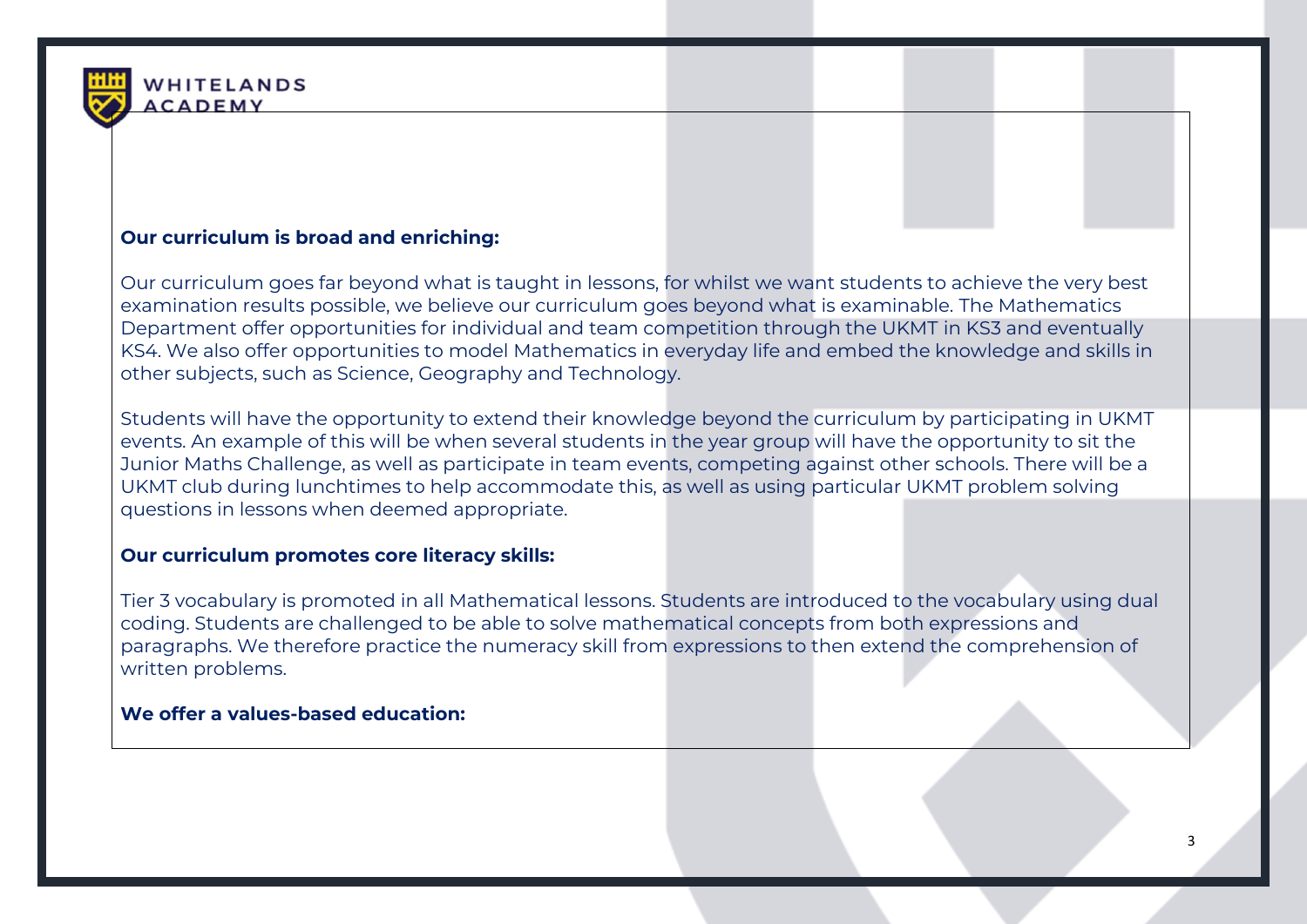

Every lesson is linked to OuR TRAIT at Whitelands Academy. We discuss in every lesson the importance of being ambitious and resilient when solving challenging questions. We discuss the use of teamwork and tolerance when supporting others in the class and we discuss respect when listening to other students' solutions.

# **Our curriculum is knowledge rich:**

Our curriculum is a mastery curriculum. We utilise strategies such as DNAs, home learning quizzes and spaced learning to ensure that students retain the knowledge of what they have learnt in their lessons so that they can build on it further in future lessons.

The five main areas of number, algebra, ratio, geometry and data handling are taught in a cycle so that they can constantly be retrieved and built upon further. We ensure the level of challenge is high enough for the most able, with scaffold and support available for students who need it.

With the use of knowledge organisers, the key skills learnt are modelled to students. Students use their knowledge organisers in both class and home learning to support their memory retention, retrieval and mastery of skills learnt in lessons.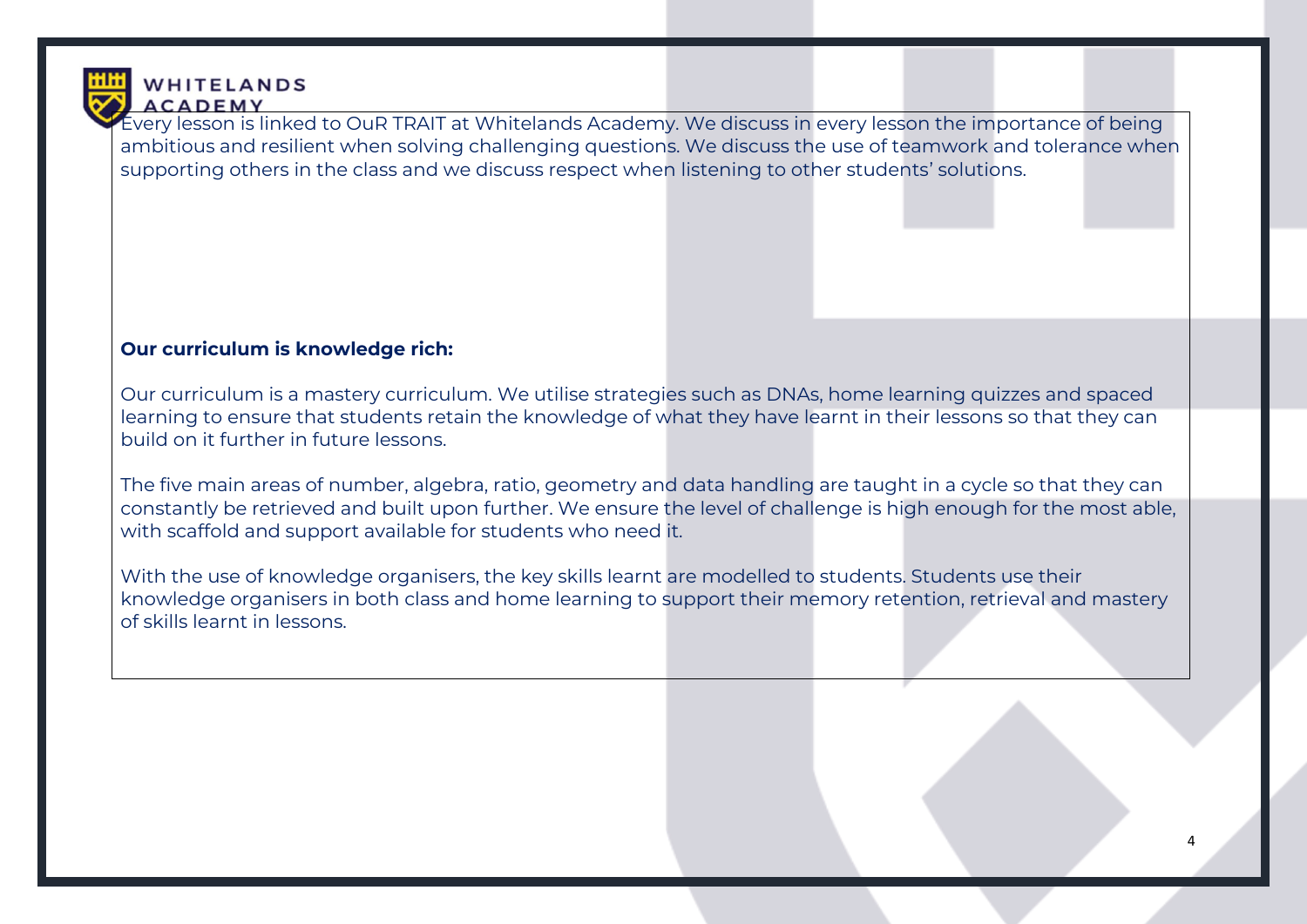

# **Mathematics Learning Journey**

|               | <b>Term1</b>                                         | Term 2                                                 | Term <sub>3</sub>                                    | Term 4                                                                                                    | Term 5                                                                                                    | <b>Term 6</b>                                                             |
|---------------|------------------------------------------------------|--------------------------------------------------------|------------------------------------------------------|-----------------------------------------------------------------------------------------------------------|-----------------------------------------------------------------------------------------------------------|---------------------------------------------------------------------------|
| <b>Year 7</b> | Positive &<br><b>Negative Real</b><br><b>Numbers</b> | Intro to Algebra<br>& Simple<br>Equations <sup>*</sup> | Fractions,<br>Decimals &<br>Percentages <sup>*</sup> | Angles, Parallel<br>Lines & Triangles<br>Transformations,<br>Symmetry &<br>Congruence.<br><b>OURTRAIT</b> | Perimeter &<br>Area of<br>Triangles &<br>Circles <sup>*X</sup><br>Volume &<br>Surface Area of<br>cuboids, | Collecting,<br>organising and<br>displaying data*                         |
|               | <b>OURTRAIT</b>                                      | <b>OURTRAIT</b>                                        | <b>OURTRAIT</b>                                      |                                                                                                           | including<br>cubes.<br><b>OURTRAIT</b>                                                                    | <b>OURTRAIT</b>                                                           |
| <b>Year 8</b> | Factors &<br><b>Multiples</b>                        | Ratio, Rate &<br>Speed <sup>*</sup>                    | Algebraic<br>expressions,<br>formulae &<br>Proof     | <b>Coordinates &amp;</b><br><b>Linear Functions</b>                                                       | Angles in<br>quadrilaterals &<br>Polygons                                                                 | <b>Volume &amp; Surface</b><br>Area of Prisms &<br>Cylinders <sup>*</sup> |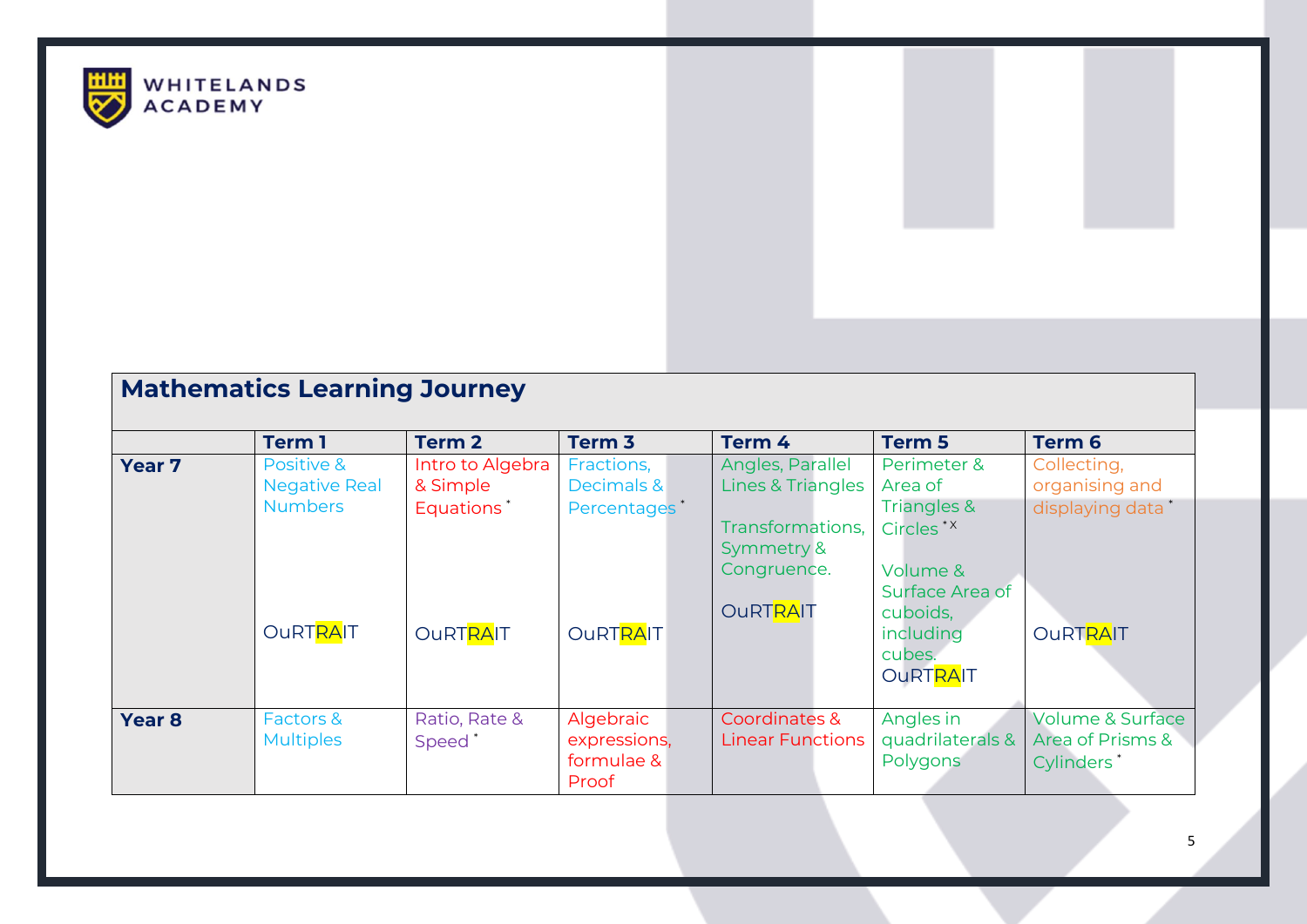

|               | Approximation<br>& Estimation<br><b>OURTRAIT</b> | Working with<br>Percentages<br><b>OURTRAIT</b>       | Equations &<br>Inequalities in<br>one variable *<br><b>OURTRAIT</b> | Number<br><b>Patterns</b><br><b>OURTRAIT</b> | Perimeter &<br>area of<br>Parallelograms<br>& Trapezia<br><b>OURTRAIT</b> | <b>Statistical Graphs</b><br><b>OURTRAIT</b> |
|---------------|--------------------------------------------------|------------------------------------------------------|---------------------------------------------------------------------|----------------------------------------------|---------------------------------------------------------------------------|----------------------------------------------|
| <b>Year 9</b> | Indices &<br><b>Standard Form</b>                | Linear<br>Equations in<br>two variables              | Geometric<br><b>Construction &amp;</b><br>Loci                      | Congruence,<br>Similarity &<br>Enlargement   | Volume &<br>Surface area of<br>pyramids and                               | Data Analysis<br>Probability (inc.           |
|               | Proportion                                       | Quadratic<br><b>Expressions</b>                      | Pythagoras'<br>Theorem,<br>Trigonometry &                           |                                              | cones                                                                     | Sets & Venn<br>Diagrams)                     |
|               | <b>OURTRAIT</b>                                  | Non-linear<br>Graphs <sup>*</sup><br><b>OURTRAIT</b> | <b>Bearings</b><br><b>OURTRAIT</b>                                  | <b>OURTRAIT</b>                              | <b>OURTRAIT</b>                                                           | <b>OuRTRAIT</b>                              |

| <b>KS4 Journey</b><br>(HIGHER) | <b>Term 1</b>            | <b>Term 2</b>              | Term <sub>3</sub>         | Term 4                      | Term 5                  | Term 6                        |
|--------------------------------|--------------------------|----------------------------|---------------------------|-----------------------------|-------------------------|-------------------------------|
| Year 10                        | Number <sup>T</sup>      | Interpreting &             | Graphs <sup>T</sup>       | <b>Transformations</b>      | Multiplicative          | Circle                        |
|                                |                          | Representing               |                           | &                           | Reasoning <sup>T</sup>  | Theorems <sup>T</sup>         |
|                                | <b>Fractions &amp;</b>   | Data <sup>(BV)</sup> T*GPE | Area &                    | Constructions <sup>TX</sup> |                         |                               |
|                                | Percentages <sup>T</sup> |                            | Volume <sup>TX</sup>      |                             | Similarity &            | Further                       |
|                                |                          | Angles &                   |                           | Probability <sup>T</sup>    | congruence <sup>T</sup> | Statistics <sup>(BV)T*G</sup> |
|                                | Algebra <sup>T</sup>     | Trigonometry <sup>T</sup>  | Equations &               |                             |                         |                               |
|                                |                          | $\times$                   | Inequalities <sup>™</sup> |                             | Equations &             |                               |
|                                |                          |                            |                           |                             | Graphs <sup>T</sup>     |                               |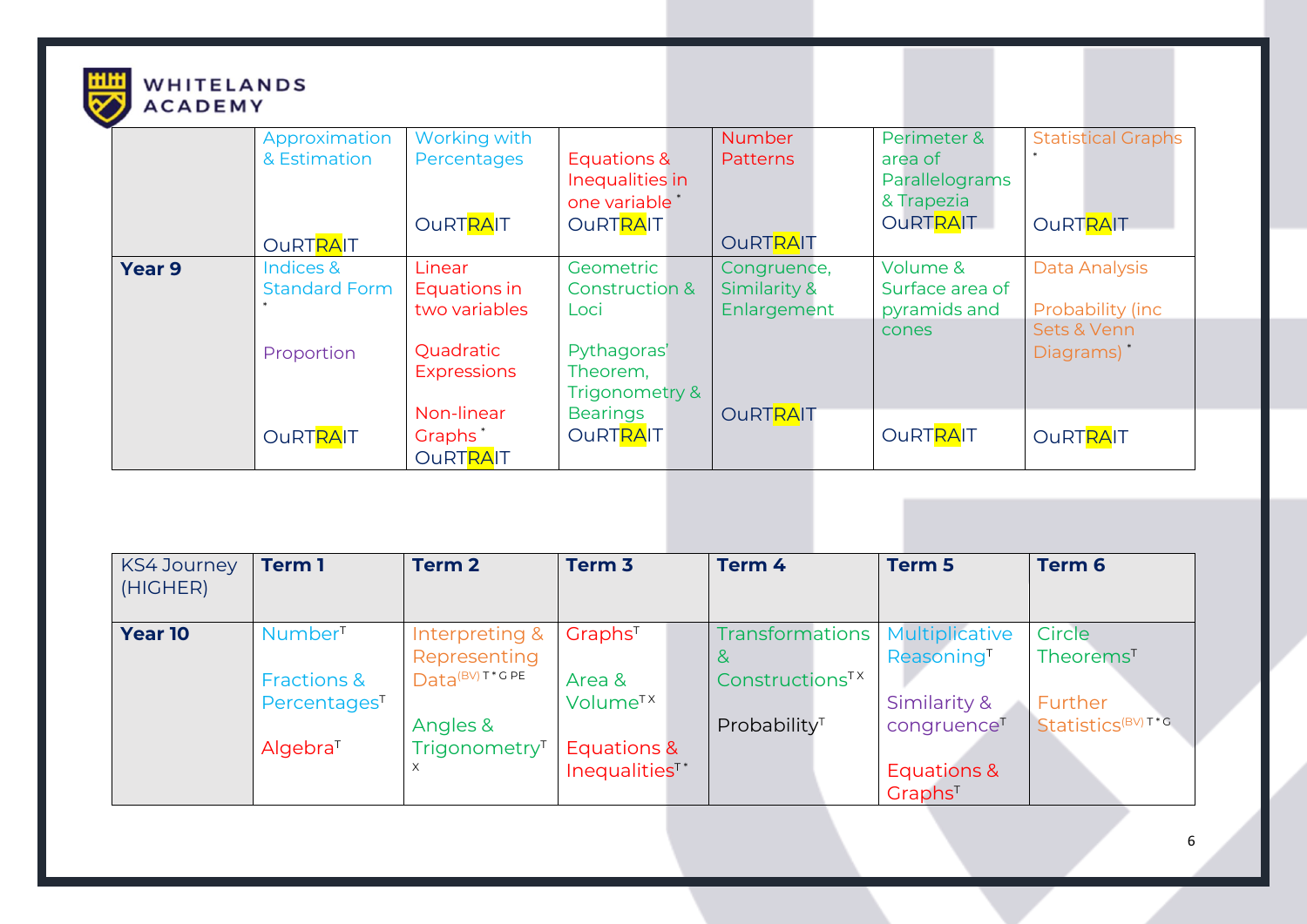

|                | <b>OURTRAIT</b>                                                          | <b>OuRTRAIT</b>                                 | OuRTRAIT        | <b>OURTRAIT</b> | <b>OURTRAIT</b> | <b>OURTRAIT</b> |
|----------------|--------------------------------------------------------------------------|-------------------------------------------------|-----------------|-----------------|-----------------|-----------------|
| <b>Year 11</b> | <b>Trigonometry</b><br>(non right-<br>angled<br>triangles) <sup>TX</sup> | Vectors &<br>Geometric<br>Proof<br>Proportion & | <b>REVISION</b> | <b>REVISION</b> | <b>REVISION</b> |                 |
|                | Algebraic<br>Fractions <sup>T</sup><br><b>OURTRAIT</b>                   | Graphs <sup>T*PE</sup><br><b>OURTRAIT</b>       |                 |                 |                 |                 |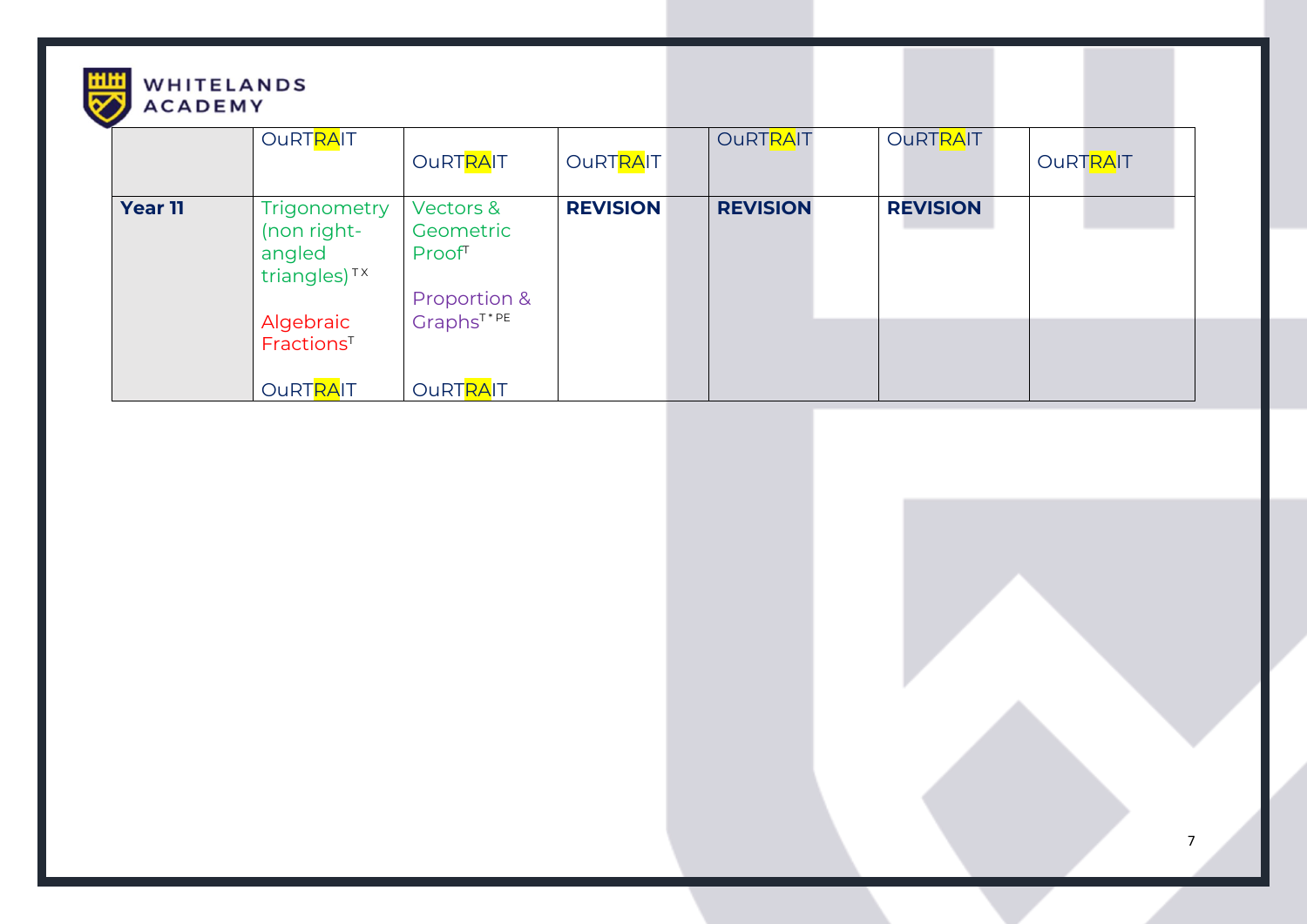

| <b>KS4 Journey</b> | <b>Term 1</b>                 | <b>Term 2</b>             | Term <sub>3</sub>         | Term 4                       | Term 5                                  | Term 6                                  |
|--------------------|-------------------------------|---------------------------|---------------------------|------------------------------|-----------------------------------------|-----------------------------------------|
| (FOUNDATION)       |                               |                           |                           |                              |                                         |                                         |
| <b>Year 10</b>     | Number <sup>T</sup>           | Interpreting &            | <b>Graphs<sup>T</sup></b> | <b>Transformations</b>       | Multiplicative                          | Ratio &                                 |
|                    |                               | Representing              |                           | & Constructions <sup>T</sup> | Reasoning <sup>T</sup>                  | Proportion <sup>TX</sup>                |
|                    | <b>Fractions &amp;</b>        | Data <sup>T*G</sup>       | Area &                    | X                            |                                         |                                         |
|                    | Percentages <sup>T</sup><br>X | Angles &                  | Volume <sup>TX</sup>      | Probability <sup>T</sup>     | Similarity &<br>congruence <sup>T</sup> | Right-angled<br>triangles <sup>TX</sup> |
|                    |                               | Trigonometry <sup>T</sup> | Equations &               |                              |                                         |                                         |
|                    | Algebra <sup>T</sup>          | X                         | Inequalities <sup>™</sup> |                              | <b>Equations &amp;</b>                  |                                         |
|                    |                               |                           |                           |                              | Graphs <sup>T</sup>                     |                                         |
|                    |                               |                           | <b>OURTRAIT</b>           |                              | <b>OURTRAIT</b>                         | <b>OURTRAIT</b>                         |
|                    | <b>OURTRAIT</b>               | <b>OURTRAIT</b>           |                           | <b>OURTRAIT</b>              |                                         |                                         |
| <b>Year 11</b>     | Perimeter,                    | Vectors <sup>T</sup>      | <b>REVISION</b>           | <b>REVISION</b>              | <b>REVISION</b>                         |                                         |
|                    | Area &                        |                           |                           |                              |                                         |                                         |
|                    | Volume <sup>TX</sup>          | Graphs <sup>T</sup>       |                           |                              |                                         |                                         |
|                    | Fractions,                    |                           |                           |                              |                                         |                                         |
|                    | Indices &                     |                           |                           |                              |                                         |                                         |
|                    | <b>Standard</b>               | <b>OURTRAIT</b>           |                           |                              |                                         |                                         |
|                    | Form <sup>T*</sup>            |                           |                           |                              |                                         |                                         |
|                    | <b>OURTRAIT</b>               |                           |                           |                              |                                         |                                         |

- **Number**
- **Algebra**
- **Ratio**
- **Geometry**
- **Data Handling**
- **Probability**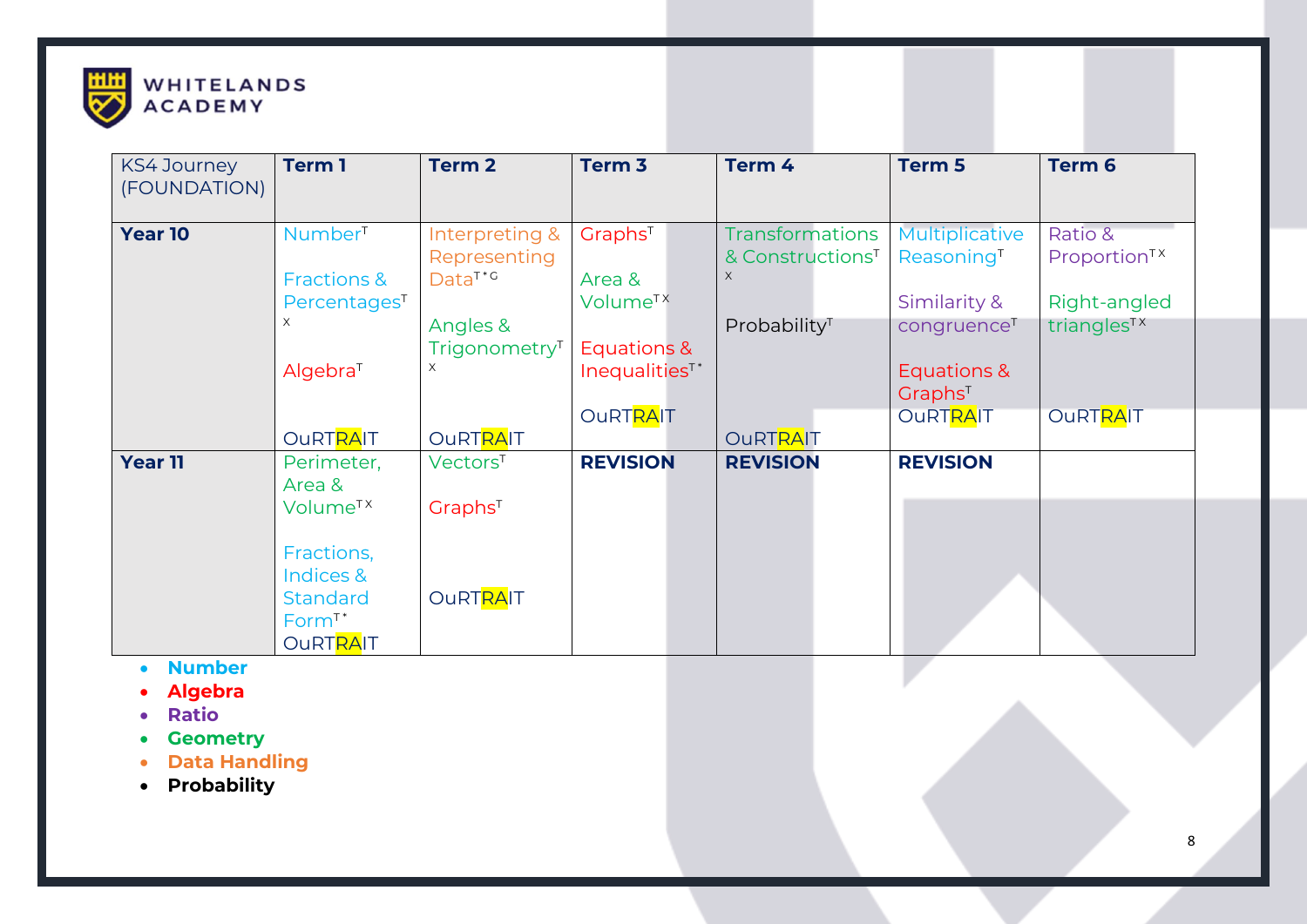

## • **PLEASE NOTE THAT WHENEVER THERE ARE PROBLEM SOLVING QUESTIONS TAKING PLACE IN LESSONS, ALL QUESTIONS WILL FOLLOW BRITISH VALUES**

# **English Intent**

In English, we aspire to instil a love of reading, writing and literature to develop our students' understanding of the world.

At Whitelands Academy we intend to ensure that all students can read fluently and with accuracy, as well as encouraging a passion for reading and guiding students to choosing books and genres they will want to pursue. We will encourage students' curiosity and desire to read, make links with their own knowledge, reading and other curriculum subjects. We will develop students' writing skills to give them the core life-skills to succeed (such as writing letters and job applications), as well as developing writing as a form of expression and pleasure. To ensure students succeed in English, we will encourage their creative flair in writing, encourage them to have personal, critical opinions when reading and help them to develop their opinions and arguments, using evidence to support these. We also aim to develop students who listen respectfully, speak eloquently and can articulate themselves confidently in and out of the classroom.

### **Our curriculum is academic and ambitious:**

Students enter Whitelands Academy with a reading age range of 9-18 years. We teach in mixed ability classes as we believe in high ambition for all students and recognise that EEF research advises that mixed ability classes encourage positive progress. We have the same ambitious expectations for all of our students, so we teach to the highest attaining student and use scaffolding and the SEN 6 to support all students to achieve these high expectations.

Our challenging Key Stage 3 curriculum will develop the knowledge and skills students have learnt at Key Stage 2 (including reading extracts, poetry and novels and writing for a range of purposes) through class reading of whole texts, thematic units and regular extended writing. The Key Stage 3 curriculum will introduce students to the key concepts and skills that will equip them to succeed at Key Stage 4 (in both English Language and English Literature). The English curriculum is structured around genres (e.g. War and Conflict, Gothic) and literary periods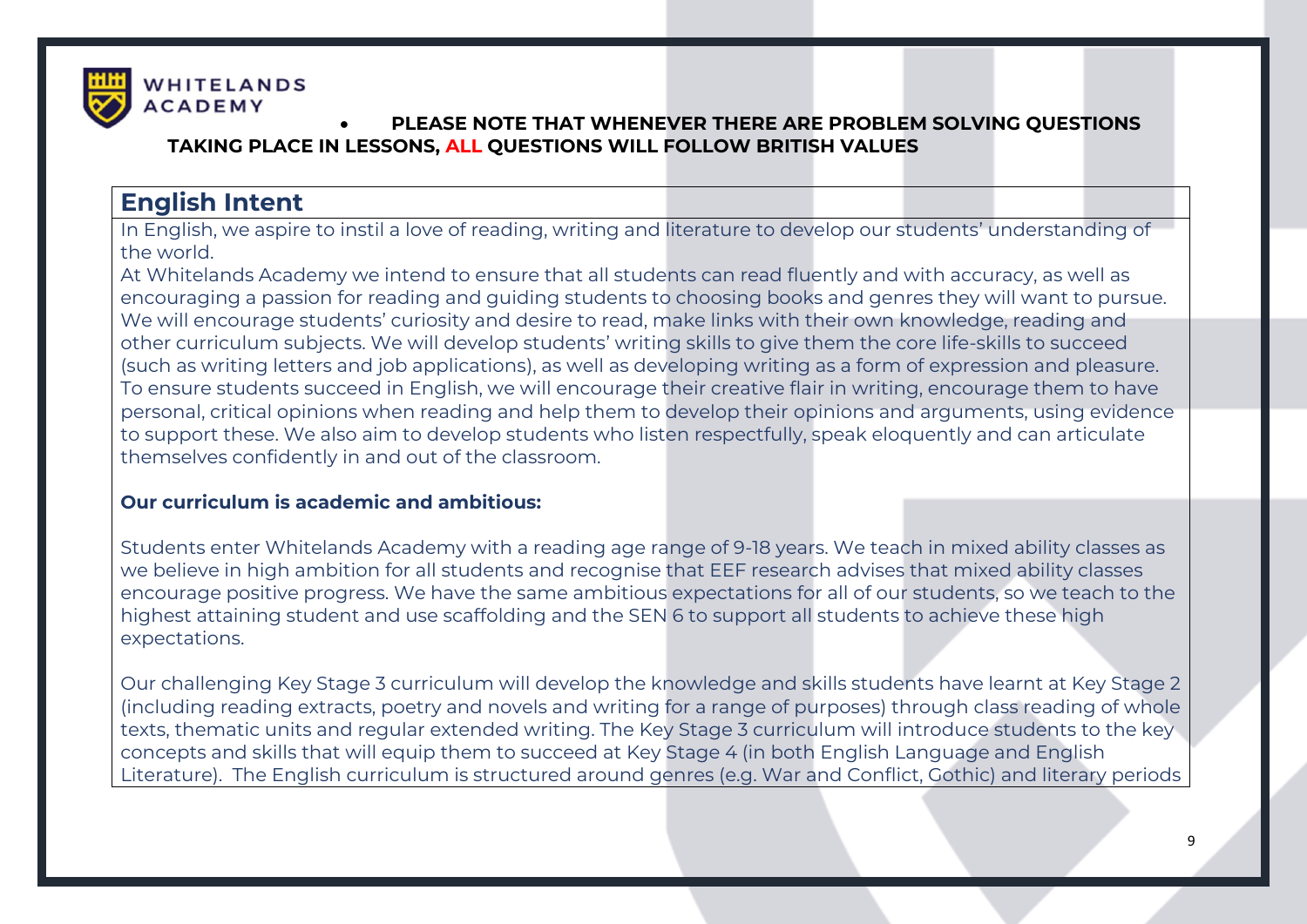

(e.g. Literature through the Ages) to develop understanding of the conventions of genre and to encourage students to make connections between the texts they study.

To develop extended writing skills, students write creatively and analytically to explore their own ideas and to improve use of grammatical knowledge and Standard English. We model how to do this effectively and encourage deep self-reflection on how to improve their writing.

### **Our curriculum is broad and enriching:**

Outside of the classroom, we want to ensure students engage in English, literature and drama more widely, understand why English, literature and drama are important and begin to explore how they could pursue English at Key Stage 5, university and as a career. We will visit the Royal Shakespeare Company or The Globe to develop students' understanding of Shakespeare and the context of his works, as well as using Globe and National Theatre productions in lessons. We will organise theatre trips to inspire students to pursue drama and to develop their understanding of dramatic devices by seeing them on the stage. We will make cross-curricular links between English and Drama, and with History and RE to develop students' contextual understanding. We will give students opportunities to write in real-life contexts (including persuasive letters and newsletter articles) and encourage students to enter writing competitions annually. We will organise visits from writers (authors and journalists) to inspire and motivate students to pursue English further.

In our lessons, we will provide opportunities to discuss and debate to ensure students can recognise the importance of listening and representing their own opinions respectfully. As part of our enrichment offer at Whitelands Academy, we will run extra-curricular activities including Debate and Public speaking, writing competitions (including entering local and national competitions) and reading groups including Carnegie Shadowing.

### **Core literacy is the focus:**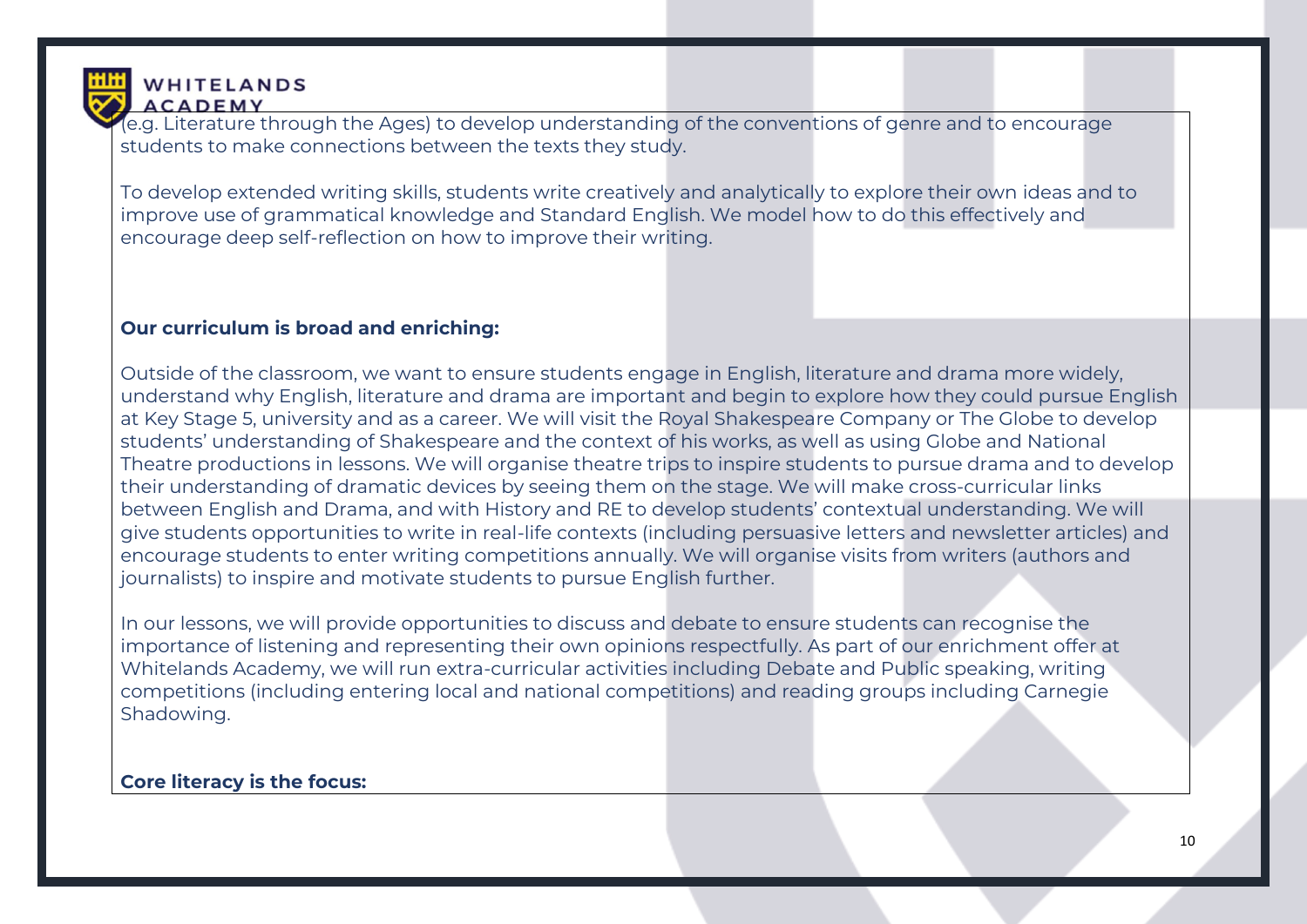

Students' ability to read is assessed using external examinations as a baseline in September when they join Whitelands Academy. This allows us to identify the areas of reading and writing which require the most development. Through reading in lessons, we focus on comprehension, vocabulary and inference to develop core reading skills. This is important as there is a direct correlation between reading age and academic progress across all of their subjects.

In Year 7, students are further supported through the use of Lexia which offers individualised support for each student, enabling students of all abilities to make progress. This is supported by Guided Reading during tutor time where challenging texts are explored with students.

### **Our curriculum is values-based:**

We have the unique opportunity to promote empathy and understanding of others through accessing a wide and varied range of texts which will support students in becoming respectful, open-minded young adults. Through teaching a wide, diverse range of novels, plays, short stories, poetry and literary non-fiction, we can introduce students to engaging texts that will reflect their own experiences and give them an insight into the experiences of others. In our context, it is important for students to engage with a diverse range of perspectives (e.g. characters and authors from a range of socio-economic, religious, ethnic backgrounds, LGBTQ+ authors and characters, disabled characters and authors) to widen students' understanding of the world.

### **Our curriculum is knowledge based:**

To ensure students become adept readers, writers and speakers, they need knowledge and understanding of both Standard English and the literary English used in the texts they will study. Students will need to comprehend texts and tasks confidently, be able to recognise authors' decisions and intentions and make links to contextual factors. Students will need to use English correctly and formally in their writing and speaking, as well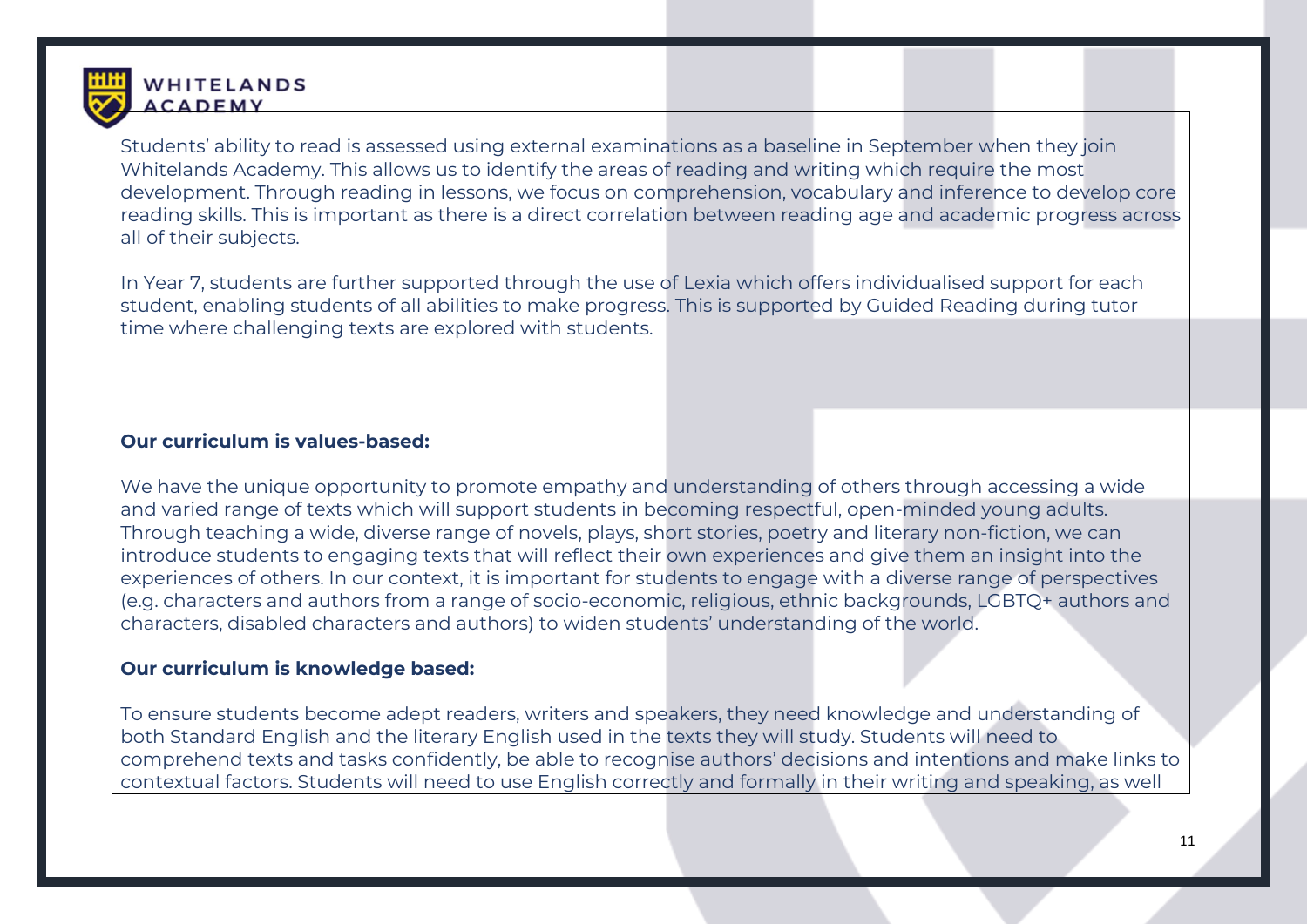

as using language imaginatively to describe. We will work closely with the SEN department to ensure students on the SEN register make good progress with reading and writing. At Whitelands Academy, a significant number of students arrive with low reading ages, so we focus on reading, comprehension and interpretation in short stories and extracts in the early terms of Year 7 before moving on to whole texts.

|               | <b>English Learning Journey</b> |                                     |                                           |                            |                                       |                                       |
|---------------|---------------------------------|-------------------------------------|-------------------------------------------|----------------------------|---------------------------------------|---------------------------------------|
|               | <b>Term 1</b>                   | <b>Term 2</b>                       | Term <sub>3</sub>                         | Term 4                     | Term <sub>5</sub>                     | Term 6                                |
|               |                                 |                                     |                                           |                            |                                       |                                       |
| <b>Year 7</b> | <b>Myths</b>                    | Heroes and<br>Villains <sup>D</sup> | War & Conflict<br>Poetry <sup>H</sup>     | The Bone<br>Sparrow        | The Merchant<br>of Venice DRS<br>(BV) | The Merchant<br>of Venice DRS<br>(BV) |
|               |                                 |                                     | The Bone<br>Sparrow <sup>RS</sup><br>(BV) | Persuasive<br>writing (BV) |                                       |                                       |
|               | <b>OuRTRAIT</b>                 | <b>OuRTRAIT</b>                     |                                           | <b>OURTRAIT</b>            |                                       |                                       |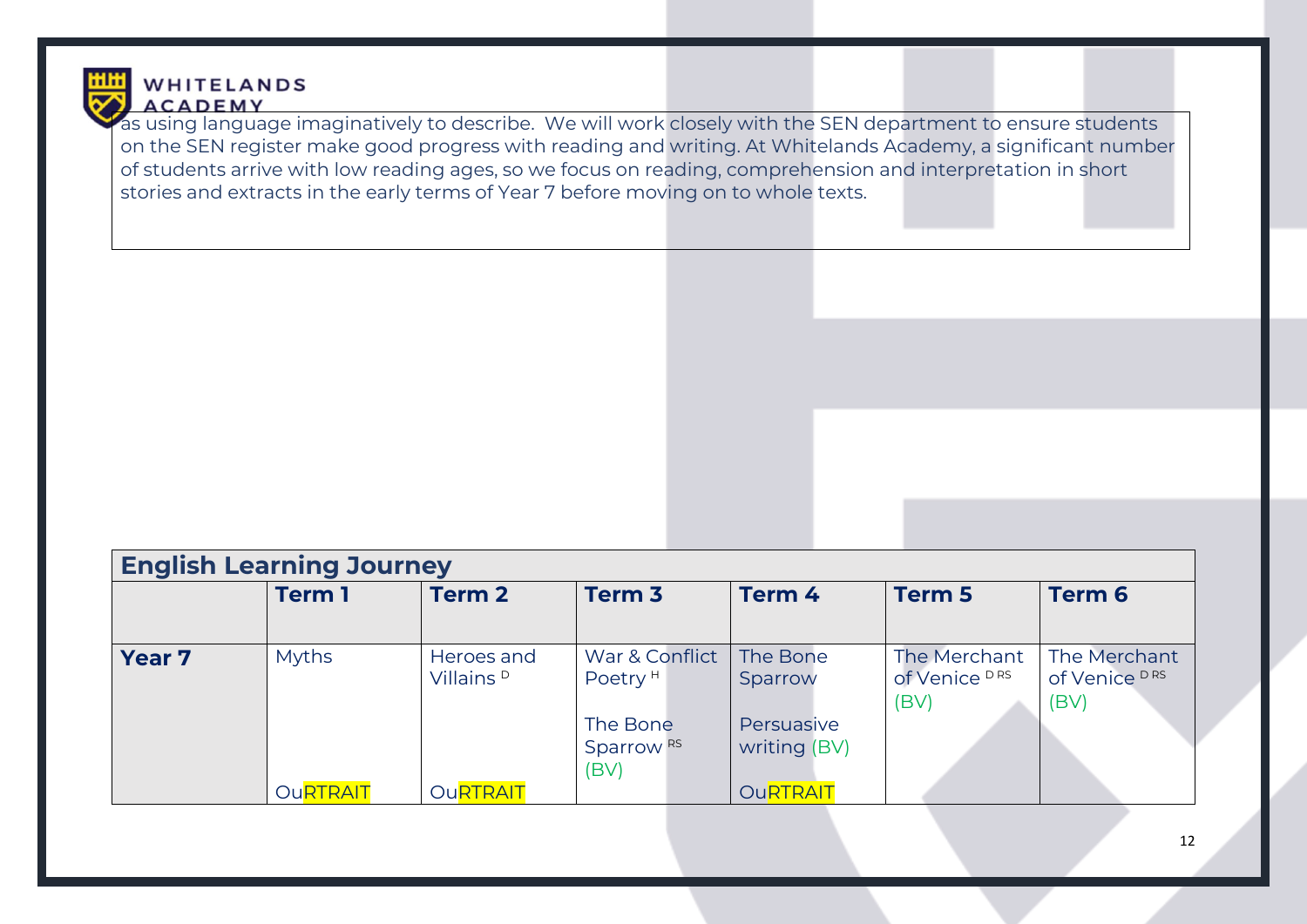| WHITELANDS |
|------------|
|            |

| <i><b>INCADEM</b></i> |                                                            |                                   | <b>OuRTRAIT</b>                                    |                                                             | <b>OuRTRAIT</b>                                         | <b>OuRTRAIT</b>                                                                                          |
|-----------------------|------------------------------------------------------------|-----------------------------------|----------------------------------------------------|-------------------------------------------------------------|---------------------------------------------------------|----------------------------------------------------------------------------------------------------------|
| <b>Year 8</b>         | <b>Gothic Short</b><br><b>Stories</b>                      | A Christmas<br>Carol $HRS(BV)$    | Poetry (epics<br>to modern) <sup>H</sup><br>(BV)   | Short stories<br>(dystopia) (BV)                            | Noughts and<br>Crosses (play)<br>D RSHE (BV)            | Powerful<br>voices<br>(speeches,<br>rhetoric,<br>poetry)<br>$\mathcal{R}_{\mathcal{L}}$<br>transactional |
|                       | <b>OuRTRAIT</b>                                            | <b>OuRTRAIT</b>                   | <b>OURTRAIT</b>                                    | <b>OuRTRAIT</b>                                             | <b>OURTRAIT</b>                                         | writing (BV)<br>Spoken<br>Language <sup>D</sup><br><b>RSEH</b><br><b>OuRTRAIT</b>                        |
| <b>Year 9</b>         | <b>Iridescent</b><br>Adolescent<br>(Short stories)<br>(BV) | Shakespeare-<br>tragedy $D(BV)$   | Shakespeare -<br>tragedy $P(BV)$                   | Modern play<br>(Blood<br>Brothers) <sup>D</sup><br>(BV)     | Modern play<br>(Blood<br>Brothers) <sup>D</sup><br>(BV) | Literature<br>through the<br>Ages <sup>DH</sup> (BV)                                                     |
|                       | <b>OURTRAIT</b>                                            | <b>OuRTRAIT</b>                   | <b>OURTRAIT</b>                                    | <b>OURTRAIT</b>                                             | <b>OuRTRAIT</b>                                         | <b>OURTRAIT</b>                                                                                          |
| <b>Year 10</b>        | C19 novel (BV)<br><b>OuRTRAIT</b>                          | C19 novel (BV)<br><b>OuRTRAIT</b> | Poetry (cluster<br>and unseen)<br>(BV)<br>OuRTRAIT | Language<br>(spoken<br>language)<br>(BV)<br><b>OURTRAIT</b> | Shakespeare<br>(BV)<br><b>OuRTRAIT</b>                  | Shakespeare<br>(BV)<br><b>OuRTRAIT</b>                                                                   |
| <b>Year 11</b>        | Modern text                                                | Language                          | Revision                                           | Revision                                                    |                                                         |                                                                                                          |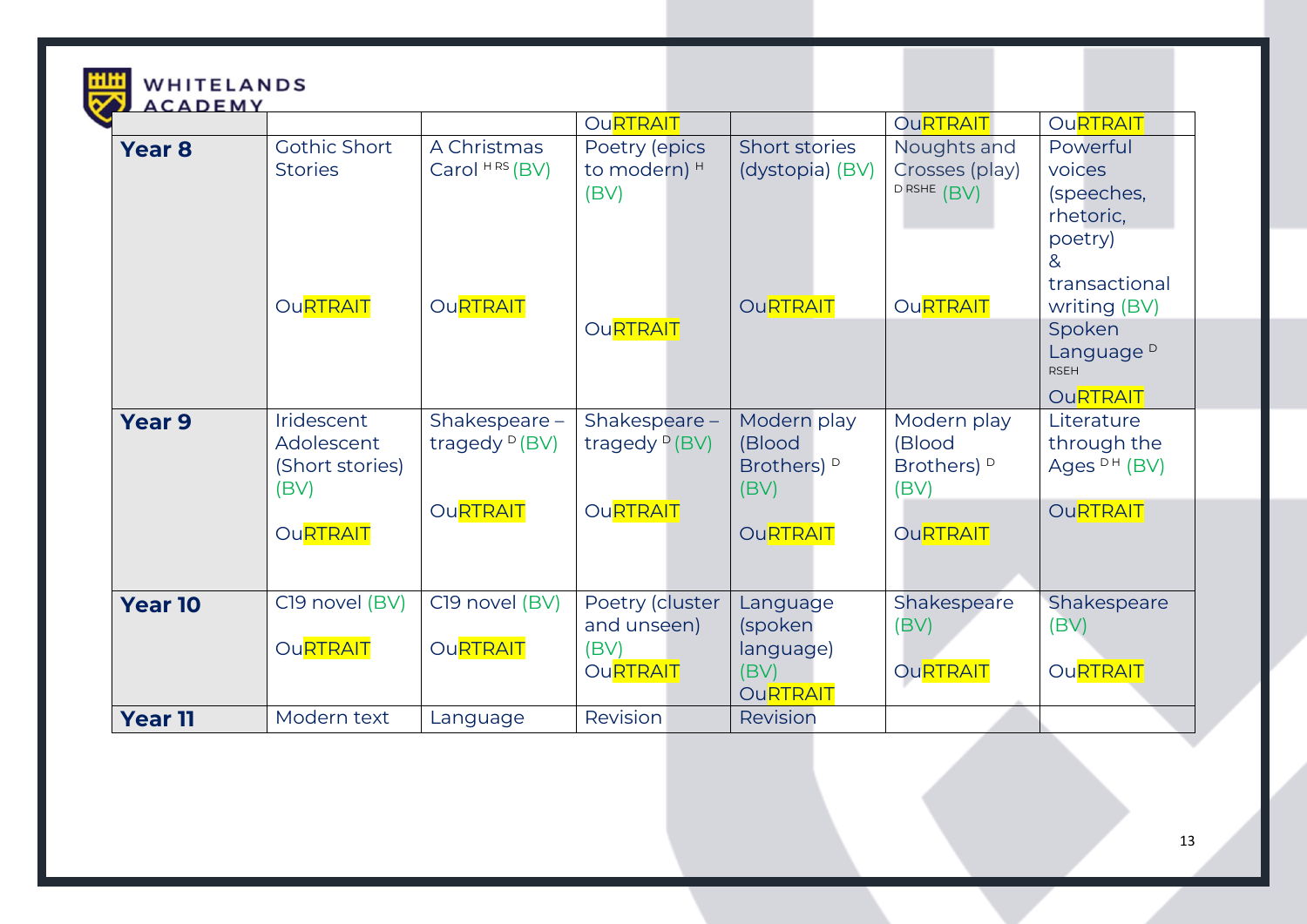

# **Science Intent**

In teaching Science, we aim for students to leave Whitelands Academy with the ability to understand the world around them, through having received a broad exposure to the foundational ideas of each of physics, chemistry and biology. Science has a great ability to improve lives, so it is essential that students develop a knowledge of core scientific ideas and methods, alongside an understanding of how these have come to pass. We teach students about the nature of scientific questions and processes, as well as how the acceptance of scientific ideas comes about as larger bodies of evidence are generated in support. We show our students how the acceptance of scientific truths has been influenced by society and culture. In doing all this we expect students will leave Whitelands with an excitement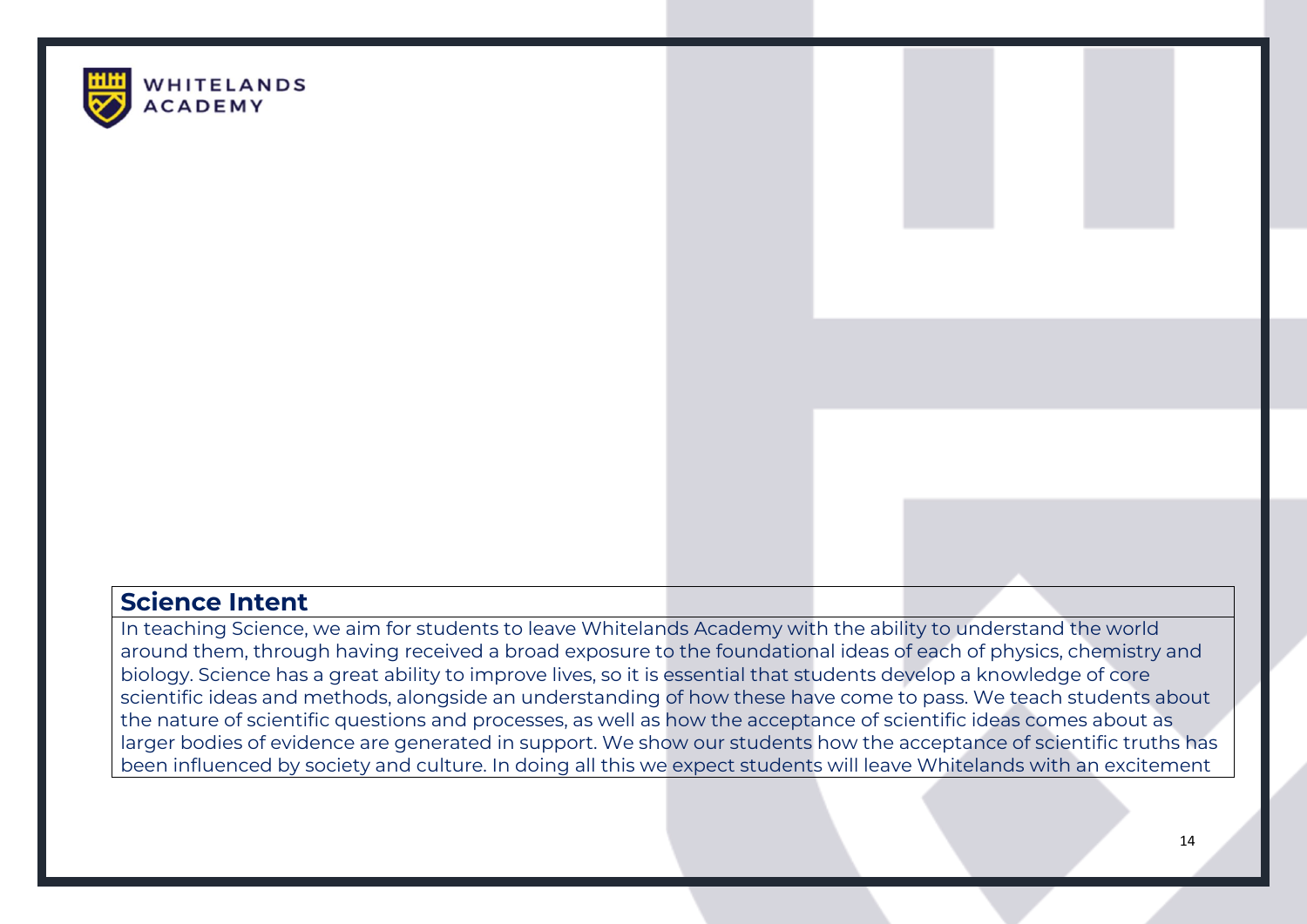

and curiosity about the world in which they live, and an ability to analyse causes and recognise the power of rational explanation.

The curriculum is intended to create inquisitive scientists with an excellent understanding of the scientific method and ability to apply their knowledge. This means that students will have the skill set to be able to do the following:

- *Ask scientific questions*
- *Confidently deploy scientific language in describing and explaining everyday phenomena*
- *Carry out valid investigations and suggest improvements to procedures*
- *Present data and evaluate evidence*

In order to be able to understand the positive impact that scientists have had in our modern world, students will be exposed to a variety of experiences within the curriculum. These provide exposure to the range of science related careers, showing how scientists work collaboratively in order to make and evidence new discoveries.

### **Our curriculum is academic and ambitious:**

STEM based employment is a robust part of the local and regional economy, and knowledge-based industries are key part of its prosperity, so it is our intention that all students should be able to progress to either vocational or academic Post-16 options in the sciences if they so choose, and potentially far beyond. We expect all Whitelands students to leave with good Science GCSEs and as such we will offer both Combined Science and Separate Science routes. With this in mind, the lessons planned are challenging enough to stretch the approximate 30% of HPA students and we embed the SEN 6 principles into all of our science lessons to support the progress and success of our SEN students.

### **Our curriculum is broad and enriching:**

Our science curriculum intends to inspire our students and help them to understand the world around them. It is based on the National Curriculum Programme of Study for Key Stage 3 to ensure all students have a broad exposure to the three core disciplines of science, however we extend past the National Curriculum by including opportunities to discuss key figures in establishing scientific knowledge as we believe that it is important for students to understand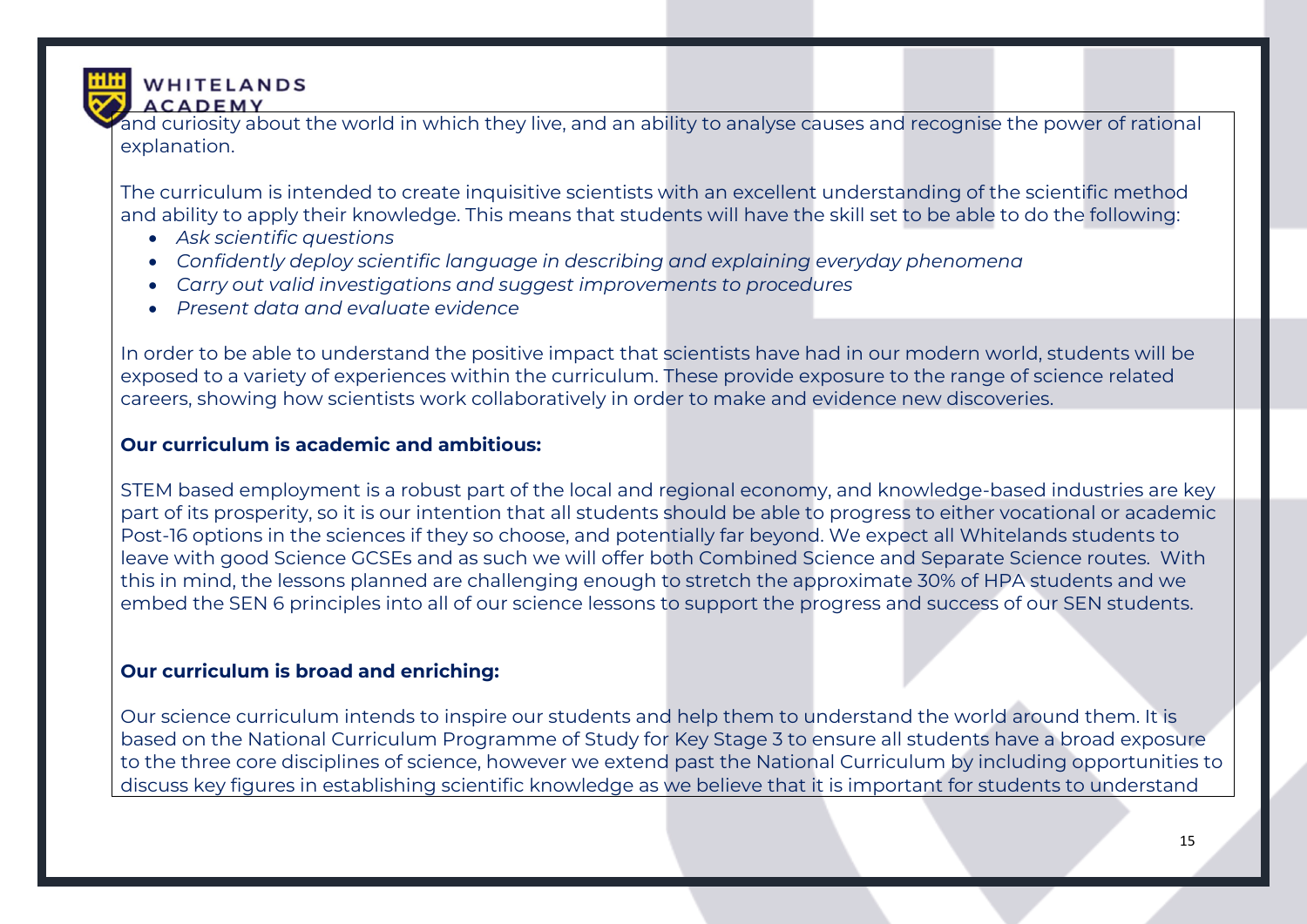

how science builds and grows on what was accepted previously. Initially, we take time to familiarise students with standard lab equipment and investigative procedures so that they can safely and confidently behave as scientists. We then teach fundamental ideas of science before moving on to more abstract concepts.

Examples of experiences we aim to offer our students include:

- Regularly discussing science in the news so that students understand where science fits into our modern world.
- Hosting STEM ambassadors from local industry to show students the relevance of the subject in the careers.
- Access to the use of natural ecological habitats when studying.
- Introducing the timeline and refinements of historical discoveries when introducing concepts within the curriculum.
- Visiting museums to understand how historic scientific evidence formulates an understanding of our evolved world.

### **We promote core literacy:**

We promote literacy in Science through the introduction and written use of tier 3 vocabulary. Science introduces students to a large number of complex words, so we regularly model correct use of vocabulary and provide students with feedback to improve their written work. We read scientific texts in class to infer and comprehend the concepts explained. We believe this is important as scientific researchers need to be able to understand and learn from other scientific research.

## **Our curriculum is values-based:**

In all of our lessons we discuss and promote the relevance of OuR TRAIT at Whitelands Academy. Then in varying topics, we discuss both these traits and British Values where relevant. For example, we promote the need for resilience when meeting new and tricky concepts, such as balancing equations in chemistry or manipulating equations in physics and we teach students about respect and tolerance when we meet the biology topics of reproduction and inheritance.

### **We promote retention of foundational knowledge:**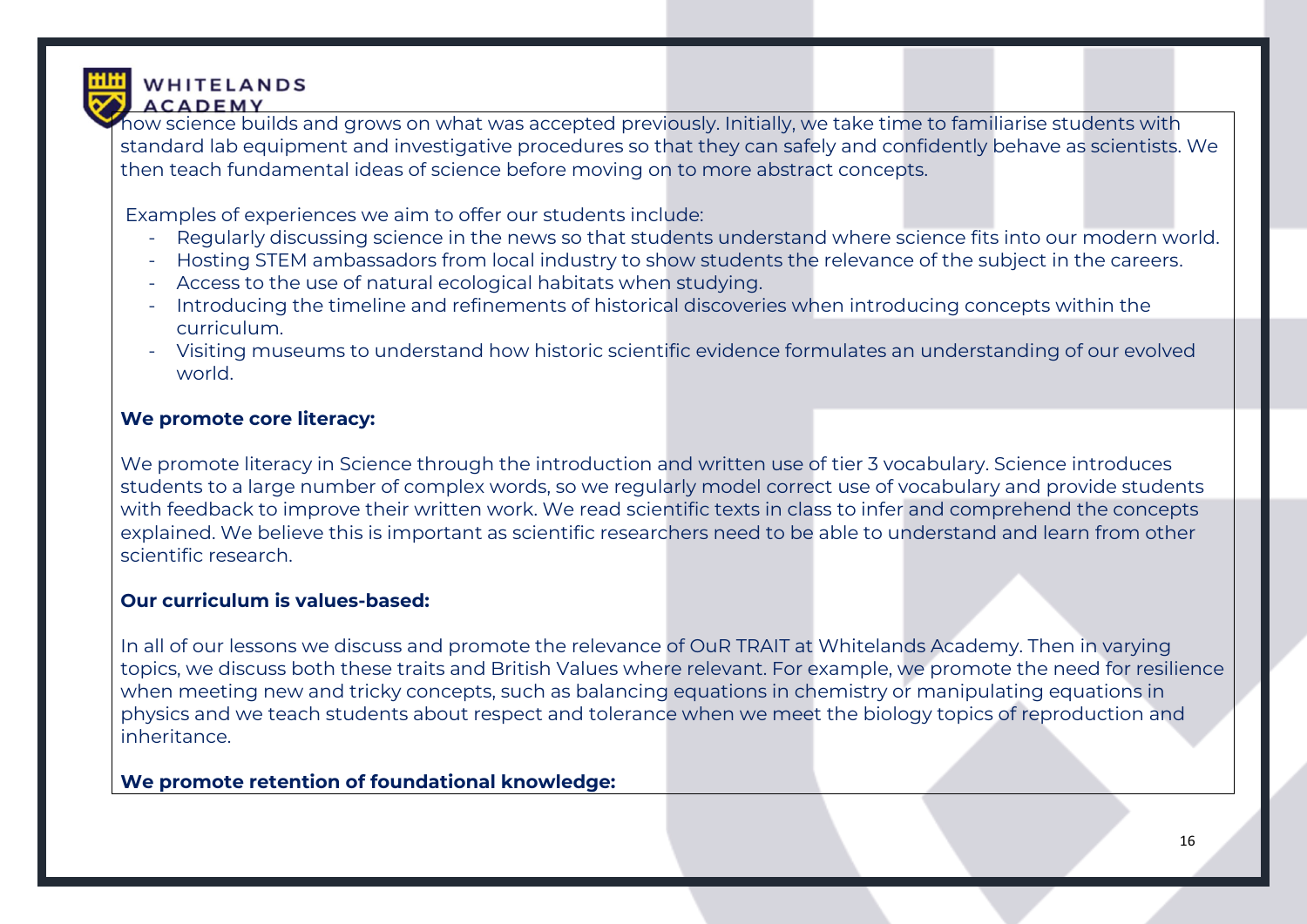

Our lessons always start with a knowledge retrieval task. The questions for these are mapped from our schemes of learning so that we maximise student retention of knowledge by making use of spaced recall. Our home learning further supports this by requiring students to spend time reviewing the core knowledge on their knowledge organisers, for current and previous topics, before completing quizzes to test their understanding.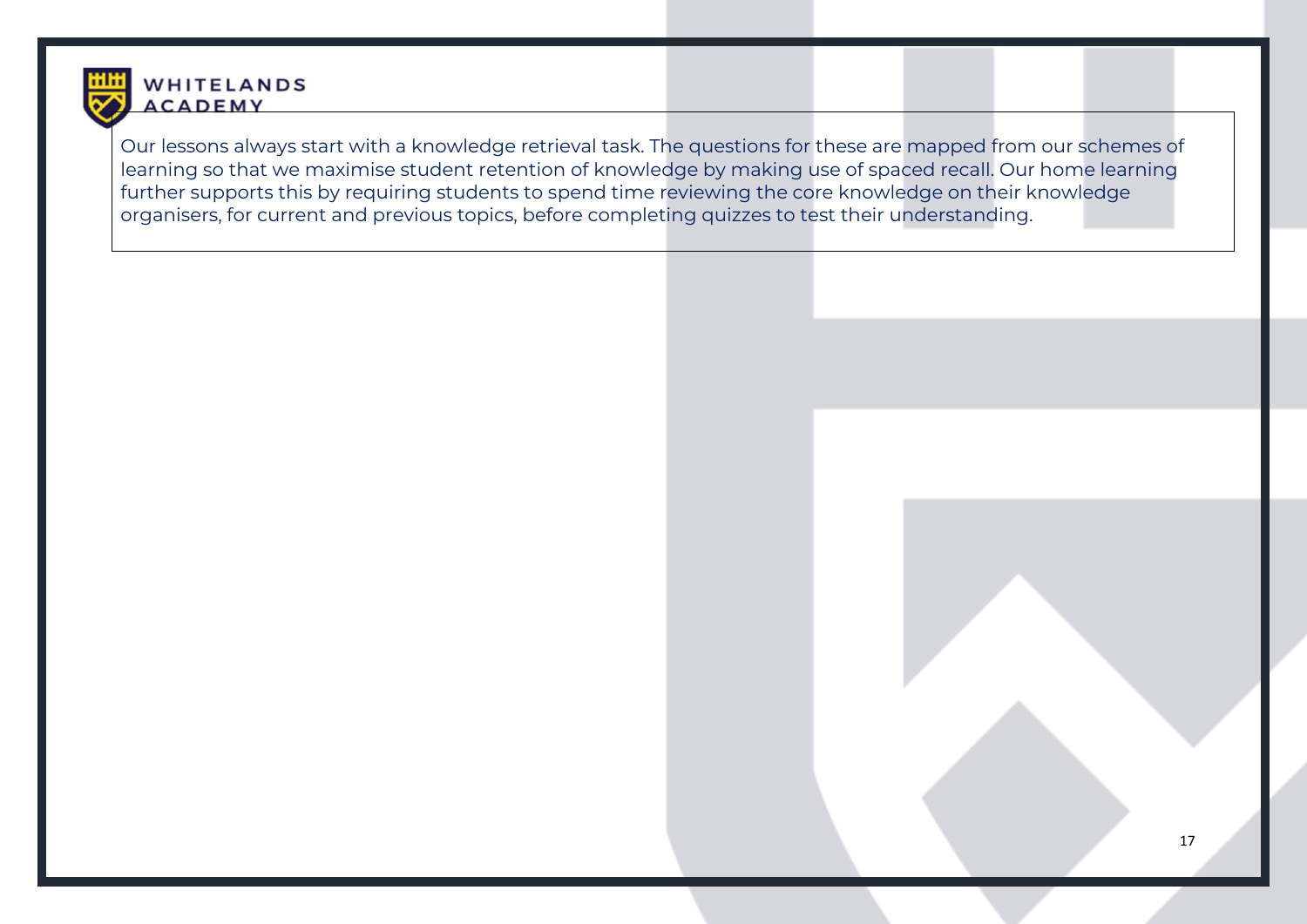

|                                               | <b>Science Learning Journey</b><br>Term <sub>3</sub><br>Term 4<br><b>Term 1</b><br><b>Term 2</b><br>Term <sub>5</sub><br>Term 6<br>Energy <sup>M</sup><br>Waves <sup>M</sup><br>Particle<br>Interdependence <sup>c</sup><br>Science safety<br>Universe<br>Model<br>Contact Forces MP<br>Cells and<br>Acids, Alkalis and<br>Chemical<br><b>Salts</b><br>Reproduction<br>Tissues M(BV)<br>Reactions<br>RSEH (BV)<br><b>Digestive</b><br>system <sup>PX</sup><br>OuRTRAIT<br><b>OuRTRAIT</b><br><b>OURTRAIT</b><br><b>OURTRAIT</b><br><b>OURTRAIT</b><br><b>OuRTRAIT</b><br>Respiration <sup>P</sup><br>Chemical<br>Waves <sup>M</sup><br><b>Earth Science</b><br>Forces II M<br>Electricity<br>G<br>Magnetism<br>Reactions<br>Fit and healthy P<br>Elements,<br>Compounds<br>Variation and<br>Photosynthesis<br>Heating and<br>(BV)<br>and Mixtures<br>Inheritance<br>Cooling<br>(BV)<br>OuRTRAIT<br><b>OURTRAIT</b><br>OuRTRAIT<br>OuRTRAIT<br><b>OURTRAIT</b><br><b>OURTRAIT</b><br>Cells and<br>Acids and<br><b>Particles</b><br>Universe<br>Interdependence<br>Reproduction |                                        |                        |                                                                 |                                |                            |
|-----------------------------------------------|-------------------------------------------------------------------------------------------------------------------------------------------------------------------------------------------------------------------------------------------------------------------------------------------------------------------------------------------------------------------------------------------------------------------------------------------------------------------------------------------------------------------------------------------------------------------------------------------------------------------------------------------------------------------------------------------------------------------------------------------------------------------------------------------------------------------------------------------------------------------------------------------------------------------------------------------------------------------------------------------------------------------------------------------------------------------------------|----------------------------------------|------------------------|-----------------------------------------------------------------|--------------------------------|----------------------------|
|                                               |                                                                                                                                                                                                                                                                                                                                                                                                                                                                                                                                                                                                                                                                                                                                                                                                                                                                                                                                                                                                                                                                               |                                        |                        |                                                                 |                                |                            |
| Year <sub>7</sub><br>cohort<br>$\overline{2}$ |                                                                                                                                                                                                                                                                                                                                                                                                                                                                                                                                                                                                                                                                                                                                                                                                                                                                                                                                                                                                                                                                               |                                        |                        |                                                                 |                                |                            |
|                                               |                                                                                                                                                                                                                                                                                                                                                                                                                                                                                                                                                                                                                                                                                                                                                                                                                                                                                                                                                                                                                                                                               |                                        |                        |                                                                 |                                |                            |
| Year 8<br><b>Cohort</b><br>$\overline{2}$     |                                                                                                                                                                                                                                                                                                                                                                                                                                                                                                                                                                                                                                                                                                                                                                                                                                                                                                                                                                                                                                                                               |                                        |                        |                                                                 |                                |                            |
|                                               |                                                                                                                                                                                                                                                                                                                                                                                                                                                                                                                                                                                                                                                                                                                                                                                                                                                                                                                                                                                                                                                                               |                                        |                        |                                                                 |                                |                            |
| Year <sub>7</sub><br>cohort                   | Tissues M (BV)<br><b>OuRTRAIT</b>                                                                                                                                                                                                                                                                                                                                                                                                                                                                                                                                                                                                                                                                                                                                                                                                                                                                                                                                                                                                                                             | Energy <sup>M</sup><br><b>OURTRAIT</b> | Digestive system<br>PX | Chemistry<br>fundamentals<br>-Periodic table<br><b>OuRTRAIT</b> | Alkali<br>Forces <sup>MP</sup> | (BV)<br>Waves <sup>™</sup> |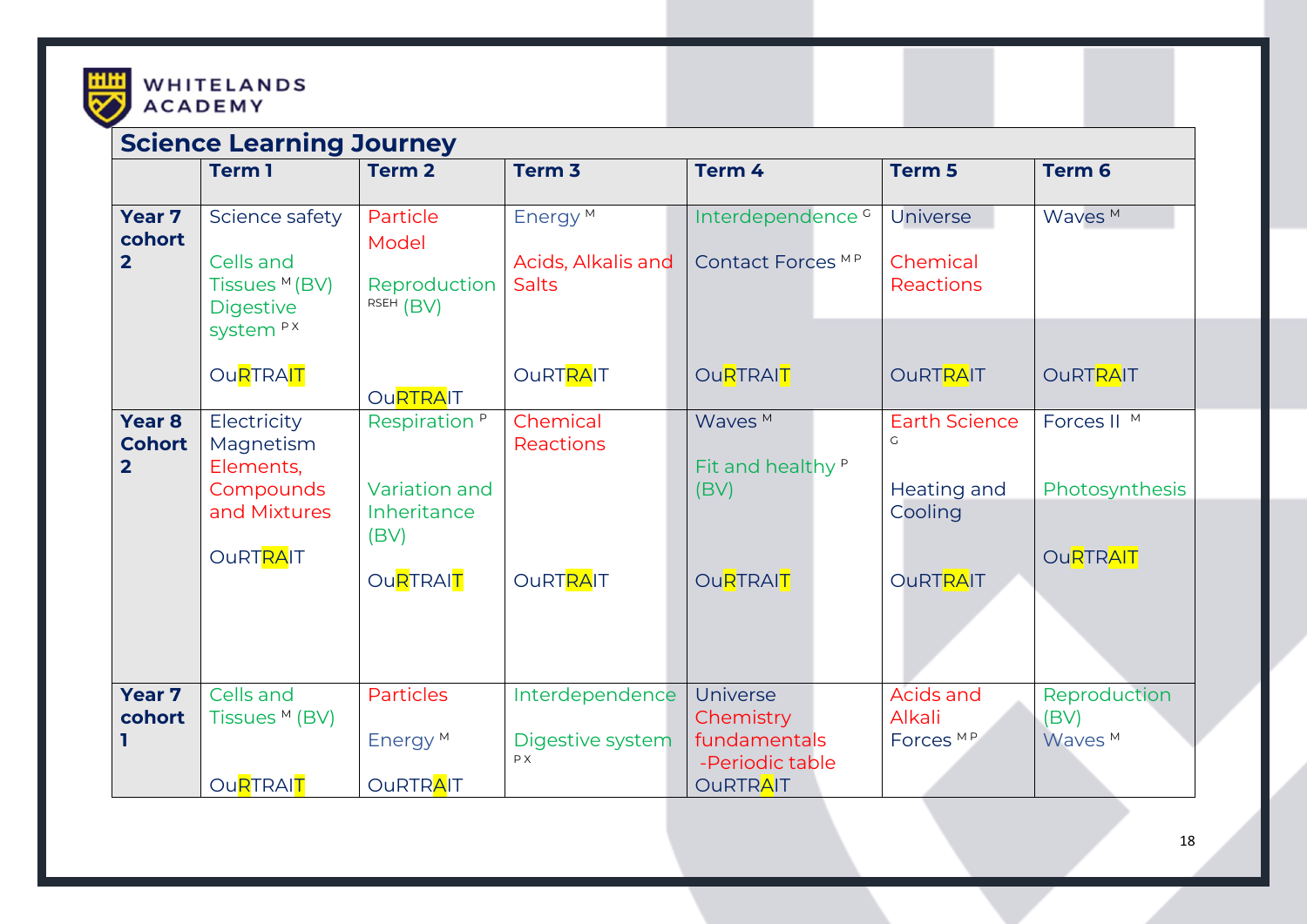

# WHITELANDS

|                                    |                                                             |                                                         | OuRTRAIT                                                    |                                                | <b>OURTRAIT</b>                                         | <b>OURTRAIT</b>            |
|------------------------------------|-------------------------------------------------------------|---------------------------------------------------------|-------------------------------------------------------------|------------------------------------------------|---------------------------------------------------------|----------------------------|
| Year <sub>8</sub><br><b>Cohort</b> | Electricity<br>Magnetism<br>Elements,                       | Respiration <sup>P</sup><br>Fit and                     | <b>Fuels and</b><br>Combustion                              | Waves <sup>M</sup><br><b>Variation and</b>     | <b>Earth Science</b>                                    | Forces II M                |
|                                    | Compounds<br>and Mixtures<br>OuRTRAIT                       | healthy P (BV)<br>Ou <mark>R</mark> TRAI <mark>T</mark> | <b>OURTRAIT</b>                                             | Inheritance (BV)<br><b>OURTRAIT</b>            | Heating and<br>Cooling                                  | Photosynthesis<br>OuRTRAIT |
|                                    |                                                             |                                                         |                                                             |                                                | <b>OURTRAIT</b>                                         |                            |
| Year 9                             | Cells and<br>organisation <sup>P</sup>                      | Atoms and<br>periodic table                             | Energy <sup>M</sup> (BV)                                    | Organic chemistry,<br><b>Chemical analysis</b> | Ecology <sup>M</sup> (BV)                               | Waves <sup>M</sup>         |
|                                    | OuRTRAIT                                                    | OuRTRAIT                                                | <b>OURTRAIT</b>                                             | <b>OURTRAIT</b>                                | <b>OURTRAIT</b>                                         | <b>OURTRAIT</b>            |
| <b>Year 10</b>                     | <b>Homeostasis</b><br>and response,<br><b>Bioenergetics</b> | <b>Bonding</b>                                          | Electricity <sup>M</sup><br>Magnetism and<br>electromagnets | Infection and<br>responses <sup>H</sup>        | Chemistry of<br>the<br>atmosphere <sup>c</sup><br>Using | Forces <sup>M</sup>        |
|                                    | OuRTRAIT                                                    | OuRTRAIT                                                | OuRTRAIT                                                    | <b>OURTRAIT</b>                                | resources<br><b>OURTRAIT</b>                            | <b>OURTRAIT</b>            |
|                                    |                                                             |                                                         |                                                             |                                                |                                                         |                            |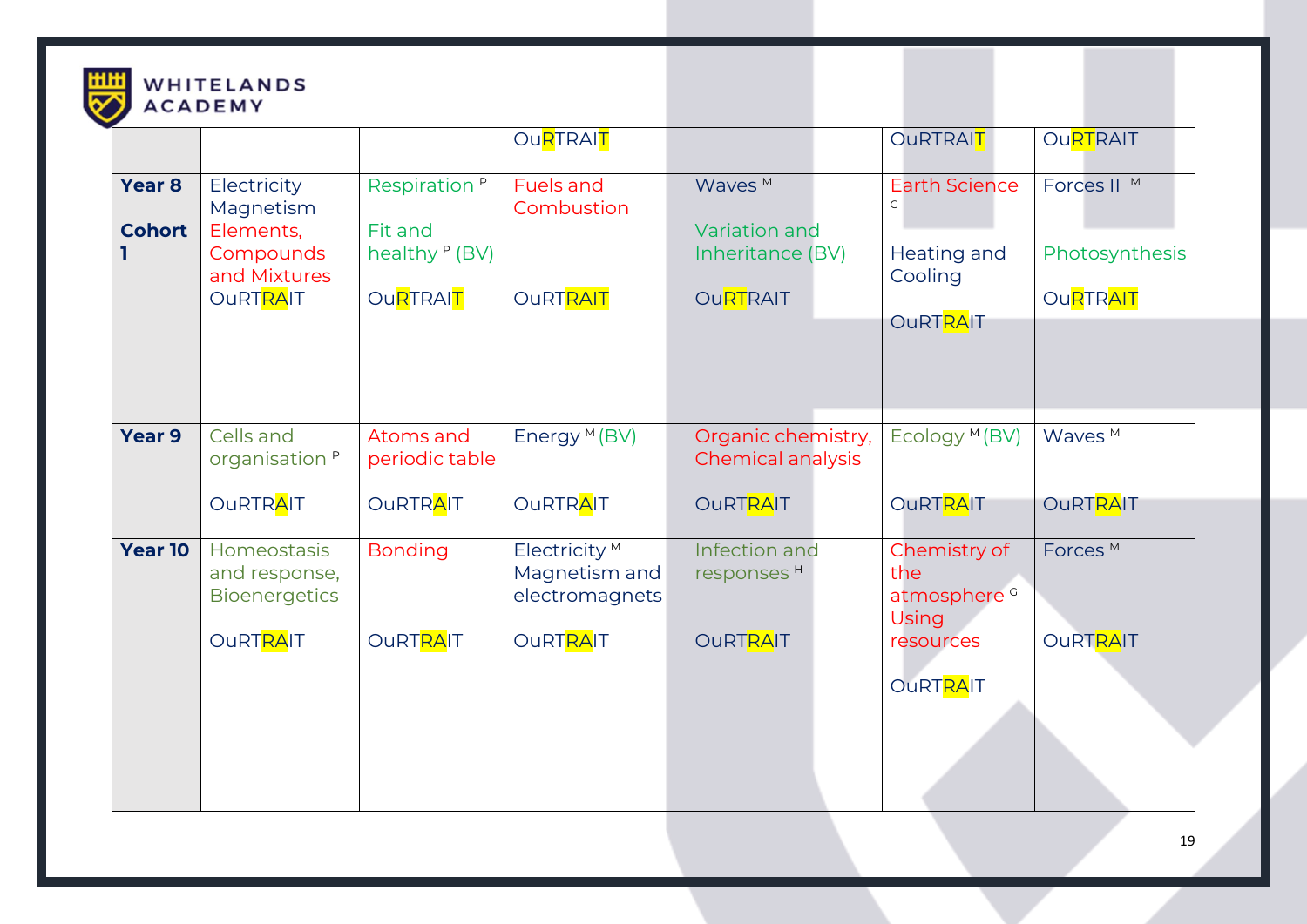|                | <b>WHITELANDS</b><br><b>ACADEMY</b> |                        |                     |                 |            |  |  |
|----------------|-------------------------------------|------------------------|---------------------|-----------------|------------|--|--|
| <b>Year 11</b> | Inheritance,                        | Chemical               | Particle model of   | External        | External   |  |  |
|                | variation and                       | changes,               | matter <sup>H</sup> | Assessment      | Assessment |  |  |
|                | evolution PSHE                      | Energy                 |                     | Preparation     |            |  |  |
|                | (BV)                                | changes,               | Atomic structure    |                 |            |  |  |
|                |                                     | Rates of               |                     |                 |            |  |  |
|                |                                     | chemical               |                     |                 |            |  |  |
|                |                                     | change                 |                     |                 |            |  |  |
|                |                                     | Quantitative           |                     |                 |            |  |  |
|                |                                     | chemistry <sup>M</sup> |                     |                 |            |  |  |
|                |                                     |                        | <b>OURTRAIT</b>     |                 |            |  |  |
|                | OuRTRAIT                            | <b>OURTRAIT</b>        |                     | <b>OURTRAIT</b> |            |  |  |
|                |                                     |                        |                     |                 |            |  |  |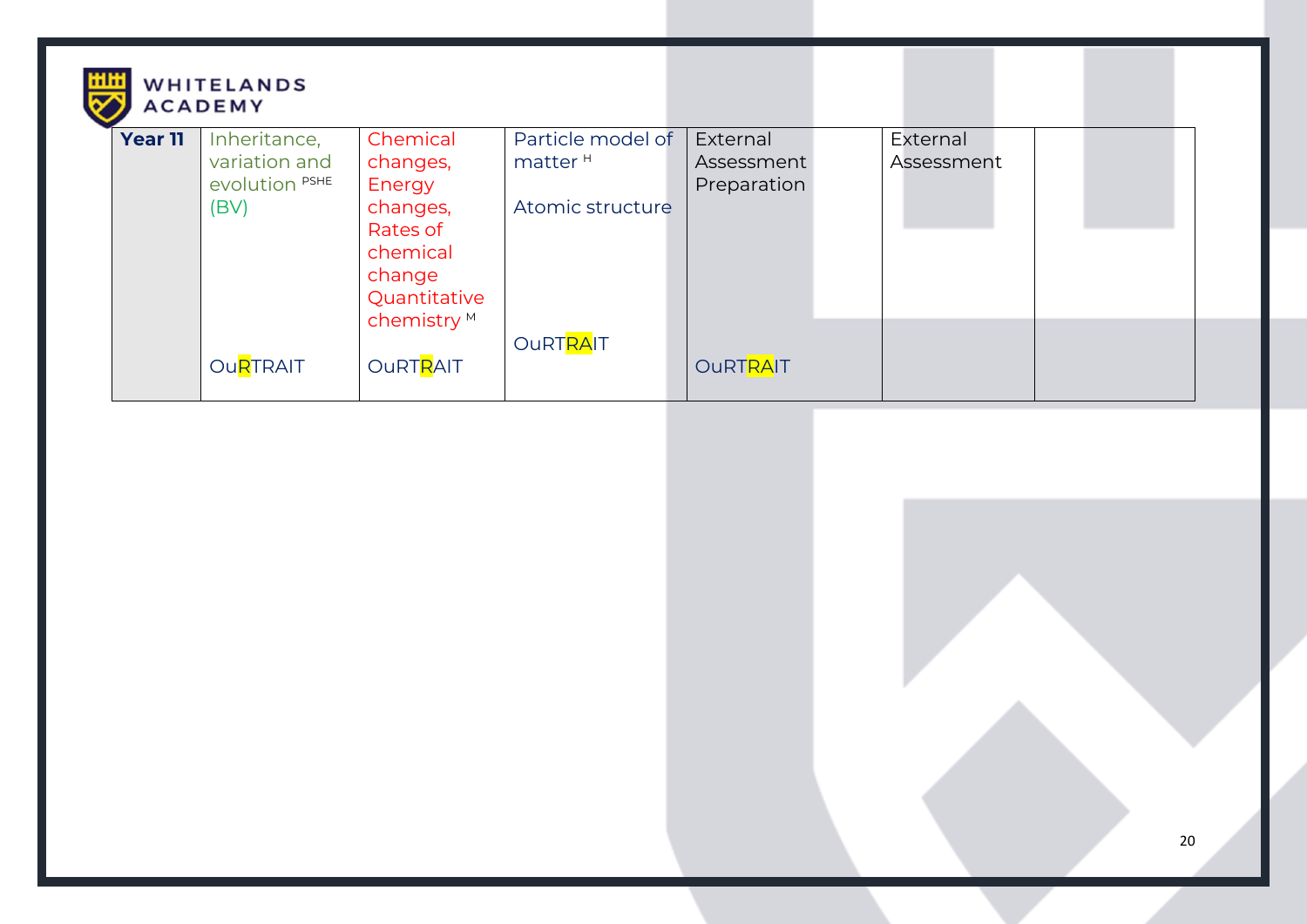

# **Geography Intent**

Geography students at Whitelands Academy will have a balanced, holistic understanding of the world we live In, intertwined through the principles, concepts and processes of physical and human geography and comprehend the interdependency between them. We will create academic students who are well rounded, empathetic and 2<sup>1st</sup> Century problem solvers due to the school's values interlinked into the curriculum.

### **Our curriculum is academic and ambitious:**

We are using information from feeder primary schools to help make curriculum-based decisions on topics to ensure a smooth transition from primary to secondary school. This KS3 curriculum is relevant, modern (e.g. the inclusion of Climate Change), holistic and academically challenging, (e.g. Year 8 onwards are based on old and current GCSE geography topics).

Students have entered Whitelands Academy with a reading age of between 5-18 years. We have approximately 30% of students with Special Educational Needs and approximately 30% of the cohort classified as Higher Prior Attainers. Over three quarters of our cohort have a White British background. With this in mind the lessons are challenging enough to stretch the top. This is taught alongside class handouts which support a knowledge rich curriculum by reducing cognitive load, providing additional help beyond the lesson PPT for scaffolding and modelling opportunities to both extend the top end and cater for the high SEN ratio, alongside Whitelands' SEN 6.

The curriculum is really academic as Y8 and Y9 topics are chosen based on old or current GCSE and A level topics that are tailored to our students. The GCSE and A level topics follow the AQA specification, where students will have the chance to extend their understanding of various topics through home learning and extra reading tasks.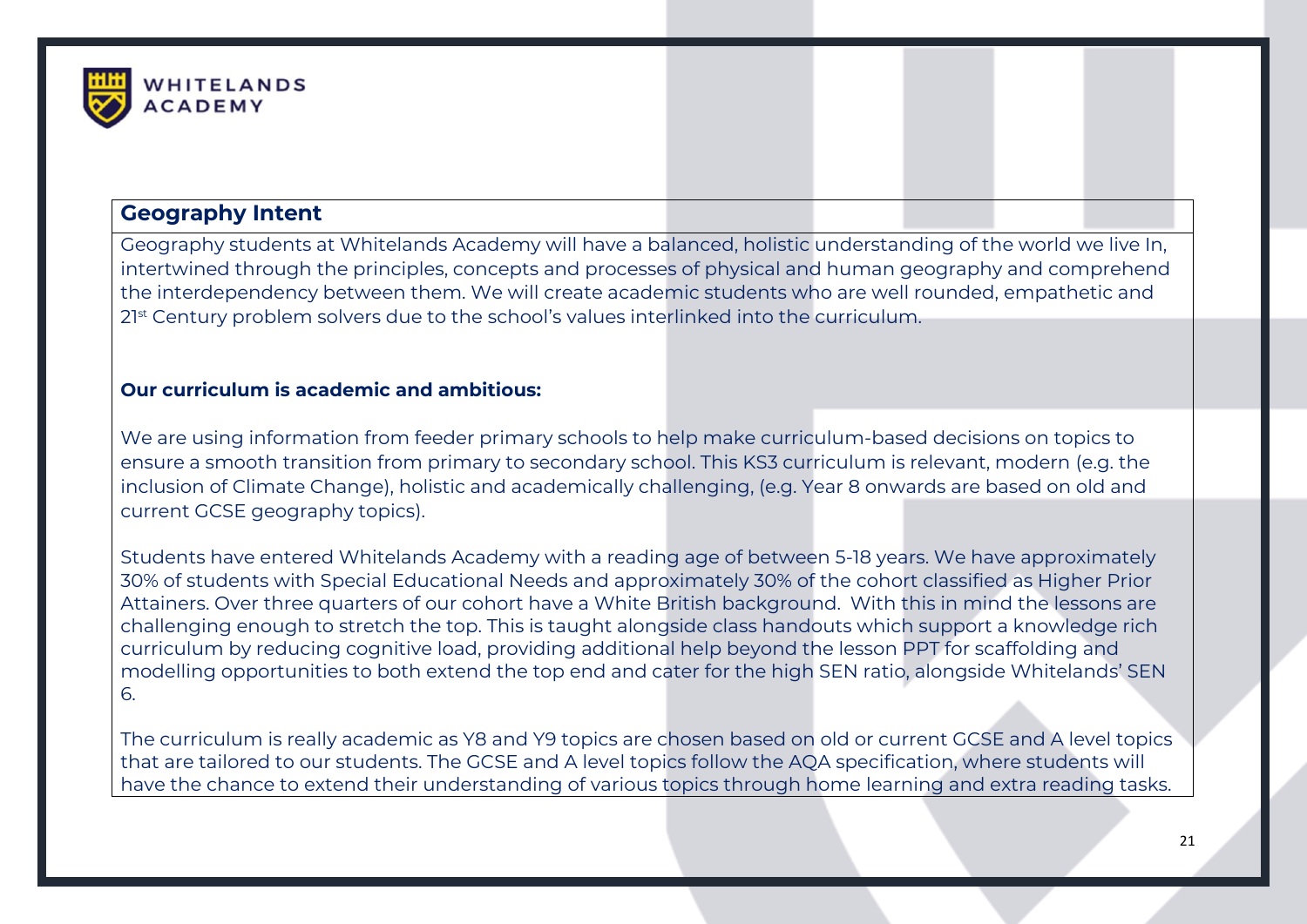

### **Our curriculum is broad and enriching:**

Our curriculum at Whitelands goes far beyond what is taught in lessons, for whilst we want students to achieve the very best examination results possible, we believe our curriculum goes beyond what is examinable. In key stage 4 students will participate in fieldwork in Bristol and Swanage Bay to apply the skills and knowledge beyond the classroom.

Our students will be enriched by the department's opportunities for trips. These trips will help interleave learning of the enquiry process and decision-making exercises found in GCSE and A level. Students will become more accountable for the fieldtrips as they move through the school. For example, trips in Y7 will include on-site Map Skills and River Environments application lessons. In Y8 there will be a trip to Bicester's town centre for an impact of Bicester Village investigation and a trip to a tropical rainforest in Newbury. GCSE trips include 2 one day trips to Swanage Bay and Bristol's Cabot Circus shopping centre.

### **Our curriculum promotes core literacy:**

We promote literacy in Geography through the introduction and use of tier 3 vocabulary, whilst also comprehending and inferring texts. Literacy is a vital part of the whole curriculum which is subject and topic specific. Literacy is engrained into all lessons alongside comprehension tasks. This literacy focus increases in difficulty and application of texts gets more challenging as students move through the curriculum.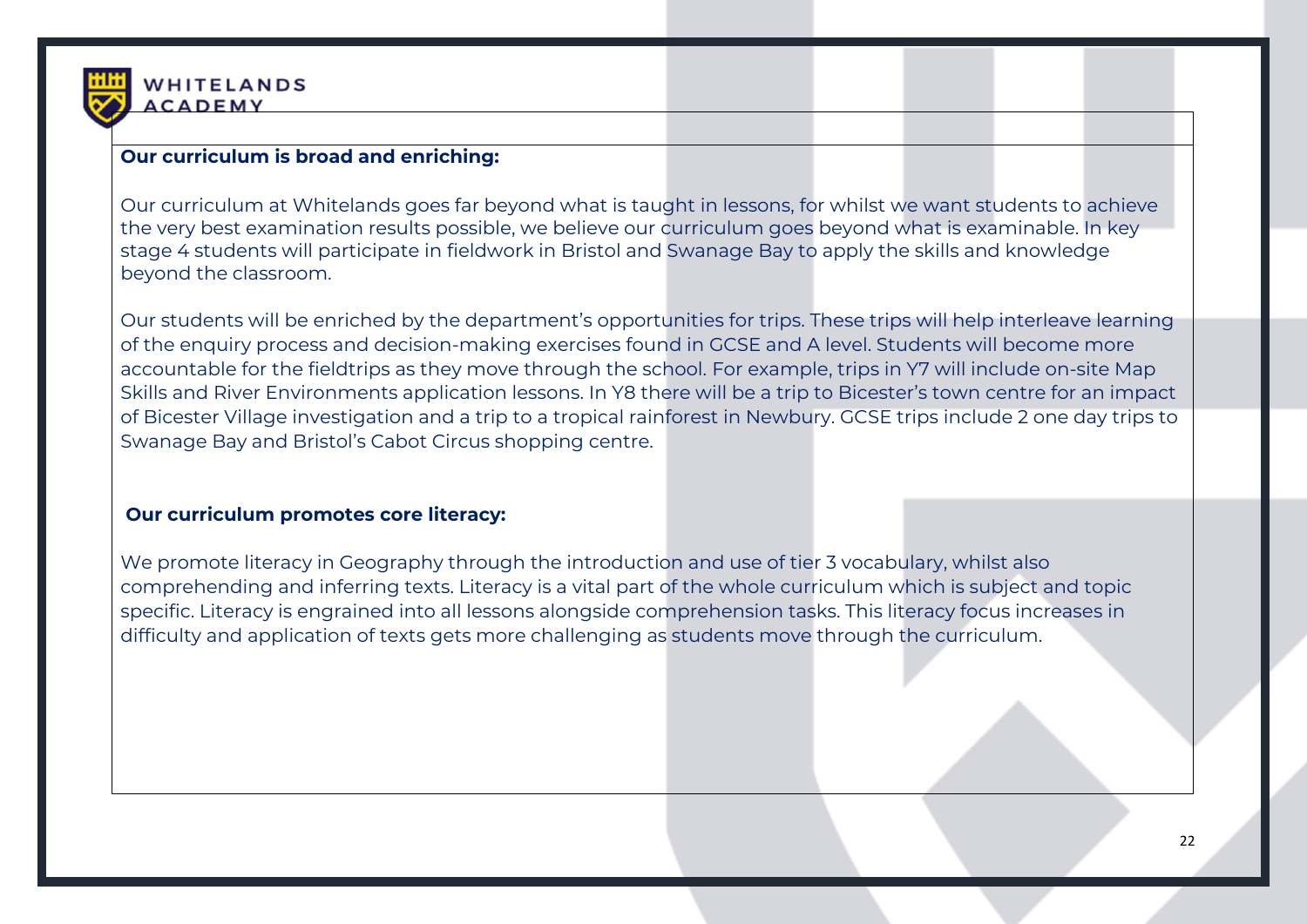

### **Our curriculum is values-based:**

The Geography curriculum at Whitelands Academy will help create a positive global citizen. Those who know geography better understand the interdependence of our world and how we are connected through location, place, movement, region and human-environment interactions. Geography involves understanding different disciplines (ranging from geographical enquiry to map skills to understanding the global climate emergency), which helps us address the big challenges and provides an education that everyone deserves.

Students learn about how political decisions can cause change in the world around them. They learn about the powerful economic forces around them that are bringing about changes that will affect their future careers. Socially, the students learn about how countries are at different stages of development and how the lives of people living there are very different. Geography also helps to explain the many environmental issues that are changing the world in which these students live and how to make sense of these effects. As a powerful bridging subject geography has strong cross curricular links to many of the cultural capital topics the students will study in school, e.g. 10% of all marks on a GCSE Geography paper are based on Mathematics.

### **Our curriculum is knowledge-rich:**

Students are explicitly taught the skills, knowledge and vocabulary needed to effectively explain and understand geographical issues in the past, present and future. As a knowledge engaged curriculum we believe that knowledge underpins and enables the application of skills; both are entwined. As a department we define the powerful knowledge our students need and help them recall it by using knowledge organisers.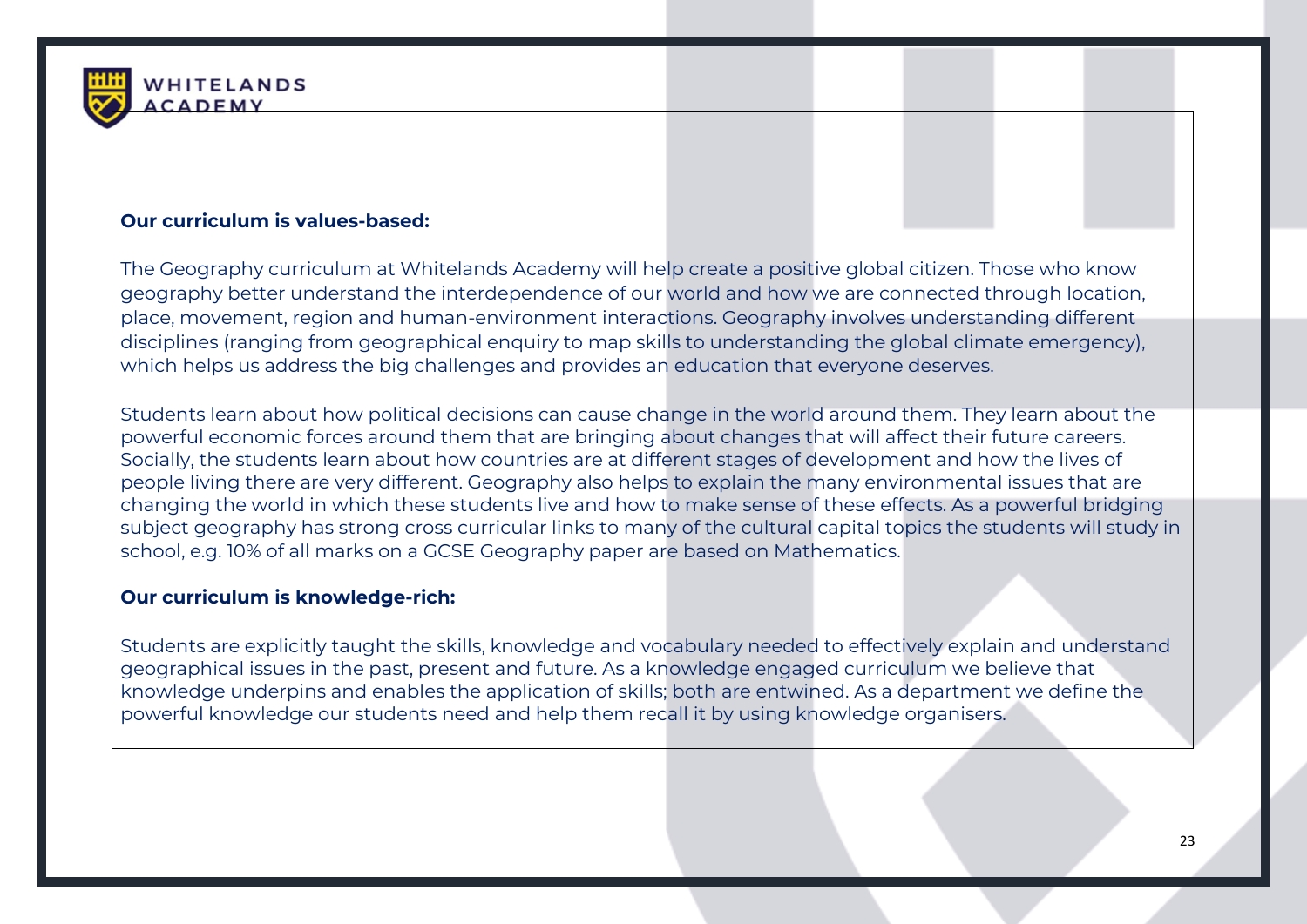

Use of regular assessment for learning, particularly using interleaved DNAs, diagnostic quizzes and plenary tasks. Staff set their own time aside for regular planned revision to help the students organise and learn their curriculum content.

Further rationale behind our curriculum design includes flipping from human to physical topics regularly so that students get a chance to find something that they engage with within the curriculum delivery. The spiral design of the 5 year curriculum will be aimed at revisiting topics on several occasions to promote learners' confidence. Each time students revisit a topic, they are exposed to more complex content, building on what they have already learnt. We ensure the level of challenge is high enough for the most able, with scaffold and support available for students who need it.

# **Geography Learning Journey**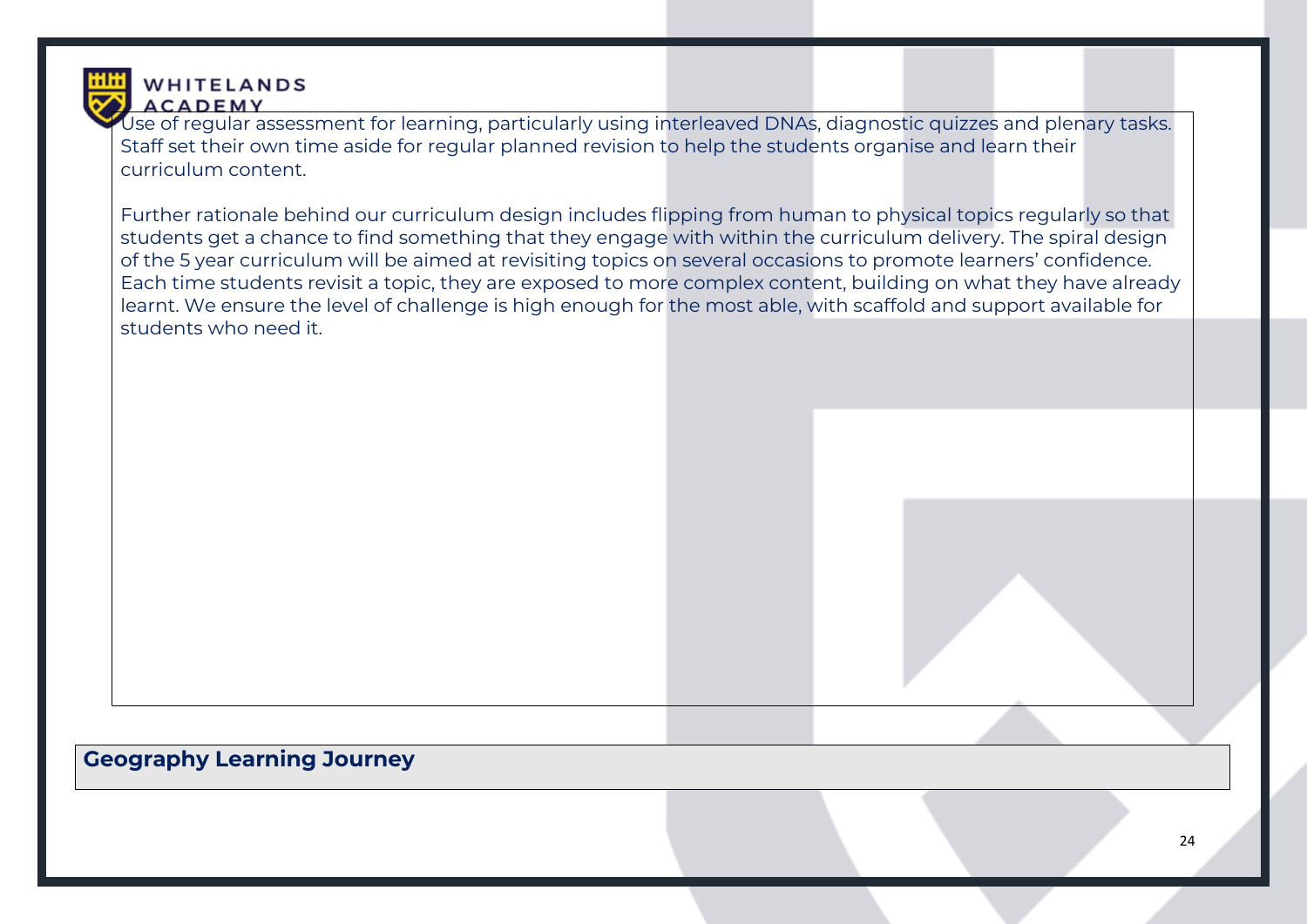| <b>iiii</b> WHITELANDS |  |
|------------------------|--|
| <b>VALACADEMY</b>      |  |

| <b>WALACADEMY</b> | <b>Term 1</b>                                          | <b>Term 2</b>                                       | Term <sub>3</sub>                                    | Term 4                                                                | <b>Term 5</b>                                                   | <b>Term 6</b>                                               |
|-------------------|--------------------------------------------------------|-----------------------------------------------------|------------------------------------------------------|-----------------------------------------------------------------------|-----------------------------------------------------------------|-------------------------------------------------------------|
| Year 7            | Unit 1 - Map<br>Skills <sup>M</sup><br><b>OURTRAIT</b> | Unit 2 - Fantastic<br>Places MFL<br><b>OURTRAIT</b> | <b>Unit 3 - Africa</b><br>& Kenya<br><b>OURTRAIT</b> | <b>Unit 4 Urban</b><br><b>Environments</b><br>(BV)<br><b>OURTRAIT</b> | <b>Unit 5 - River</b><br><b>Environments</b><br><b>OuRTRAIT</b> | <b>End of River</b><br><b>Environments</b><br>Unit 6 - DME. |
| Year <sub>8</sub> | <b>Unit 1 - Natural</b>                                | Unit 2 - Resource                                   | Unit $3 -$                                           | Unit $4 -$                                                            | Unit $5 -$                                                      | <b>Finish Tourism</b>                                       |
|                   | <b>Hazards</b>                                         | <b>Management &amp;</b><br><b>Security (BV)</b>     | <b>Climate</b><br><b>Change*</b>                     | <b>Extreme</b><br><b>Environments</b>                                 | <b>Tourism MFL</b><br>(BV)                                      | Unit $6 -$<br>Enquiry.                                      |
|                   | <b>OURTRAIT</b>                                        | <b>OURTRAIT</b>                                     | <b>OURTRAIT</b>                                      | <b>OURTRAIT</b>                                                       | OuRTRAIT                                                        |                                                             |
| <b>Year 9</b>     | <b>Unit 4 - Glacial</b><br><b>Environments</b>         | Unit 2 - Asia &<br><b>China</b>                     | Unit $2 -$<br><b>Ecosystems</b>                      | Unit $3 -$<br><b>Contemporary</b>                                     | <b>Start of KS4 AQA GCSE</b><br>1.1 The Challenge of Natural    |                                                             |
|                   |                                                        |                                                     | under stress                                         | <b>Urban</b><br><b>Environments</b><br>(BV)                           | <b>Hazards</b>                                                  |                                                             |
|                   | OuRTRAIT                                               | <b>OURTRAIT</b>                                     | OuRTRAIT                                             | <b>OURTRAIT</b>                                                       |                                                                 |                                                             |
| <b>Year 10</b>    | 1.2 The Living World                                   |                                                     |                                                      | 1.3 Physical Landscapes of the<br><b>UK</b>                           | 2.1 Urban<br><b>Issues &amp;</b><br><b>Challenges</b>           | 3.2 Fieldwork -<br><b>Physical</b><br>(Swanage Bay)         |
|                   | <b>OuRTRAIT</b>                                        |                                                     | <b>OuRTRAIT</b>                                      |                                                                       | <b>OuRTRAIT</b>                                                 | <b>OuRTRAIT</b>                                             |
| <b>Year 11</b>    | 2.1 Finish<br><b>Urban Issues &amp;</b>                | <b>2.2 The</b><br><b>Changing</b>                   | <b>2.3 The</b><br><b>Challenge of</b>                | 3.1 Issue<br><b>Evaluation</b>                                        |                                                                 | <b>Revision &amp; Exams</b>                                 |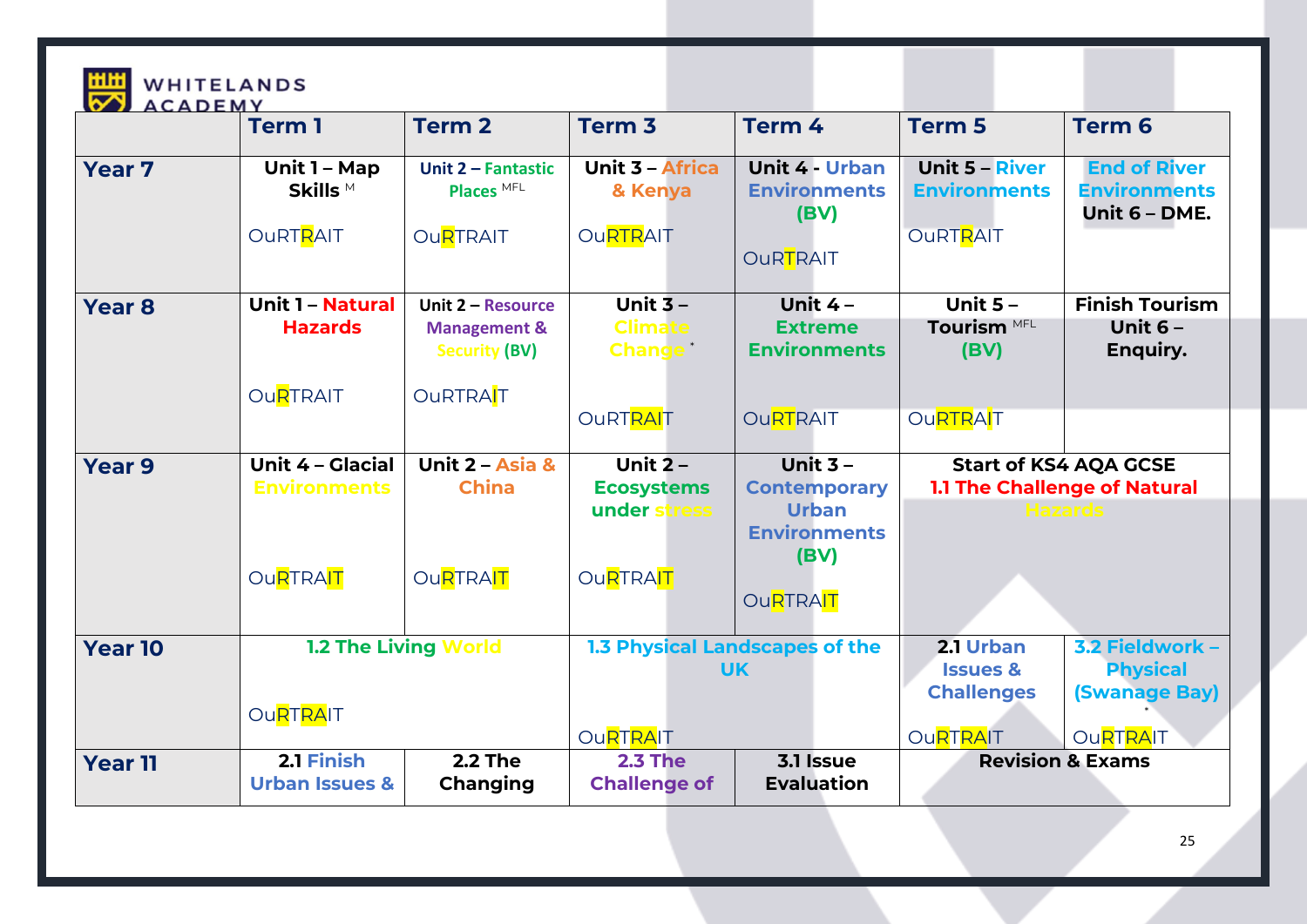| <b>HHH</b><br><b>WHITELANDS</b><br>$\overline{\triangledown}$<br><b>ACADEMY</b> |                             |                 |                   |                 |  |  |
|---------------------------------------------------------------------------------|-----------------------------|-----------------|-------------------|-----------------|--|--|
|                                                                                 | <b>Challenges &amp;</b>     | <b>Economic</b> | <b>Resource</b>   |                 |  |  |
|                                                                                 | 3.2 Fieldwork -             | World           | <b>Management</b> |                 |  |  |
|                                                                                 | trip to Bristol<br>OuRTRAIT |                 | <b>OuRTRAIT</b>   | <b>OuRTRAIT</b> |  |  |
|                                                                                 |                             | <b>OuRTRAIT</b> |                   |                 |  |  |
|                                                                                 |                             |                 |                   |                 |  |  |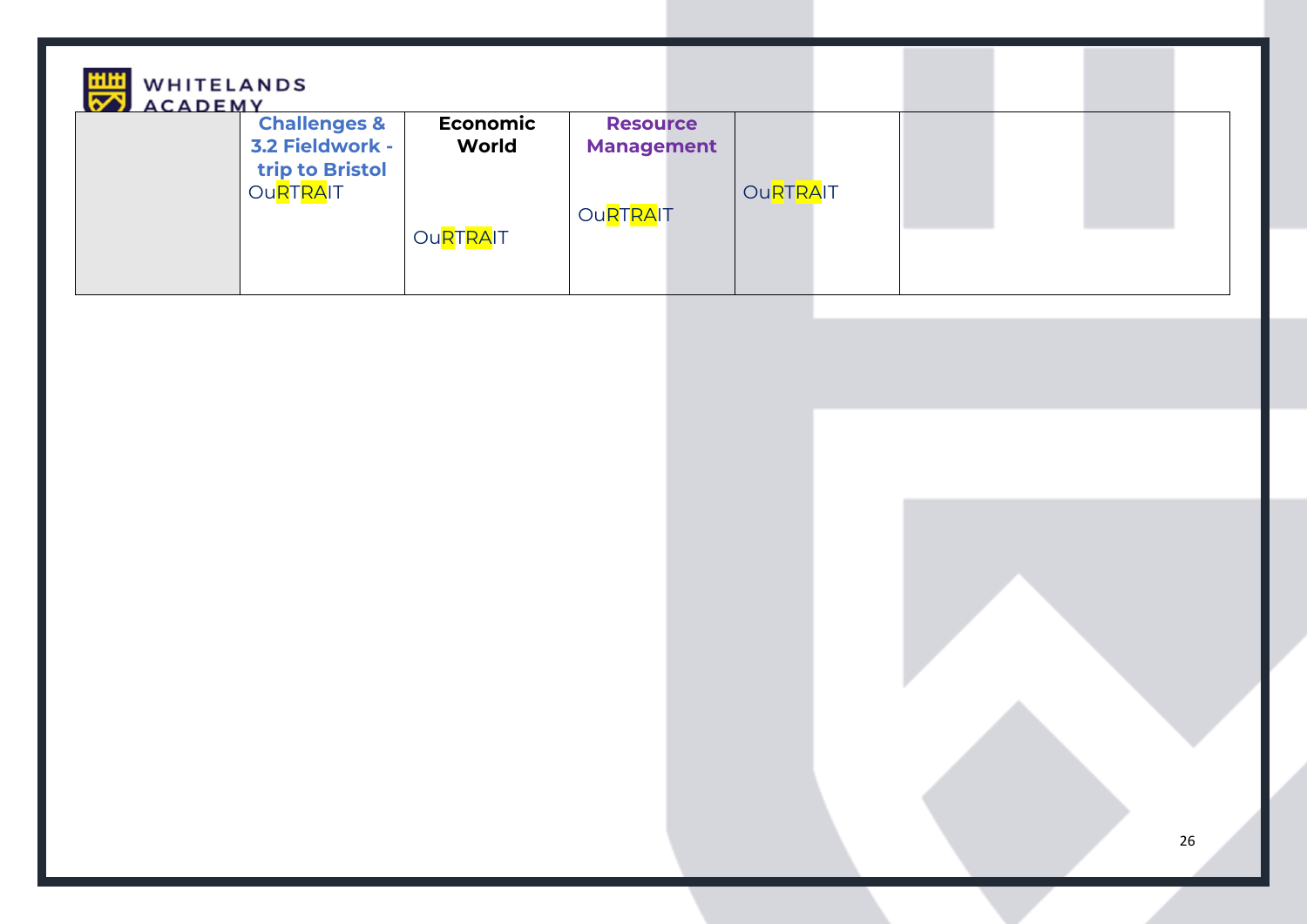

# **History Intent**

The History curriculum will ensure that students at Whitelands Academy will become global citizens. Students will have a greater understanding of how politics, religion and economics interconnect to build the world around us. History will create children who are responsible citizens, as they will be able to appreciate complex and debateable ideas. Students will be able to articulate ideas respectfully and be inclusive and tolerant of other points of view. The curriculum will develop deep analytical skills in students who attend Whitelands Academy allowing them to interact with a range of different topics and resources.

## **Our curriculum is academic and ambitious:**

We are using information from feeder primary schools to help make curriculum-based decisions on topics to ensure a smooth transition from primary to secondary school. This KS3 curriculum is relevant, modern, holistic and challenging. This will provide a great platform to ensure students transition smoothly from KS3 to GCSE.

Further rationale behind our curriculum design includes a variety of different topics so that students get a chance to find something that they engage with within the curriculum delivery. Further to this, students will utilise a range of historical skills sequenced so that when they are revisited and key skills will be built upon. We have the same ambitious expectations for all of our students. We therefore teach to the highest attaining child and scaffold to support all students reaching the same learning objectives.

Students have entered Whitelands with a reading age between 5-19 years. We have approximately 30% of the cohort with Special Educational Needs, whilst approximately 30% of the cohort are classified as Higher Prior Attainers. With this in mind the lessons are challenging enough to stretch the top 30% of HPAs. This is taught alongside class handouts which support a knowledge rich curriculum by reducing cognitive load, providing additional help beyond the lesson PPT for scaffolding and modelling opportunities to both extend the top end and cater for the high SEN ratio, alongside Whitelands' SEN 6.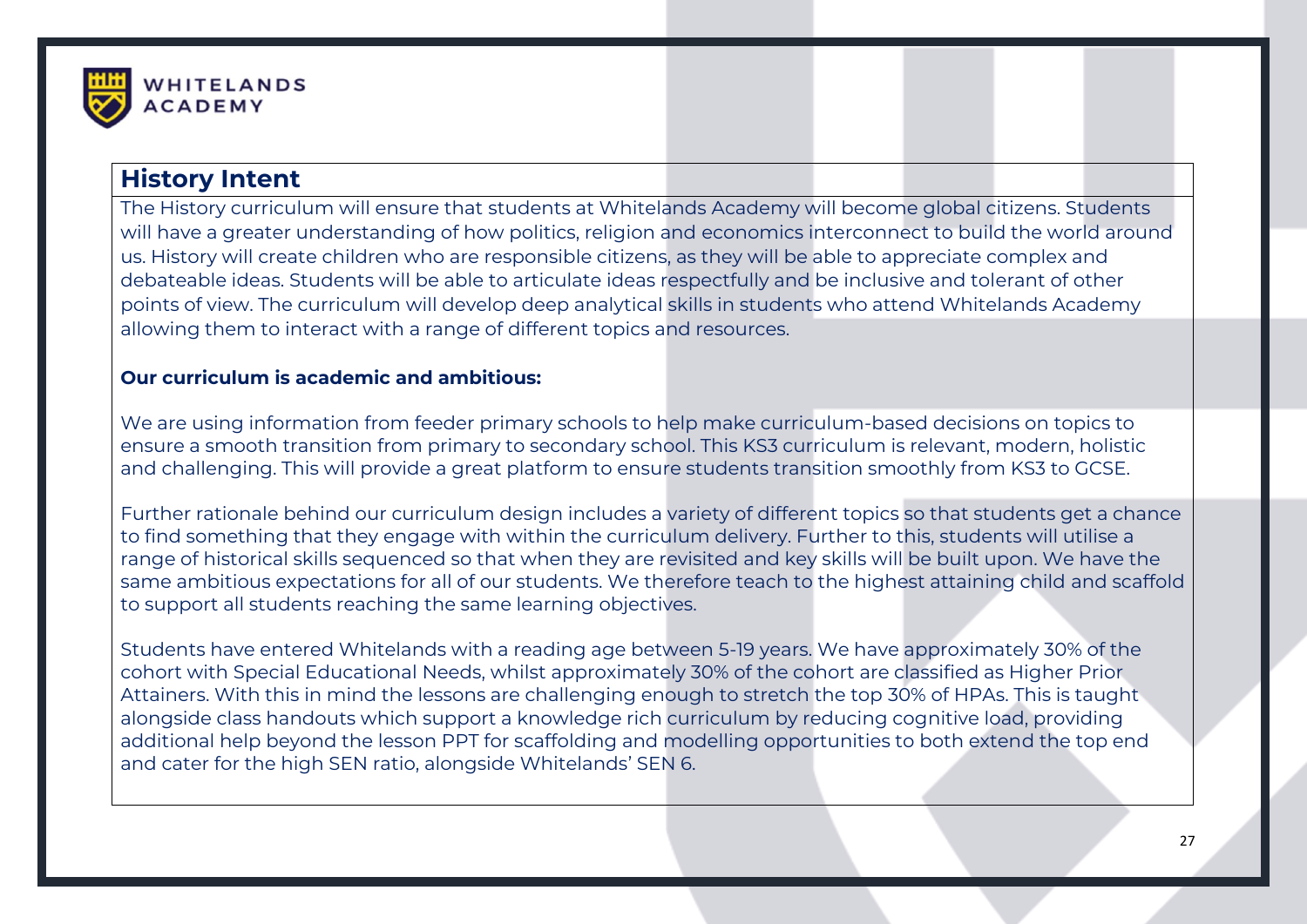

# **Our curriculum is broad and enriching:**

History is taught to all students for three years at KS3. This is so that we can provide students with as many different elements of important History as possible before the curriculum naturally narrows slightly at GCSE. At Whitelands Academy we extend past the National Curriculum by ensuring our curriculum looks beyond the traditional approach to history. We ensure that our curriculum is as representative of our students as it can be by studying topics such as the Islamic perspective of the Crusades and the British and American Civil Rights Movements.

Students will have opportunities to attend many different trips throughout the History curriculum to enrich and further embed the curriculum. These are inclusive of travelling to Oxford to understand the role of Oxford during the English Civil War and Bletchley Park to deepen their understanding of how codebreaking was integral to World War 2. At GCSE students will be able to visit the World War 1 battlefields or Auschwitz concentration camp to deepen their understanding of the curriculum.

### **Our curriculum promotes core literacy:**

History has many cross curricular links in terms of developing literacy skills. Students use many skills that crossover from English. When doing source analysis and interpretations students often need to utilise inference skills. Students also need to develop their persuasive writing in order to effectively develop their arguments.

Throughout the KS3 curriculum, students will utilise a lot of tier 3 vocabulary specific to history. This is inherent both in topic-based vocabulary e.g. Fyrd and Motte in Norman Britain. Students are expected to be able to utilise the correct time period terminology throughout their work in history. Further to this, this tier 3 vocabulary is expected to be understood and utilised in pieces of extended writing. This will develop high levels of literacy throughout the history curriculum.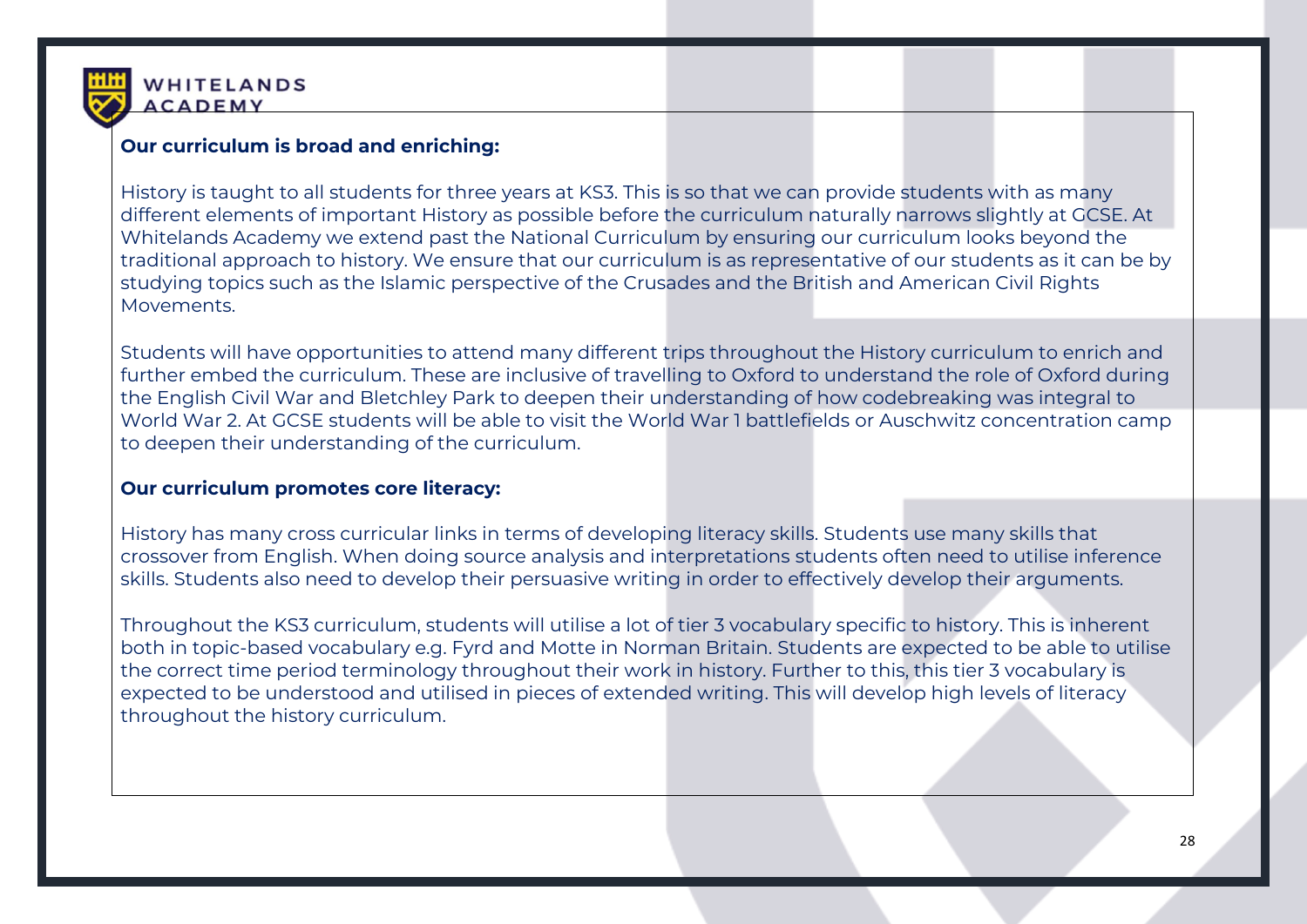

### **Our curriculum is values-based:**

Students learn about how religious, political and social issues have shaped the world around them. Students will learn that contemporary issues have their basis in the past and that some of these issues have their roots hundreds of years in the past. Students will learn about how different topics and factors can interconnect to build up a picture of the past. History has the capability of building incredibly strong cultural capital throughout the curriculum.

### **Our curriculum promotes foundational knowledge:**

As a knowledge-rich curriculum we believe that knowledge underpins and enables the application of skills; both are entwined. We support students in being able to retain and retrieve what they have learnt in lessons so that we can build on this and deepen their understanding in future lessons. As a department we define the powerful knowledge our students need and help them recall it by using knowledge organisers. Students memorise small sections of these every fortnight. We use regular assessment for learning, particularly using spaced and interleaved DNAs, diagnostic quizzes and plenary tasks. Staff set their own time aside for a regular planned revision to help the students organise and learn their curriculum content.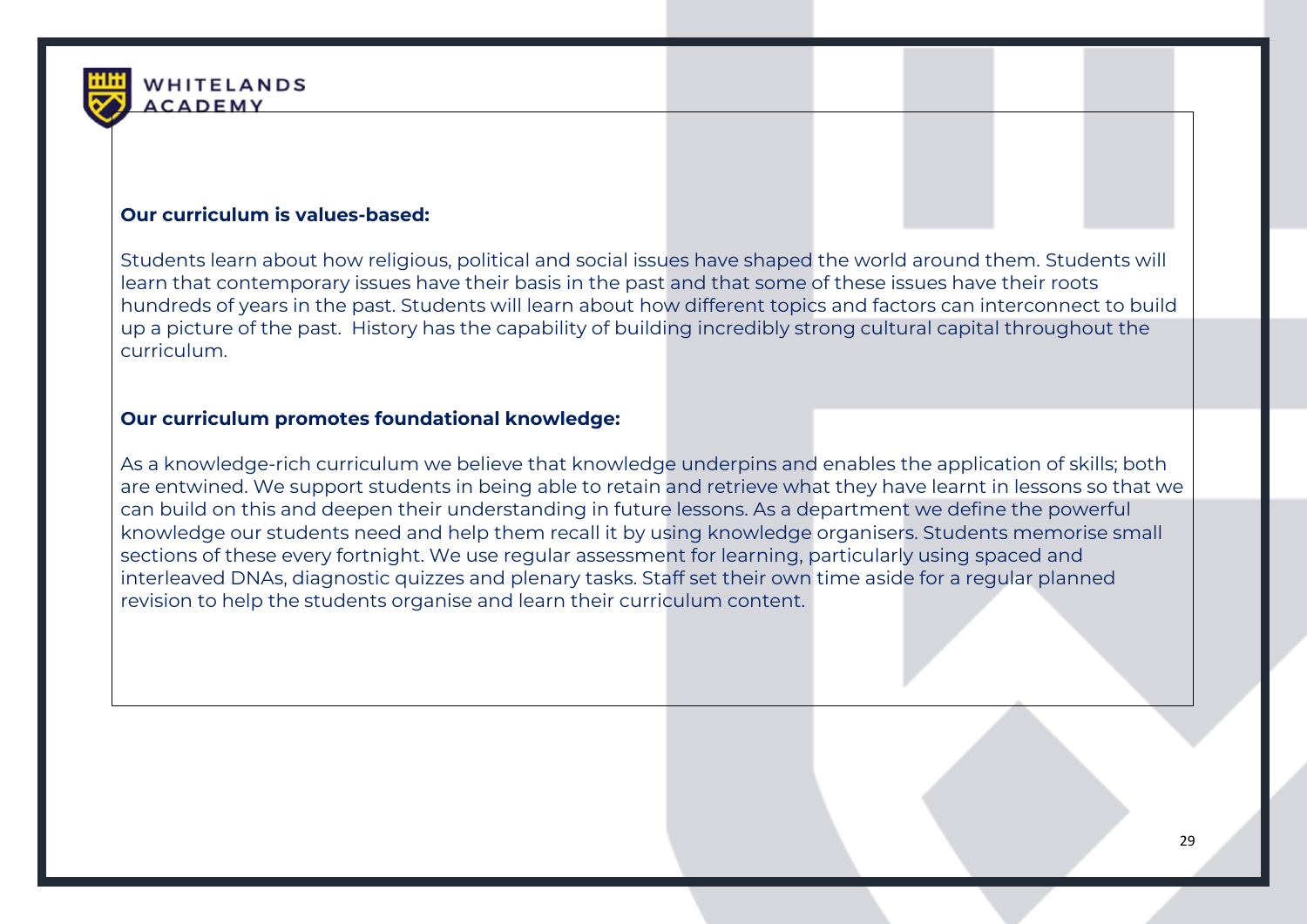

# **History Learning Journey**

|               | <b>Term 1</b>                             | <b>Term 2</b>                                                     | <b>Term 3</b>                                              | Term 4                                                                                                       | Term 5                                                              | <b>Term 6</b>                                                                                                                              |
|---------------|-------------------------------------------|-------------------------------------------------------------------|------------------------------------------------------------|--------------------------------------------------------------------------------------------------------------|---------------------------------------------------------------------|--------------------------------------------------------------------------------------------------------------------------------------------|
| <b>Year 7</b> | <b>Unit 1- Historical</b><br>skills. (BV) | Unit $2 - The$<br><b>Romans (BV)</b>                              | Unit $3 - The$<br><b>Normans (BV)</b>                      | Unit 4-<br><b>Medieval</b><br><b>Britain (Why</b><br>did people risk<br>their lives<br><b>fighting those</b> | Unit $5 -$<br><b>Medieval</b><br>period-The<br>Crusades. RS<br>(BV) | Unit 6- The<br>War of the<br>Roses. (BV)                                                                                                   |
|               | <b>OuRTRAIT</b>                           | <b>OURTRAIT</b>                                                   | <b>OURTRAIT</b>                                            | in power?)<br>(BV)<br><b>OURTRAIT</b>                                                                        | <b>OuRTRAIT</b>                                                     | <b>OURTRAIT</b>                                                                                                                            |
| <b>Year 8</b> | Unit $1 - The$<br><b>Tudors (BV)</b>      | Unit $2 -$<br><b>Elizabethan</b><br>England <sup>DE</sup><br>(BV) | Unit $3 -$<br><b>American</b><br><b>Settlement</b><br>(BV) | Unit $4 - The$<br><b>Stuarts and</b><br>the English<br><b>Civil War</b><br>(BV)<br><b>Unit 5-Oxford</b>      | Unit 6 - The<br><b>British Empire</b><br>(BV)                       | <b>Unit 7 - Should</b><br><b>Britain</b><br>apologise for<br>its role in the<br><b>Transatlantic</b><br>slave trade? <sup>G</sup><br>(B,V) |
|               | <b>OuRTRAIT</b>                           | <b>OuRTRAIT</b>                                                   | <b>OuRTRAIT</b>                                            | during the<br>Civil War. <sup>c</sup><br>(B,V)<br><b>OURTRAIT</b>                                            | <b>OuRTRAIT</b>                                                     | <b>OuRTRAIT</b>                                                                                                                            |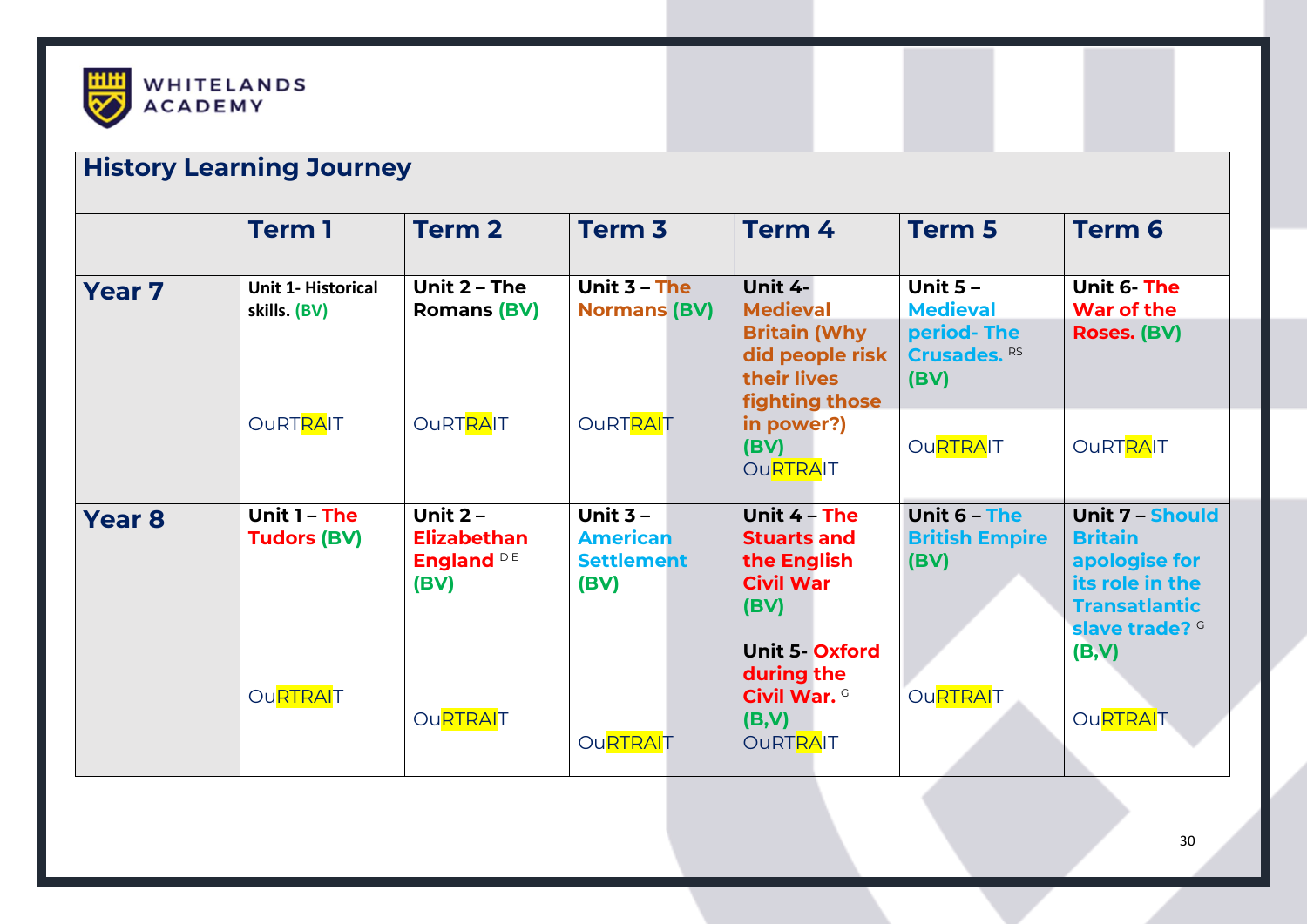| <b>ACADEMY</b><br>Year 9 | <b>Unit 1 - Causes</b><br>and<br>consequences<br>of the First<br>World War. ED<br>(BV)<br><b>OuRTRAIT</b>                              | Unit $2 -$<br><b>Changing</b><br><b>Russian</b><br>Empires. (B,V)<br><b>OuRTRAIT</b>                                      | Unit $3 - The$<br><b>Second World</b><br>War. $E$<br>(BV)<br><b>OuRTRAIT</b>                                              | Unit 4 - The<br><b>Holocaust and</b><br><b>Human</b><br>Behaviour <sup>E</sup><br>(BV)<br><b>OuRTRAIT</b>  | Unit 5 - Civil<br><b>Rights</b><br>movement<br>UK/USA. E<br>(BV)<br><b>OuRTRAIT</b>                   | <b>Begin GCSE</b><br>courses.                                                                                                 |
|--------------------------|----------------------------------------------------------------------------------------------------------------------------------------|---------------------------------------------------------------------------------------------------------------------------|---------------------------------------------------------------------------------------------------------------------------|------------------------------------------------------------------------------------------------------------|-------------------------------------------------------------------------------------------------------|-------------------------------------------------------------------------------------------------------------------------------|
| <b>Year 10</b>           | <b>GCSE Unit 1-</b><br><b>Britain, Power</b><br>and the<br><b>People 1170 -</b><br>present day <sup>E</sup><br>(BV)<br><b>OuRTRAIT</b> | <b>GCSE Unit 1-</b><br><b>Britain, Power</b><br>and the<br><b>People 1170 -</b><br>present day<br>(BV)<br><b>OuRTRAIT</b> | <b>GCSE Unit 1-</b><br><b>Britain, Power</b><br>and the<br><b>People 1170 -</b><br>present day<br>(BV)<br><b>OuRTRAIT</b> | <b>GCSE Unit 2-</b><br><b>Elizabethan</b><br><b>England, 1568-</b><br>1603 *Eng<br>(BV)<br><b>OURTRAIT</b> | <b>GCSE Unit 2-</b><br><b>Elizabethan</b><br><b>England, 1568-</b><br>1603<br>(BV)<br><b>OuRTRAIT</b> | <b>GCSE Unit 3-</b><br>Germany, 1890<br>$-1945:$<br><b>Democracy</b><br>and<br><b>Dictatorship</b><br>(BV)<br><b>OuRTRAIT</b> |
| <b>Year 11</b>           | <b>GCSE Unit 3-</b><br>Germany, 1890<br>$-1945:$<br><b>Democracy</b><br>and<br><b>Dictatorship</b><br>(BV)<br><b>OURTRAIT</b>          | <b>GCSE Unit 4-</b><br><b>Conflict and</b><br>tension in<br>Asia, 1950-1975<br>"G"<br>(BV)<br><b>OuRTRAIT</b>             | <b>GCSE Unit 4-</b><br><b>Conflict and</b><br>tension in<br>Asia, 1950-1975<br>(BV)<br><b>OURTRAIT</b>                    | <b>Revision</b>                                                                                            | <b>Revision</b>                                                                                       |                                                                                                                               |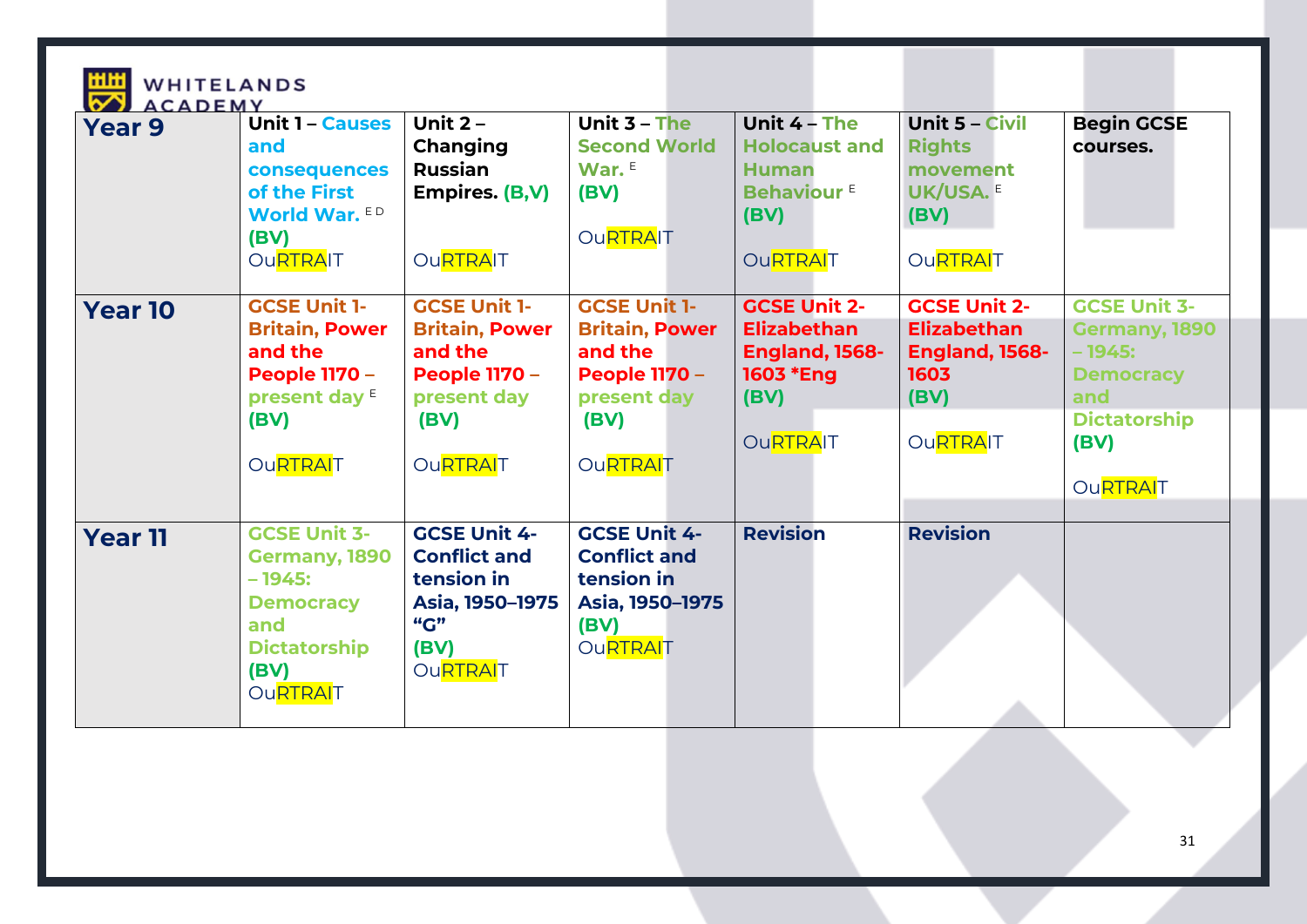

# **Religious Education Intent**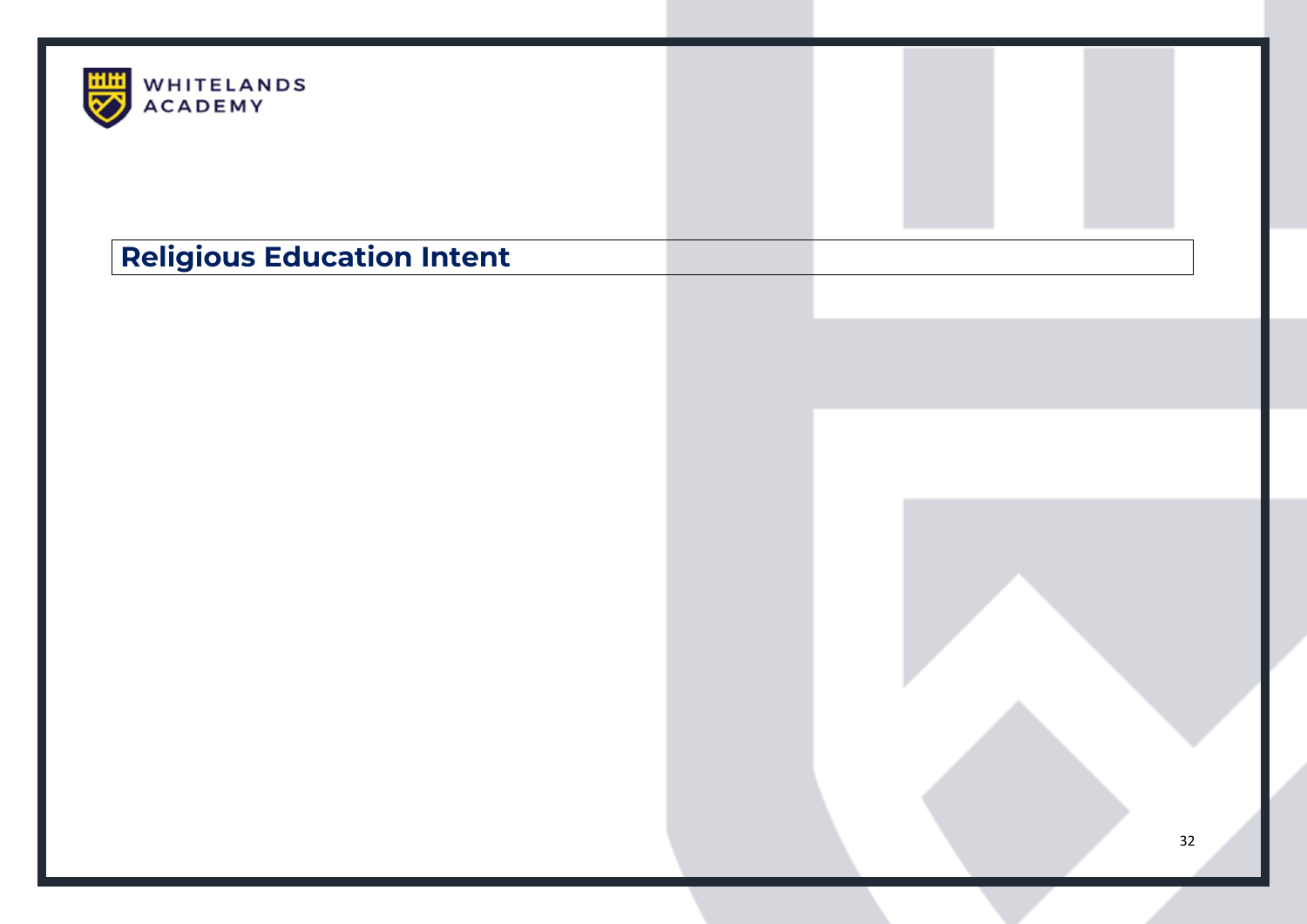

Religious Education at Whitelands Academy will engage, inspire, challenge and encourage students, equipping them with the knowledge and skills to understand the world around them. Religious Education contributes significantly to the school's demographic and enables students to ask deep and often searching questions about their own faiths and beliefs, and the beliefs, faiths and opinions of others regarding pertinent contemporary moral issues. Students will be able to deepen their understanding of God as encountered and taught by Christians. The teaching of RE makes links between the beliefs, practices and value systems of a range of faiths and world-views studied. The RE curriculum will help to develop responsibility and respect for all aspects of diversity, whether it be social, cultural and religious, and prepare students well for life in modern Britain.

### **Our curriculum is academic and ambitious:**

We are using information from feeder primary schools to help make curriculum-based decisions on topics to ensure a smooth transition from primary to secondary school. This KS3 curriculum is relevant, holistic and challenging for all students.

Throughout each year in key stage three, the learning deepens their understanding of the six major world religions, Christianity, Sikhism, Buddhism, Judaism, Hinduism and Islam. Progression is mapped. This progression allows for effective scaffolding, marking and feedback, and stretch for all. In years 8 and 9, the learning is built on from year 7 to deepen their understanding of the relationship between people and about common and divergent views within traditions in the way beliefs and teachings are understood and expressed.

Students are taught how to complete extended writing tasks, interpretations of scripture, and are encouraged to discuss and argue constantly. The curriculum is academically challenging as topics at KS3 have been based on old and current GCSE and A level topics, some that will and some that won't be revisited during GCSE and A level.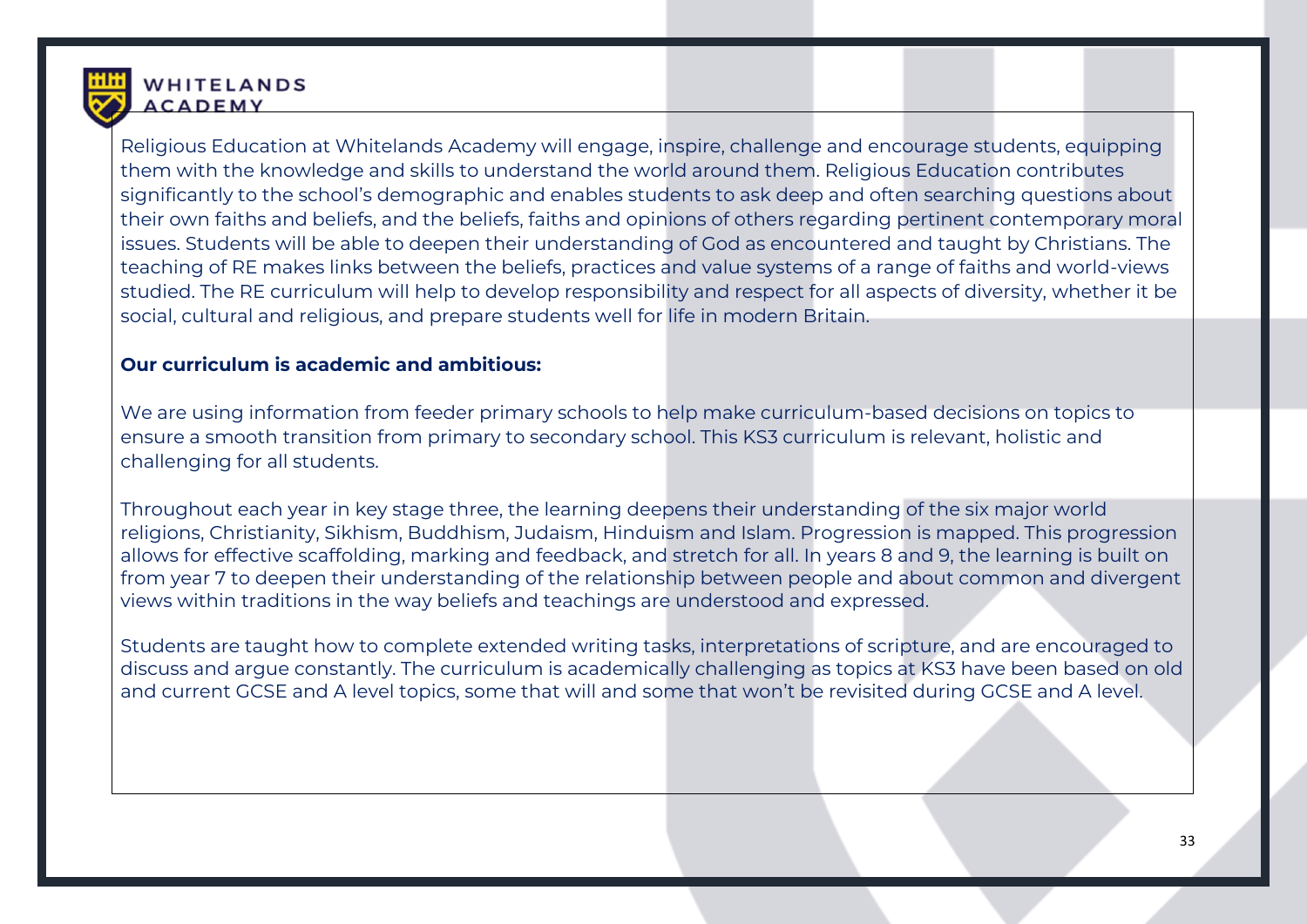

Students have entered Whitelands with a reading age between 5-19 years. We also have approximately 30% students with Special Educational Needs and 30% of the cohort classified as Higher Prior Attainers. The lessons are challenging enough to stretch the top approximate 30% of HPAs through aiming high and all students are supported through scaffolding. This is taught alongside class handouts which support a knowledge rich curriculum by reducing cognitive load, providing additional help beyond the lesson PPT for scaffolding and modelling opportunities to both extend the top end and cater for the high SEN ratio, alongside Whitelands' SEN 6.

### **Our curriculum is broad and enriching:**

At Whitelands Academy we deliver Religious Education to all students for a three-year KS3. This is to ensure that they are exposed to as many religious and non-religious beliefs as possible to create modern inclusive and diplomatic citizens in society.

In addition to our in-class curriculum, we also extend beyond the classroom with trips to a local Church, Gurdwara and Temple to ensure all students have access to different places of worship and to speak to the local communities about their religion.

### **Our curriculum promotes core literacy:**

We promote literacy in Religious Education through the introduction and use of tier 3 vocabulary, whilst also comprehending and inferring texts. Literacy is a vital part of the whole curriculum which is subject and topic specific. Literacy is engrained into all lessons alongside comprehension tasks. This literacy focus increases in difficulty and application of texts gets more challenging as students move through the curriculum. Students have access to key terminology and knowledge organisers introduced using dual coding. Regular extended writing allows students to develop their language and vocabulary.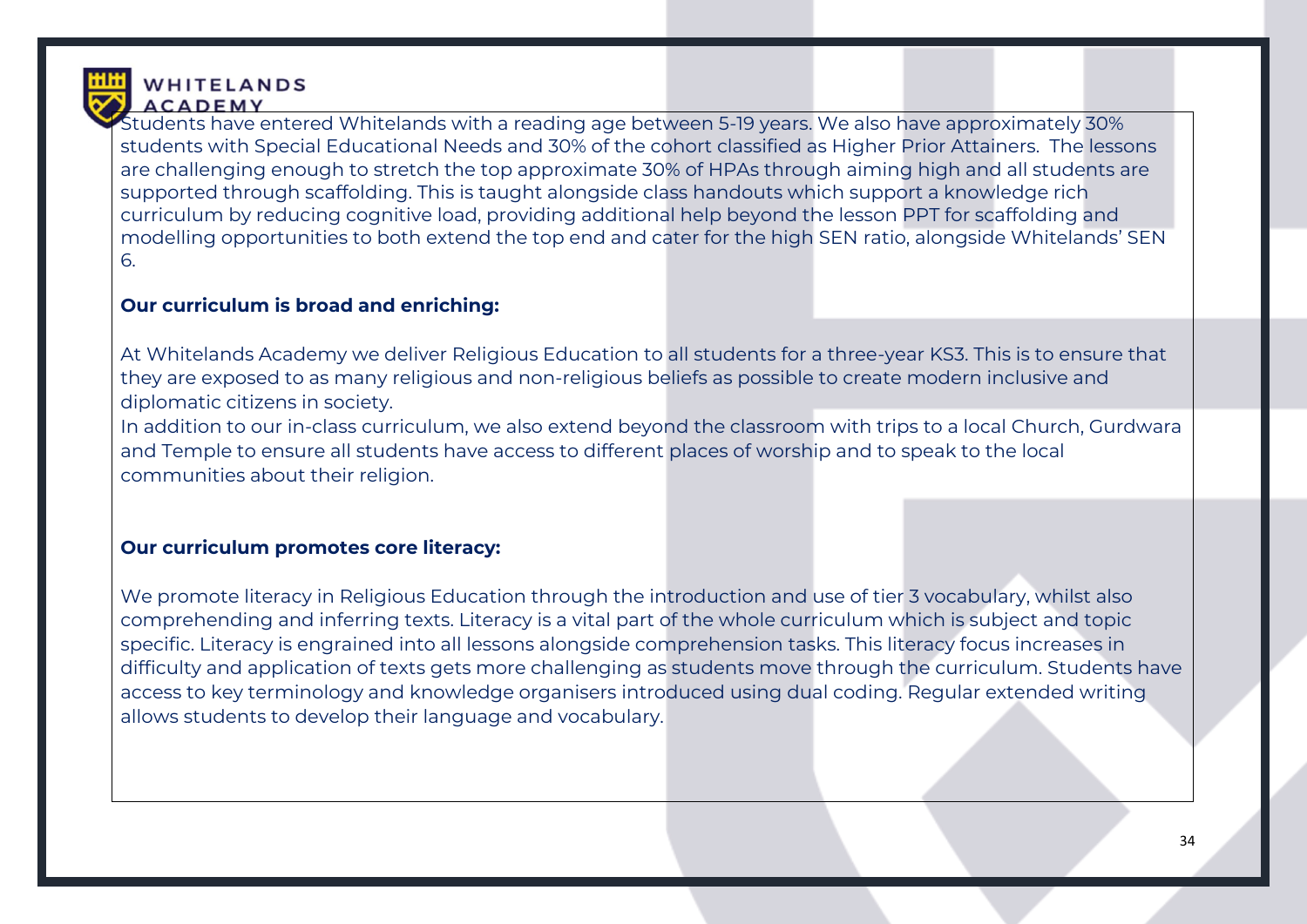

### **We deliver a values-based curriculum:**

At Whitelands Academy we have a cohort where approximately three quarters of students have a White British background. With this in mind we are prioritising religions that have to be taught as stated by the Oxfordshire SACRE (Oxfordshire RE curriculum) and the ethnic background of students in the school. We promote respect and tolerance within the school and Religious Education plays a crucial aspect in students understanding and becoming inclusive of diversity.

Religious Education has never been more relevant, engaging or challenging as religion and religious issues are in the news every day. The recent events in France are just a reminder of the dangers of religious extremism and how religious education can play a vital role in addressing these matters. This will be addressed by teaching all students the importance of understanding that different people have different views within modern day society and that these communities can coexist peacefully. For students to be able to understand our constantly changing world they need to be able to interpret religious issues and evaluate their significance. From the students' first day at school, RE gives students valuable insights into the diverse beliefs and opinions held by people today. It helps with their own personal development and supports an understanding of the spiritual, moral, social and cultural questions that surface again and again in their lives.

### **We deliver a knowledge-rich curriculum:**

Learning is embedded through the development of knowledge and skills over time. In KS3, the curriculum breadth supports learners' knowledge and understanding of religions and non-religious beliefs, such as atheism and humanism. The use of DNAs, home learning quizzes and knowledge organisers set in increasing spaced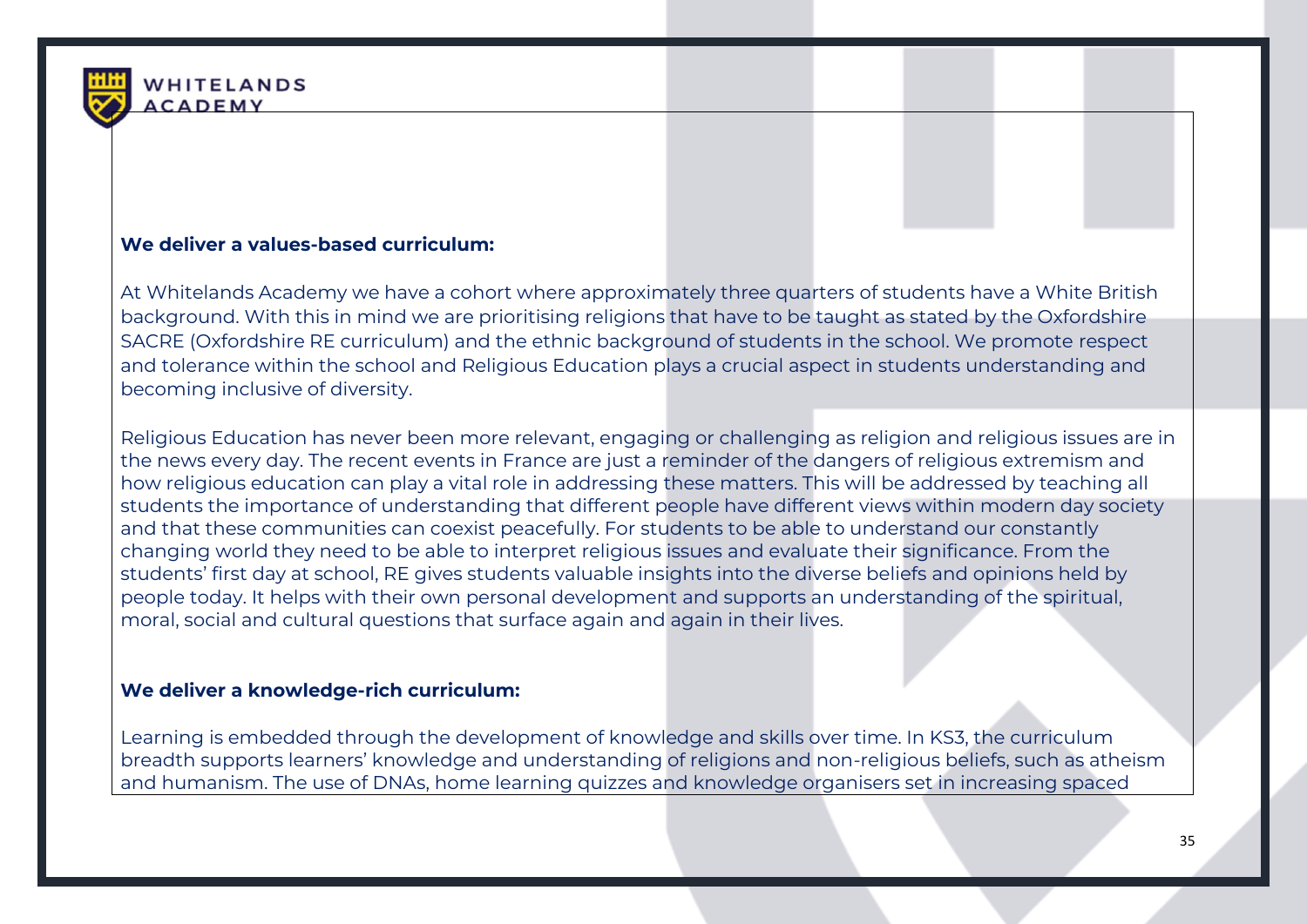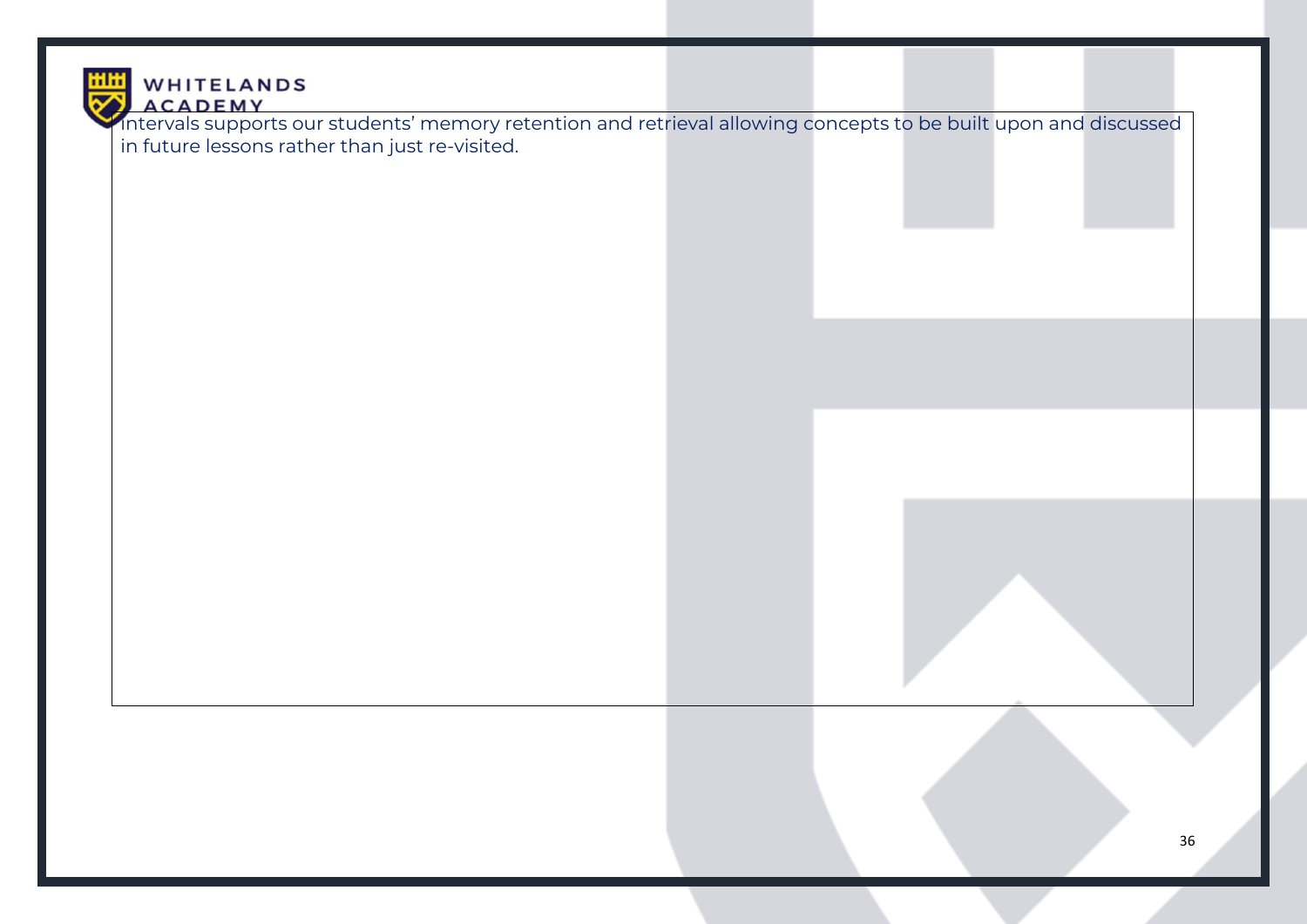

### **Religious Studies Learning Journey**

|               | <b>Term 1</b>       | <b>Term 2</b>       | Term <sub>3</sub>   | Term 4                | Term 5              | <b>Term 6</b>       |
|---------------|---------------------|---------------------|---------------------|-----------------------|---------------------|---------------------|
|               |                     |                     |                     |                       |                     |                     |
| <b>Year 7</b> | Unit 1 - What       | Unit $3 -$ Where    | Unit 4 - What       | <b>Unit 5 - Where</b> | Unit 6 - What       | Unit 7 - Where      |
|               | is Religion?        | do Christian        | do Buddhists        | do Buddhists          | do Sikhs            | do Sikh beliefs     |
|               | Unit 2 - What       | beliefs come        | believe?            | beliefs come          | believe?            | come from?          |
|               | do Christians       | from?               | (BV)                | from?                 | (BV)                | (BV)                |
|               | believe? (BV)       | (BV)                |                     | (BV)                  |                     |                     |
|               | OuRTRAIT            |                     |                     |                       |                     | <b>OuRTRAIT</b>     |
|               |                     | OuRTRAIT            | <b>OuRTRAIT</b>     | <b>OuRTRAIT</b>       | <b>OuRTRAIT</b>     |                     |
|               |                     |                     |                     |                       |                     |                     |
|               |                     |                     |                     |                       |                     |                     |
|               |                     |                     |                     |                       |                     |                     |
| <b>Year 8</b> | Unit $1 -$          | Unit $2 -$          | Unit $3 -$          | Unit $4-$             | Unit $5 -$          | Unit $6 -$          |
|               | <b>Belonging to</b> | <b>Raising</b>      | <b>Belonging to</b> | <b>Raising</b>        | <b>Belonging to</b> | <b>Raising</b>      |
|               | the Christian       | questions,          | the Buddhist        | questions,            | the Sikh faith      | questions,          |
|               | faith               | exploring           | faith               | exploring             | (BV)                | exploring           |
|               | (BV)                | answers in          | (BV)                | answers in            |                     | answers in          |
|               |                     | <b>Christianity</b> |                     | <b>Buddhism (BV)</b>  |                     | <b>Sikhism (BV)</b> |
|               | <b>OuRTRAIT</b>     | (BV)                | <b>OuRTRAIT</b>     |                       | <b>OuRTRAIT</b>     |                     |
|               |                     |                     |                     | <b>OuRTRAIT</b>       |                     | <b>OuRTRAIT</b>     |
|               |                     | OuRTRAIT            |                     |                       |                     |                     |
| <b>Year 9</b> | Unit $1 -$          | Unit $2 -$          | Unit $3 -$          | Unit $4-$             | Unit $5 -$          | Unit $6 -$          |
|               | <b>Belonging to</b> | <b>Raising</b>      | <b>Belonging to</b> | <b>Raising</b>        | <b>Belonging to</b> | <b>Raising</b>      |
|               | the Islamic         | questions,          | the Hindu faith     | questions,            | the Jewish          | questions,          |
|               | faith               | exploring           | (BV)                | exploring             | faith               | exploring           |
|               |                     |                     |                     |                       |                     |                     |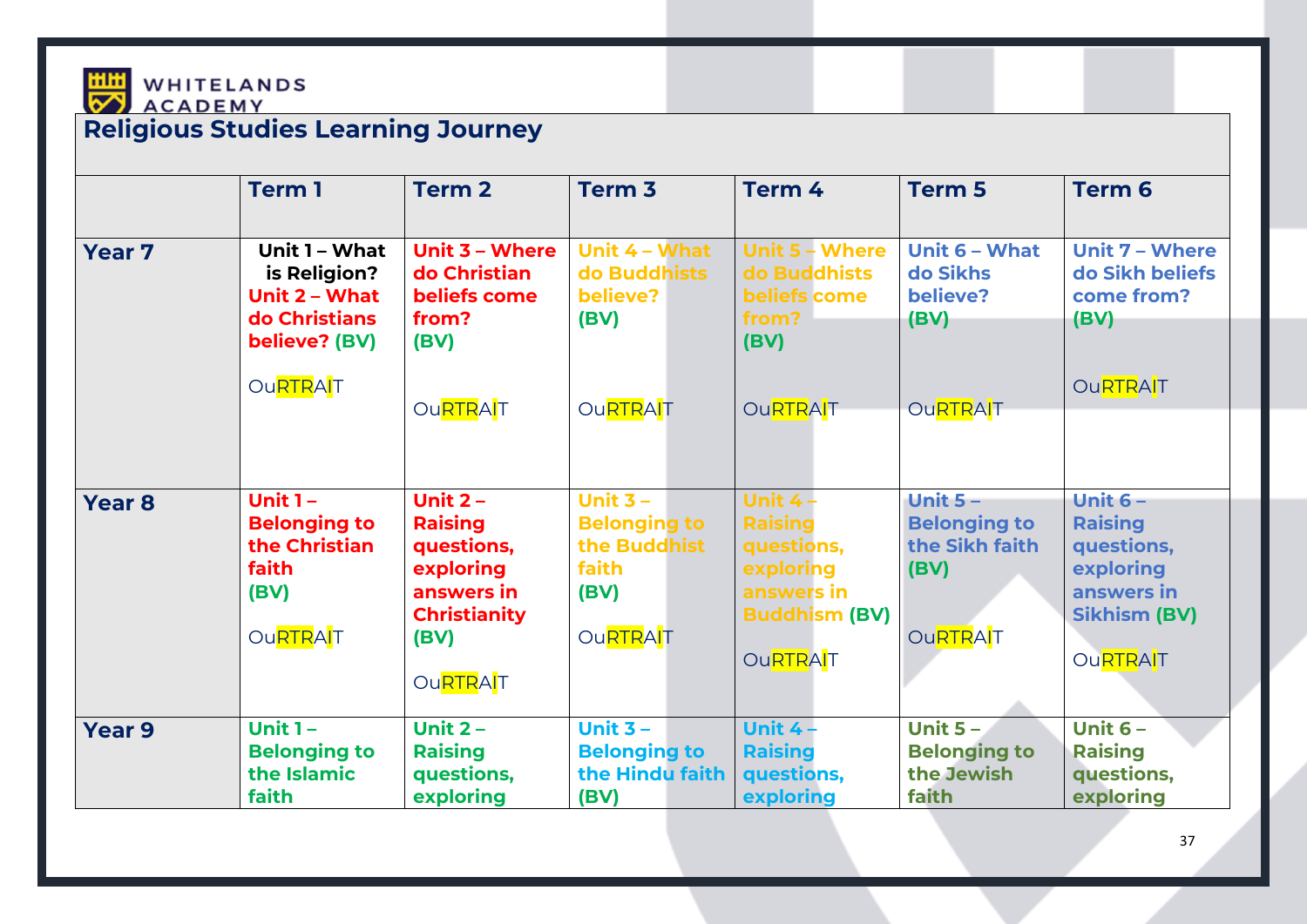

| ACADEMY        |                                                                                     |                                                                 |                                                                             |                                                                                 |                 |                    |  |
|----------------|-------------------------------------------------------------------------------------|-----------------------------------------------------------------|-----------------------------------------------------------------------------|---------------------------------------------------------------------------------|-----------------|--------------------|--|
|                | H(BV)                                                                               | answers in<br>Islam $H$ (BV)                                    | <b>OuRTRAIT</b>                                                             | answers in<br><b>Hinduism (BV)</b>                                              | (BV)            | answers in<br>(BV) |  |
|                | <b>OuRTRAIT</b>                                                                     | <b>OuRTRAIT</b>                                                 |                                                                             | <b>OuRTRAIT</b>                                                                 | <b>OuRTRAIT</b> | <b>OuRTRAIT</b>    |  |
| <b>Year 10</b> |                                                                                     | Unit 1: Beliefs, teaching and practices of Christianity.        |                                                                             | Unit 2: Beliefs, teaching and practices of Sikhism.                             |                 |                    |  |
|                | (BV)                                                                                |                                                                 |                                                                             | (BV)                                                                            |                 |                    |  |
|                | <b>OuRTRAIT</b>                                                                     |                                                                 |                                                                             | <b>OuRTRAIT</b>                                                                 |                 |                    |  |
| <b>Year 11</b> | <b>Unit 3: Thematic</b><br><b>Studies:</b><br><b>Relationships and</b><br>families. | <b>Unit 4: Thematic</b><br><b>Studies: Religion</b><br>and life | <b>Unit 5: Thematic</b><br><b>Studies: Religion,</b><br>peace and conflict. | <b>Unit 6: Thematic</b><br><b>Studies: Religion,</b><br>crime and<br>punishment | <b>Revision</b> |                    |  |
|                | (BV)                                                                                | (BV)                                                            | (BV)                                                                        | (BV)                                                                            |                 |                    |  |
|                | <b>OuRTRAIT</b>                                                                     | <b>OuRTRAIT</b>                                                 | <b>OuRTRAIT</b>                                                             | OuRTRAIT                                                                        |                 |                    |  |
|                |                                                                                     |                                                                 |                                                                             |                                                                                 |                 |                    |  |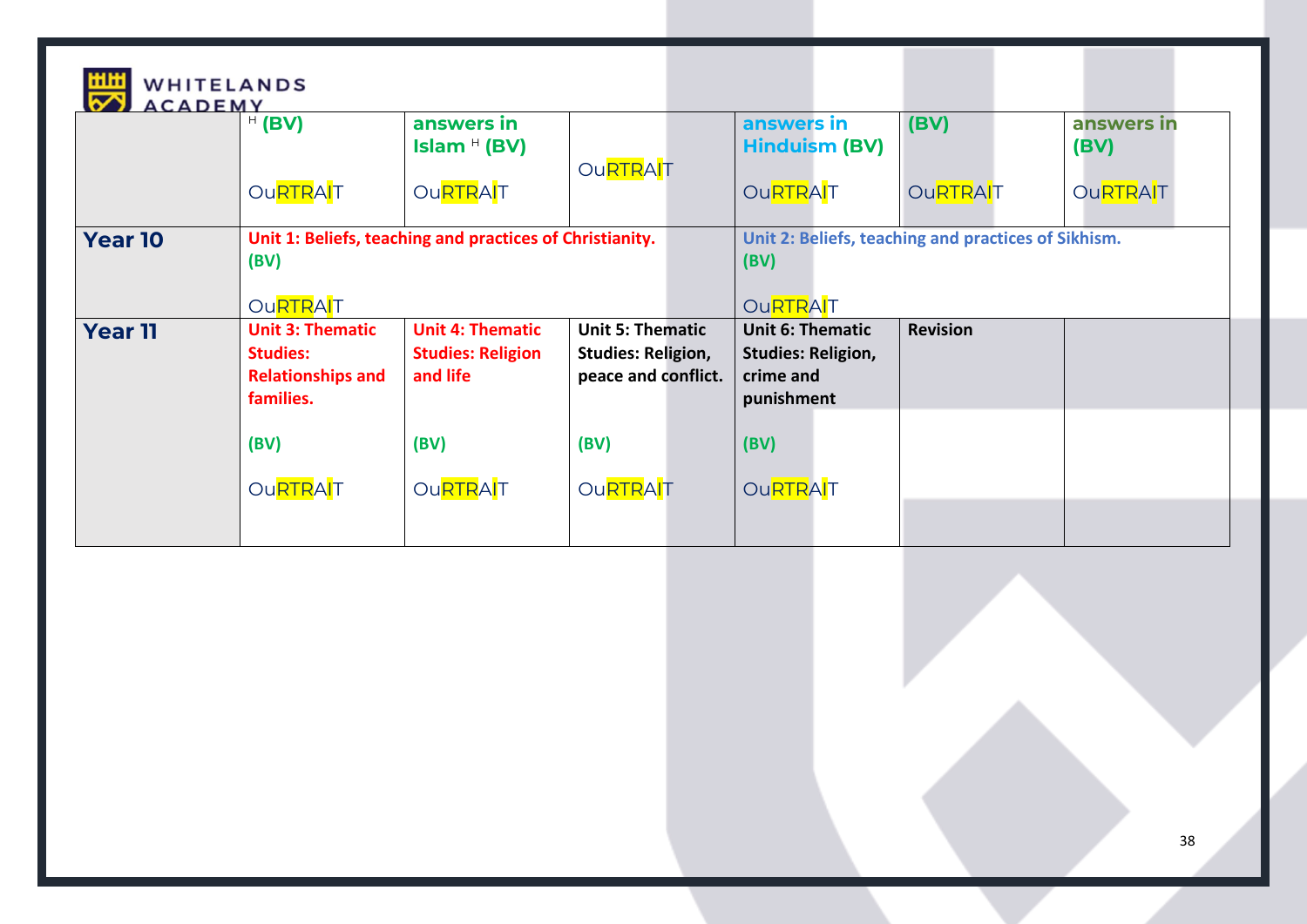

## **Modern Foreign Languages Intent**

At Whitelands Academy, we aim to create students who think, act and speak like linguists to enable them to communicate with increasing spontaneity, independence and accuracy, as well as encouraging students to develop a curiosity and understanding of the wider world.

#### **Our curriculum is academic and ambitious:**

Students will study a wide range of topics in their language lessons, to explore Art, literature and culture as well as using language to express their immediate needs and interests. Students will be taught to speak and write using a range of tenses and grammatical structures to enable them to communicate with confidence for different purposes. We will challenge students to use vocabulary ambitiously to vary their writing, to enable them to express their opinions and ideas. We will use the correct terminology when introducing grammatical structures, as well as making links to English, to develop students' knowledge of the complexities of language.

#### **Our curriculum is broad and engaging:**

We recognise that students have a varied experience of MFL at Key Stage 2 and therefore a 3-year Key Stage 3 enables all students to pursue languages in depth. Students will be taught to understand and respond to spoken and written language, speak with increasing confidence, fluency and accuracy, write at varying length, for different purposes and audiences, using the variety of grammatical structures that they have learnt. They will discover and develop an appreciation of a range of writing in the language studied. Students will develop an awareness of both formal and informal language (including spoken and written) and explore the linguistic differences by region.

In MFL, we aim to provide opportunities for students to communicate for practical purposes, learn new ways of thinking and read great literature in the original language. In lessons, and through extra-curricular opportunities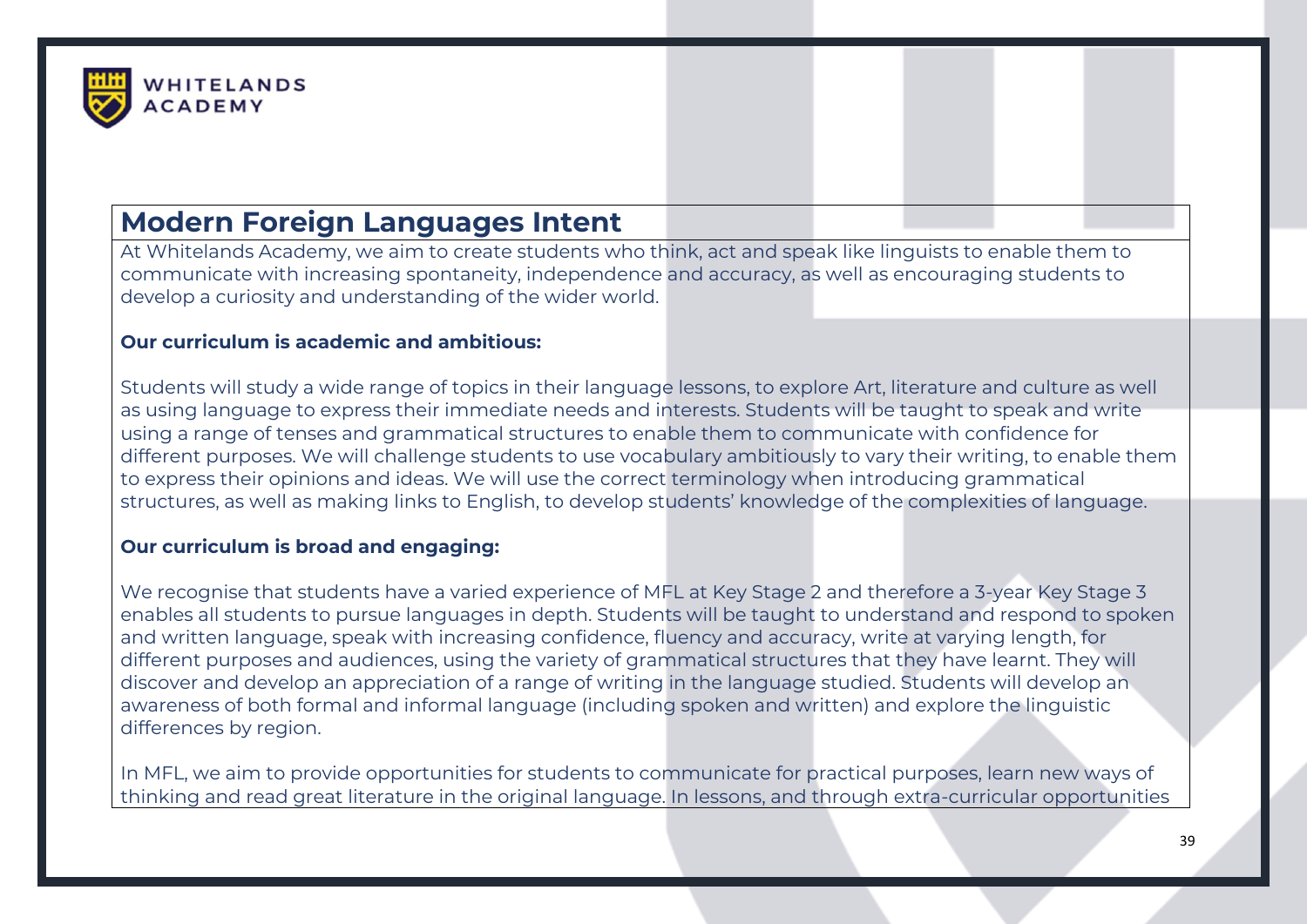

such as Spanish Language and Culture club, students will be introduced to film, music and art from other cultures to further their understanding of the world and to highlight the importance of language learning.

#### **Our curriculum promotes core literacy:**

We will make cross-curricular links, particularly with English, to support literacy and grammar knowledge. With English and Drama, we will develop public speaking skills to support students to feel confident with spoken tasks. We will use translation skills as a way of building confidence in writing precise, natural-sounding prose in English and the languages taught in MFL. We will work closely with the SEN department to ensure students on the SEN register make good progress to ensure MFL is accessible for all students.

#### **Our curriculum is values-based:**

At Whitelands Academy, we endeavour to promote the learning of a foreign language as an opening to other cultures as well as an important life skill. Within our curriculum, we will emphasise the importance of speaking a foreign language in a modern, global society as well as highlighting opportunities to pursue languages at KS4, KS5 and beyond. Language teaching will provide the foundation for learning further languages, equipping students to study and work in other countries. Through MFL lessons, students will gain an awareness of and an insight into other cultures through listening and contributing respectfully, developing their tolerance and appreciation of others in line with British Values. We aim to foster students' curiosity and deepen their understanding of the world. This is particularly important at Whitelands Academy, as the majority of our students come from White British backgrounds.

#### **Our curriculum is knowledge-rich:**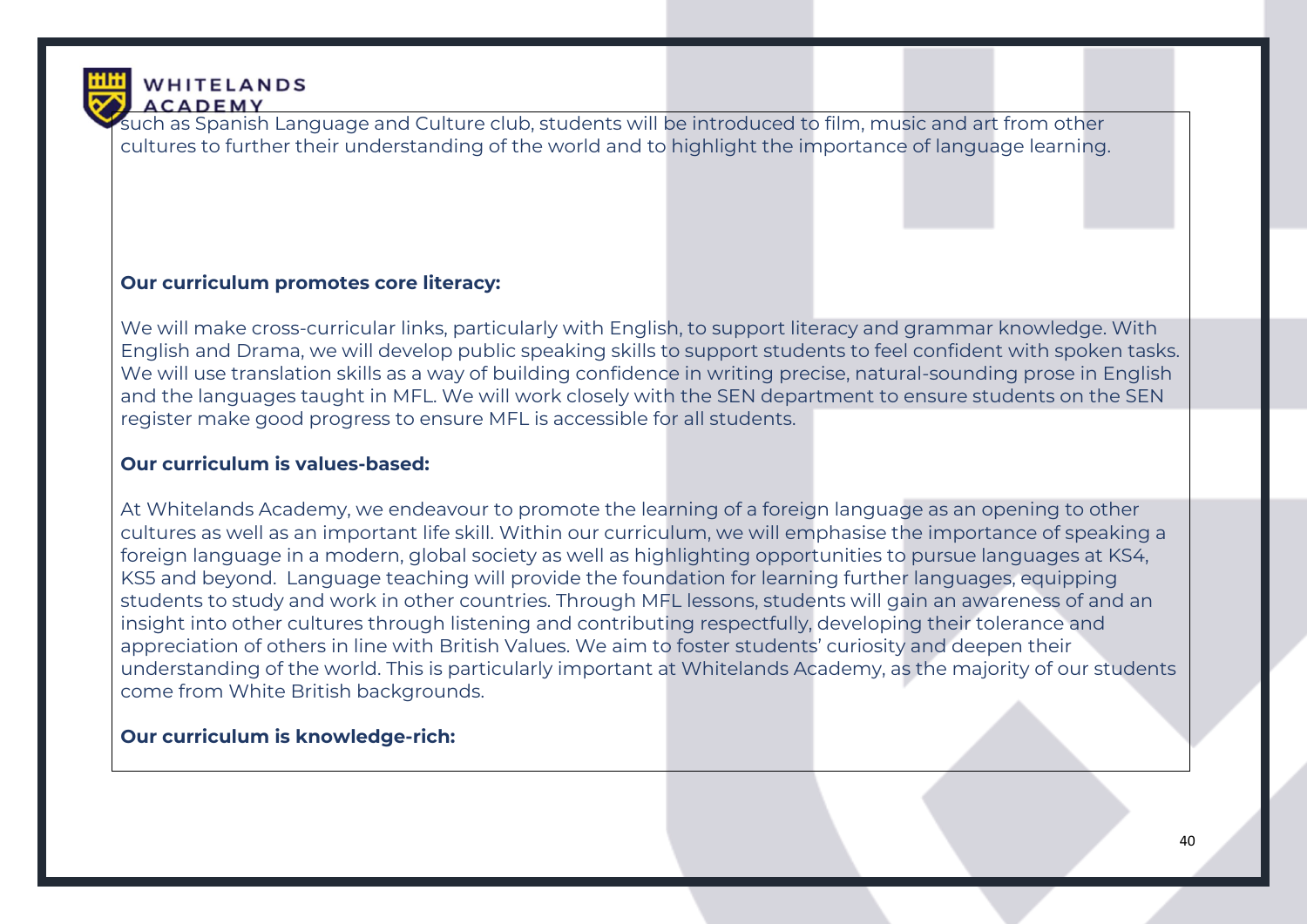

At Whitelands Academy, we teach the knowledge needed to succeed in listening, speaking, reading and writing when language learning, based on a sound foundation of core grammar and vocabulary. Students are taught to identify and use a range of tenses and grammatical structures in order to access a range of texts through reading and listening as well as using and manipulating these in their own speaking and writing. Students will be taught a wide-ranging, varied vocabulary, allowing them to access and write texts. Our use of DNAs and knowledge organisers supports students' learning of this foundational knowledge. Students will also be taught about how the use of languages varies in different cultures to develop their knowledge and understanding of the world.

| <b>French Learning Journey for Cohort 2025 only.</b> |                                                  |                         |                         |                         |                                 |                   |  |  |
|------------------------------------------------------|--------------------------------------------------|-------------------------|-------------------------|-------------------------|---------------------------------|-------------------|--|--|
|                                                      | <b>Term 1</b>                                    | <b>Term 2</b>           | Term <sub>3</sub>       | Term 4                  | Term <sub>5</sub>               | <b>Term 6</b>     |  |  |
| <b>Year 7</b>                                        | <b>Introductions</b>                             | School<br>equipment     | Family and<br>pets      | Family and<br>pets      | <b>Describing</b><br>appearance | Time <sup>M</sup> |  |  |
|                                                      | Alphabet and<br>pronunciation<br><b>OURTRAIT</b> | Adjective<br>agreement  |                         |                         | <b>OURTRAIT</b>                 | <b>OURTRAIT</b>   |  |  |
|                                                      | (BV)                                             | <b>OURTRAIT</b><br>(BV) | <b>OURTRAIT</b><br>(BV) | <b>OURTRAIT</b><br>(BV) | (BV)                            | (BV)              |  |  |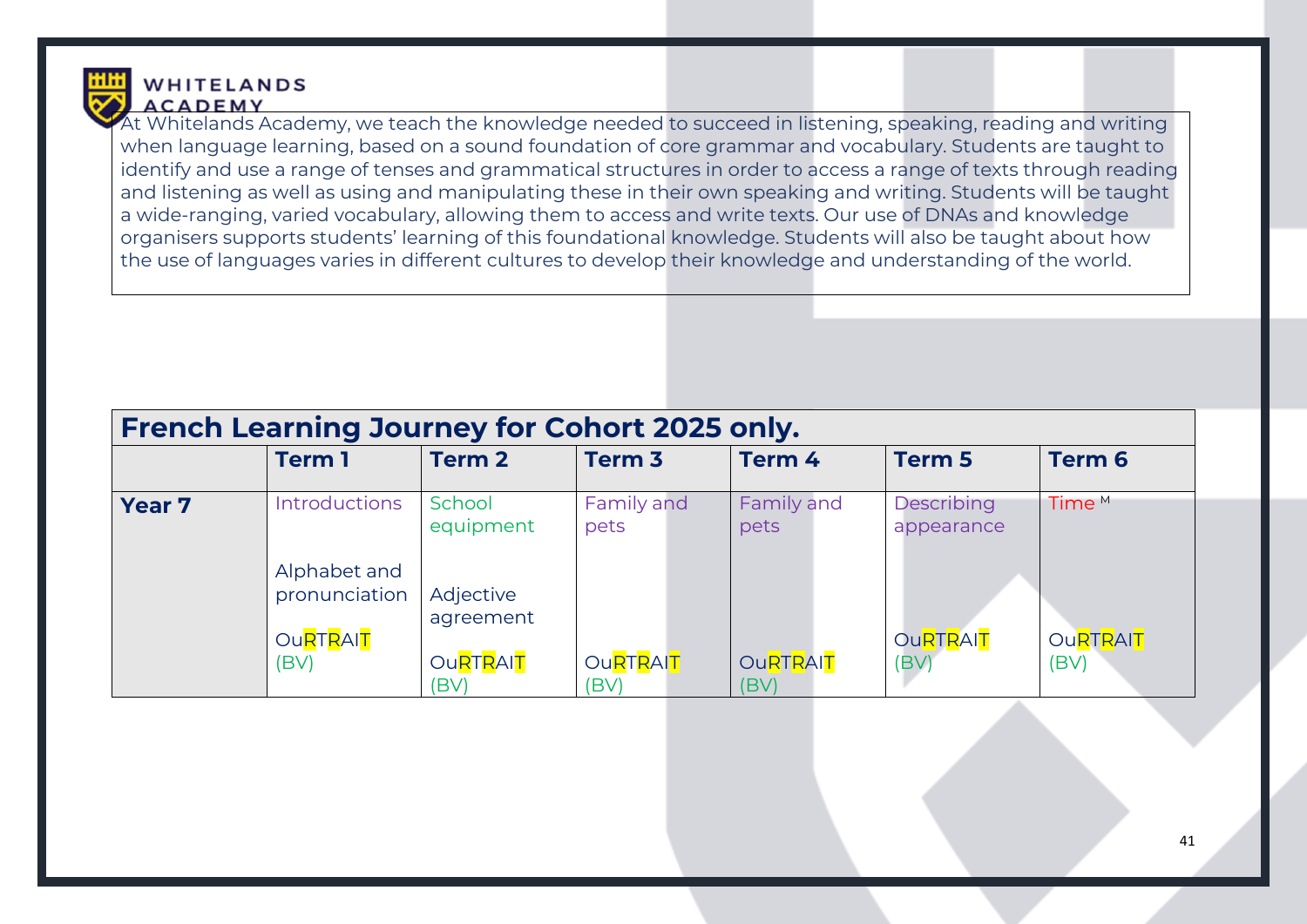| <b>Year 8</b> | Chez moi-<br>where<br>I live <sup>G</sup><br>Classroom<br>instructions<br>and regular<br>present tense                 | En ville $-$<br>shops,<br>ordering food,<br>asking for<br>directions<br>Ways of<br>forming | Ma vie<br>quotidienne -<br>Daily routine<br>and school<br>subjects<br>Reflexive                | Es-tu en<br>forme?<br>Healthy<br>lifestyle (food,<br>exercise etc),<br>body parts<br>and illness PX | Les passe-<br>temps<br>Hobbies and<br>free time,<br>including<br>sports | Les vacances -<br>Holidays and<br>weather <sup>G</sup><br><b>Future tense</b>     |
|---------------|------------------------------------------------------------------------------------------------------------------------|--------------------------------------------------------------------------------------------|------------------------------------------------------------------------------------------------|-----------------------------------------------------------------------------------------------------|-------------------------------------------------------------------------|-----------------------------------------------------------------------------------|
|               | verbs                                                                                                                  | questions;<br>avoir and être                                                               | verbs                                                                                          | Imperfect<br>tense                                                                                  | Perfect tense                                                           | <b>OURTRAIT</b><br>(BV)                                                           |
|               | <b>OuRTRAIT</b><br>(BV)                                                                                                | <b>OURTRAIT</b><br>(BV)                                                                    | <b>OURTRAIT</b><br>(BV)                                                                        | <b>OuRTRAIT</b><br>(BV)                                                                             | <b>OURTRAIT</b><br>(BV)                                                 |                                                                                   |
| <b>Year 9</b> | Me, my family<br>and friends<br>Relationships<br>with family<br>and friends<br>Marriage/<br>partnership<br><b>RSEH</b> | Technology in<br>everyday life<br>Social media<br>Mobile<br>technology                     | Free-time<br>activities<br><b>Music</b><br>Cinema and<br>TV<br>Food and<br>eating out<br>Sport | Customs and<br>festivals in<br>French-<br>speaking<br>countries/com<br>munities <sup>c</sup>        | Home, town,<br>neighbourhoo<br>d and region <sup>c</sup>                | Social issues<br>Charity/<br>volunteer<br>work<br>Healthy/<br>unhealthy<br>living |
|               | <b>OURTRAIT</b><br>(BV)                                                                                                | <b>OuRTRAIT</b><br>(BV)                                                                    | <b>OURTRAIT</b><br>(BV)                                                                        | <b>OURTRAIT</b><br>(BV)                                                                             | <b>OURTRAIT</b><br>(BV)                                                 | <b>OURTRAIT</b><br>(BV)                                                           |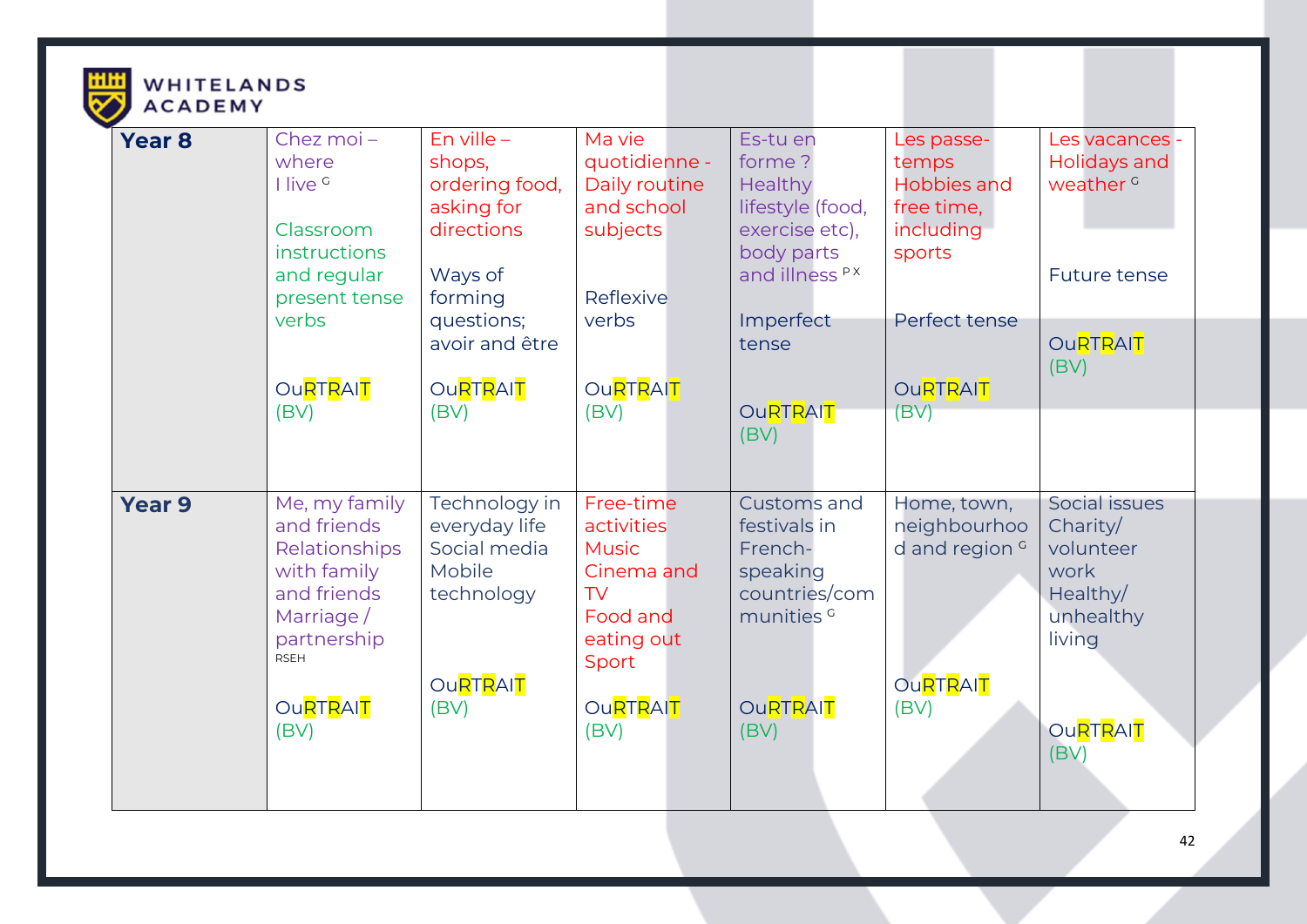| <b>Year 10</b> | <b>Studies and</b><br>employment                                                 | <b>Travel and</b><br>tourism <sup>G</sup> | My studies                                                                                      | Life at<br>school/college | <b>Education post-16</b>        | Jobs, career<br>choices and<br>ambitions |
|----------------|----------------------------------------------------------------------------------|-------------------------------------------|-------------------------------------------------------------------------------------------------|---------------------------|---------------------------------|------------------------------------------|
|                | OuRTRAIT<br>(BV)                                                                 | OuRTRAIT<br>(BV)                          | <b>OURTRAIT</b><br>(BV)                                                                         | <b>OURTRAIT</b><br>(BV)   | Ou <mark>RTR</mark> AIT<br>(BV) | OuRTRAIT<br>(BV)                         |
| <b>Year 11</b> | <b>Global issues</b><br>The environment<br>Poverty/<br>homelessness <sup>G</sup> | <b>Travel and</b><br>tourism <sup>G</sup> | <b>Customs and</b><br>festivals in<br>French-speaking<br>countries/commu<br>nities <sup>G</sup> |                           |                                 |                                          |
|                | OuRTRAIT<br>(BV)                                                                 | OuRTRAIT<br>(BV)                          | OuRTRAIT<br>(BV)                                                                                |                           |                                 |                                          |
|                |                                                                                  |                                           |                                                                                                 |                           |                                 |                                          |
|                | <b>Spanish Learning Journey for cohort 2026 onwards.</b><br><b>Term 1</b>        | <b>Term 2</b>                             | Term <sub>3</sub>                                                                               | Term 4                    | <b>Term 5</b>                   | <b>Term 6</b>                            |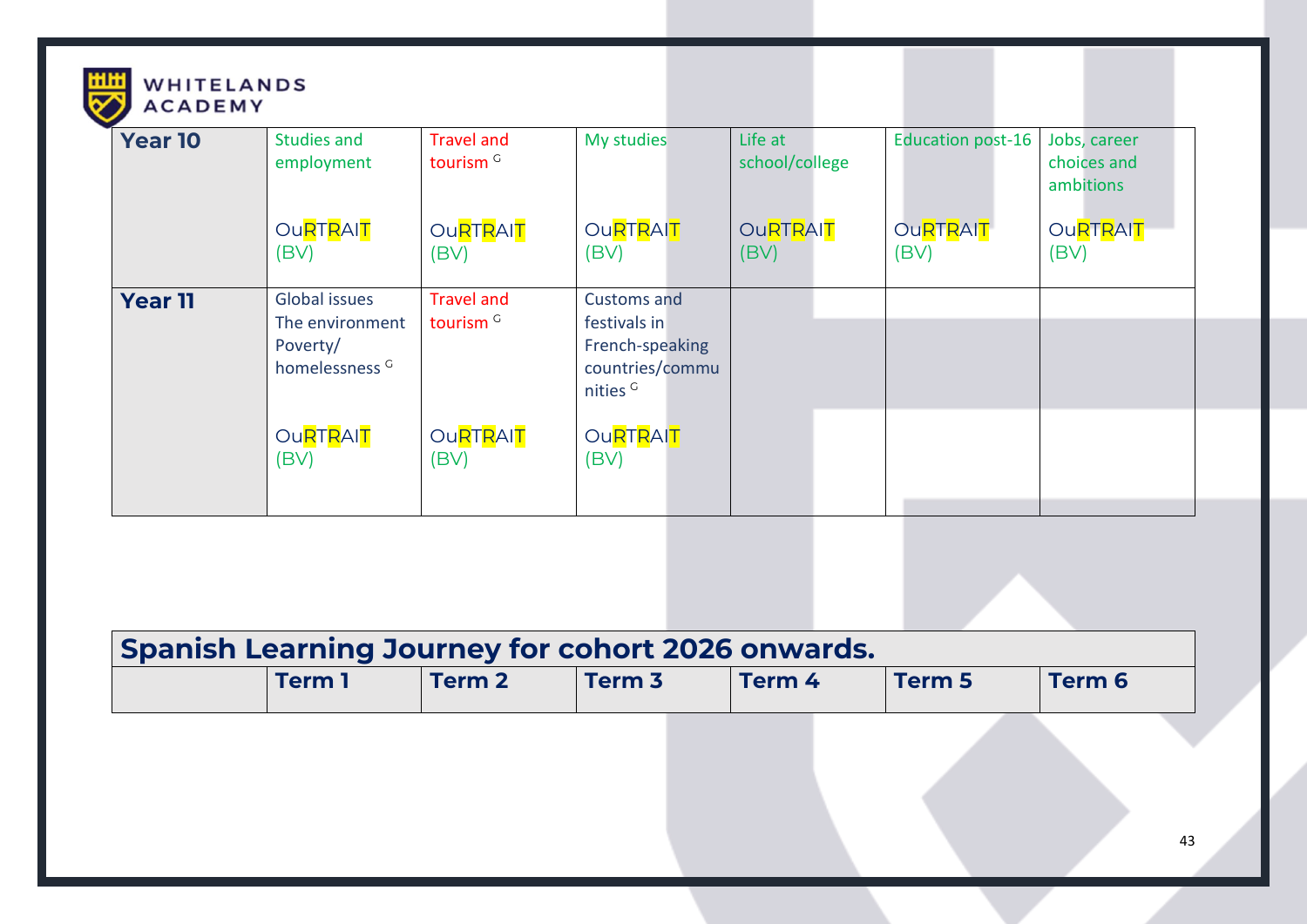| <b>Year 7</b> | Introductions,<br>including<br>numbers                                                                                 | Free time/<br>hobbies                                                  | School, school<br>subjects and<br>equipment                                                           | Describing<br>family, friends<br>and where<br>you live                                | Where do you<br>live?<br>Describing<br>your town <sup>c</sup> | Holidays <sup>c</sup>                                                                   |
|---------------|------------------------------------------------------------------------------------------------------------------------|------------------------------------------------------------------------|-------------------------------------------------------------------------------------------------------|---------------------------------------------------------------------------------------|---------------------------------------------------------------|-----------------------------------------------------------------------------------------|
|               | Pronunciation.<br>ser vs estar,<br>alphabet                                                                            | Regular-ar<br>verbs in the<br>present tense                            | Gustar                                                                                                | Ser, estar and<br>tener                                                               | Hay vs tener<br>Me gustaría +<br>infinitive                   | Simple future<br>tense                                                                  |
|               | <b>OURTRAIT</b><br>(BV)                                                                                                | OuRTRAIT<br>(BV)                                                       | OuRTRAIT<br>(BV)                                                                                      | <b>OURTRAIT</b><br>(BV)                                                               | <b>OURTRAIT</b><br>(BV)                                       | <b>OURTRAIT</b><br>(BV)                                                                 |
| <b>Year 8</b> | Todo sobre mi<br>vida<br>(All about my<br>life)                                                                        | A comer<br>(To eat)                                                    | Going out                                                                                             | Summer                                                                                | Healthy<br>lifestyles <sup>PX</sup>                           | Time™                                                                                   |
|               | <b>OURTRAIT</b><br>(BV)                                                                                                | OuRTRAIT<br>(BV)                                                       | OuRTRAIT<br>(BV)                                                                                      | <b>OURTRAIT</b><br>(BV)                                                               | <b>OURTRAIT</b><br>(BV)                                       | <b>OURTRAIT</b><br>(BV)                                                                 |
| <b>Year 9</b> | Me, my family<br>and friends<br>Relationships<br>with family<br>and friends<br>Marriage/<br>partnership<br><b>RSEH</b> | Technology in<br>everyday life<br>Social media<br>Mobile<br>technology | Free-time<br>activities<br><b>Music</b><br>Cinema and<br><b>TV</b><br>Food and<br>eating out<br>Sport | Customs and<br>festivals in<br>Spanish-<br>speaking<br>countries/<br>communities<br>G | Home, town,<br>neighbourhoo<br>d and region <sup>c</sup>      | Social issues<br>Charity/<br>volunteer<br>work<br>Healthy/<br>unhealthy<br>living RSEHG |
|               | <b>OuRTRAIT</b><br>(BV)                                                                                                | <b>OuRTRAIT</b><br>(BV)                                                | <b>OuRTRAIT</b><br>(BV)                                                                               |                                                                                       | <b>OURTRAIT</b><br>(BV)                                       | <b>OURTRAIT</b><br>(BV)                                                                 |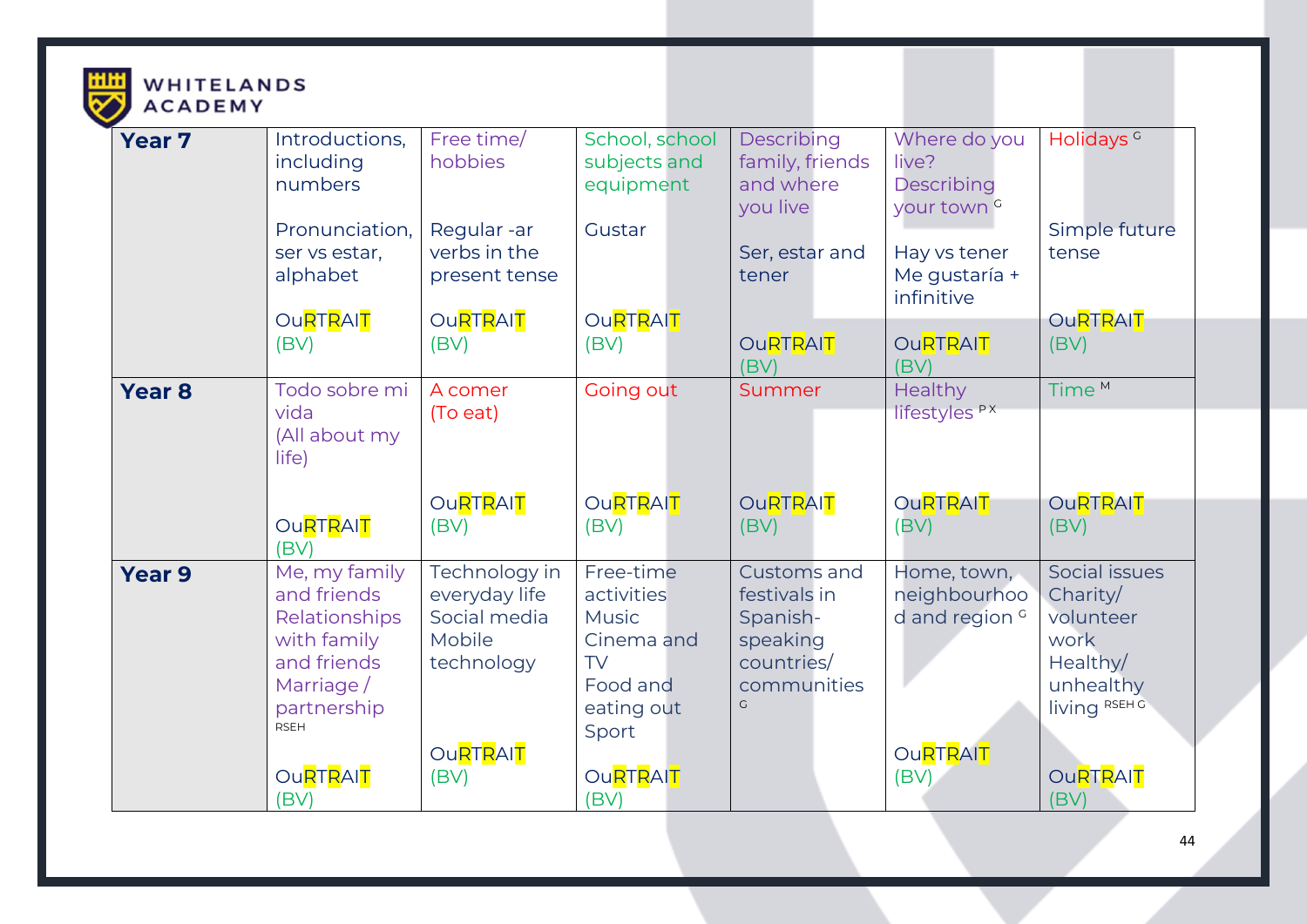

|                |                                                                           |                                           |                                                                          | <b>OURTRAIT</b><br>(BV)          |                                           |                         |
|----------------|---------------------------------------------------------------------------|-------------------------------------------|--------------------------------------------------------------------------|----------------------------------|-------------------------------------------|-------------------------|
| <b>Year 10</b> | <b>Studies and</b><br>employment                                          | <b>Travel and</b><br>tourism <sup>G</sup> | My studies                                                               | <b>Studies and</b><br>employment | <b>Travel and</b><br>tourism <sup>G</sup> | My studies              |
|                | <b>OURTRAIT</b><br>(BV)                                                   | OuRTRAIT<br>(BV)                          | OuRTRAIT<br>(BV)                                                         | OuRTRAIT<br>(BV)                 | <b>OURTRAIT</b><br>(BV)                   | <b>OURTRAIT</b><br>(BV) |
| <b>Year 11</b> | Global issues<br>The environment<br>Poverty/<br>homelessness <sup>G</sup> | <b>Travel and</b><br>tourism <sup>G</sup> | <b>Customs and</b><br>festivals in<br>French-speaking<br>countries/commu |                                  |                                           |                         |
|                | OuRTRAIT<br>(BV)                                                          | OuRTRAIT<br>(BV)                          | nities <sup>G</sup><br>OuRTRAIT<br>(BV)                                  |                                  |                                           |                         |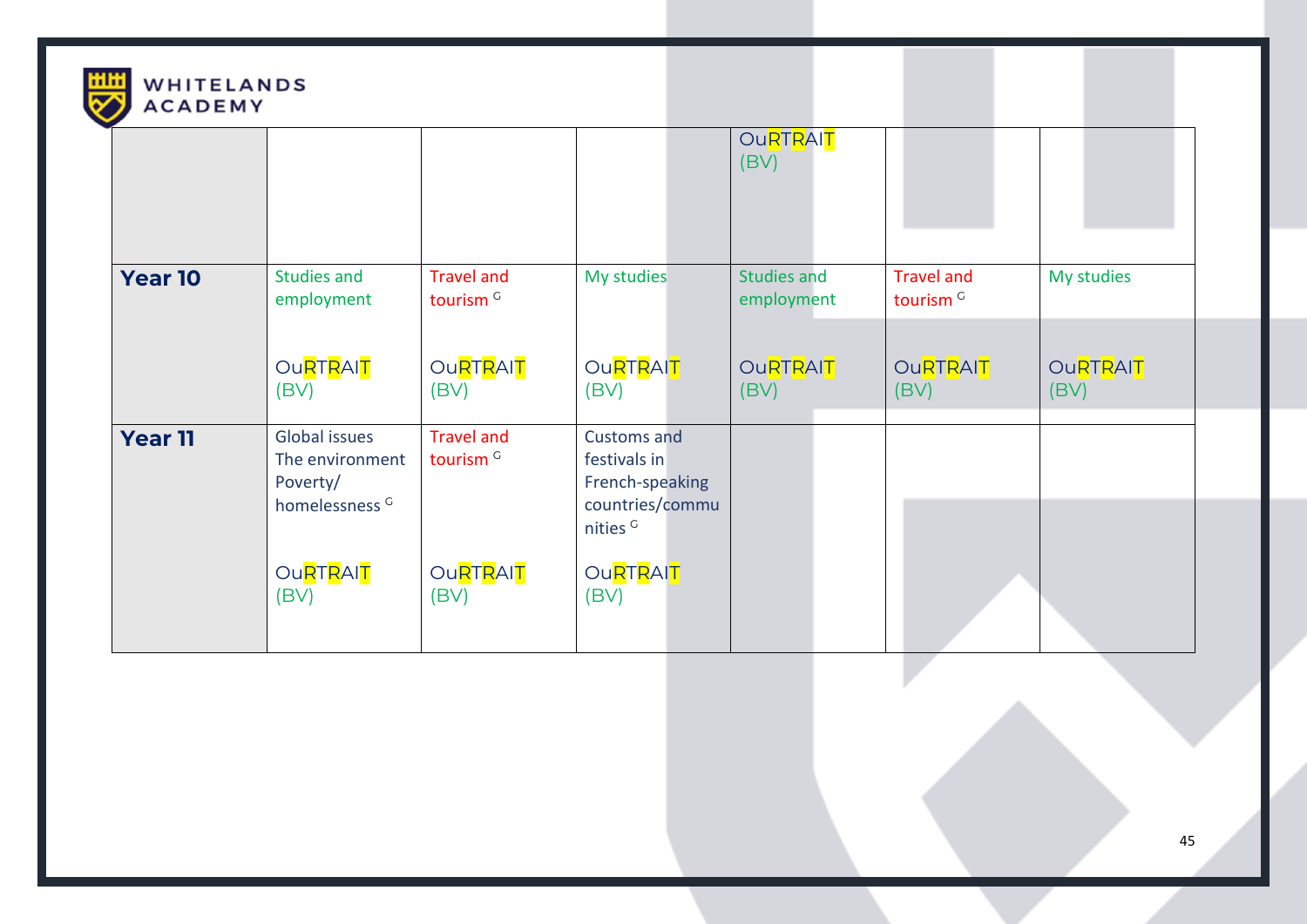

### **Art Intent**

The intention for our curriculum across all Art and Design disciplines, is to provide a challenging and enjoyable experience, full of opportunity to explore new ideas and concepts, to inquisitively question the established conventions and seek out innovation, whilst also appreciating the rich cultural history of the Arts. We aim to embed our students with the necessary skills and knowledge to develop young people that are agile and adaptable in their working practices and ethics, disciplined and self-motivated to strive for the highest possible standards, and committed to their own learning and development as well as that of those around them.

By relentlessly focussing on these core aspects of Art, and allowing our students the time to be able to rationalise and practise what they have learned, we hope to achieve a thriving culture of inquisitive exploration which leads to rich and extensive ideas and immersion within the world of Art and Design, with students that are enabled to produce the highest quality of outcome, but that also fully understand the context in which they have done so, and be able to relate their experiences not only to the modern world they live in, but also to the heritage and culture of the subject that has gone before.

#### **Our curriculum is academic and ambitious:**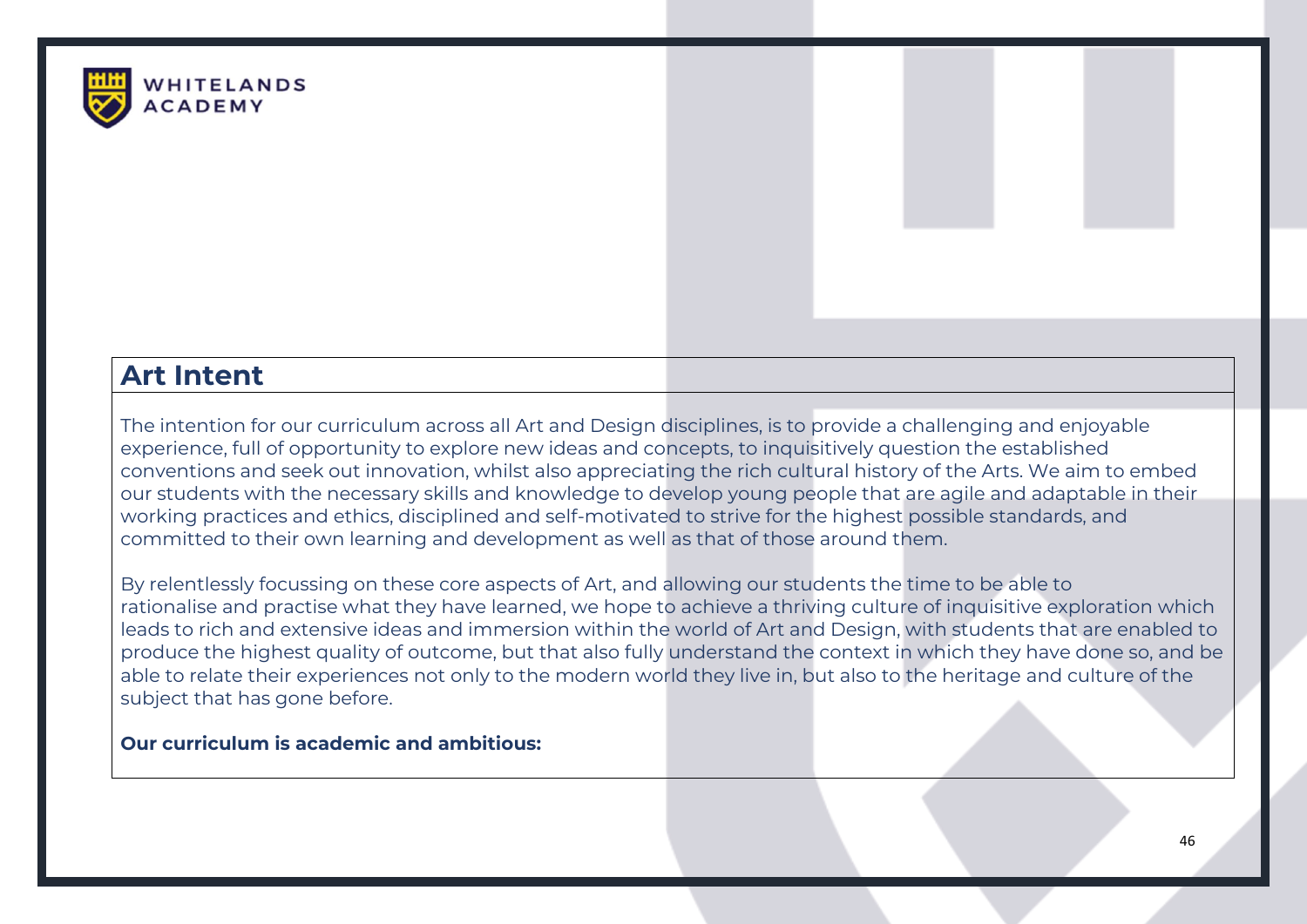

Students enter Whitelands Academy with varying experiences and limited exposure to Art at KS2. We therefore take this into consideration when introducing topics ensuring that high quality modelling allows all students to access the curriculum. We also have approximately 30% of our students with Special Educational Needs. At Whitelands we have the same high ambitions for all of our students, we therefore have embedded the SEN 6 repertoire of strategies into our curriculum design to ensure that any student with a low reading/numeracy age or has a mild learning difficulty can still access the challenging curriculum and succeed.

As such, Art at Whitelands will use a wide range of creative and practical opportunities to record ideas and expression (whether through journaling, use of sketchbooks or mixed media) to teach our students the knowledge, understanding and under-pinning skills that are vital for them to fully engage with the rich world of Art and Design. Students will be taught and encouraged to think critically and to extensively utilise research and exploration to create depth and variety in their artistic capabilities, while also incorporating an awareness of cultures and tradition. Students will be taught the appropriate technical skills for each Key Stage (such as perspective and observation drawing, use of mixed media and painting techniques), inclusive of specialist equipment and how to use it correctly, and given the time and opportunity to master those skills, regardless of their technical or practical abilities, which is essential for students to be able to rationalise their learning. Alongside this, but also integral to it, will be the teaching of a wide range of materials and media performance characteristics.

#### **Our curriculum is broad and enriching:**

The curriculum in Art follows and extends past the National Curriculum. For example; we study the work of a wide range of artists, movements and cultural art because we believe it is important to give our students a holistic appreciation of Art and Design, and not allow them to focus solely on what appeals directly to them before having considered how their expression relates to others. Through the use of extra-curricular clubs, Art at Whitelands will be a subject that offers students the scope to explore their creativity beyond the framework of just lessons alone.

Our Art students will similarly be taught to rely heavily on the analysis of the work of past and present artists and designers across multiple movements, to develop and broaden their contextual understanding as a whole. We also aim to provide opportunities embedded within the curriculum to visit external agencies such as The British Museum and the V&A Museum both of which are in London, while also engaging with live competitions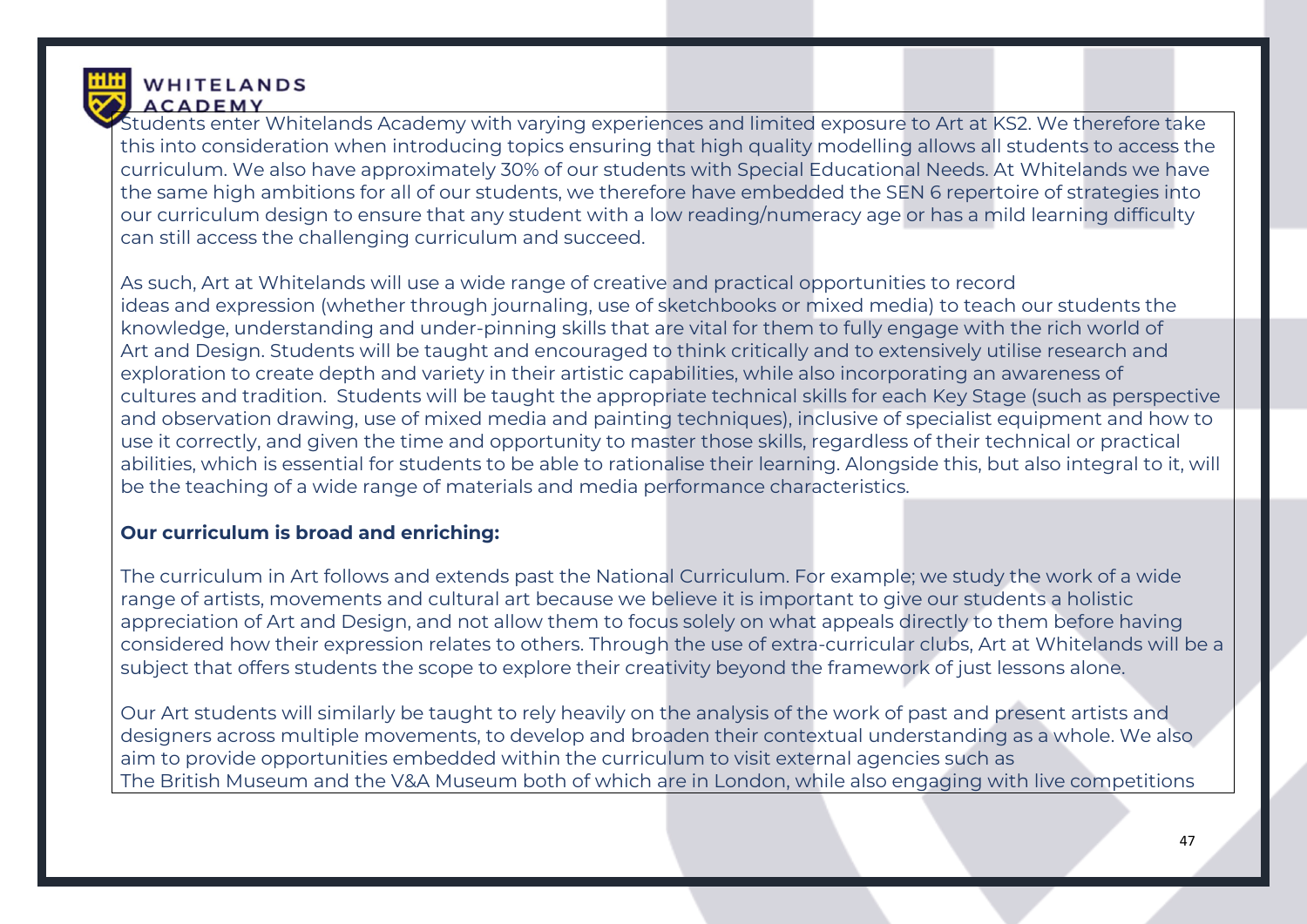

set by institutions such as D and AD, so that our students gain real life understanding of what study in the subject can lead to, but also the long and rich heritage our country has in Art and Design.

#### **We promote core literacy in our curriculum:**

Students are introduced to a wide range of tier 3 vocabulary through the use of dual coding and knowledge organisers. Students are guided to utilise this vocabulary in their articulation of their work or peer feedback.

#### **We deliver a values-based education:**

We promote and discuss values within OuR TRAIT through each lesson to quide students on how to become modern citizens. Citizens who understand how to tolerate, respect and even be inclusive and welcoming of other people's ideas and creations, and that are culturally sensitive to the modern world they live in.

#### **We deliver a knowledge-rich curriculum:**

We believe that knowledge underpins the understanding of the skills taught in Art. Therefore, students are provided with knowledge organisers which they revise each week and DNAs and home learning quizzes which re-visit the knowledge learnt in lessons with increased time intervals between the repetitions. Thus, supporting students in their retention and retrieval of what they have learnt.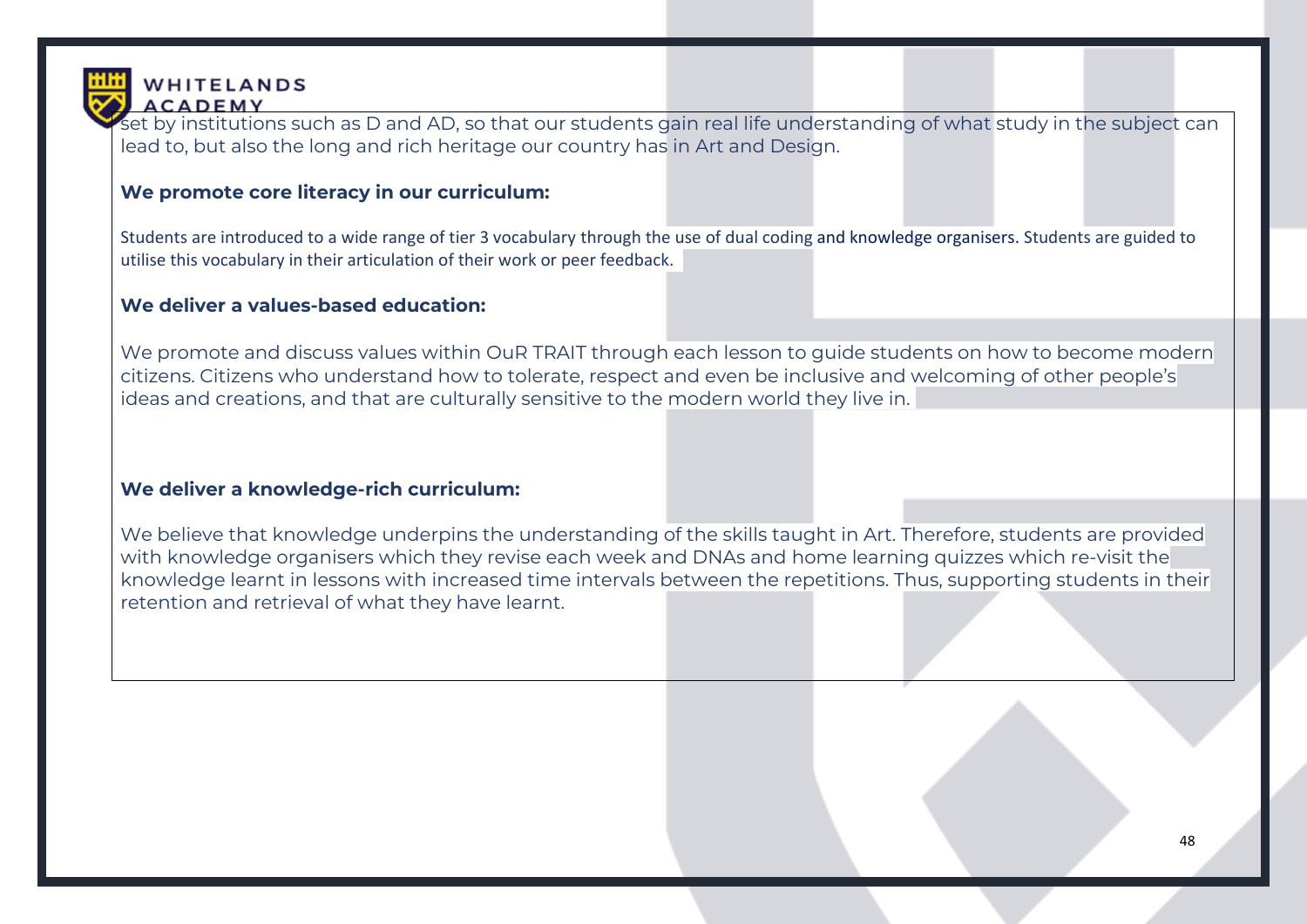

| <b>Art Learning Journey</b> |                                       |                         |                                    |                 |                   |                                                      |  |
|-----------------------------|---------------------------------------|-------------------------|------------------------------------|-----------------|-------------------|------------------------------------------------------|--|
|                             | <b>Term1</b>                          | <b>Term 2</b>           | Term <sub>3</sub>                  | Term 4          | Term <sub>5</sub> | Term 6                                               |  |
| <b>Year 7</b>               | Colour theory<br>and colour<br>mixing | Tone and<br>mark making | Walk in<br>someone<br>else's shoes | Pop Art         | Natural forms     | Cultural<br>$Project -$<br>African style<br>patterns |  |
|                             | <b>OURTRAIT</b>                       | <b>OURTRAIT</b>         | <b>OURTRAIT</b>                    | <b>OuRTRAIT</b> | OuRTRAIT          | <b>OURTRAIT</b>                                      |  |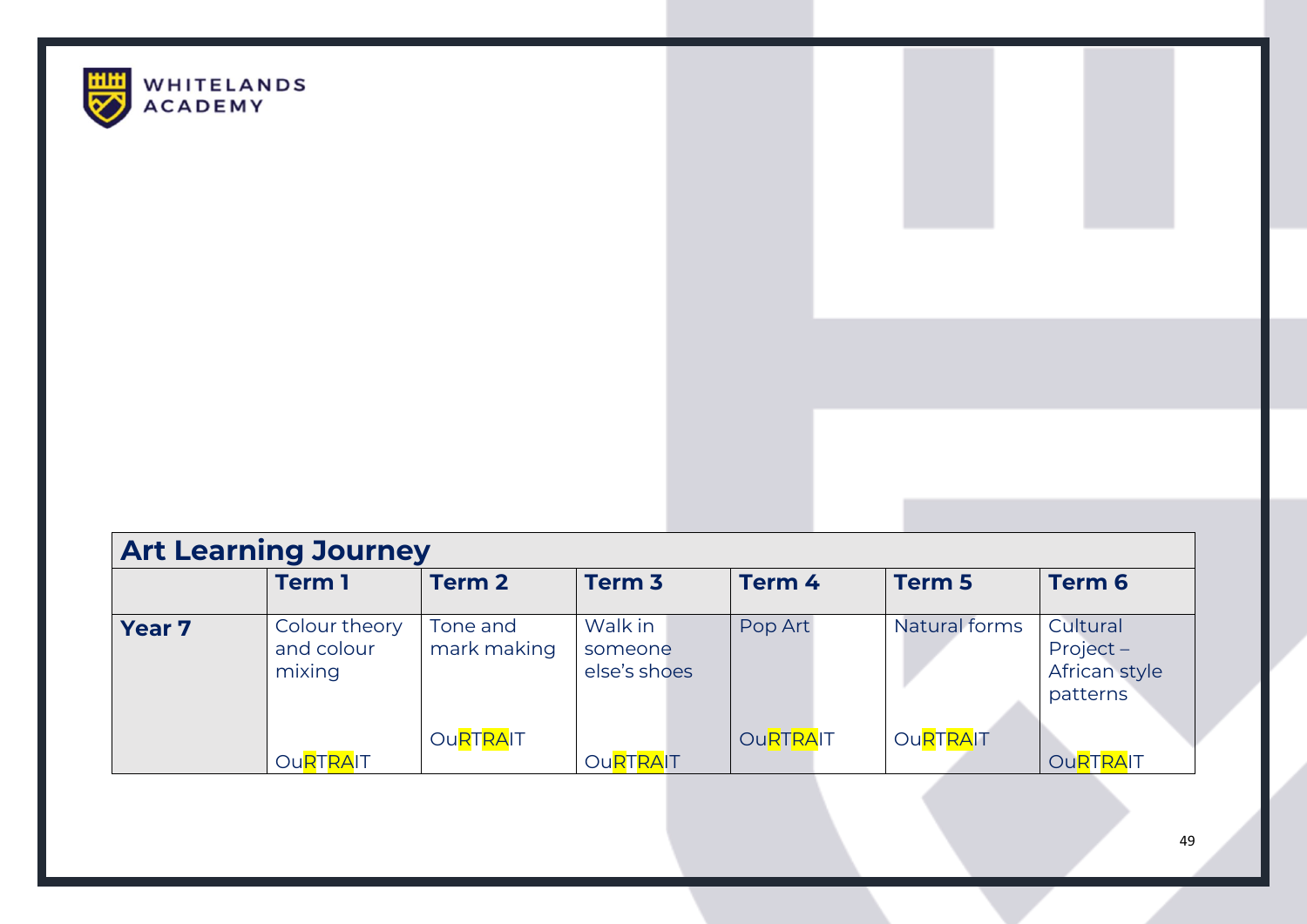

# WHITELANDS

| <b>Year 8</b>  | Art inspired by<br>music                        | Art inspired by<br>music   | <b>Portraits</b>     | Portraits            | Sweets and<br>food in Art | Sweets and<br>food in Art |
|----------------|-------------------------------------------------|----------------------------|----------------------|----------------------|---------------------------|---------------------------|
|                | OuRTRAIT                                        | <b>OURTRAIT</b>            | OuRTRAIT             | <b>OURTRAIT</b>      | Ou <mark>RTRA</mark> IT   | OuRTRAIT                  |
| <b>Year 9</b>  | Architecture -<br>use of clay                   | Mexican Day<br>of the Dead | Wildlife             | Art textiles         | Lino printing             | Photographic<br>image     |
|                | <b>OuRTRAIT</b>                                 | <b>OuRTRAIT</b>            | <b>OURTRAIT</b>      | <b>OuRTRAIT</b>      | <b>OURTRAIT</b>           | <b>OURTRAIT</b>           |
| <b>Year 10</b> | Identify.                                       | Identify.                  | Identify.            | Identify.            | Identify.                 | Identify.                 |
|                | Research and<br>Record.                         | Contextual<br>study.       | Contextual<br>study. | Use of<br>materials. | Recording<br>and          | Final piece.              |
|                | <b>OURTRAIT</b>                                 | <b>OuRTRAIT</b>            | <b>OURTRAIT</b>      | <b>OuRTRAIT</b>      | Designing.<br>OuRTRAIT    | <b>OURTRAIT</b>           |
| <b>Year 11</b> | Portfolio.<br>Refine<br>materials and<br>ideas. | Portfolio.<br>Final piece. | Exam                 | Exam                 | Exam                      |                           |
|                | <b>OuRTRAIT</b>                                 | <b>OuRTRAIT</b>            |                      |                      |                           |                           |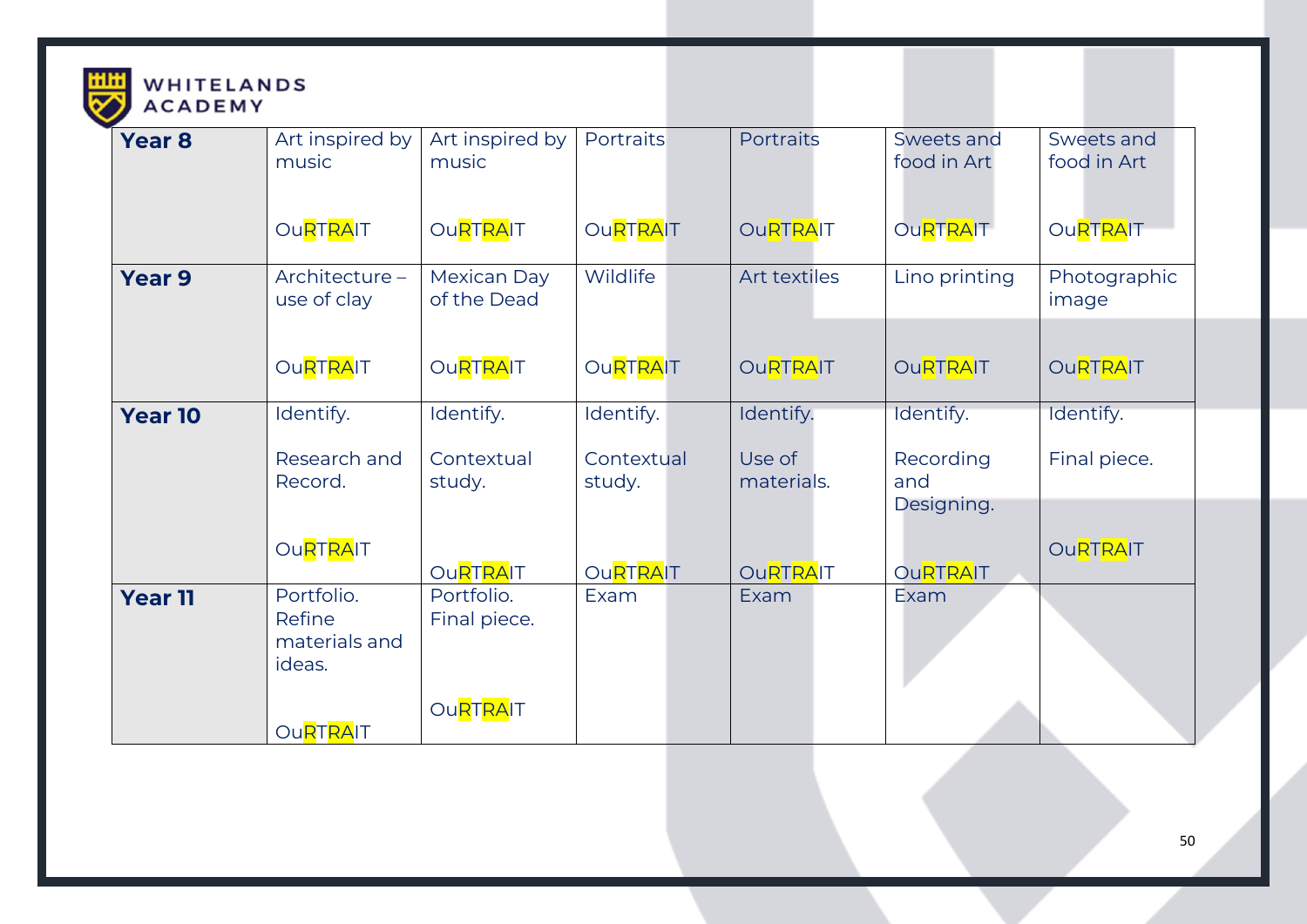

## **Design and Technology Intent**

#### **Our curriculum is academic and ambitious:**

The intention for our curriculum across all DT disciplines, is to provide a challenging and enjoyable experience, full of opportunity to explore new ideas and concepts, to inquisitively question the established conventions and seek out innovation whilst using terminology accurately. We aim to embed our students with the necessary skills and knowledge to develop young people that are agile and adaptable in their working practices and ethics, disciplined and self-motivated to strive for the highest possible standards, and committed to their own learning and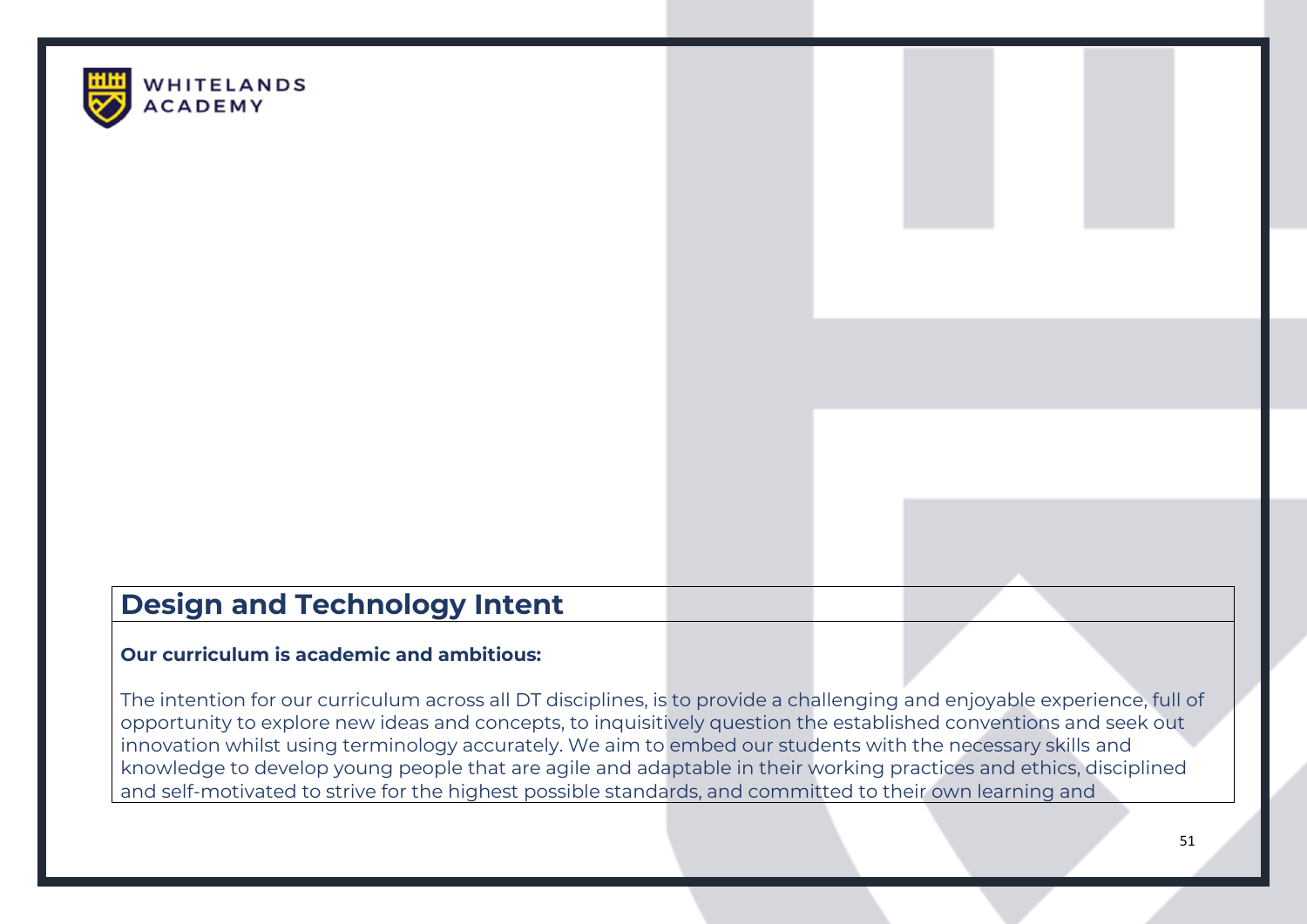

development as well as that of those around them. At Whitelands, we won't just do DT the way it has always been done, or do things for doing its sake, we will ensure our students have a well-rounded conceptual understanding of the subject. This is inclusive of using a wide range of modern machinery and programmes so that they fully understand the design and making process in the modern world.

Students enter Whitelands Academy with varying experiences and limited exposure to DT at KS2. When delivering the curriculum, this is overcome through the use of high-quality modelling. Students have enetered Whitelands Academy with a reading age ranging between 5 and 19 years old. We also have approximately 30% of students with Special Educational Needs. With this in mind, the lessons planned are challenging enough to stretch the approximately 30% of Higher Prior Attaining students. At Whitelands we have the same high ambitions for all of our students, we therefore have embedded the SEN 6 repertoire of strategies into our curriculum design to ensure that any student with a low reading/numeracy age or has a mild learning difficulty can still access the challenging curriculum and succeed.

#### **Our curriculum is broad and enriching:**

Design and Technology is taught in mixed-ability groupings. Students experience Design and Technology for a threeyear KS3 so that they can have as much exposure to a variety of opportunities, skills and equipment as possible.

DT at Whitelands will use a wide range of creative and practical opportunities (whether through stand-alone skills focussed lessons; or via sequenced projects) to teach our students the knowledge, understanding and under-pinning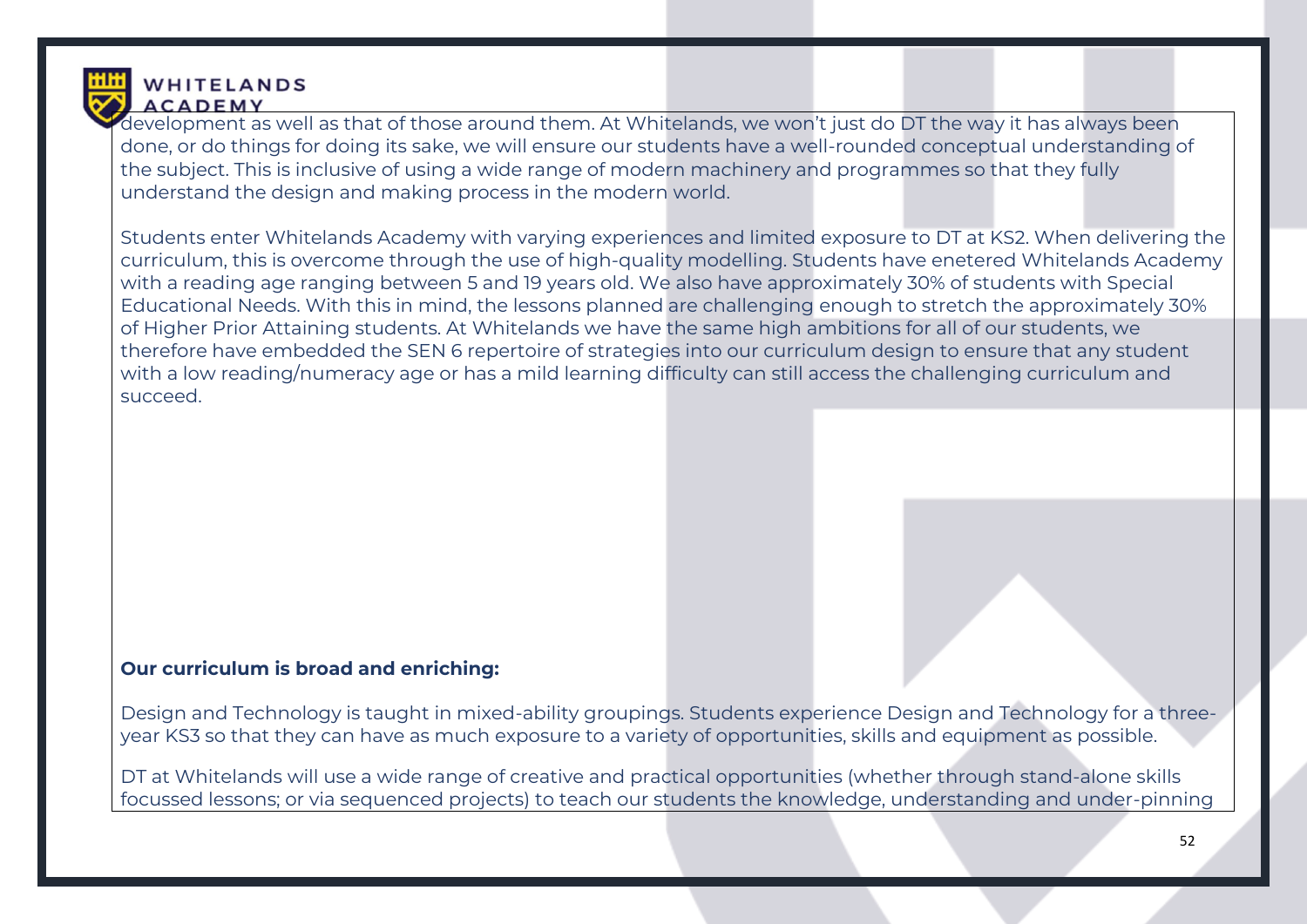

skills that are vital for them to engage in an iterative process of designing and making. Students will be taught and encouraged to think critically and to extensively utilise research and exploration to create depth and variety in their design capabilities, while also incorporating an awareness of cultures and user needs/ requirements.

Our DT students will similarly be taught to rely heavily on the analysis of the work of past and present professionals and others, to develop and broaden their contextual understanding of the industry as a whole. We also aim to provide opportunities embedded within the curriculum to visit external agencies such as The Design Museum in London, manufacturers such as BMW, or artisan bakeries, so that our students gain real life understanding of what study in the subject can lead to, but also the long and rich heritage our country has in this field.

#### **We promote core literacy in our curriculum:**

We will support the school's core literacy by ensuring we are rigorous with vocabulary, grammar and syntax while also extensively utilising specialist DT language and vocabulary in our lessons, DNAs, Knowledge Organisers and home learning.

#### **We deliver a values-based education:**

By relentlessly focussing on these core aspects of DT, and allowing our students the time to be able to rationalise and practise what they have learnt, we hope to achieve a thriving culture of informed risk taking, inquisitive exploration which leads to rich and extensive ideation and immersion within the iterative design process, with students that are enabled to produce the highest quality of outcome, but that also fully understand the context in which they have done so, and be able to relate their experiences to the modern world they live in.

#### **We deliver a knowledge-rich curriculum:**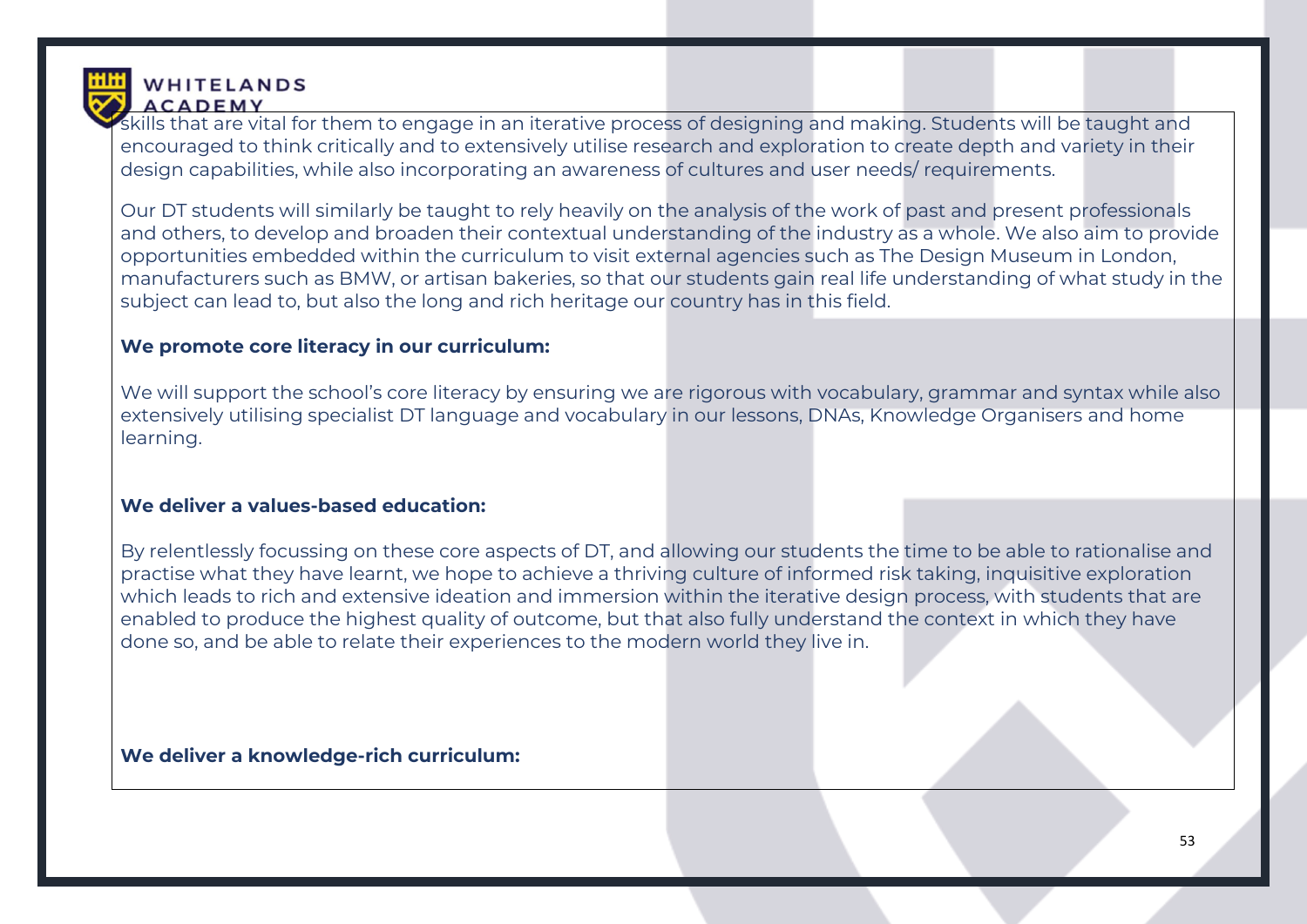

Students will be taught the appropriate technical skills for each Key Stage (such as isometric drawing in Graphics, finishing methods in Resistant Materials or cutting techniques in Food), inclusive of specialist equipment and how to use it correctly, and given the time and opportunity to both understand and master those skills. This is essential for students to be able to put the theoretical and design elements of the subject into context. Alongside this, but also integral to it, will be the teaching of a wide range of materials and component/ ingredient properties and performance characteristics, this breadth of theoretical understanding forms a symbiotic relationship with the technical skills gained to produce a highly capable student.

To support our students in retaining and retrieving this understanding, students are regularly quizzed with increased time intervals in between through DNAs, home learning quizzes and memorising of knowledge organisers.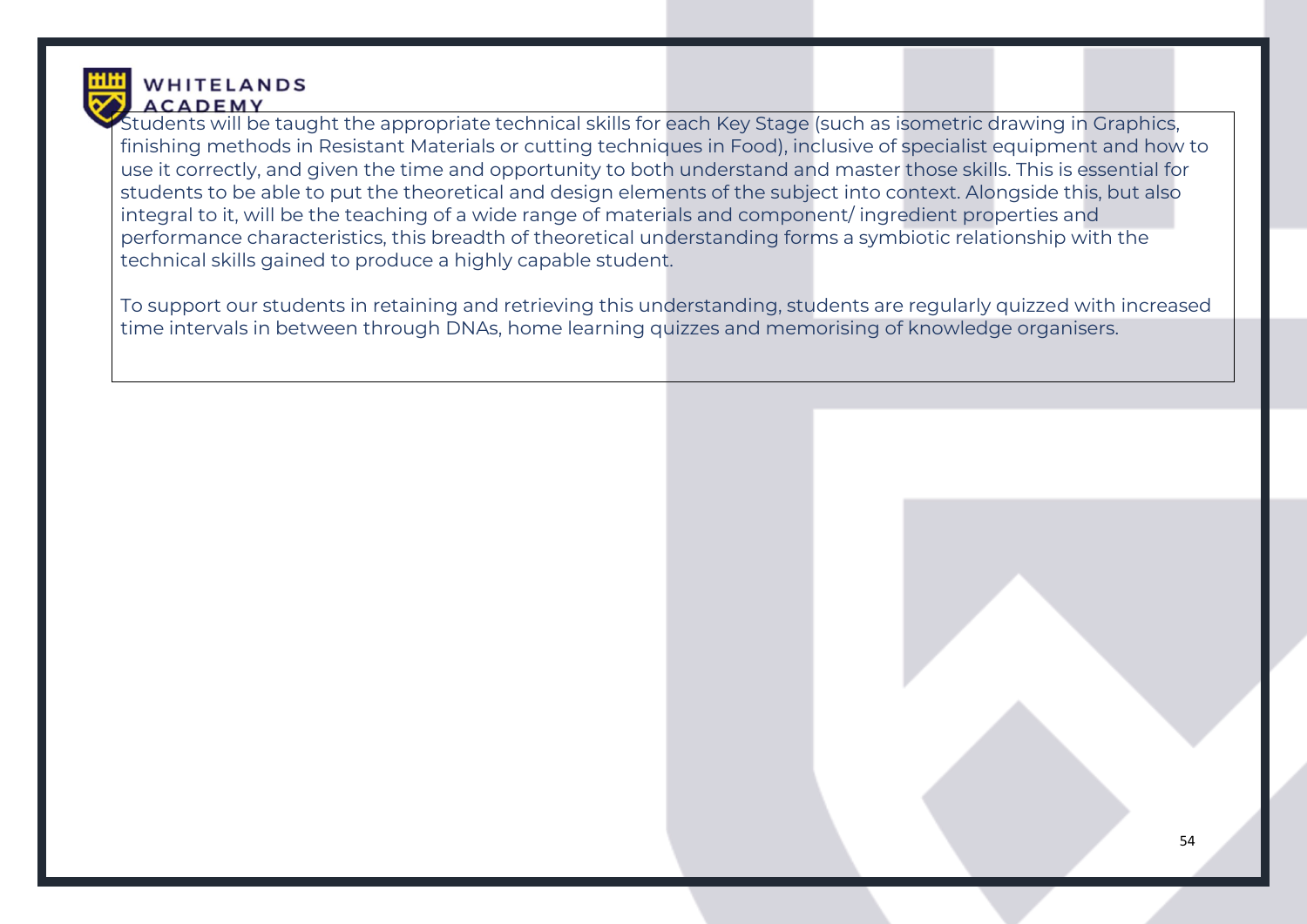

|               | <b>Design and Technology Learning Journey</b>                                                                    |                                                                                                                                                |                                                                                                                 |                                                                                                                            |                                                                                                                    |                                                                                                                 |
|---------------|------------------------------------------------------------------------------------------------------------------|------------------------------------------------------------------------------------------------------------------------------------------------|-----------------------------------------------------------------------------------------------------------------|----------------------------------------------------------------------------------------------------------------------------|--------------------------------------------------------------------------------------------------------------------|-----------------------------------------------------------------------------------------------------------------|
|               | <b>Term 1</b>                                                                                                    | <b>Term 2</b>                                                                                                                                  | Term <sub>3</sub>                                                                                               | Term 4                                                                                                                     | <b>Term 5</b>                                                                                                      | <b>Term 6</b>                                                                                                   |
| <b>Year 7</b> | <b>Health &amp;</b><br><b>Safety ITW</b><br><b>Marking Out</b><br><b>Dimensioning</b><br>M<br><b>Coping Saws</b> | <b>Manual</b><br><b>Sanding</b><br><b>Full &amp; Needle</b><br><b>Files</b><br><b>Machine</b><br><b>Sanding</b>                                | <b>Adhesives</b><br><b>Finishes</b><br><b>Critical</b><br><b>Analysis &amp;</b><br><b>Evaluation</b><br>CAD/CAM | <b>Perspective</b><br><b>Drawing</b><br><b>Isometric</b><br><b>Drawing</b><br><b>Accuracy &amp;</b><br><b>Dimensioning</b> | <b>Colour</b><br>Theory <sup>A</sup><br><b>Tonal</b><br>Shading <sup>A</sup><br><b>Block</b><br><b>Rendering A</b> | <b>Critical</b><br><b>Analysis &amp;</b><br><b>Evaluation</b><br>CAD/CAM<br><b>Design</b><br><b>Movement</b>    |
|               | <b>Ou R</b><br>TRAI                                                                                              | Dry Assembly<br>TRAI<br>Ou R                                                                                                                   | OUR TRAI                                                                                                        | <b>Ou R</b><br>TRAI                                                                                                        | <b>Basic</b><br><b>Ideation</b><br>OuR TRAI                                                                        | OUR TRAI                                                                                                        |
| <b>Year 8</b> | <b>Typography</b><br><b>Ideation</b><br><b>Drafting</b><br>Use of IT in<br>Design ICT                            | <b>Colour Theory</b><br>$\overline{A}$<br><b>Block</b><br><b>Rendering A</b><br><b>Accuracy &amp;</b><br><b>Dimensioning</b><br>$\overline{A}$ | <b>Critical</b><br><b>Analysis &amp;</b><br><b>Evaluation</b><br>CAD/CAM<br><b>Design</b><br><b>Movements</b>   | <b>Health &amp;</b><br><b>Safety ITW</b><br><b>Marking Out</b><br><b>Dimensioning</b><br>M<br><b>Coping Saws</b>           | <b>Manual</b><br><b>Sanding</b><br><b>Full &amp; Needle</b><br><b>Files</b><br><b>Machine</b><br><b>Sanding</b>    | <b>Adhesives</b><br><b>Finishes</b><br><b>Critical</b><br><b>Analysis &amp;</b><br><b>Evaluation</b><br>CAD/CAM |
|               | <b>Ou R</b><br>TRAI<br>т                                                                                         |                                                                                                                                                |                                                                                                                 |                                                                                                                            | Dry Assembly                                                                                                       |                                                                                                                 |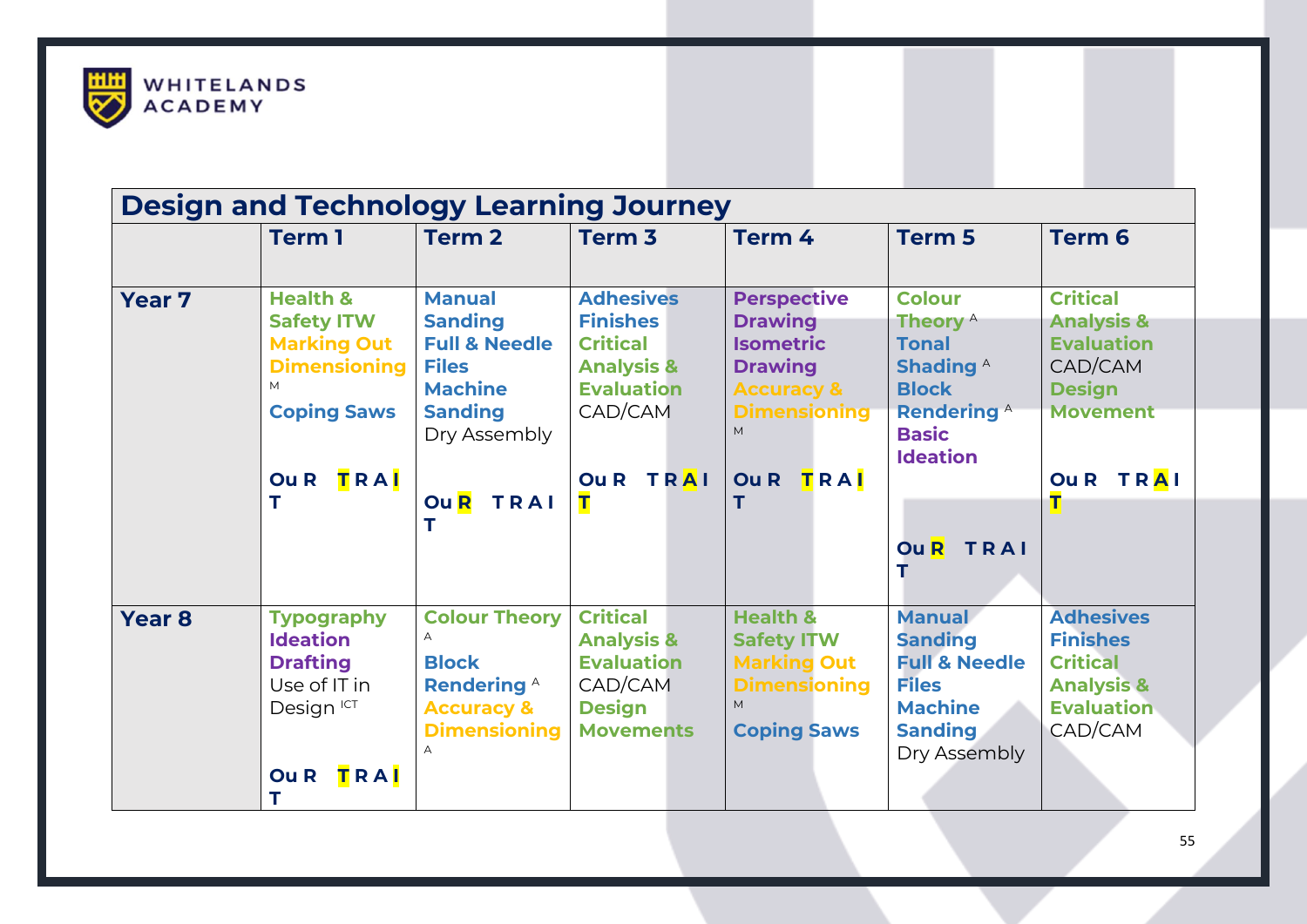

# WHITELANDS

|                |                                                                                                                                                                            | OuR TRAI                                                                                                                                      | OUR TRAI<br>т                                                                                                                              | TRAI<br><b>Ou R</b><br>т                                                                                                                         | OuR TRAI                                                                                                              | OUR TRAI<br>т                                                                                                                                       |
|----------------|----------------------------------------------------------------------------------------------------------------------------------------------------------------------------|-----------------------------------------------------------------------------------------------------------------------------------------------|--------------------------------------------------------------------------------------------------------------------------------------------|--------------------------------------------------------------------------------------------------------------------------------------------------|-----------------------------------------------------------------------------------------------------------------------|-----------------------------------------------------------------------------------------------------------------------------------------------------|
| <b>Year 9</b>  | <b>Design</b><br><b>Movements</b><br>Int. Ideation<br>Int.<br><b>Perspective</b><br>Int. Isometric                                                                         | <b>Concept</b><br>Theory <sup>A</sup><br><b>Marker</b><br><b>Rendering A</b><br><b>Critical</b><br><b>Analysis &amp;</b><br><b>Evaluation</b> | <b>Marking Out</b><br><b>Dimensioning</b><br>M<br><b>Planes &amp;</b><br><b>Chisels</b><br>CAD/CAM                                         | <b>Performance</b><br><b>Characteristics</b><br><b>Joinery</b><br><b>Metal Working</b><br><b>Plastics</b><br><b>Production</b><br><b>Methods</b> | Int.<br><b>Adhesives</b><br><b>Int. Finishes</b><br><b>Critical</b><br><b>Analysis &amp;</b><br><b>Evaluation</b>     | <b>Model</b><br>making<br><b>Economies of</b><br><b>Scale</b><br>CAD/CAM                                                                            |
|                | <b>Ou R</b><br>TRAI<br>т                                                                                                                                                   | OuR TRAI                                                                                                                                      | OUR TRAI                                                                                                                                   | Ou R TRAI<br>T                                                                                                                                   | Ou R<br>TRAI                                                                                                          | <b>TRAI</b><br><b>Ou R</b><br>т                                                                                                                     |
| <b>Year 10</b> | <b>GCSE Theory</b><br><b>Materials</b><br><b>Properties</b><br><b>Marking Out</b><br><b>Dimensioning</b><br>M<br><b>Wood Lathe</b><br><b>Adv. Joinery</b><br>OUR TRAI<br>т | <b>GCSE Theory</b><br><b>Prototyping</b><br><b>Adv. Plastics</b><br>Adv.<br><b>Perspective</b><br>Adv.<br><b>Isometric</b><br>OuR TRAI<br>т   | <b>GCSE Theory</b><br><b>Brazing</b><br><b>Hearth</b><br><b>Adv. Metal</b><br><b>working</b><br>CAD/CAM<br><b>TRAI</b><br><b>Ou R</b><br>т | <b>GCSE Theory</b><br><b>Brand</b><br><b>Creation &amp;</b><br><b>Marketing</b><br>CAD/CAM<br>TRAI<br><b>Ou R</b>                                | <b>GCSE Theory</b><br><b>Critical</b><br><b>Analysis &amp;</b><br><b>Evaluation</b><br>CAD/CAM<br>Ou R<br><b>TRAI</b> | <b>GCSE Theory</b><br>Use of 2D<br><b>Design to</b><br>dimension.<br><b>Adv. Ideation</b><br>Int.<br><b>Prototyping</b><br>CAD/CAM<br>OUR TRAI<br>т |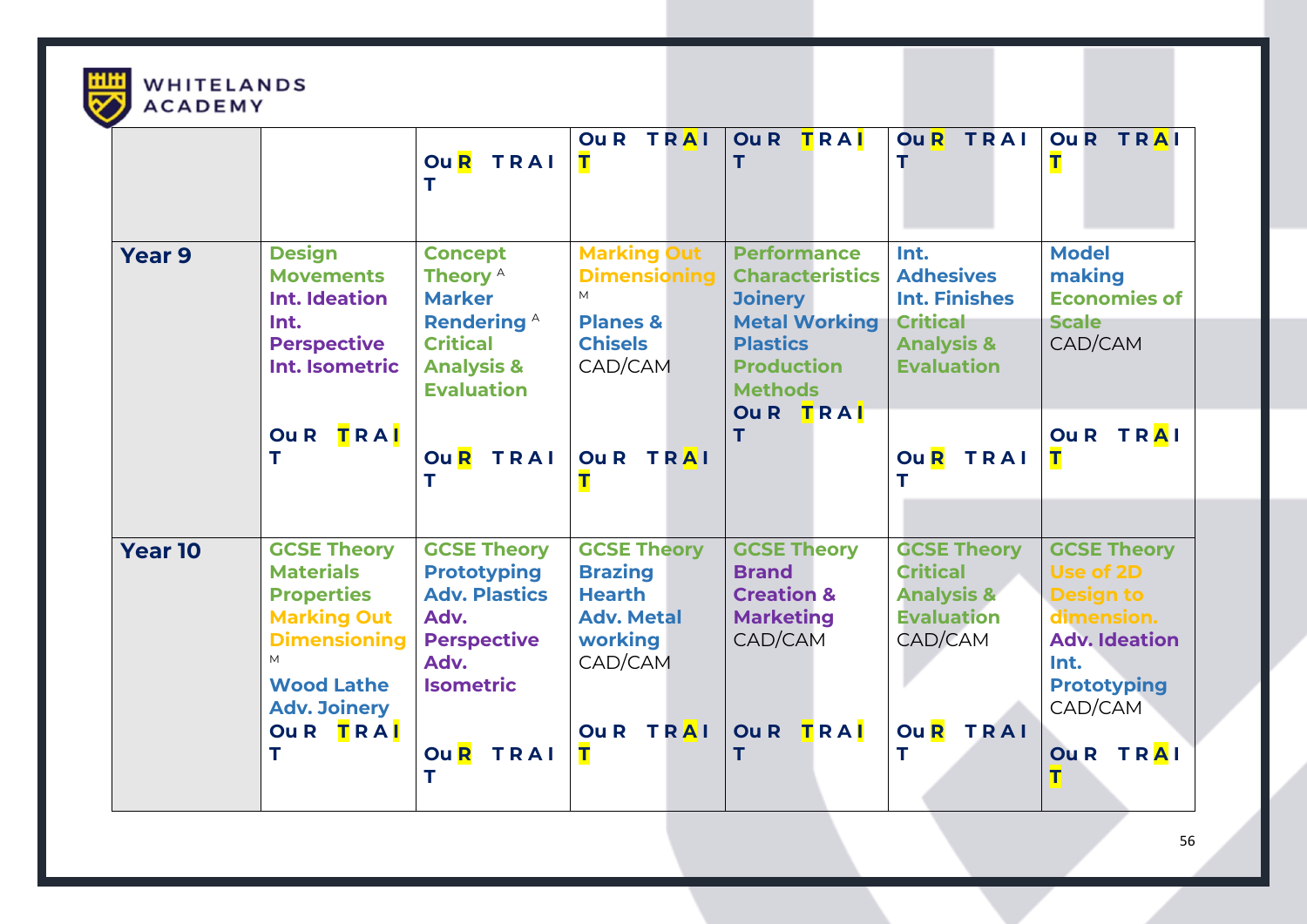

| <b>Year 11</b> | <b>GCSE Theory</b><br>Use of 2D<br><b>Design to</b><br>dimension.<br><b>Adv. Ideation</b> | <b>GCSE Theory</b><br>Adv.<br><b>Prototyping</b><br><b>Critical</b><br><b>Review &amp;</b> | <b>GCSE Theory</b><br><b>CAM</b><br><b>Production of</b><br><b>Final</b><br><b>Prototype</b> | <b>GCSE Theory</b><br>Adv.<br><b>Adhesives</b><br><b>Adv. Finishes</b><br><b>Critical</b> | <b>GCSE Theory</b><br><b>Exam</b><br><b>Preparation</b> | <b>GCSE Theory</b><br><b>Exam</b><br><b>Preparation</b> |
|----------------|-------------------------------------------------------------------------------------------|--------------------------------------------------------------------------------------------|----------------------------------------------------------------------------------------------|-------------------------------------------------------------------------------------------|---------------------------------------------------------|---------------------------------------------------------|
|                | Int.<br><b>Prototyping</b><br>CAD/CAM                                                     | <b>Analysis</b><br>(Mid-Project)<br>CAD/CAM                                                | Adv.<br><b>Assembly</b><br>methods<br>CAD/CAM                                                | <b>Analysis &amp;</b><br><b>Evaluation</b>                                                | TRAI<br><b>Ou</b> <sub>R</sub>                          | <b>Ou R</b><br><b>TRAI</b>                              |
|                | TRAI<br><b>Ou R</b>                                                                       | OuR TRAI                                                                                   | OUR TRAI                                                                                     | <b>Ou R</b><br>TRAI                                                                       |                                                         |                                                         |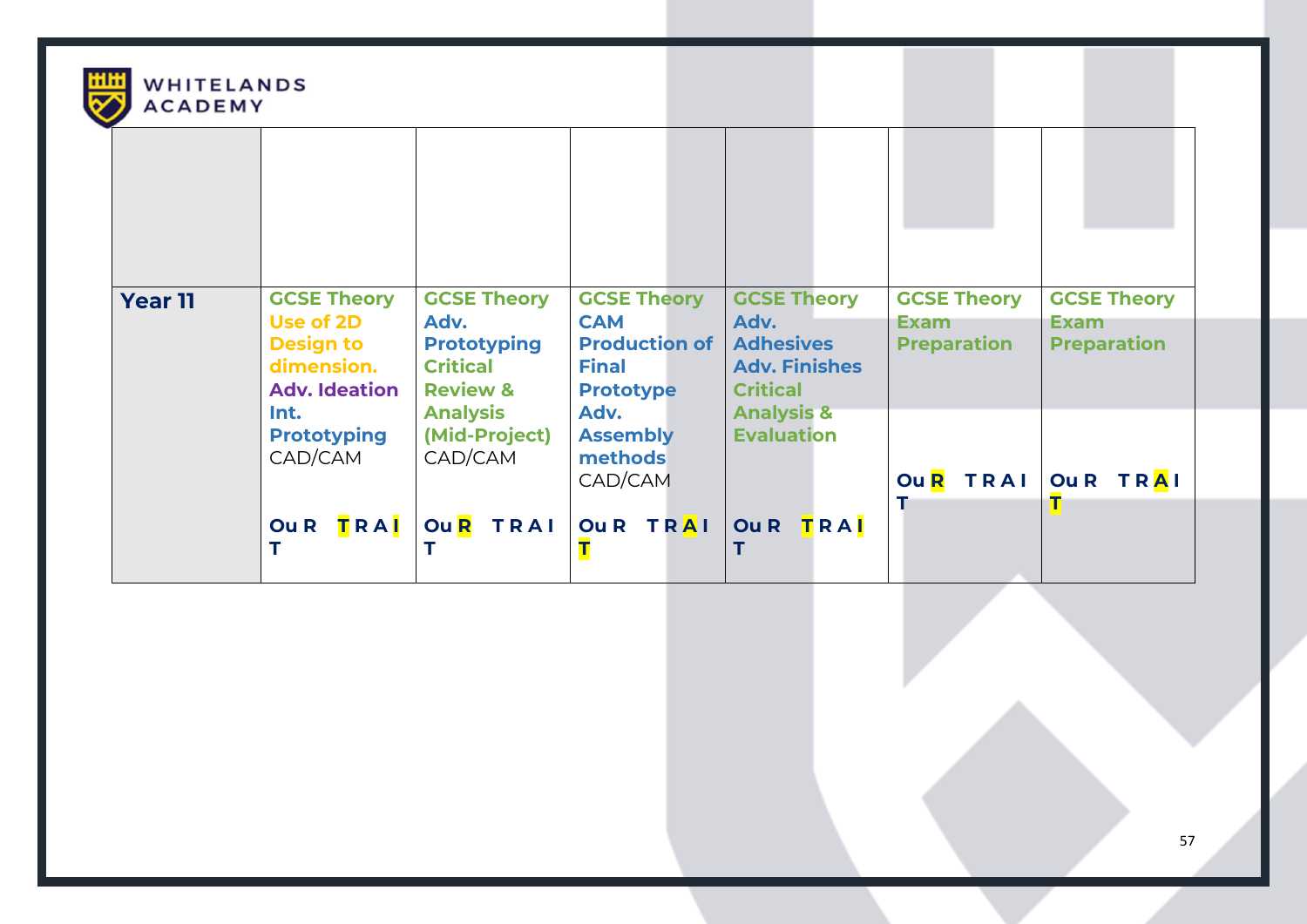

|               | <b>Food Technology Learning Journey</b>                                                                   |                                                                                       |                                                                                                    |                                              |                                                                        |                                                                              |
|---------------|-----------------------------------------------------------------------------------------------------------|---------------------------------------------------------------------------------------|----------------------------------------------------------------------------------------------------|----------------------------------------------|------------------------------------------------------------------------|------------------------------------------------------------------------------|
|               | <b>Term 1</b>                                                                                             | <b>Term 2</b>                                                                         | Term <sub>3</sub>                                                                                  | Term 4                                       | <b>Term 5</b>                                                          | <b>Term 6</b>                                                                |
| <b>Year 7</b> | Introduction to<br>food safety RSEH                                                                       | - The Eatwell<br>- The storage<br>Guide <sup>P</sup><br>of ingredients                |                                                                                                    | - Shortbread<br>Investigation<br>$M^*$       | - Functions of<br>vitamins and<br>minerals <sup>*</sup>                | - Superfoods<br>- Cakes<br>Investigation <sup>M</sup>                        |
|               | <b>Practical</b>                                                                                          | <b>Practical</b><br><b>Skills:</b>                                                    |                                                                                                    | <b>Practical</b><br><b>Skills:</b>           | <b>Practical</b><br><b>Skills:</b>                                     | <b>Practical</b><br><b>Skills:</b>                                           |
|               | <b>Skills:</b><br>- Bridge and<br>Claw (Knife<br>Skills)<br>- Use of the<br>grill<br>- Use of the<br>oven | - Use of the<br>oven<br>- The<br>creaming<br>method<br>- The rubbing-<br>in technique | - Use of the<br>hob<br>- The rubbing-<br>in technique<br>- Use of a<br>frying pan<br>- Stir frying | - Kneading<br>bread<br>- Setting<br>mixtures | - Use of the<br>stick blender<br>- Kneading<br>bread<br>- Use of yeast | - Use of the<br>food<br>processor<br>- Use of<br>different<br>raising agents |
|               | - Use of the<br>electric whisk<br>OUR TRAI                                                                | <b>Ou R</b><br>TRAI                                                                   | <b>TRAI</b><br><b>Ou R</b><br>т                                                                    | TRAI<br><b>Ou R</b>                          | <b>TRAI</b><br><b>OuR</b><br>т                                         | <b>Ou R</b><br><b>TRAI</b>                                                   |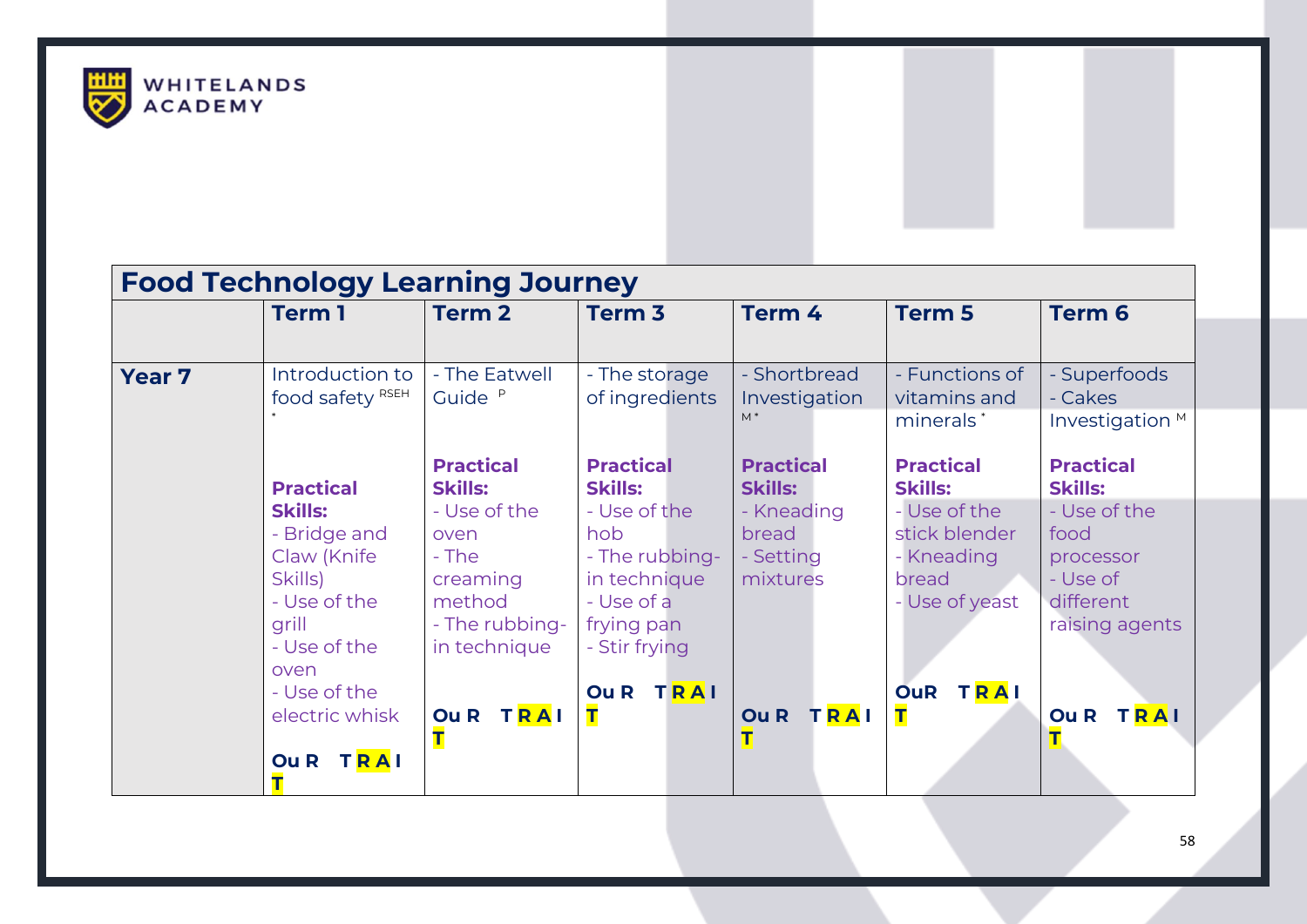

## WHITELANDS<br>ACADEMY

| <b>Year 8</b> | - Introduction                                                                                          | - Yeast                                                                                                       |                                                                                              | - Binding                                       | - Shortcrust                                                                                                                            | Use of raw                                                    |
|---------------|---------------------------------------------------------------------------------------------------------|---------------------------------------------------------------------------------------------------------------|----------------------------------------------------------------------------------------------|-------------------------------------------------|-----------------------------------------------------------------------------------------------------------------------------------------|---------------------------------------------------------------|
|               | to meat<br>- The Danger<br>Zone                                                                         | - Baking<br>powder vs.<br>bicarbonate of<br>soda                                                              | Gelatinisation<br>- Superfoods*<br>- Functions of<br>vitamins and<br>minerals <sup>*</sup>   | - Shortbread<br>Investigation<br>M<br>- Gluten* | pastry<br>- Coagulation                                                                                                                 | chicken                                                       |
|               | <b>Practical</b><br><b>Skills:</b><br>- How to<br>handle meat<br>- Use of the<br>hob<br>- Piping skills | <b>Practical</b><br><b>Skills:</b><br>- Use of yeast<br>- Kneading<br>bread<br>- The rubbing-<br>in technique | <b>Practical</b><br><b>Skills:</b><br>- Use of food<br>processor<br>- Use of a<br>frying pan | <b>Practical</b><br><b>Skills:</b><br>- Binding | <b>Practical</b><br><b>Skills:</b><br>- Making<br>shortcrust<br>pastry<br>- Blind baking<br>- Use of the<br>stick blenders<br>- Setting | <b>Practical</b><br><b>Skills:</b><br>- Temperature<br>probes |
|               | Ou R T R A I                                                                                            | Ou R T R A I                                                                                                  | <b>TRAI</b><br><b>Ou R</b><br>П                                                              | Ou R TRAI<br>т                                  | mixtures<br>Ou R TRAI                                                                                                                   | TRAI<br><b>Ou R</b>                                           |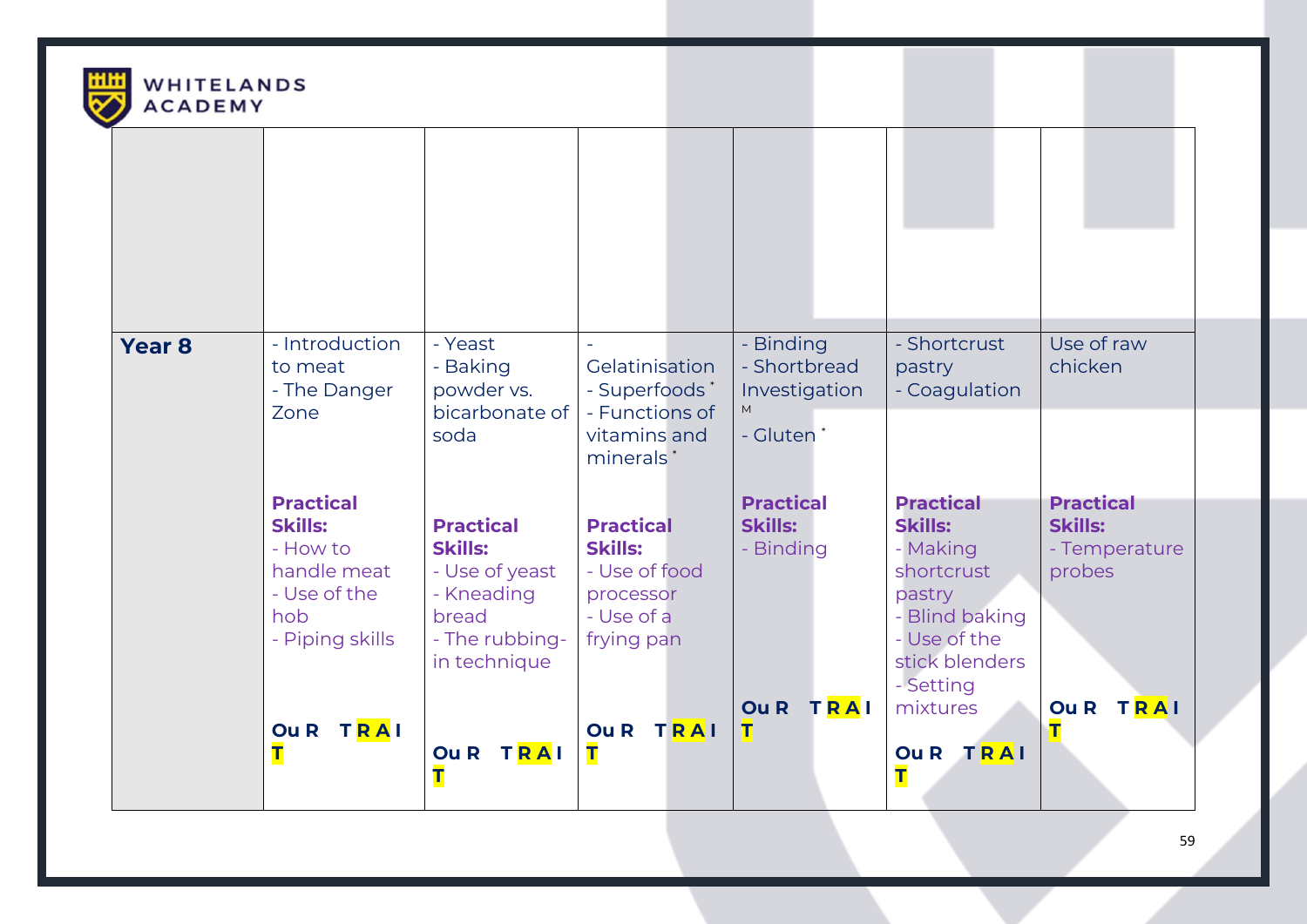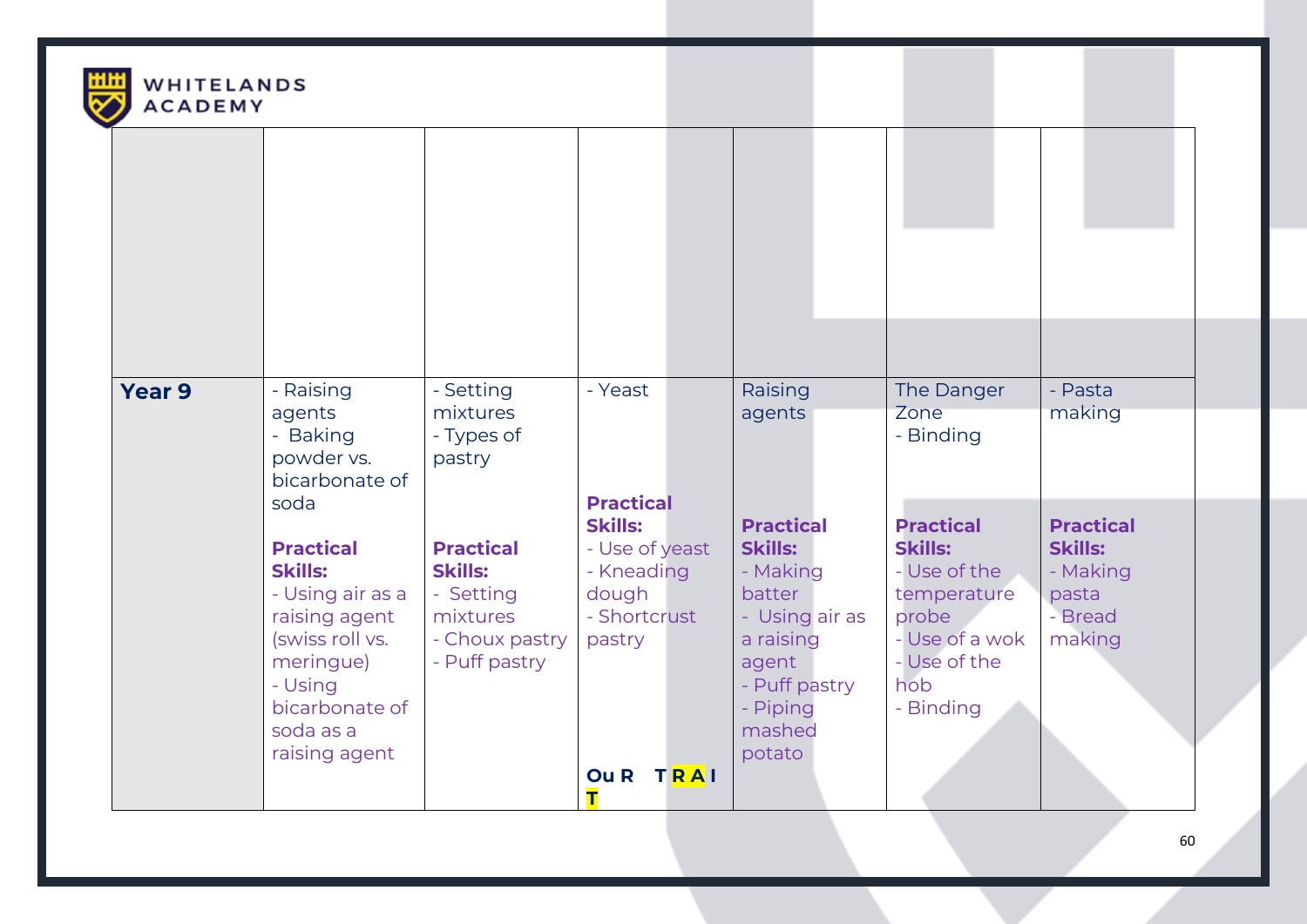| <b>WHITELANDS</b><br><b>ACADEMY</b> |                                                                                                                                                       |                                                                                                                                                                                          |                                                                                 |  |                                                                                                                                            |                                                                                                                                     |                                                                                                                                                         |  |
|-------------------------------------|-------------------------------------------------------------------------------------------------------------------------------------------------------|------------------------------------------------------------------------------------------------------------------------------------------------------------------------------------------|---------------------------------------------------------------------------------|--|--------------------------------------------------------------------------------------------------------------------------------------------|-------------------------------------------------------------------------------------------------------------------------------------|---------------------------------------------------------------------------------------------------------------------------------------------------------|--|
|                                     | <b>TRAI</b><br><b>Ou R</b><br>т                                                                                                                       | OUR TRAI<br>Τ                                                                                                                                                                            |                                                                                 |  | Ou R TRAI<br>т                                                                                                                             | Ou R T R A I<br>т                                                                                                                   | OUR TRAI<br>т                                                                                                                                           |  |
|                                     |                                                                                                                                                       |                                                                                                                                                                                          |                                                                                 |  |                                                                                                                                            |                                                                                                                                     |                                                                                                                                                         |  |
| <b>Year 10</b>                      | <b>Macronutrients</b><br><b>Practical</b><br><b>Skills:</b><br>Knife skills<br>Modify recipes<br>for vegetarian<br>diets<br>How acids<br>denature and | Saturated and<br>unsaturated<br>fats<br>Deficiency in<br>fats and<br>excess fats in<br>the diet.<br><b>Practical</b><br><b>Skills:</b><br>Make a pastry,<br>shape and<br>finish a pastry | Carbohydrates<br><b>Practical</b><br>skills:<br>Setting a<br>mixture<br>Proving |  | <b>Nutrients</b><br><b>Practical</b><br><b>Skills:</b><br>Cooking<br>$methods -$<br>water based<br>using the hob<br>- steaming,<br>boiling | Mineral<br><b>Practical</b><br><b>Skills:</b><br>Preparing<br>vegetables,<br>meats or<br>alternatives<br>which are<br>high in iron. | <b>Deficiencies</b><br><b>Practical</b><br><b>Skills:</b><br>Reducing the<br>salt in recipes<br>(e.g. when<br>tasting and<br>seasoning,<br>replace salt |  |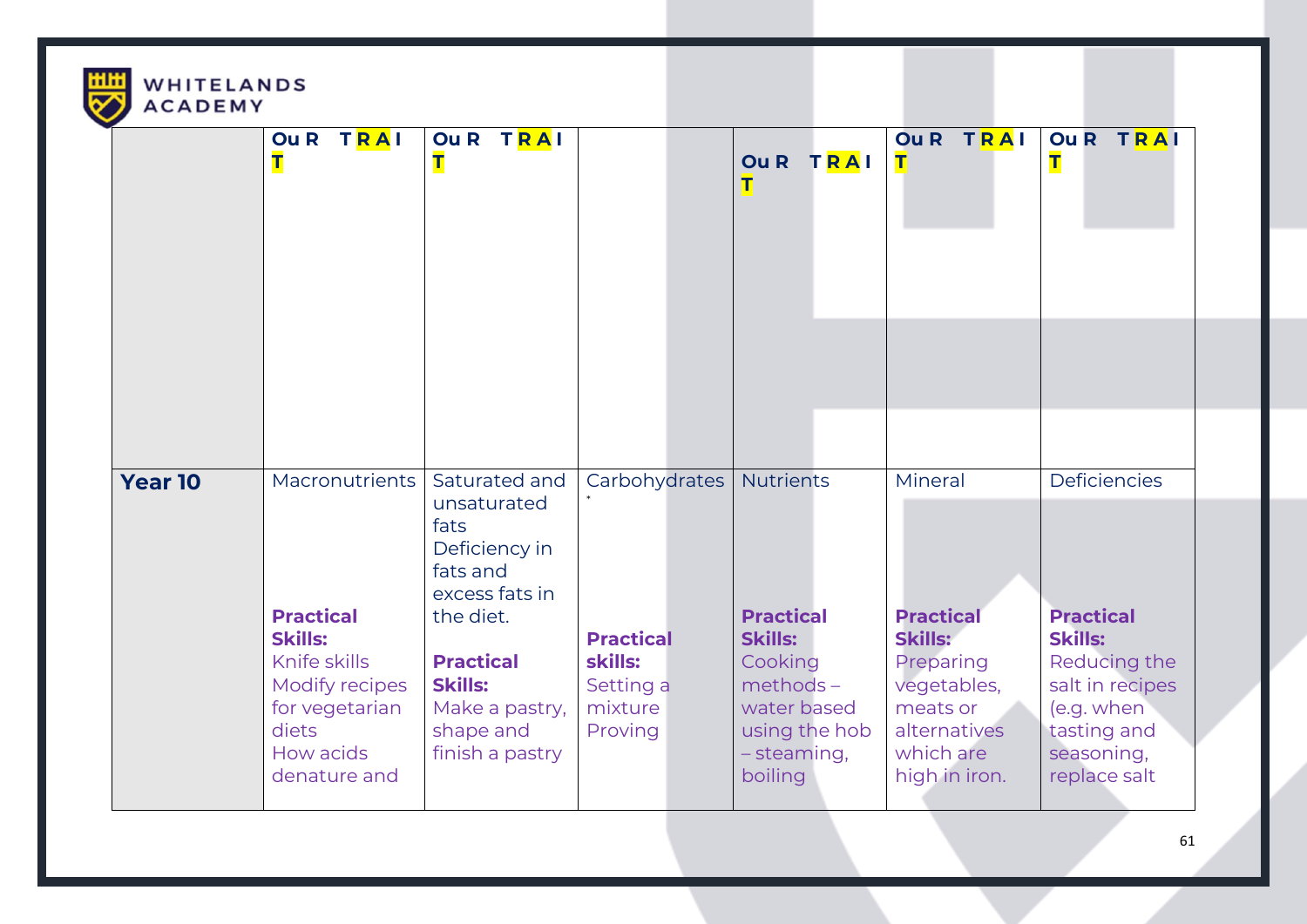| <b>WHITELANDS</b><br><b>ACADEMY</b> |                                        |                                          |                                        |                                                                                                                          |                                                                                                                     |                                       |  |
|-------------------------------------|----------------------------------------|------------------------------------------|----------------------------------------|--------------------------------------------------------------------------------------------------------------------------|---------------------------------------------------------------------------------------------------------------------|---------------------------------------|--|
|                                     | coagulate<br>protein<br>Ou R TRAI<br>т | Use food<br>processor to<br>make pastry  | OUR TRAI<br>т                          | simmering<br>and poaching.<br>Knife skills -<br>cut fruit and<br>vegetables<br>into even size<br>pieces (i.e.<br>batons, | <b>Preparing</b><br>dairy foods,<br>which are<br>high in<br>calcium for<br>example<br>when making<br>a white sauce. | with herbs<br>and spices)<br>OUR TRAI |  |
|                                     |                                        | Ou R TRAI<br>Τ                           |                                        | julienne)<br>OUR TRAI<br>т                                                                                               | OUR TRAI<br>т                                                                                                       | т                                     |  |
|                                     |                                        |                                          |                                        |                                                                                                                          |                                                                                                                     |                                       |  |
| <b>Year 11</b>                      | Food<br>packaging                      | Practical<br>examination<br>preparations | Written<br>examination<br>preparations | <b>Revision</b>                                                                                                          | <b>Revision</b>                                                                                                     |                                       |  |
|                                     | <b>Practical</b><br><b>Skills:</b>     | <b>Practical</b><br><b>Skills:</b>       |                                        |                                                                                                                          |                                                                                                                     |                                       |  |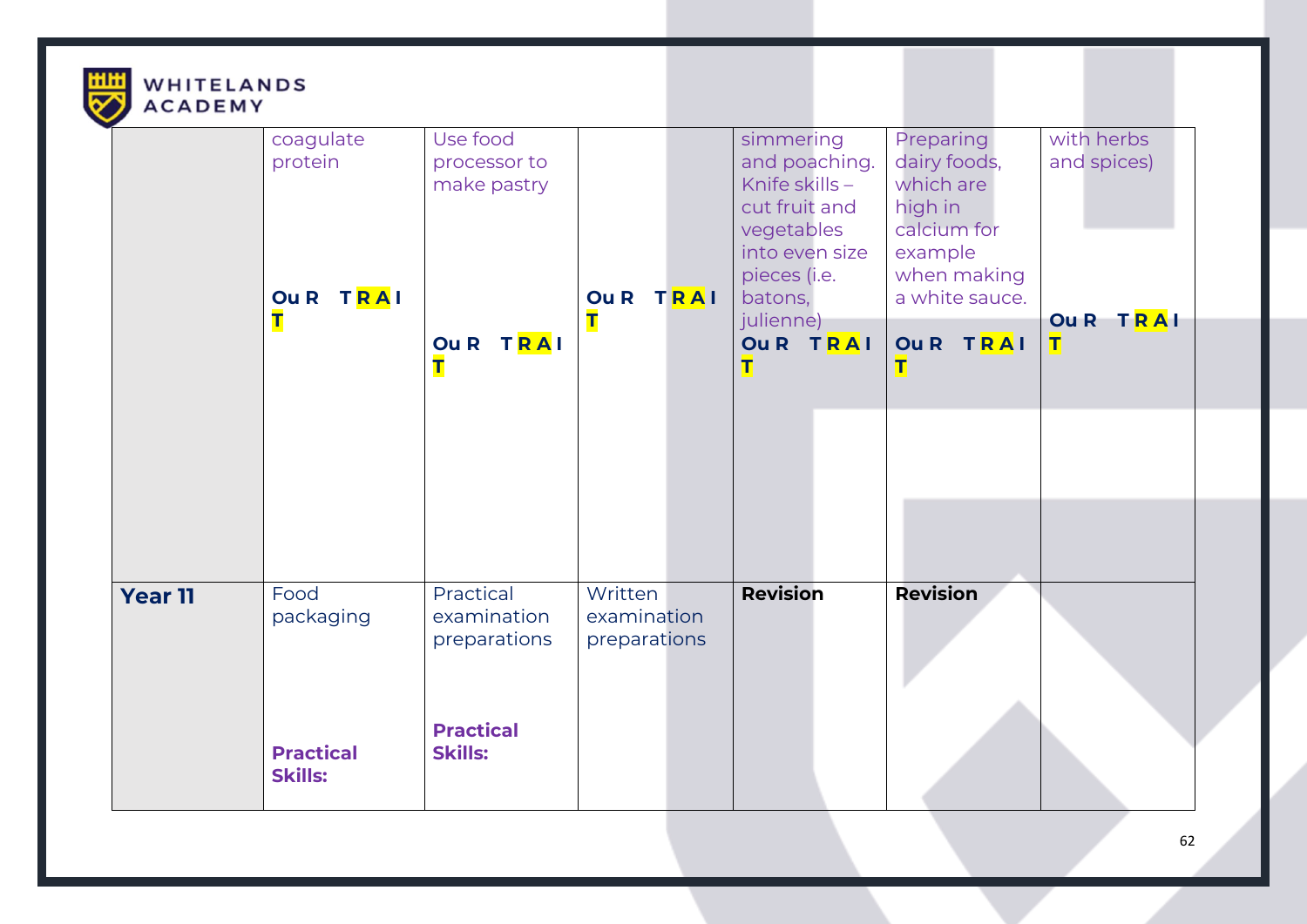| <b>HHH</b><br><b>WHITELANDS</b><br>☞<br><b>ACADEMY</b> |                                      |              |  |  |  |  |
|--------------------------------------------------------|--------------------------------------|--------------|--|--|--|--|
| <b>Functions of</b><br>eggs.                           | Plan and<br>make a 2<br>course meal. | Ou R T R A I |  |  |  |  |
| Ou R T R A I                                           | Ou R T R A I                         |              |  |  |  |  |

## **Drama**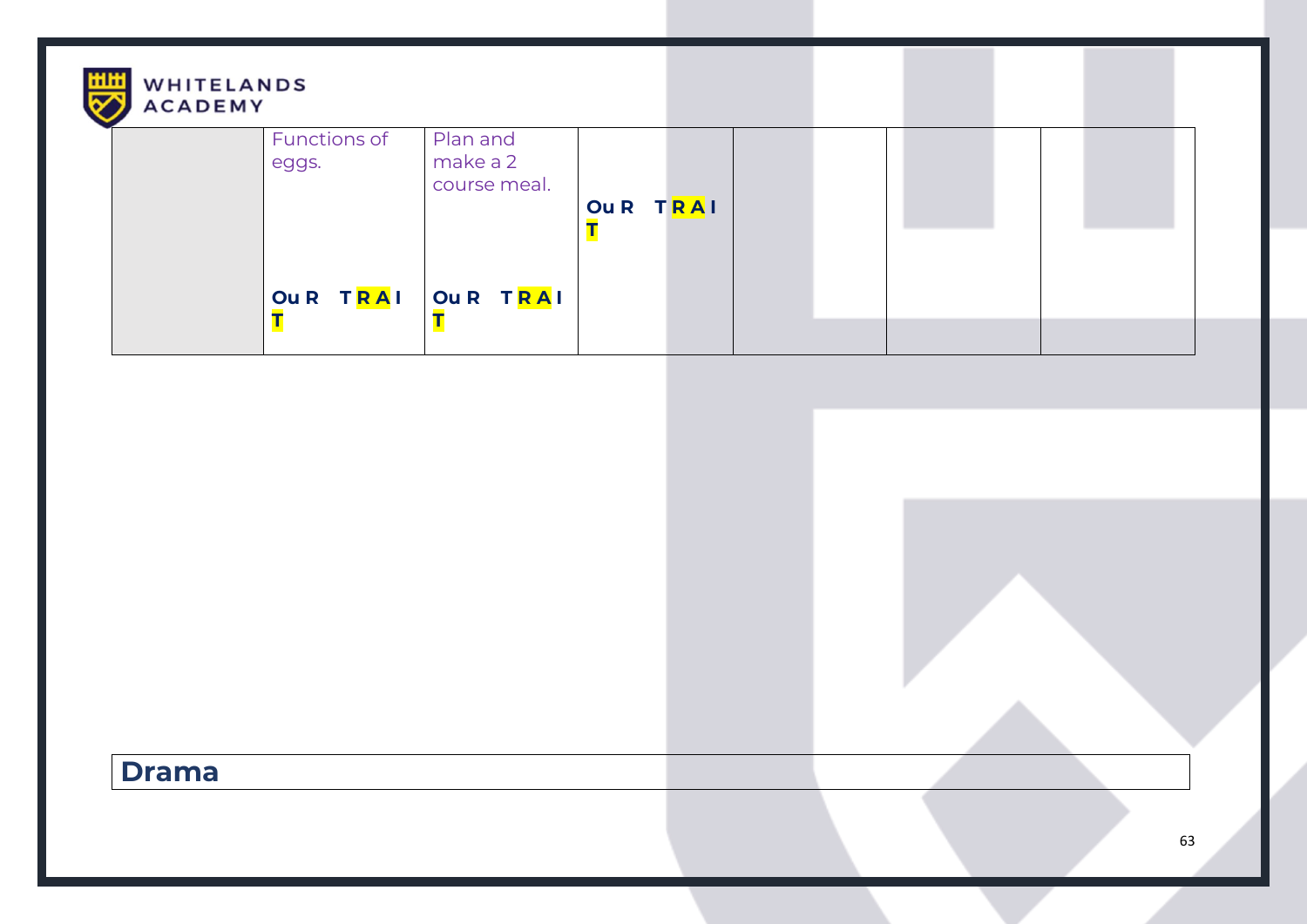

Our intention is to create students who are not only confident in their ability to perform in public but who are also able to academically interpret theatrical texts through a range of performance and production skills.

#### **Our curriculum is academic and ambitious:**

Students will be able to research, develop ideas, interpret texts, devise performances, and analyse and evaluate their performances. Students will be introduced to a range of theatrical skills so that they can analyse and respond to texts as well as using skills effectively in their own performances. We are ambitious for all of our students so we teach in mixed ability classes and plan our lessons to stretch the highest attaining child whilst using scaffolding and the SEN 6 to support all students to succeed.

#### **Our curriculum is broad and enriching:**

A 3-year Key Stage 3 enables all students to study theatre from Greek Drama to modern plays in order to understand the conventions of Drama and the influence of classical works on contemporary theatre. Students will study styles including Naturalism, Physical Theatre and Commedia Dell'arte to enable them to make decisions about style when developing their own ideas.

Students will be given opportunities to participate in performances as well as exploring sound and light design using the relevant technology. Outside of the classroom, we want to ensure students recognise the importance of Drama more widely through visiting theatres, accessing professional productions online and learning about careers in theatre (including acting, directing, production, light and sound, set and costume design and theatre management). We will organise theatre trips to inspire students to pursue Drama and to develop their understanding of dramatic devices by seeing them on the stage. As part of our enrichment offer, we will run a Drama club with the view to putting on performances.

#### **Our curriculum promotes core literacy:**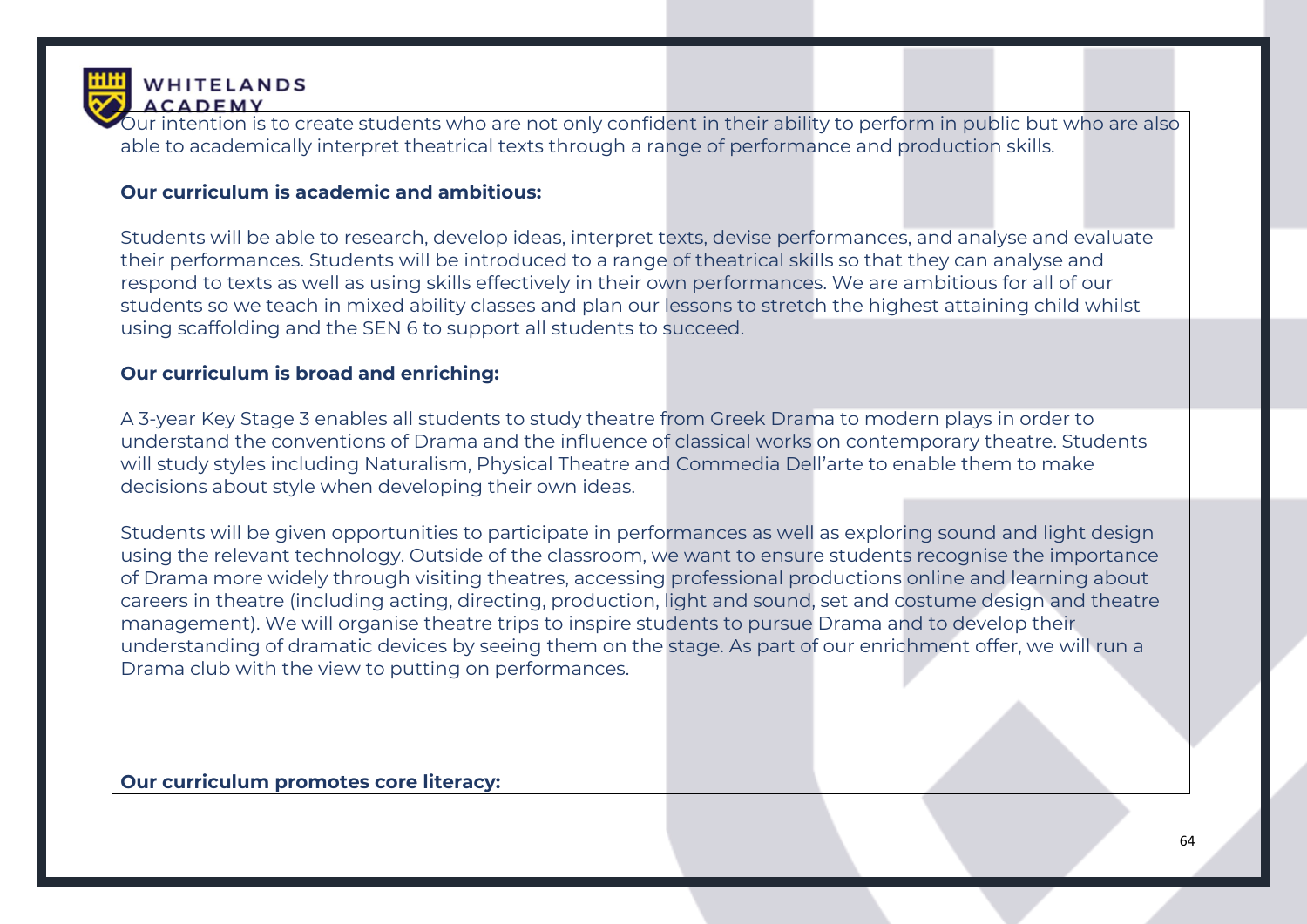

As well as developing and performing their own performances, students will study whole texts such as 'The Tempest' and 'Kindertransport'. This enables us to support literacy in the Drama curriculum, through reading, comprehension and inference. Through the study of whole texts, students will be taught to recognise the varied aspects of theatre in order to understand how they could pursue Drama at Key Stage 5, and as a career. Students will learn to analyse plays and performance, write reviews, design costumes and sets and direct performances.

#### **Our curriculum is values-based:**

At Whitelands Academy we promote OuR TRAITs in all of our lessons. We encourage teamwork in Drama so we discuss the importance of respect when working in groups and sharing ideas. Many of the texts studied, including: The Tempest, Kinder Transport and The Curious Incident of the Dog in the Night-Time, explore the value of anti-discrimination and respect.

#### **Our curriculum is knowledge-based:**

At Whitelands Academy we promote the retention and retrieval of knowledge through DNAs, home learning quizzes and the use of knowledge organisers. Although there are many practical elements in the Drama curriculum, we drive the importance of understanding the theoretical element of writing plays, and performing techniques. We will make cross-curricular links between English and History to develop students' contextual understanding.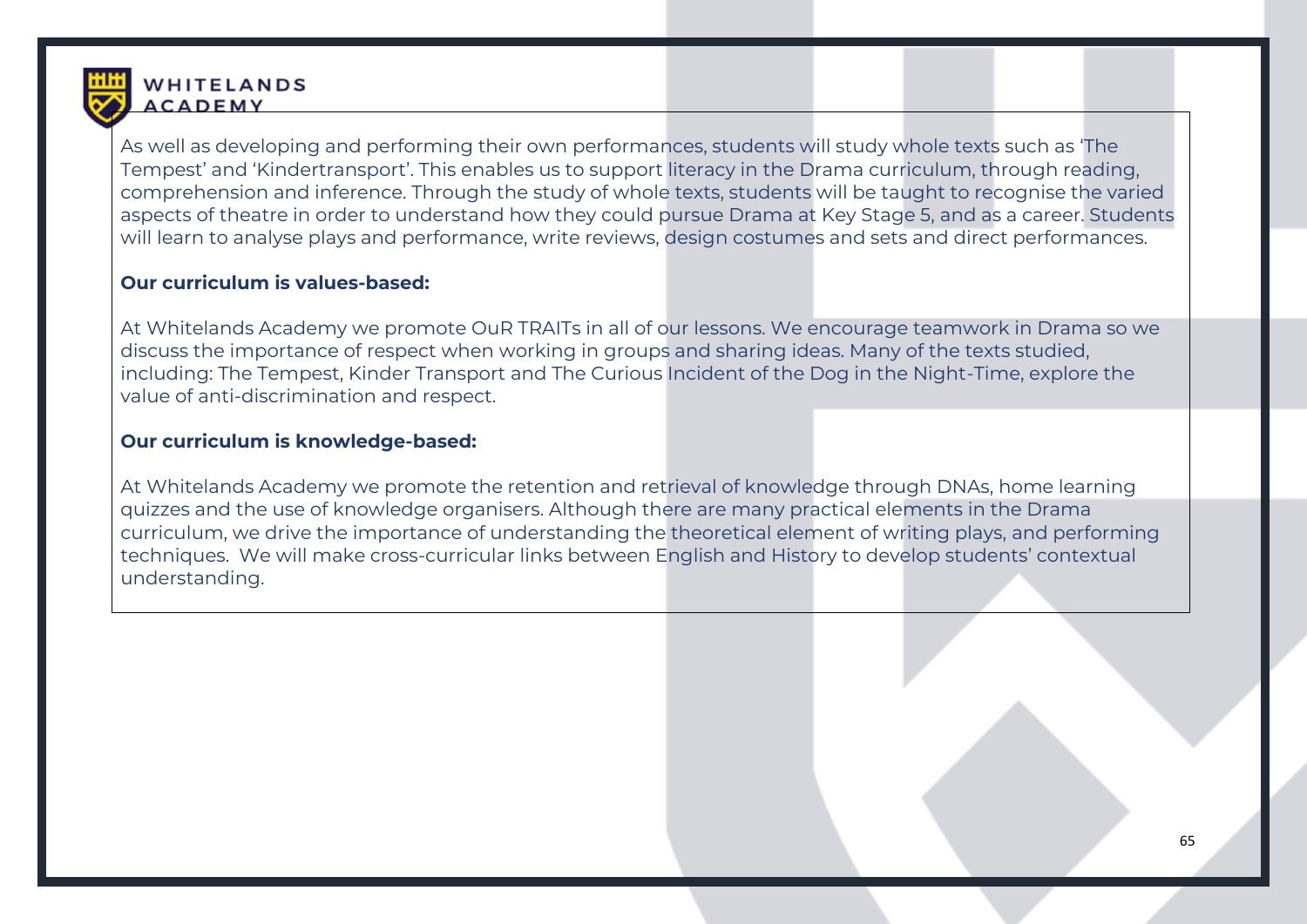

|           | <b>Drama Learning Journey</b> |                                                 |                                     |                                                             |                                                                 |                                           |
|-----------|-------------------------------|-------------------------------------------------|-------------------------------------|-------------------------------------------------------------|-----------------------------------------------------------------|-------------------------------------------|
|           | <b>Term 1</b>                 | <b>Term 2</b>                                   | Term <sub>3</sub>                   | Term 4                                                      | <b>Term 5</b>                                                   | Term 6                                    |
| Year<br>7 | Key skills<br><b>BV</b>       | Naturalism for<br>performance<br>and design     | <b>Exaggeration</b><br>and the body | <b>Exaggeration</b><br>and the body                         | <b>The</b><br>Tempest <sup>E</sup>                              | <b>The</b><br>Tempest <sup>E</sup>        |
|           | <b>OURTRAIT</b>               | <b>OURTRAIT</b>                                 | <b>OURTRAIT</b>                     | <b>OURTRAIT</b>                                             | <b>BV</b><br><b>OURTRAIT</b>                                    | <b>BV</b><br><b>OURTRAIT</b>              |
| Year<br>8 | Staging and<br>set design AX  | Naturalism for<br>performance<br>and key skills | Greek Theatre <sup>E</sup><br>Н     | <b>Greek</b><br><b>Theatre</b><br>$(Antigone)$ <sup>E</sup> | Physical<br><b>Theatre</b>                                      | Much Ado<br>About<br>Nothing <sup>E</sup> |
|           | <b>OURTRAIT</b>               | <b>OURTRAIT</b>                                 | <b>OURTRAIT</b>                     | <b>BV</b><br><b>OURTRAIT</b>                                | <b>OURTRAIT</b>                                                 | <b>BV</b><br><b>OURTRAIT</b>              |
| Year<br>9 | <b>Key Skills</b>             | Kindertransport<br>E H                          | Kindertransport<br>E H              | Frantic<br>Assembly/<br>Curious<br>Incident <sup>E</sup>    | Frantic<br>Assembly/<br><b>Curious</b><br>Incident <sup>E</sup> | Monologues                                |
|           | <b>OURTRAIT</b>               | <b>BV</b><br><b>OURTRAIT</b>                    | <b>BV</b><br><b>OURTRAIT</b>        | <b>BV</b><br><b>OURTRAIT</b>                                | <b>BV</b><br><b>OURTRAIT</b>                                    | <b>BV</b><br><b>OURTRAIT</b>              |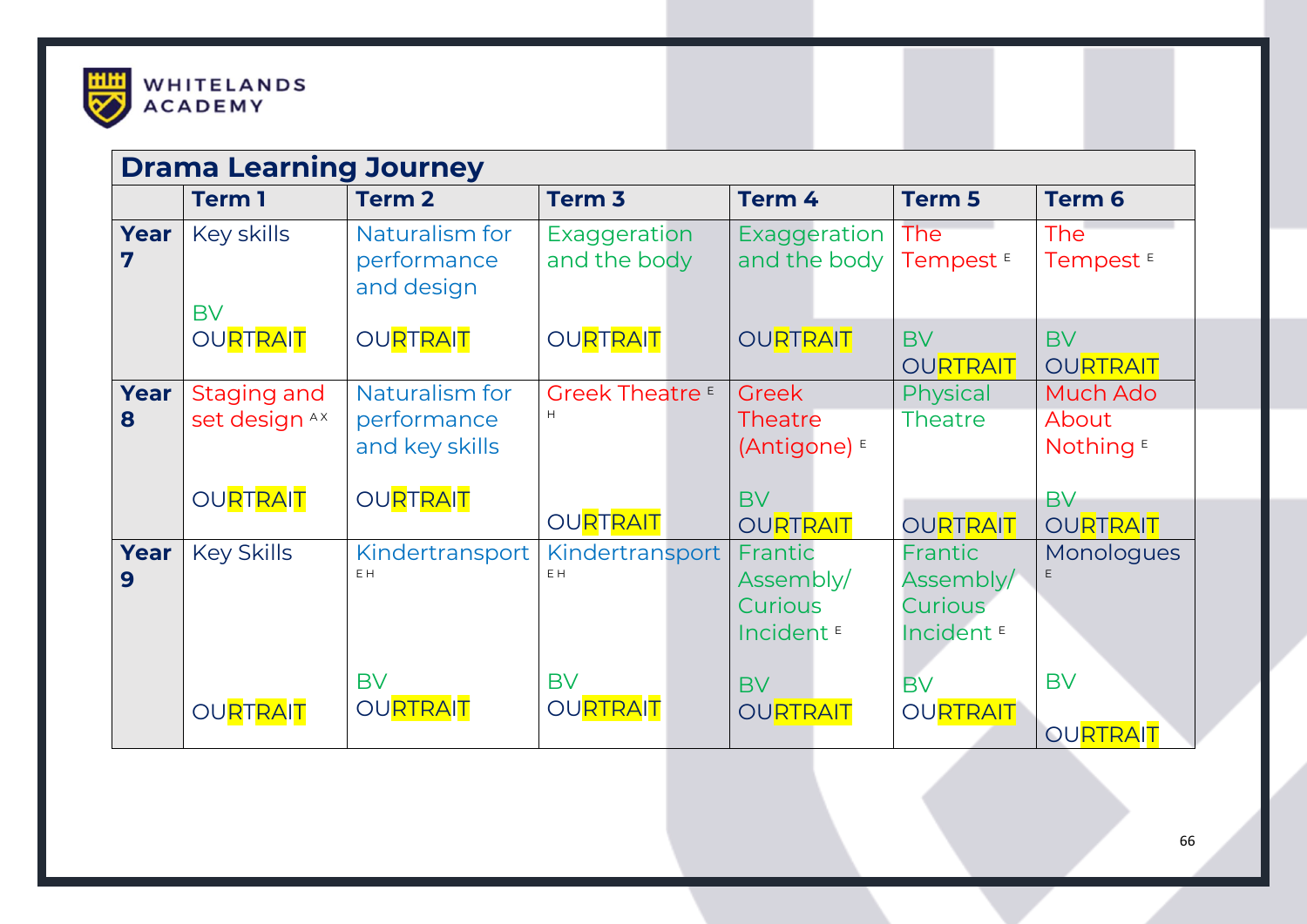

## **HIH** WHITELANDS

| Year<br>10 | Creating<br>devised<br>Drama.          | Perform<br>devised Drama.              | The Crucible <sup>E</sup>                 | The Crucible<br>E            | The Free9 <sup>E</sup> | The Free9 <sup>E</sup> |
|------------|----------------------------------------|----------------------------------------|-------------------------------------------|------------------------------|------------------------|------------------------|
|            | <b>OURTRAIT</b>                        | <b>OURTRAIT</b>                        | <b>OURTRAIT</b>                           | <b>OURTRAIT</b>              | <b>OURTRAIT</b>        | <b>OURTRAIT</b>        |
| Year       | <b>Devised</b>                         | <b>Devised</b>                         | Scripted                                  | Performance                  | Set play.              |                        |
| 11         | practical<br>performance.              | practical<br>performance.              | performance.<br>Monologue<br>preparation. | and<br>completion.           |                        |                        |
|            | Supporting<br>evidence<br>writing.     | Supporting<br>evidence<br>writing.     | Live theatre<br>review<br>preparation.    | Live theatre<br>preparation. |                        |                        |
|            | Live theatre<br>review<br>preparation. | Live theatre<br>review<br>preparation. |                                           |                              |                        |                        |
|            | <b>OURTRAIT</b>                        | <b>OURTRAIT</b>                        | <b>OURTRAIT</b>                           | <b>OURTRAIT</b>              |                        |                        |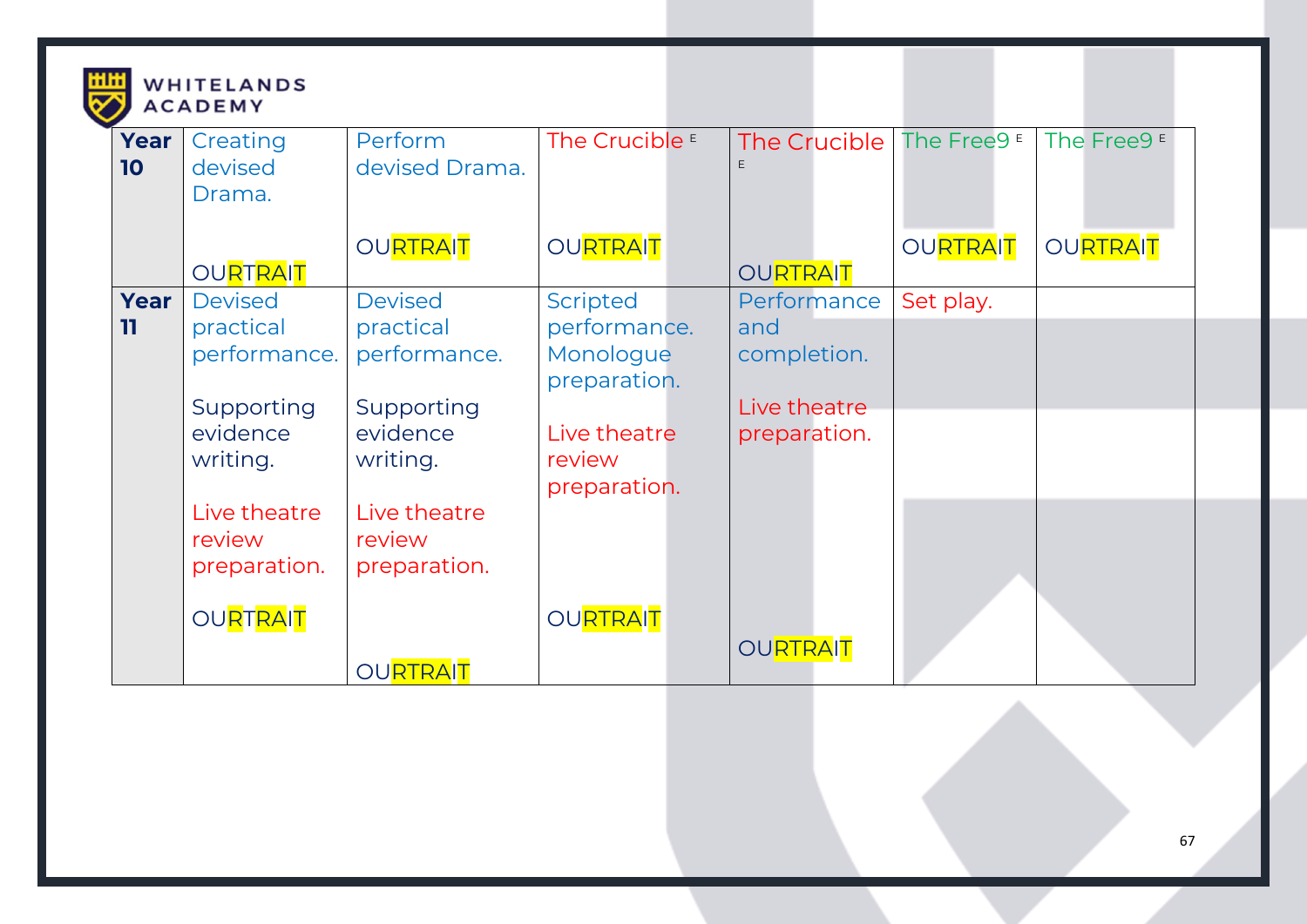

## **Music Intent**

Music at Whitelands Academy intends to provide students with a broad understanding of the theoretical, practical and technological knowledge and skills to be able to further develop their interests and musical capabilities outside of school. The curriculum intends to capture the interests of students through providing an experience of a wide range of music genres allowing each child to appreciate where their interests fit into the world of music and how they could contribute to it.

#### **Our curriculum is academic and ambitious:**

At Whitelands Academy the music curriculum is academic and ambitious for all students. The sequence of theoretical knowledge is designed to deepen students' understanding of the practical skills taught. Students are taught how to read music, analyse it and understand what they are listening to in order to be able to put this knowledge into practise by both composing and performing their own music.

#### **Our curriculum is broad and enriching:**

At Whitelands Academy, the curriculum extends beyond the National Curriculum by offering students the widest range of music genres; from classical to modern pop rock. Students are introduced to modern technology that is used by song writers so that they understand how music can be developed in the modern world.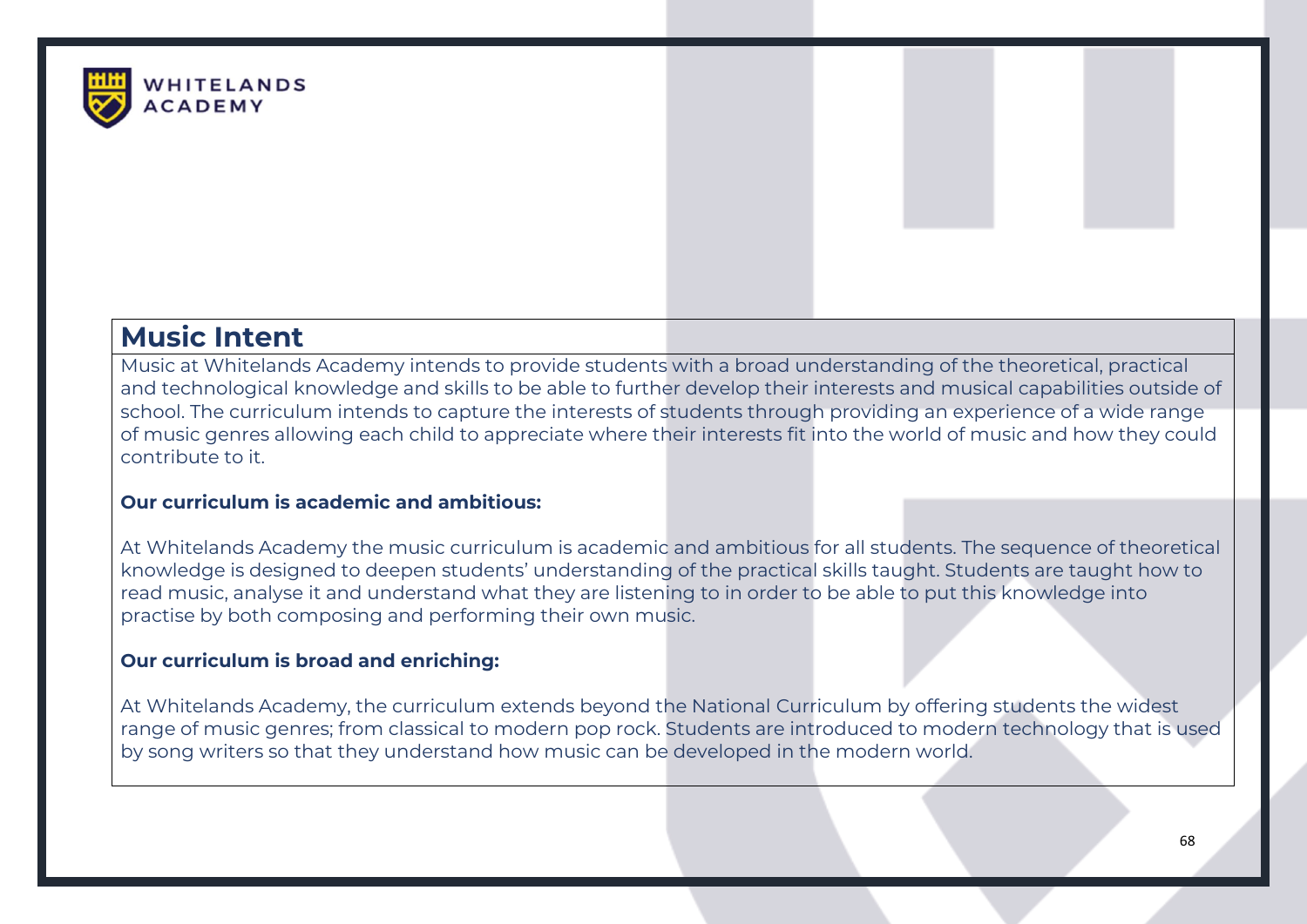

Outside of lessons, students are encouraged to participate in the school choir, school productions and take music lessons.

#### **Our curriculum promotes core literacy and is knowledge rich:**

In Music, tier 3 vocabulary is taught explicitly using dual coding. Students are taught the definitions of these words as well as being able to utilise these words when analysing music and composing their own.

With the Music curriculum being academically challenging, students are supported in retaining and retrieving what has been learnt into their long-term memory by utilising knowledge organisers, DNAs and home learning quizzes. This revisits previous learning repetitively using increased time intervals in between repeats.

#### **Our curriculum is values-based:**

Throughout the Music lessons, students discuss the importance of OuR TRAIT values at Whitelands Academy. Whether this is being respectful and tolerant of other students' musical genre interests, or being respectful of other students' musical performance or being resilient and ambitious in their own creativities.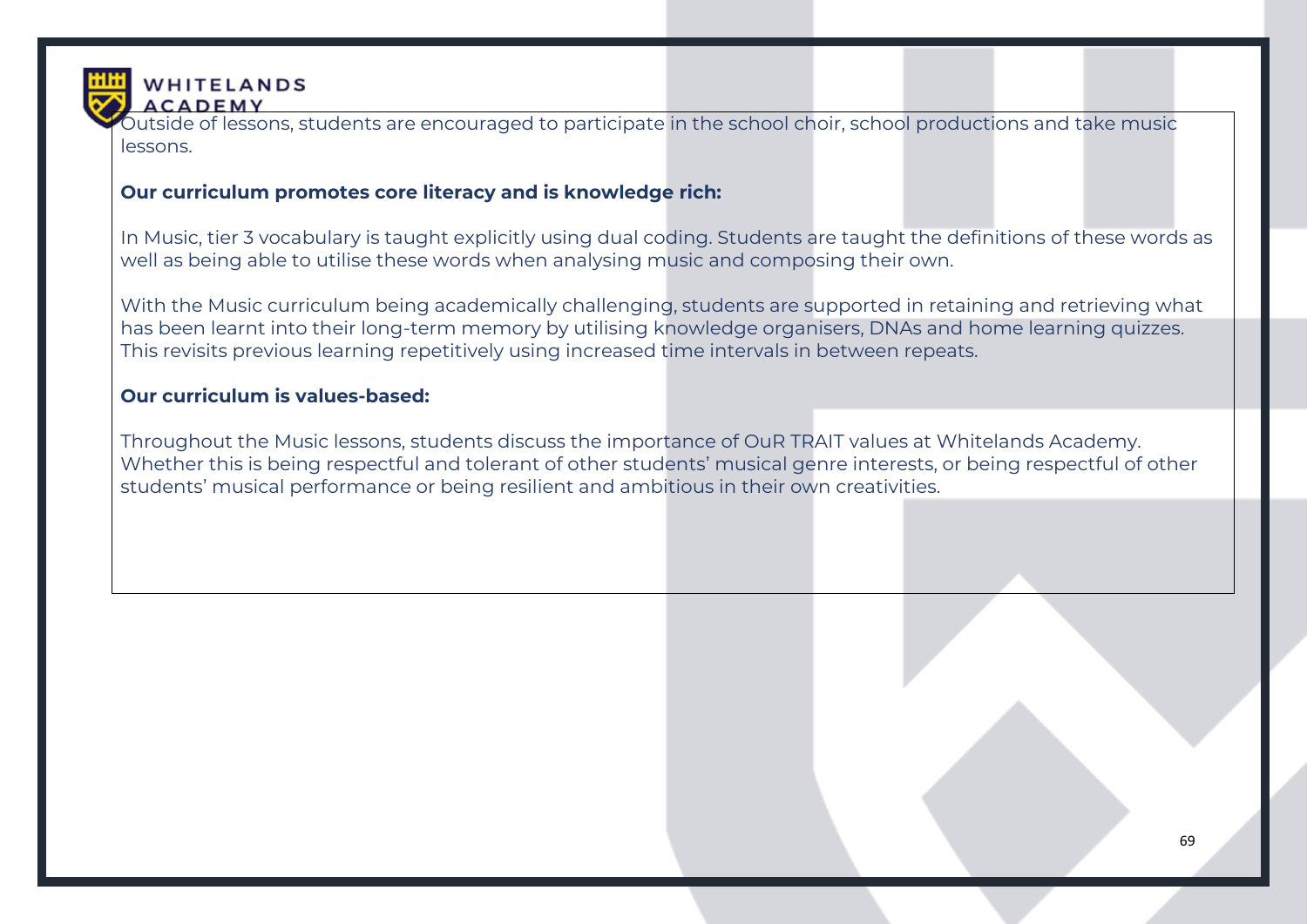

| <b>Music Learning Journey</b> |                             |                          |                                                 |                                                        |                                                                   |                                                         |
|-------------------------------|-----------------------------|--------------------------|-------------------------------------------------|--------------------------------------------------------|-------------------------------------------------------------------|---------------------------------------------------------|
|                               | Term 1                      | <b>Term 2</b>            | Term <sub>3</sub>                               | Term 4                                                 | <b>Term 5</b>                                                     | <b>Term 6</b>                                           |
|                               |                             |                          |                                                 |                                                        |                                                                   |                                                         |
| <b>Year 7</b>                 | Notation and<br>rhythm $M$  | Performance <sup>D</sup> | Notation and<br>Piano<br>(Notes and<br>rhythms) | Notation and<br>Piano<br>(Practise and<br>performance) | Listening and<br>analysing part<br>(Time<br>signature,            | Listening and<br>analysing part<br>(Genre, tempo<br>and |
|                               | <b>OURTRAIT</b>             | <b>OURTRAIT</b>          | <b>OURTRAIT</b>                                 | <b>OURTRAIT</b>                                        | major or<br>minor,<br>performance<br>dynamics)<br><b>OURTRAIT</b> | instruments)<br><b>OURTRAIT</b>                         |
| <b>Year 8</b>                 | Performance<br>and Dynamics | Keys and<br>Scales       | <b>Music History</b>                            | Chords and<br>Piano                                    | Rhythm<br>applied to                                              | Composition                                             |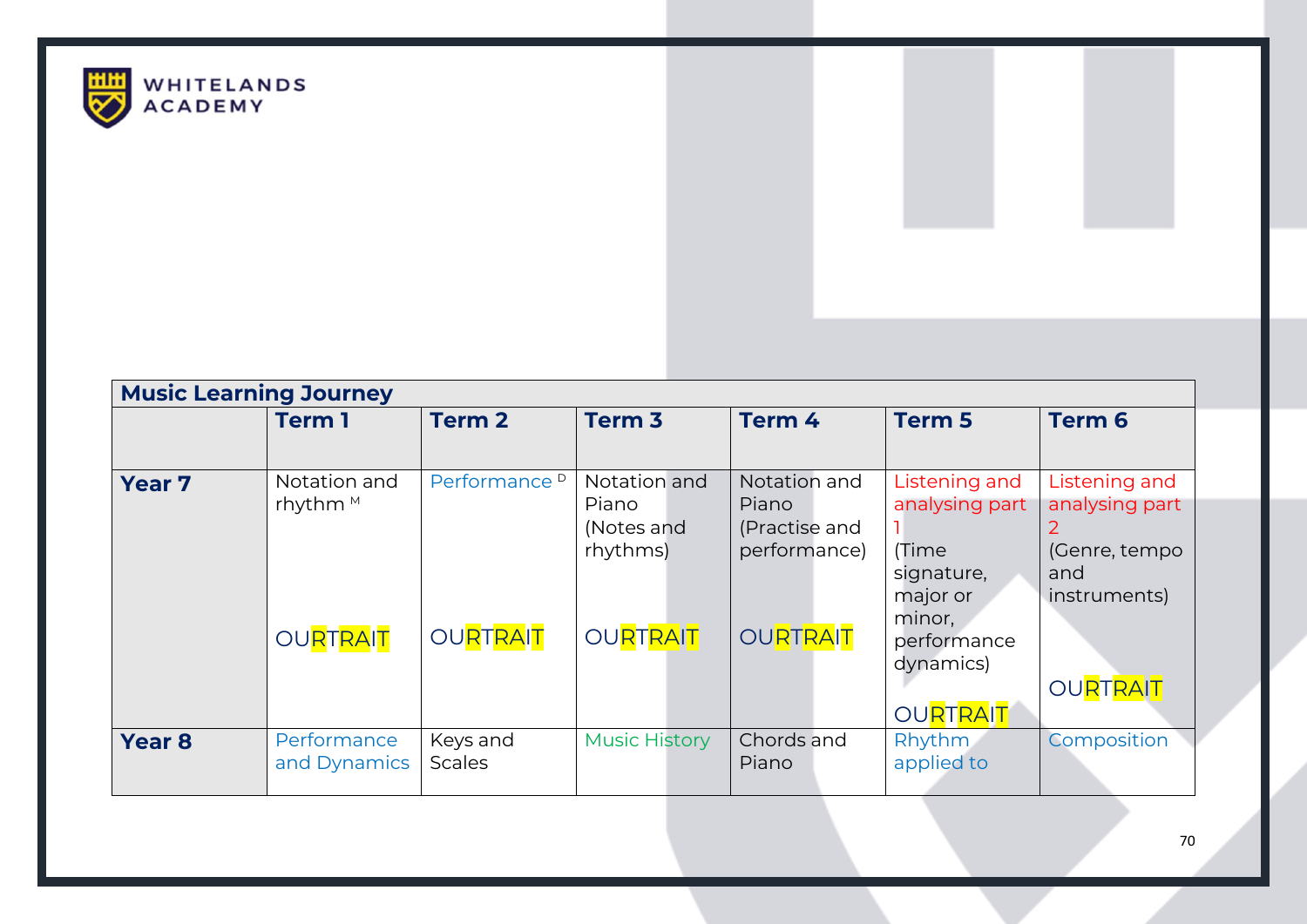

## WHITELANDS

| <b>ACADEMY</b> |                                                                                        |                                                     |                                                         |                                                |                                                            |                                                  |
|----------------|----------------------------------------------------------------------------------------|-----------------------------------------------------|---------------------------------------------------------|------------------------------------------------|------------------------------------------------------------|--------------------------------------------------|
|                | (analysing<br>now using<br>terminology<br>and<br>incorporating<br>into<br>performance) | <b>OURTRAIT</b>                                     | <b>OURTRAIT</b>                                         | <b>OURTRAIT</b>                                | <b>Music</b><br>Software <sup>ICT</sup><br><b>OURTRAIT</b> | <b>OURTRAIT</b>                                  |
|                | <b>OURTRAIT</b>                                                                        |                                                     |                                                         |                                                |                                                            |                                                  |
| <b>Year 9</b>  | <b>West African</b><br>music.<br>Listening and<br>Analysing.                           | <b>West African</b><br>music.<br>Composition<br>and | <b>Baroque</b><br>Remix.<br>Listening and<br>Analysing. | <b>Baroque</b><br>Remix.<br>Composition<br>and | Electronic<br>dance music.<br>Listening and<br>Analysing.  | Electronic<br>dance music.<br>Composition<br>and |
|                | <b>OURTRAIT</b>                                                                        | performance.<br><b>OURTRAIT</b>                     | <b>OURTRAIT</b>                                         | performance.                                   | <b>OURTRAIT</b>                                            | performance.<br><b>OURTRAIT</b>                  |
|                |                                                                                        |                                                     |                                                         | <b>OURTRAIT</b>                                |                                                            |                                                  |
| <b>Year 10</b> | Music Theory                                                                           | Unfamiliar<br>listening                             | <b>Briefed</b><br>composition                           | Free<br>composition                            | Solo<br>Performance                                        | Group<br>performance                             |
|                | <b>OURTRAIT</b>                                                                        | <b>OURTRAIT</b>                                     | <b>OURTRAIT</b>                                         | <b>OURTRAIT</b>                                | <b>OURTRAIT</b>                                            | <b>OURTRAIT</b>                                  |
| <b>Year 11</b> | Solo<br>performance                                                                    | Solo<br>performance                                 | Unfamiliar<br>listening                                 | Revision                                       | Revision                                                   |                                                  |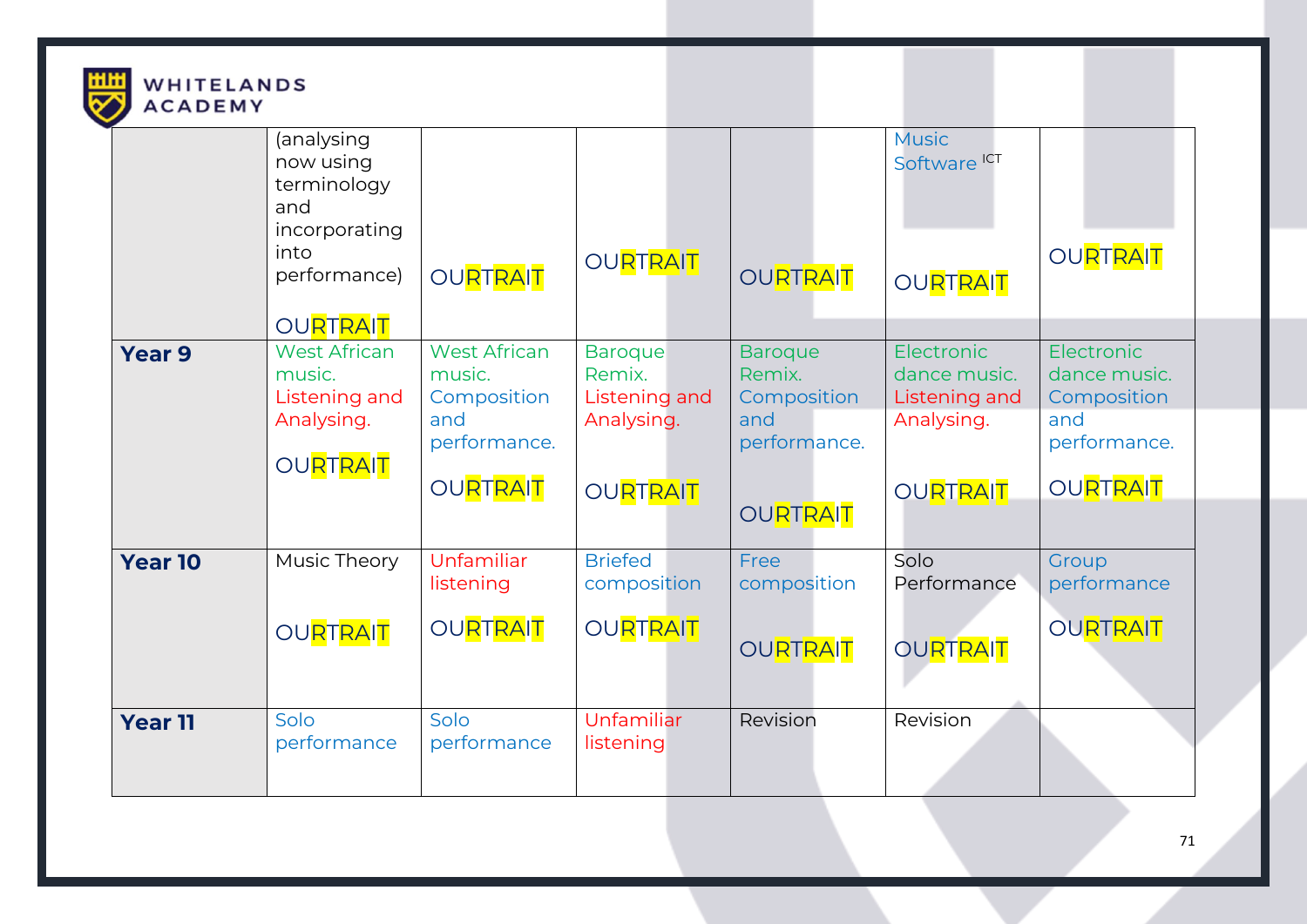| WHITELANDS<br><b>ACADEMY</b> |                               |                     |                 |  |  |  |  |
|------------------------------|-------------------------------|---------------------|-----------------|--|--|--|--|
|                              | <b>Briefed</b><br>composition | Free<br>composition | <b>OURTRAIT</b> |  |  |  |  |
|                              | <b>OURTRAIT</b>               | <b>OURTRAIT</b>     |                 |  |  |  |  |

## **Physical Education Intent**

Our curriculum intends to create students who, regardless of their ability on entry, have the opportunity to experience a wide-range of activities and experiences in the hope that they continue to lead a healthy active lifestyle beyond their time at Whitelands. We aim to ensure that students develop their physical literacy and teamwork skills in the hope that they will thrive in the workplace. Following a curriculum which provides highly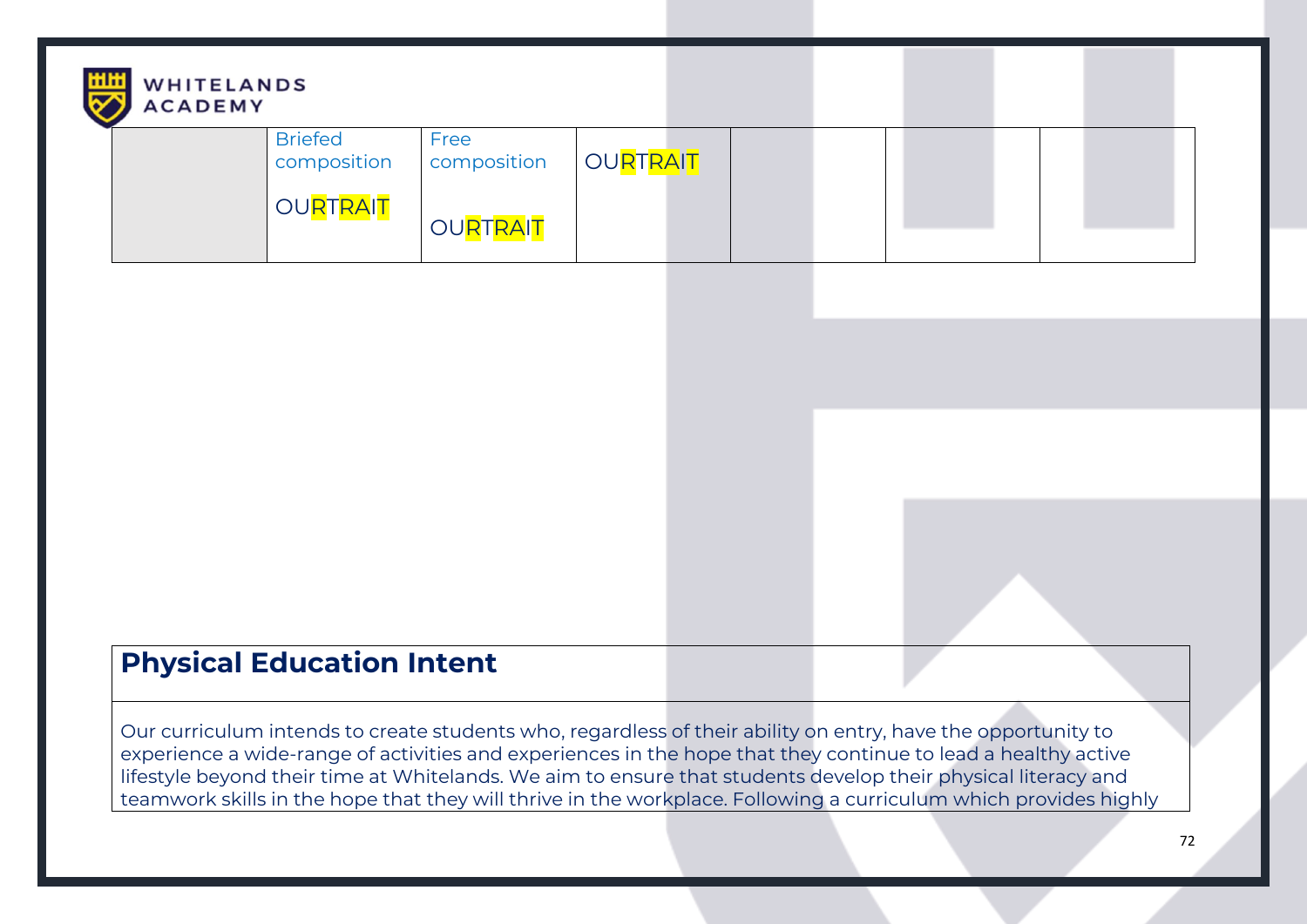

positive, memorable experiences and rich opportunities for high quality learning, it is hoped that all students will leave Whitelands as resilient individuals who are able to respond positively to all challenges and use these experiences as stepping stones to success. Further to this we want students to experience success and overcome adversity by offering a wide-range of recreational and sporting opportunities as part of a wholesome extracurricular programme.

# **Our curriculum is academic and ambitious:**

Physical Education is taught to all students in mixed ability groups. Despite the range of natural physical abilities, we are ambitious that all students will understand the theory behind skills and sports offered in order to be able to practise mastering these skills in person. Physical Education is not only about the physical activities but about the success criteria behind the skills, the tier 3 vocabulary used and the opportunities to develop numeracy, e.g. with analysing fitness test data. We teach to the top and scaffold knowledge and skills to support all students achieving the objectives using our SEN 6 strategies.

# **Our curriculum is broad and enriching:**

Our curriculum at KS3 is taught over three years, maximising the opportunities and experiences on offer to all students. Utilising our first-class sports facilities, we offer a wide range of activities, both traditional and competitive and more recreational pathways, e.g. girls rugby or mixed yoga.

There are a diverse range of extra-curricular activities offered at lunchtime and afterschool. We believe that all students should experience as many opportunities as possible and that the school is responsible in offering these. Due to this we utilise parent bodies and instructors to enhance our programme of enriching opportunities further. We also will aim to establish links with North Oxford Schools Sports Partnership in supporting disaffected students with low levels of self-esteem and creating leadership opportunities which enable students to develop their coaching and officiating skills.

# **Our curriculum promotes core literacy:**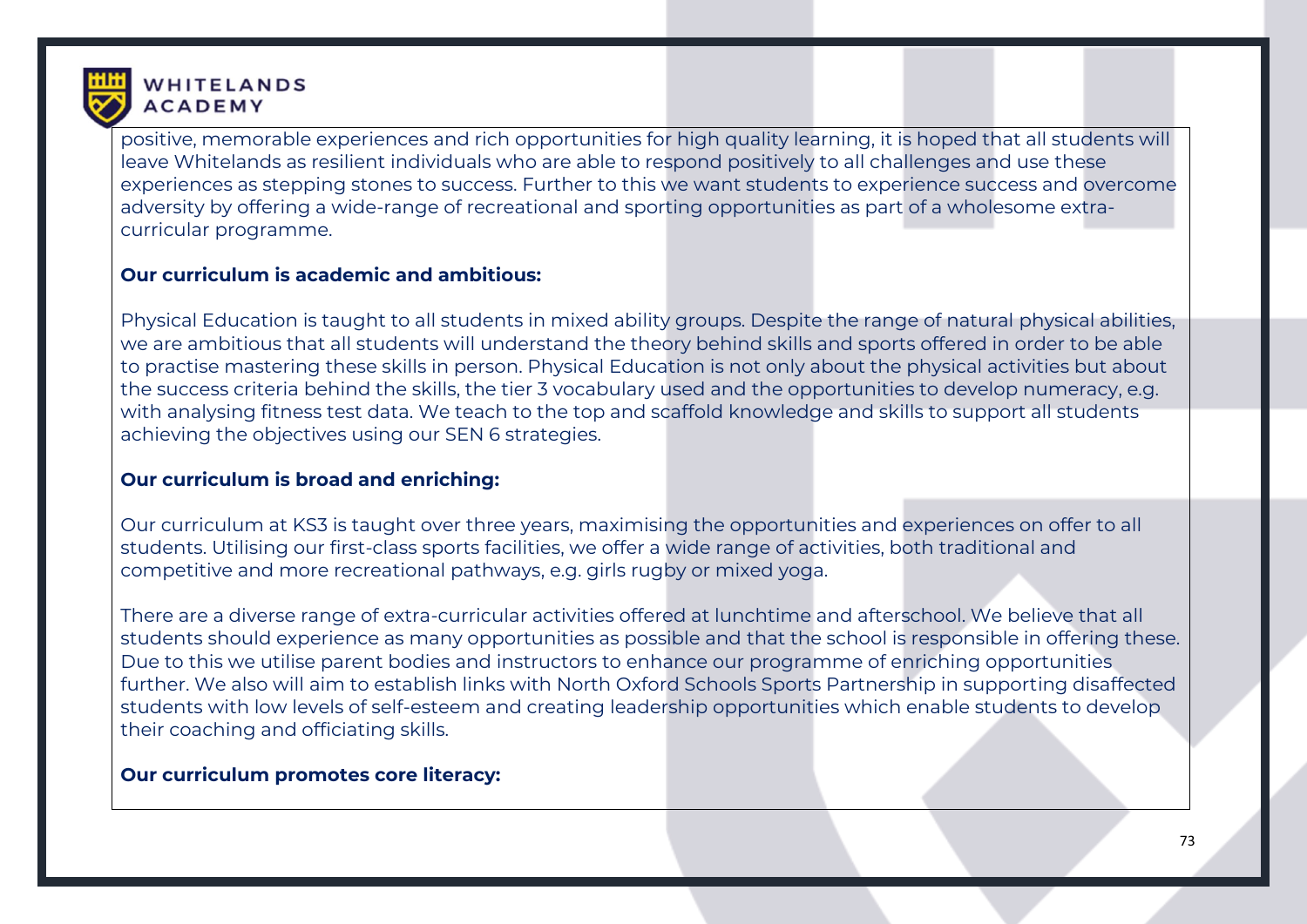

Sport Specific Key Terms will be referred to throughout our delivery. These will be re-enforced through knowledge organisers (KO), Socratic Questioning (Continual Assessment), home learning and Educate Me (STEP Assessment). Physical Literacy will be evident in all lessons (Verbalising Key Terms).

# **Our curriculum is values-based:**

Our curriculum is values based. We refer to ouR TRAIT values throughout lessons. We use TEAM ME (STEP ASSESSMENT) and Extra-Curricular Sport to emphasise our values. We discuss and model values when we represent houses/school teams, supporting our peers. We have unapologetically high expectations of conduct, behaviour and effort.

### **Our curriculum is knowledge-based:**

Physical Education lessons are not simply about the physical concepts but about the knowledge underpinning the skill. Students are explicitly taught this knowledge and supported in understanding its physical application. The retention and retrieval of knowledge is supported with the use of knowledge-based quizzing with increased time intervals between the repetition. This is evident through the use of DNAs, home learning and memorising of the knowledge organisers.

# **Physical Education Learning Journey**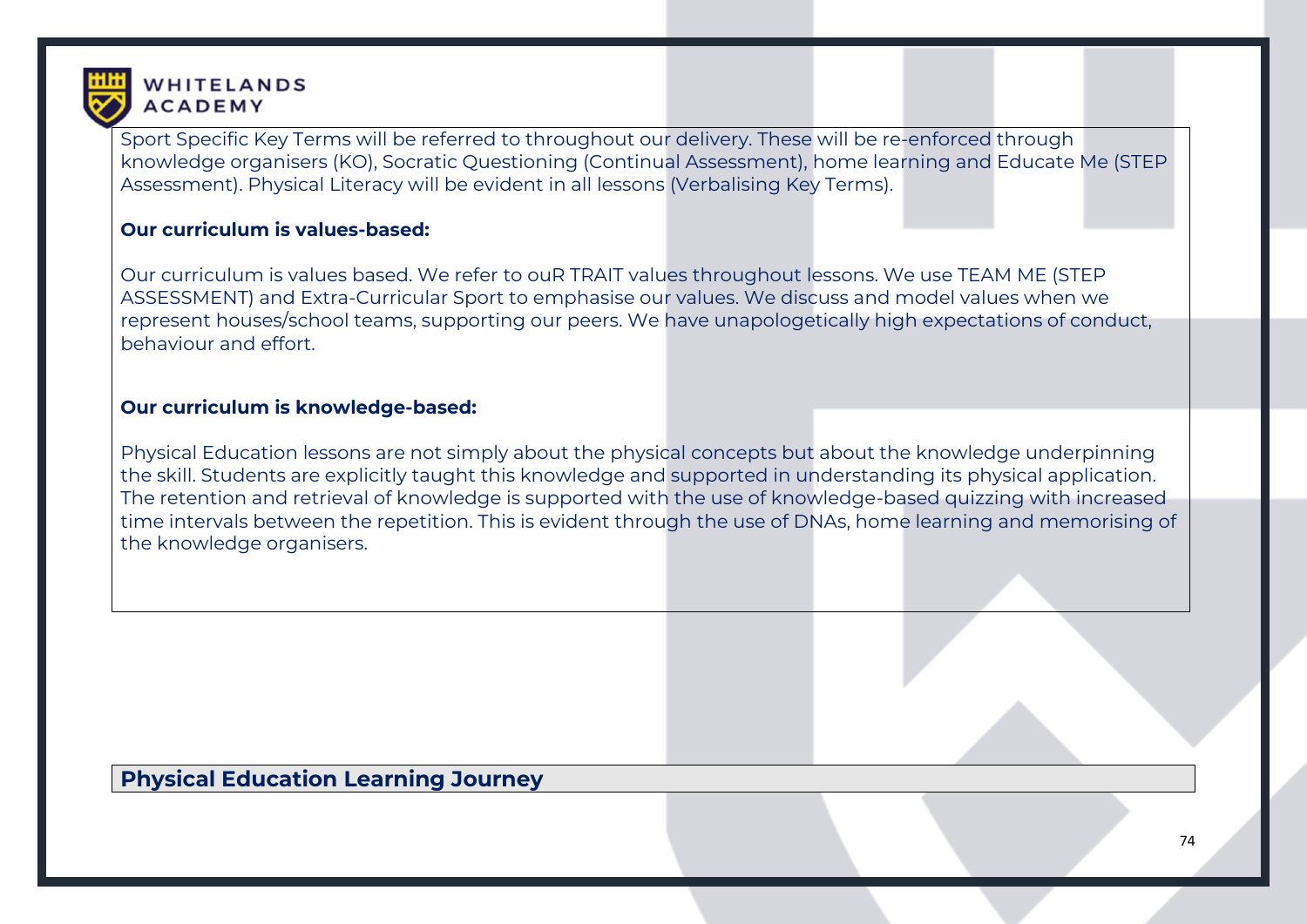

# WHITELANDS

|                       |                                         | <b>Term 1</b>                          | <b>Term 2</b>    |                                 | Term <sub>3</sub> |                                 | <b>Term 4</b> |                   | <b>Term 5</b>    |                                | Term 6                           |        |
|-----------------------|-----------------------------------------|----------------------------------------|------------------|---------------------------------|-------------------|---------------------------------|---------------|-------------------|------------------|--------------------------------|----------------------------------|--------|
| Yea<br>r <sub>7</sub> | <b>Game</b><br>S                        | Football                               | <b>Netbal</b>    | <b>Basketbal</b>                |                   | Rugby                           | Hocke<br>У    | Handbal           |                  | <b>Athletics</b>               | Rounders                         |        |
|                       | <b>PE</b>                               |                                        | <b>Badminton</b> |                                 |                   | Gymnastics                      |               |                   | Volleyball       |                                |                                  |        |
|                       | <b>Theor</b><br>$\overline{\mathbf{y}}$ | Warm up<br>and cool<br>downs*          |                  | Components of<br>Fitness(T) $*$ |                   | Skeletal<br>system <sup>*</sup> |               | Muscular system * |                  | Methods of<br>Training $(T)$ * | Energy<br>Systems(T<br>$\lambda$ |        |
| Yea<br>r8             | <b>Game</b><br>$\mathbf{s}$             | Football                               |                  | <b>Basketball</b>               |                   | Rugby<br>Handball               |               |                   | Cricket          | Softball                       |                                  |        |
|                       | <b>PE</b>                               | <b>Badminton</b>                       |                  | Gymnastics                      |                   |                                 |               | <b>Athletics</b>  |                  |                                |                                  |        |
|                       | <b>Game</b><br>$\mathbf{s}$             | <b>Netball</b>                         | Hockey           |                                 |                   | <b>Badminton</b>                |               | <b>Basketball</b> |                  | Rounders                       | Cricket                          |        |
|                       | <b>PE</b>                               |                                        | HRF/Yoga*        |                                 |                   | Dance                           |               |                   | <b>Athletics</b> |                                |                                  |        |
|                       | <b>Theor</b><br>$\overline{\mathsf{y}}$ | Warm up<br>and cool<br>downs*          |                  | Components of<br>Fitness(T) $*$ |                   | Skeletal<br>system <sup>*</sup> |               | Muscular system * |                  | Methods of<br>Training $(T)$ * | Energy<br>Systems(T              | $\ast$ |
| Yea<br>r 9            | <b>Game</b><br>S                        | Football<br><b>Basketball</b><br>Rugby |                  |                                 | Handball          |                                 |               | Cricket           | Softball         |                                |                                  |        |
|                       | <b>PE</b>                               |                                        | <b>Badminton</b> |                                 | <b>Gymnastics</b> |                                 |               | <b>Athletics</b>  |                  |                                |                                  |        |
|                       | <b>Game</b><br>$\mathbf{s}$             | <b>Netball</b>                         |                  | Hockey                          |                   | <b>Badminton</b>                |               | <b>Basketball</b> |                  | Rounders                       | Cricket                          |        |
|                       | <b>PE</b>                               |                                        | HRF/Yoga*        |                                 | Dance             |                                 |               | <b>Athletics</b>  |                  |                                |                                  |        |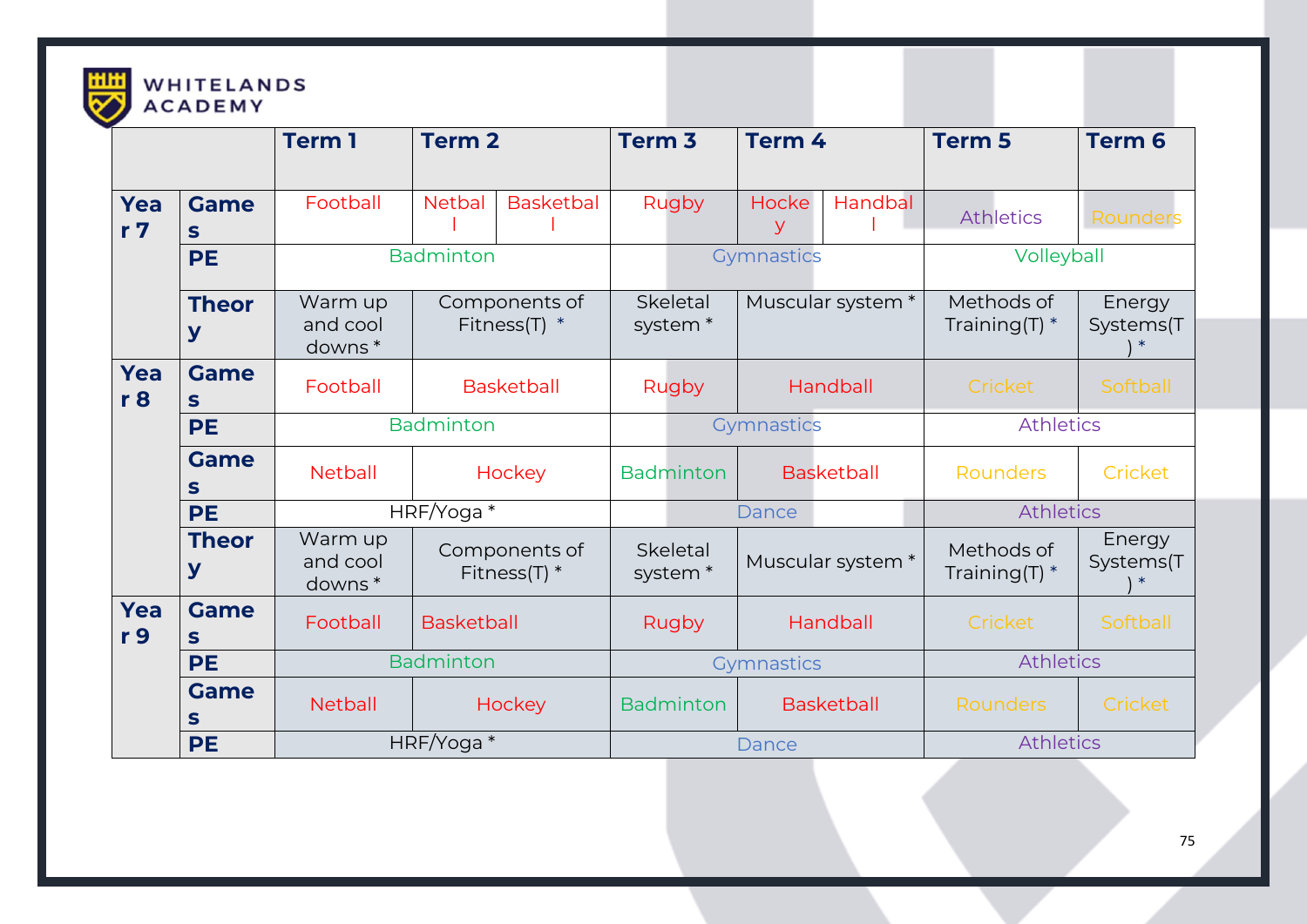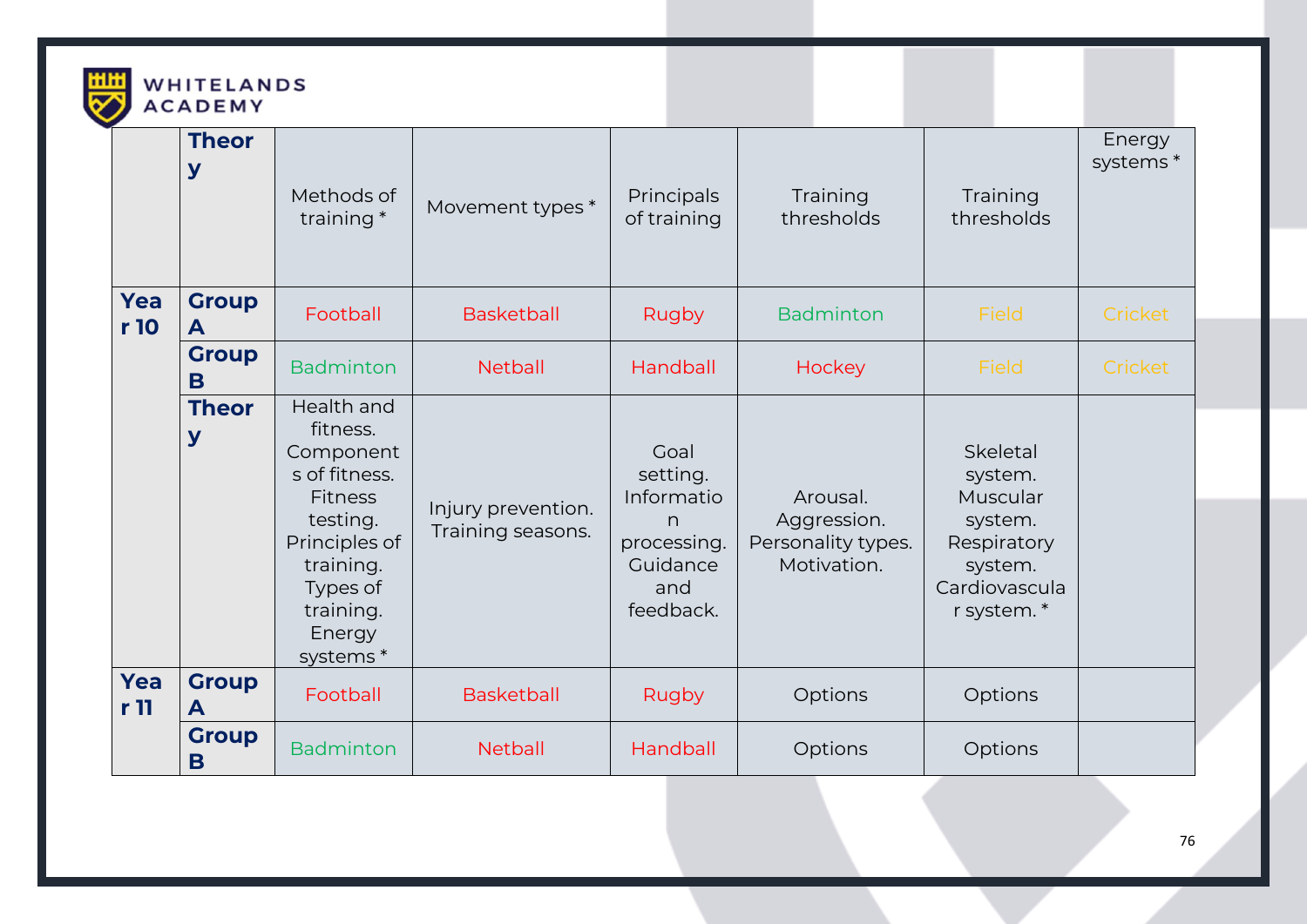

| $\cdots$     |                                                  |                                               |          |          |  |  |
|--------------|--------------------------------------------------|-----------------------------------------------|----------|----------|--|--|
| <b>Theor</b> | Design and<br>carry out<br>fitness<br>programme. | Design and carry<br>out fitness<br>programme. | Revision | Revision |  |  |
|              |                                                  |                                               |          |          |  |  |

# **Computing Intent**

Our curriculum intends to create students who can use computational thinking and creativity to understand and change the world. Whitelands students will become digitally literate and become more than just passive users of ICT. Students will understand the implications that ICT has in society and will have the necessary problem-solving skills to increase efficiency.

#### **Our curriculum is academic and ambitious:**

Students are introduced to the most popular computer programmes such as Microsoft but will be extended beyond these. Students will understand and apply the fundamental principles and concepts of computer science including abstraction, logic, algorithms and data representation. They will be able to analyse problems in computational terms and have repeated practical experience of writing computer programmes in order to solve them.

#### **Our curriculum is broad and enriching:**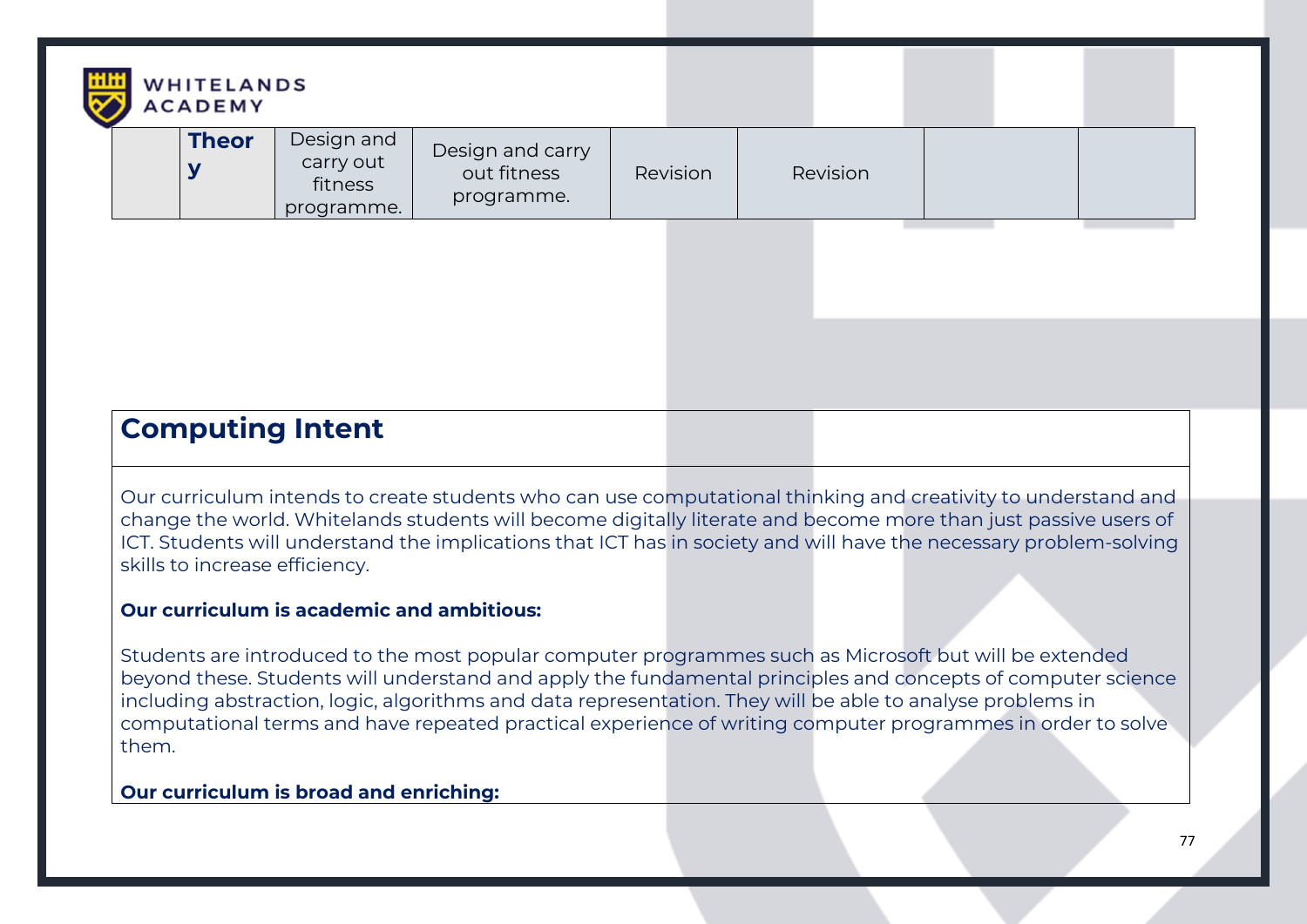

Our curriculum at KS3 is taught over three years, maximising the opportunities and experiences on offer to all students. Students are exposed to a wide variety of modern programmes such as Sketch and Python. As well as in lessons, there are coding and modelling clubs that students attend to extend even further beyond the curriculum.

### **Our curriculum promotes core literacy:**

Tier 3 vocabulary is emphasised at the beginning of every lesson, with the visual support of using dual coding. It is emphasised on knowledge organisers and is regularly revisited through Do Now Activities and home learning quizzes.

### **Our curriculum is values-based:**

Our curriculum is values based – We refer to OUR TRAIT values throughout lessons and model our values in all that we do.

# **Our curriculum is knowledge-based:**

Whilst we plan and encourage practical experience into every lesson, knowledge and theory form a large proportion of the learning. Knowledge is revisited regularly with increased spaced intervals in between using both Do Now Activities and home learning quizzes. Students are asked to revise particular sections of their knowledge organisers for home learning using a revision strategy that they have been introduced to during RSHE lessons, so that they can retain and retrieve what they have learnt in lessons for longer.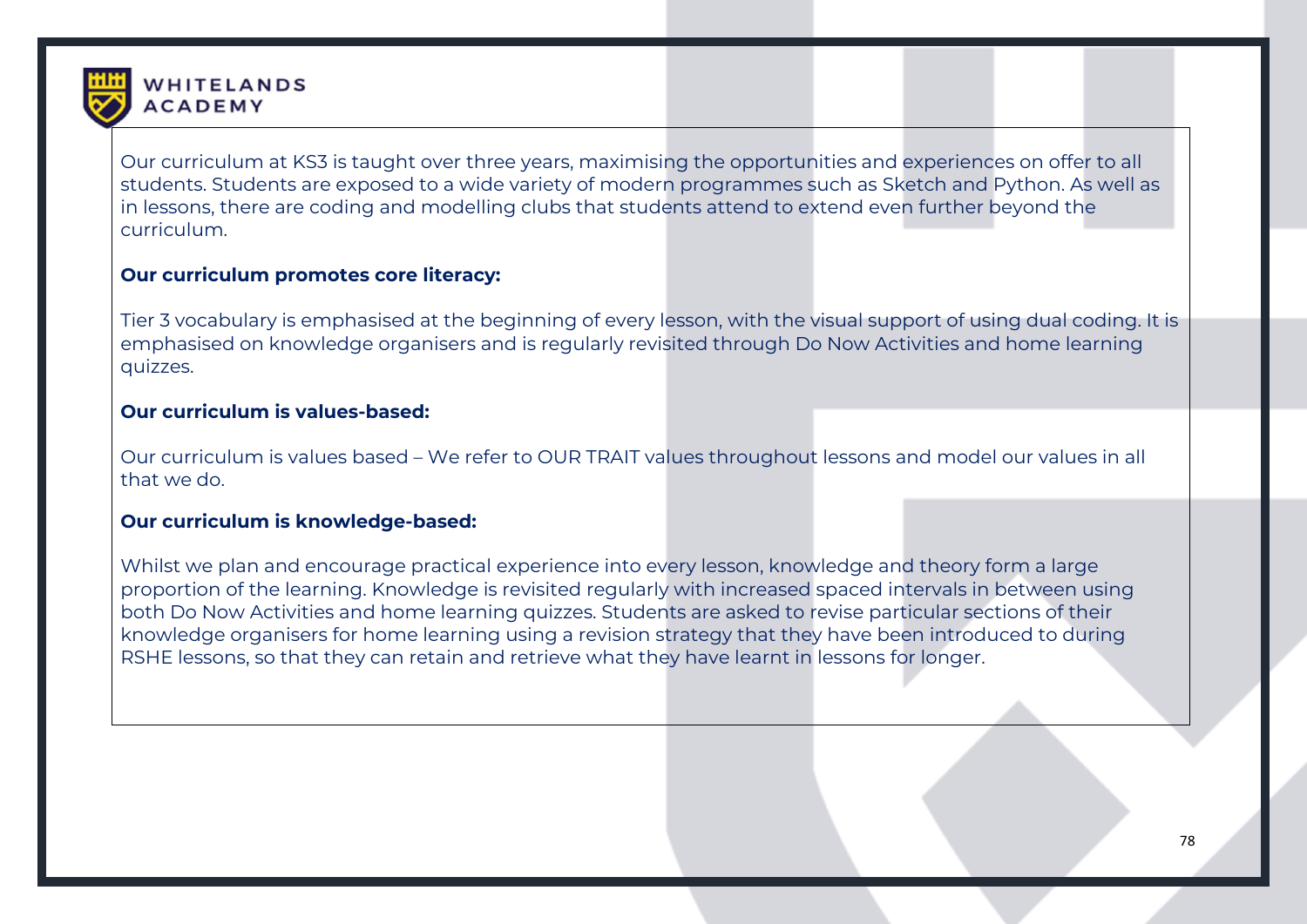

| <b>Computing Learning Journey KS3</b> |                                         |                                        |                                            |                                 |                                                      |                                        |  |  |  |  |  |
|---------------------------------------|-----------------------------------------|----------------------------------------|--------------------------------------------|---------------------------------|------------------------------------------------------|----------------------------------------|--|--|--|--|--|
|                                       | <b>Term 1</b>                           | <b>Term 2</b>                          | Term <sub>3</sub>                          | Term 4                          | <b>Term 5</b>                                        | <b>Term 6</b>                          |  |  |  |  |  |
| <b>Year 7</b>                         | <b>Basic</b><br>computer                | <b>Introducing</b><br><b>Microsoft</b> | <b>Introducing</b><br>spreadsheets         | <b>Programming</b><br>- scratch | <b>Computing</b><br>components                       | <b>Programming</b><br>in Python:       |  |  |  |  |  |
|                                       | <b>proficiencies</b><br><b>OURTRAIT</b> | <b>OURTRAIT</b>                        | <b>OURTRAIT</b>                            | <b>OURTRAIT</b>                 | <b>OURTRAIT</b>                                      | <b>Sequence</b><br><b>OURTRAIT</b>     |  |  |  |  |  |
| <b>Year 8</b>                         | <b>Internet</b><br>safety               | <b>Advanced</b><br>spreadsheets        | Media -<br><b>Animation -</b><br>Photoshop | <b>Algorithms</b>               | <b>Programming</b><br>in Python:<br><b>Selection</b> | <b>Binary and</b><br>computer<br>logic |  |  |  |  |  |
|                                       |                                         | <b>OURTRAIT</b>                        | <b>OURTRAIT</b>                            | <b>OURTRAIT</b>                 |                                                      |                                        |  |  |  |  |  |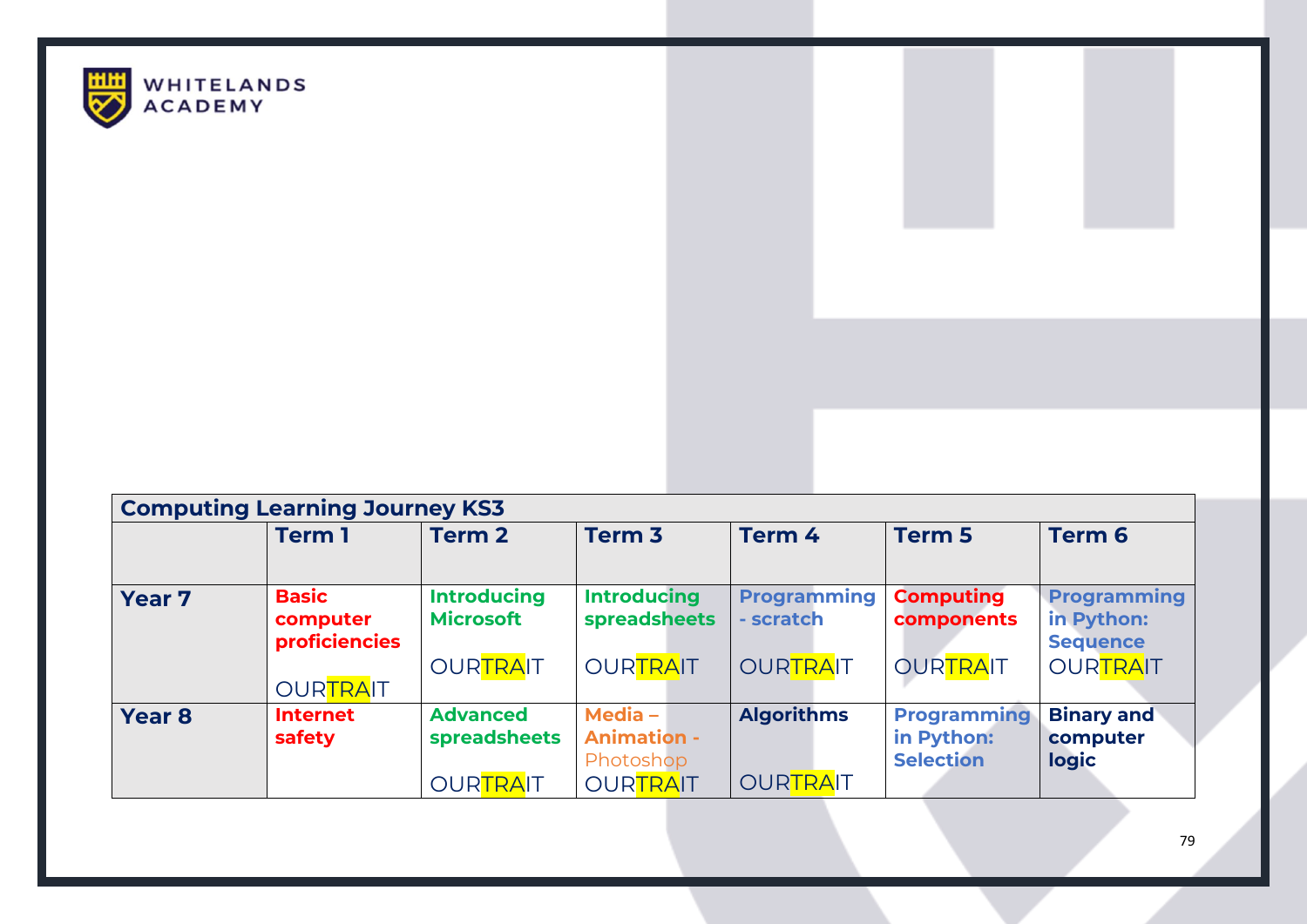| 覨<br><b>WHITELANDS</b><br><b>ACADEMY</b> |                                   |                              |                                                 |  |                                                      |  |                            |  |                 |
|------------------------------------------|-----------------------------------|------------------------------|-------------------------------------------------|--|------------------------------------------------------|--|----------------------------|--|-----------------|
|                                          | <b>OURTRAIT</b>                   |                              |                                                 |  |                                                      |  | <b>OURTRAIT</b>            |  | <b>OURTRAIT</b> |
| <b>Year 9</b>                            | <b>Sound and</b><br>video editing | <b>Designing</b><br>websites | <b>Networking</b><br>and the<br><i>internet</i> |  | <b>Programming</b><br>in Python:<br><b>Iteration</b> |  | The ethics of<br>computing |  | <b>Project</b>  |
|                                          | <b>OURTRAIT</b>                   | <b>OURTRAIT</b>              | <b>OURTRAIT</b>                                 |  | <b>OURTRAIT</b>                                      |  | <b>OURTRAIT</b>            |  | <b>OURTRAIT</b> |

# **RSHE Curriculum Intent**

At Whitelands Academy RSHE has its own dedicated lesson time planned into all students' timetables and it is also embedded in other areas of the curriculum and day-to-day life of the school. The RSHE lessons are taught to students in their tutor groups every 2 weeks. Students are taught by familiar adults who they have a good rapport with, in order to facilitate constructive and supportive discussions around sensitive topics in a safe and secure environment. Staff are wellequipped in responding to the needs of the individual child and support children with any questions or concerns they may have. Alongside the timetabled RSHE lessons, some tutor time and assembly time will also be used to build upon the RSHE curriculum.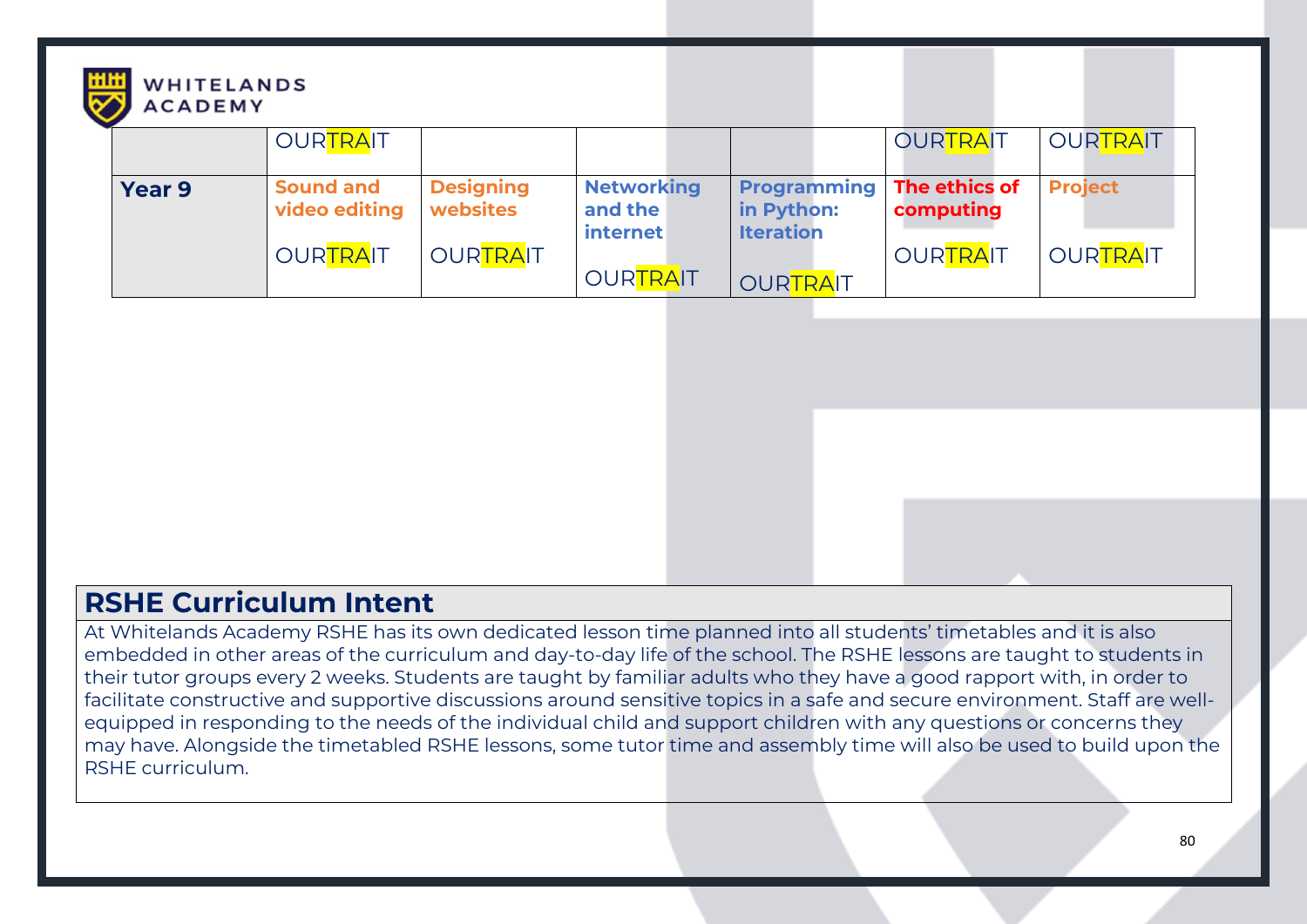

Good relationships are fundamental to the Whitelands Academy ethos and our success in being a happy, caring and safe school. RSHE is lifelong learning about understanding the importance of family life, stable and loving relationships, emotions, respect for others, love and care, looking after ourselves, different families, sex, sexuality and sexual health. We aim for the students in our school to acquire appropriate knowledge, develop their skills and form positive beliefs, values and attitudes.

Our intention is for students to have a wide and deep understanding of emotional and complex topics so that they can develop into positive, inclusive and respectful British citizens. Students who understand themselves, are respectful of individual opinions and educated in understanding complex topics so that they can keep themselves safe and form positive relationships with others. Through our RSHE curriculum, we believe we can enhance children's education and help them to become confident individuals who have positive body awareness, an in-depth knowledge of how to keep themselves safe and healthy and who will, through respect, tolerance and understanding, forge and maintain positive relationships with a diverse range of family and friendship groups.

#### **Our curriculum is academic and ambitious:**

Students enter Whitelands Academy with a range of different exposures to RSHE (Relationships, Sex, Health and Economic Education) at KS2. It is therefore going to be really important to gauge how much the students already know about each topic. When students first arrive in Year 7 there will be a survey conducted to gain some baseline information about what students learnt about at primary school. A range of activities will be used throughout Years 7 – 11 to assess students' prior knowledge each time a new topic is introduced.

Students enter Whitelands Academy with a reading age between 5 and 19 years old and a numeracy age of 7-12 years. We also have approximately 30% of students with Special Educational Needs. Approximately 30% of the cohort are classified as Higher Prior Attainers (HPA). At Whitelands Academy we have the same high ambitions for all of our students, we therefore have embedded the SEN 6 repertoire of strategies into our curriculum design to ensure that any student with a low reading or numeracy age or has a mild learning difficulty can still access the curriculum and be successful.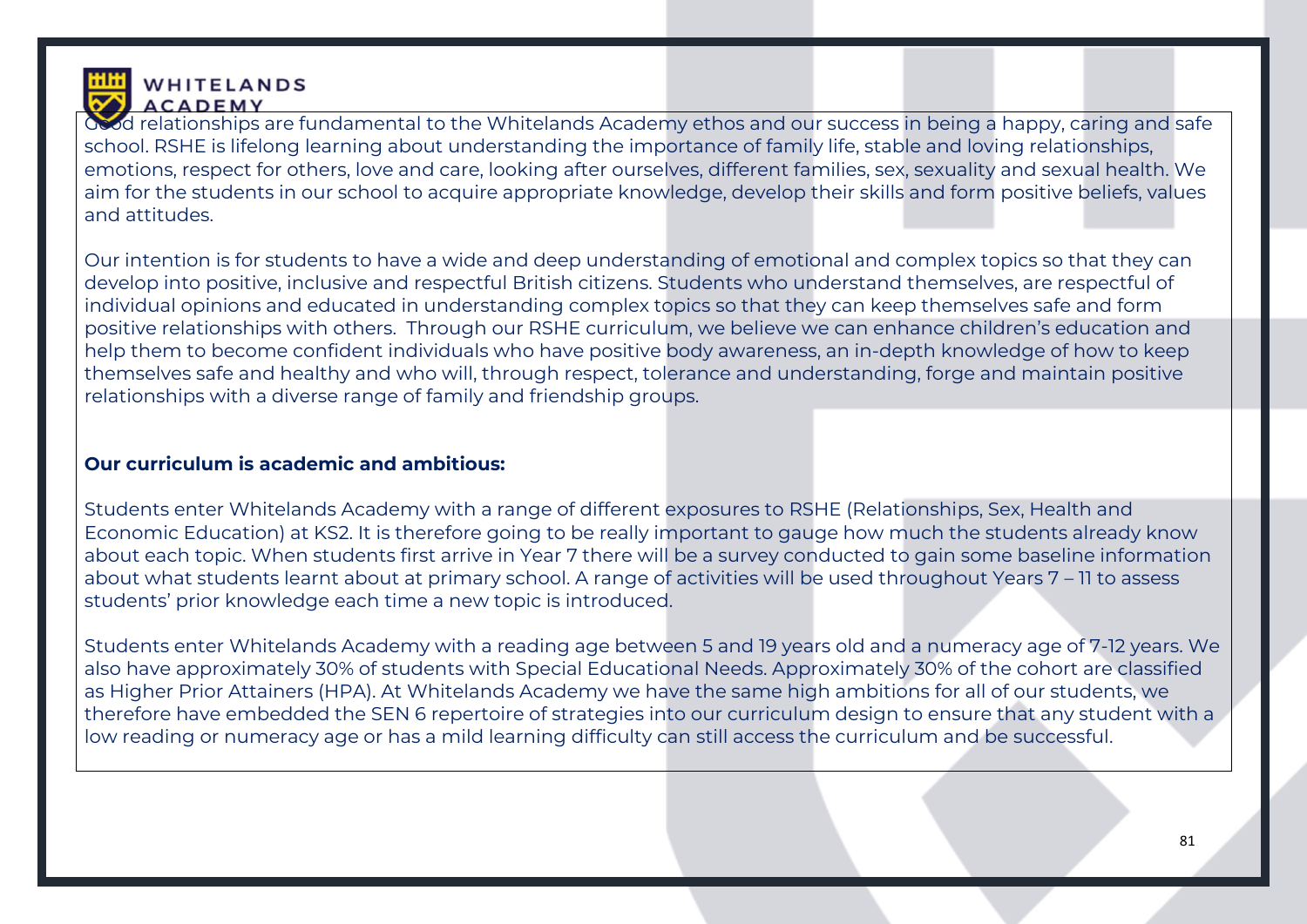

Through our rigorous and progressive curriculum, children develop key skills and are prepared for the wider world beyond school, a world in which they can keep themselves safe and healthy and thrive with the support of the positive relationships they forge with those around them.

# **Our curriculum is broad and enriching:**

RSHE follows the National Curriculum but it also extends past this, e.g. Students at Whitelands Academy use their mobile phones a lot outside of school. We have therefore delved deeper into cyber bullying and keeping safe on line. In addition to the topics taught, we also use external visitors to engage students in topics through assemblies.

#### **Our curriculum promotes core literacy and knowledge:**

It is important that RSHE has the same status as other subjects in the school, so RSHE will follow the same curriculum format as other subjects. There will be RSHE assessments conducted at the same time as assessments for other subjects – students will also be provided knowledge organisers for RSHE and will be asked to complete one piece of home learning (Show My Homework Quizzing) for RSHE each term. Knowledge organisers emphasise key vocabulary for students to learn and utilise in both their discussions and written work, and the quizzes support students in retaining the learning into their long-term memory.

**Our curriculum is values-based:**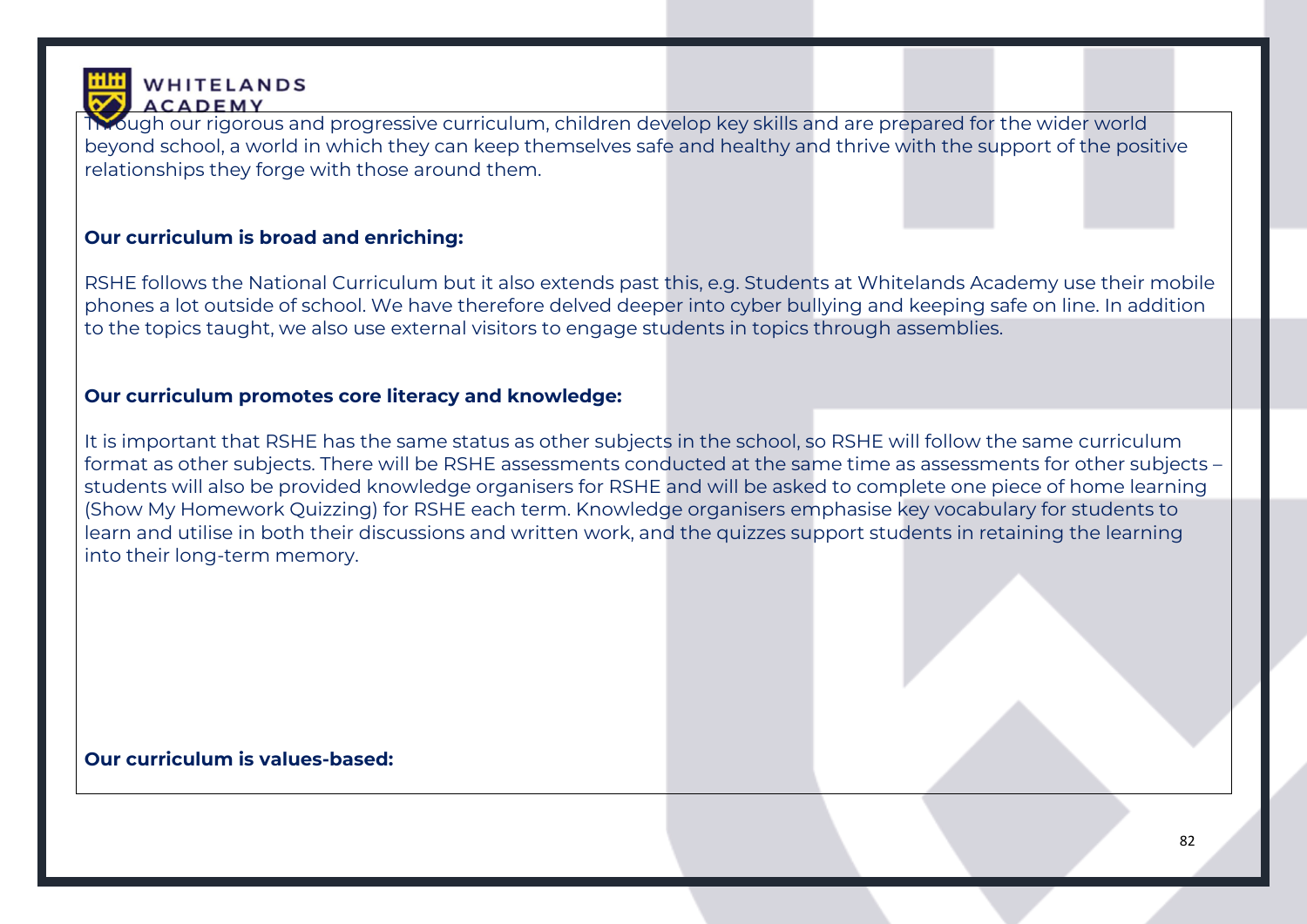RSHE has a key part to play in the personal, social, moral and spiritual development of our young people. RSHE contributes to developing our students' understanding of the world and their ability to make a positive difference. At Whitelands Academy we believe that RSHE is an integral part of a child's education. We take care to ensure there is no stigmatism of any child based on their home circumstances and we do not use RSHE as a means of promoting any form of sexual orientation. We discuss both British Values and ouR TRAIT in all of our lessons, assemblies and model these in real time in everything that we do around the school.

# **RSE**

By means of Relationships and Sex Education (RSE) we aim to teach pupils about the physical development of their bodies as they grow to adulthood, respect for the views of others, respect for their own and others' bodies, the importance of family life and relationship issues.

RSE is lifelong learning about sex, sexuality, emotions, relationships and sexual health. It involves acquiring information, developing skills and forming positive beliefs, values and attitudes. RSE has a key part to play in the personal, social, moral and spiritual development of young people. It begins informally in the home with parents and carers long before any formal education takes place at school.

Relationships and Sex Education is taught within the RSHE curriculum and as students progress through the school, the topics will progress with the students according to their age and maturity. Biological aspects are taught within the Science curriculum, and other aspects are included in Religious Education (RE).

All students, in all year groups, will be supported with developing the following skills:

- Communication, including how to manage changing relationships and emotions
- Recognising and assessing potential risks
- Assertiveness
- Seeking help and support when required
- Informed decision making
- Self-respect and empathy for others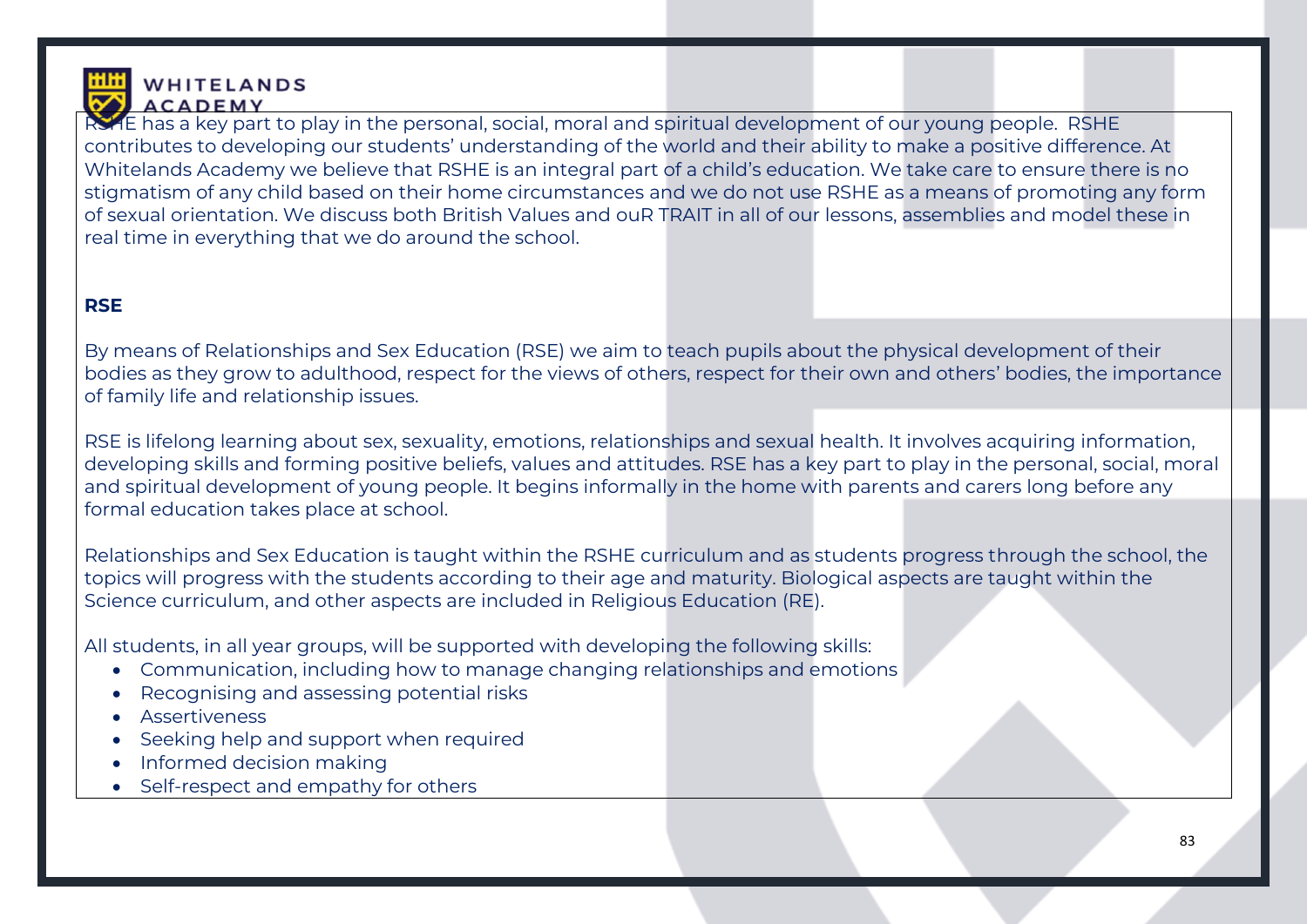

**Example 2** Recognising and maximising a healthy lifestyle

- Managing conflict
- Discussion and group work

These skills cannot only be applied to many career pathways but will fully equip students for life after school. In order to understand the positive impact that RSHE has in our modern world, students will be exposed to a variety of experiences within the curriculum throughout their time at Whitelands Academy. These experiences should encourage students to formulate questions and work.

Pupils are expected to engage fully in RSE and when discussing issues related to RSHE, treat others with respect and sensitivity. Letters are sent to parents to make them aware that their child will take part in RSHE discussions and parents will be informed of topics for discussion. RSE discussions are conducted in a sensitive, confidential manner. However, if a pupil discloses something that is cause for concern, the member of staff involved will deal with the matter in line with the safeguarding policies of the school.

Staff are responsible for:

- Delivering RSE in a sensitive way
- Modelling positive attitudes to RSE
- Monitoring progress
- Responding to the needs of individuals
- Responding appropriately to pupils whose parents wish them to be withdrawn from the non-statutory components of RSE.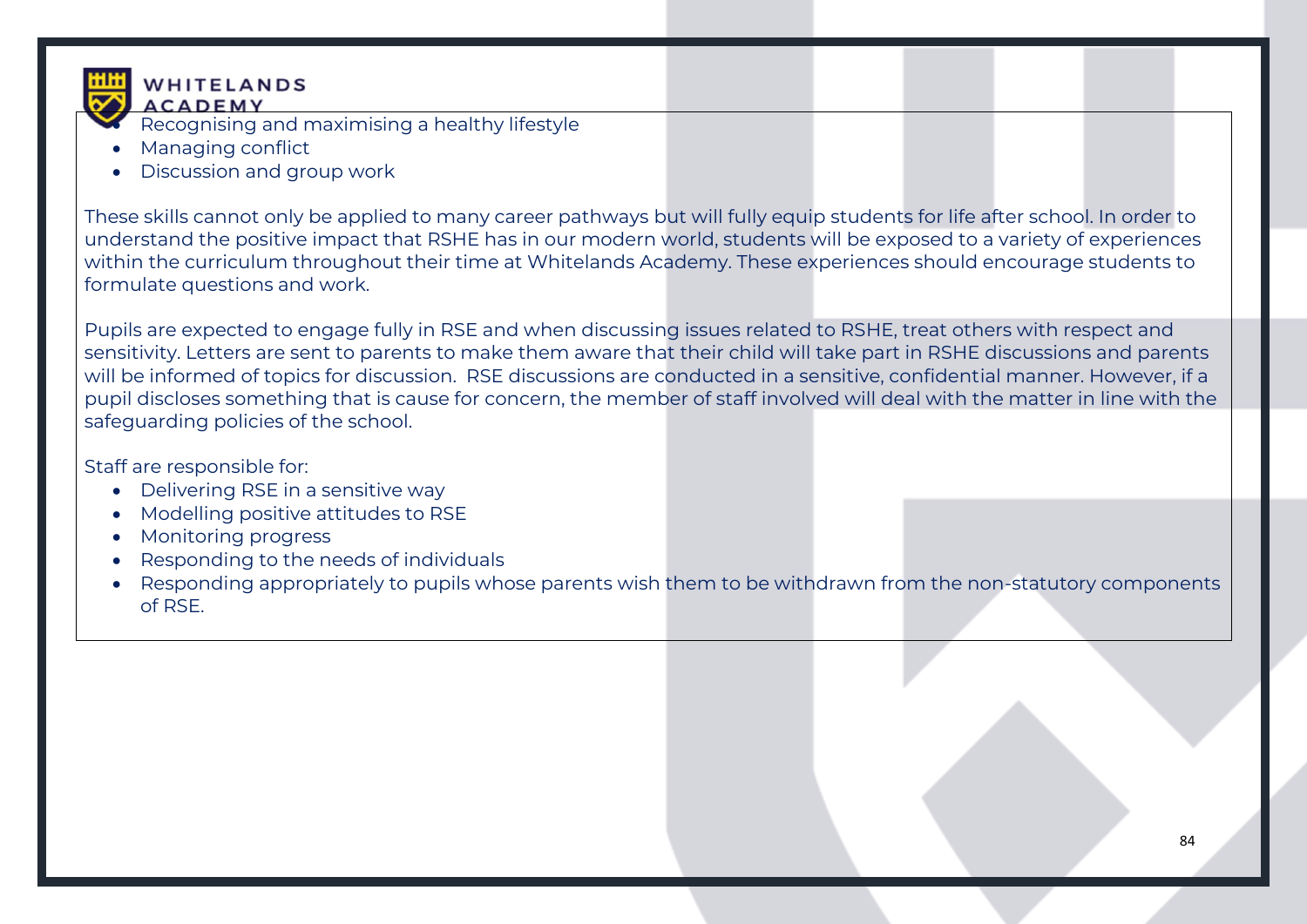

| <b>RSEH Learning Journey</b> |                                                                 |                                                |                                           |                                    |                                          |                                         |  |  |  |  |
|------------------------------|-----------------------------------------------------------------|------------------------------------------------|-------------------------------------------|------------------------------------|------------------------------------------|-----------------------------------------|--|--|--|--|
|                              | <b>Term 1</b>                                                   | <b>Term 2</b>                                  | Term <sub>3</sub>                         | Term 4                             | <b>Term 5</b>                            | <b>Term 6</b>                           |  |  |  |  |
| <b>Year 7</b>                | <b>Transition</b><br>and Safety                                 | <b>Developing</b><br>skills and<br>aspirations | <b>Diversity</b>                          | <b>Health and</b><br>puberty       | <b>Financial</b><br><b>Decision</b>      | <b>Building</b><br><b>Relationships</b> |  |  |  |  |
|                              | OU <mark>R</mark> TRA <mark>IT</mark> BV                        | <b>OURTRAIT BV</b>                             | <b>OURTRAIT BV</b>                        | <b>OURTRAIT BV</b>                 | <b>OURTRAIT BV</b>                       | <b>OURTRAIT BV</b>                      |  |  |  |  |
| <b>Year 8</b>                | <b>Digital</b>                                                  | <b>Community</b>                               | <b>Discrimination</b>                     | <b>Emotional</b>                   | <b>Drugs and</b>                         | <b>Identity and</b>                     |  |  |  |  |
|                              | <b>Literacy</b>                                                 | and Careers                                    |                                           | <b>Wellbeing</b>                   | <b>Alcohol</b>                           | <b>Relationships</b>                    |  |  |  |  |
|                              | <b>OU<mark>R</mark>TRA<mark>IT</mark></b> BV                    | <b>OURTRAIT BV</b>                             | <b>OURTRAIT BV</b>                        | <b>OURTRAIT BV</b>                 | <b>OURTRAIT BV</b>                       | <b>OURTRAIT BV</b>                      |  |  |  |  |
| <b>Year 9</b>                | <b>Peer</b><br>Influence,<br><b>Substance</b><br><b>Use and</b> | <b>Setting Goals</b>                           | <b>Respectful</b><br><b>Relationships</b> | <b>Healthy</b><br><b>Lifestyle</b> | <b>Employability</b><br><b>Skills</b>    | <b>Intimate</b><br><b>Relationships</b> |  |  |  |  |
|                              | <b>Gangs</b><br><b>OU<mark>R</mark>TRA<mark>IT</mark> BV</b>    | <b>OURTRAIT BV</b>                             | <b>OURTRAIT BV</b>                        | <b>OURTRAIT BV</b>                 | OU <mark>R</mark> TRA <mark>IT</mark> BV | <b>OURTRAIT BV</b>                      |  |  |  |  |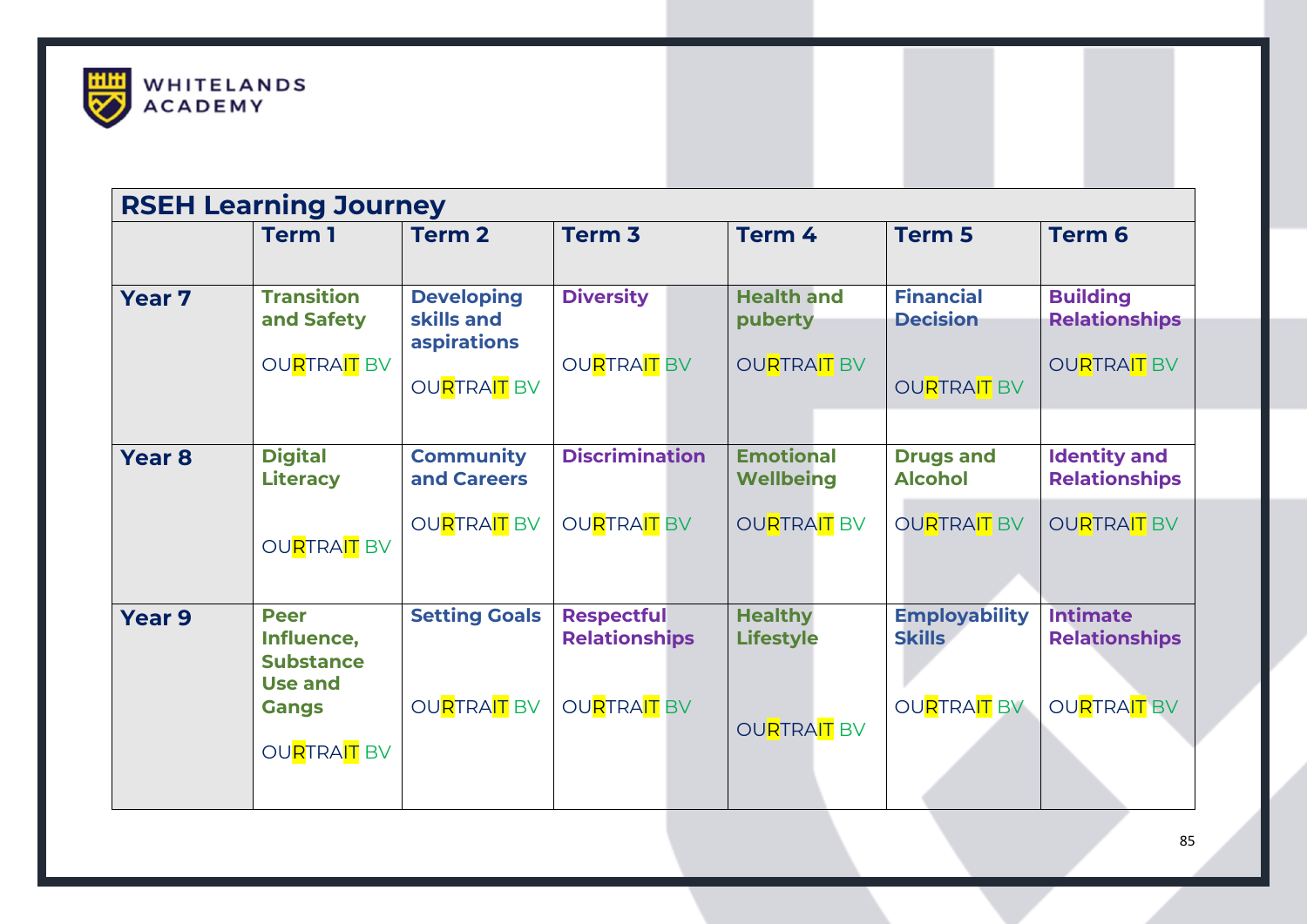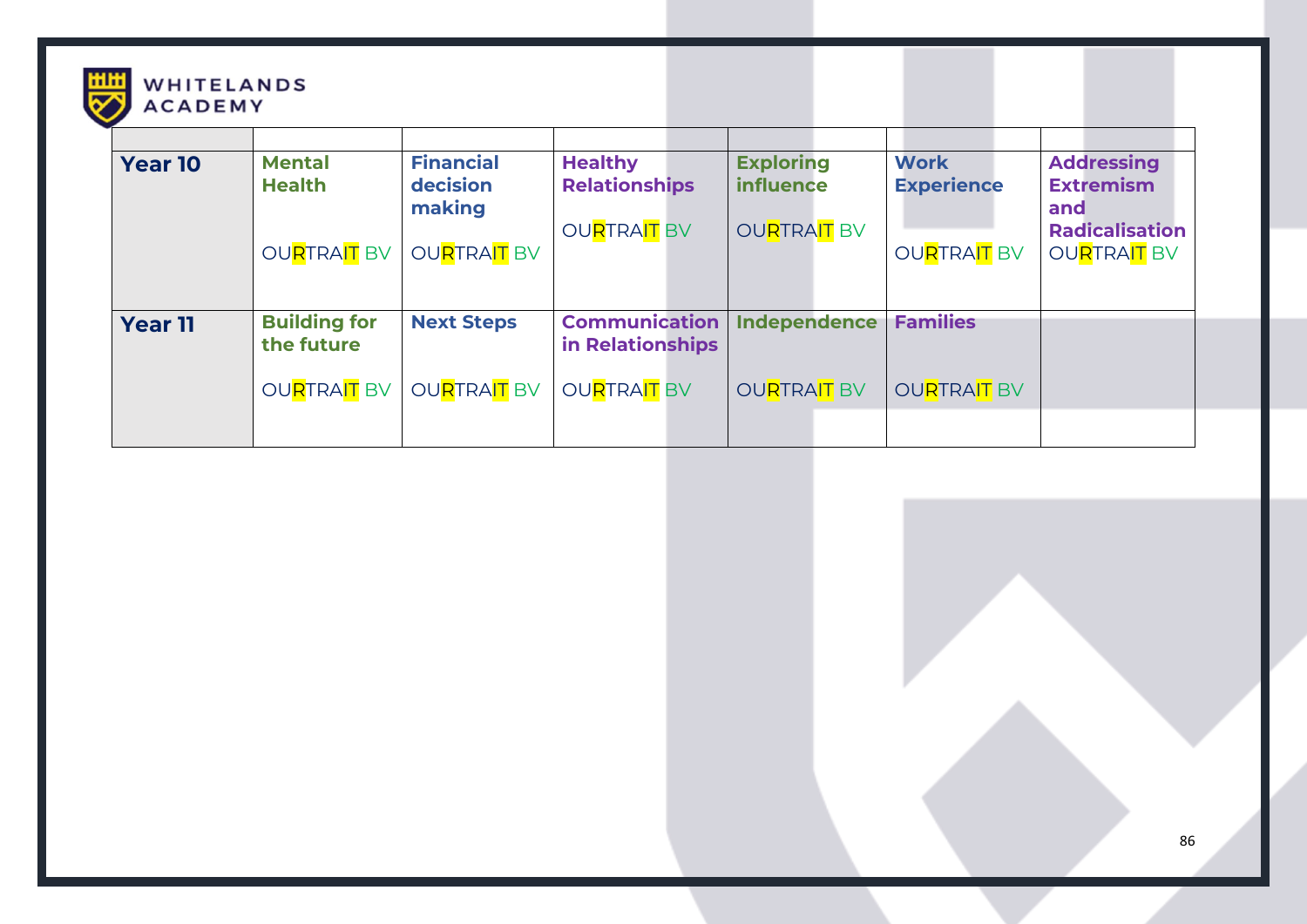

#### **Links:**

- **\* – Science**
- **E - English**
- **X – Design and Technology**
- **G – Geography**
- **D – Drama**
- **P – Physical Education**
- **H – History**
- **RS – Religious Studies**
- **M – Maths**
- **ICT – ICT**

#### **RSHE - RSHE**

- Ou<mark>R</mark>TRAIT Respect
- OuR<mark>T</mark>RAIT Anti-discrimination
- OuRT<mark>R</mark>AIT Resilience
- OuRTR<mark>A</mark>IT Ambition
- OuRTRA<mark>I</mark>T Integrity